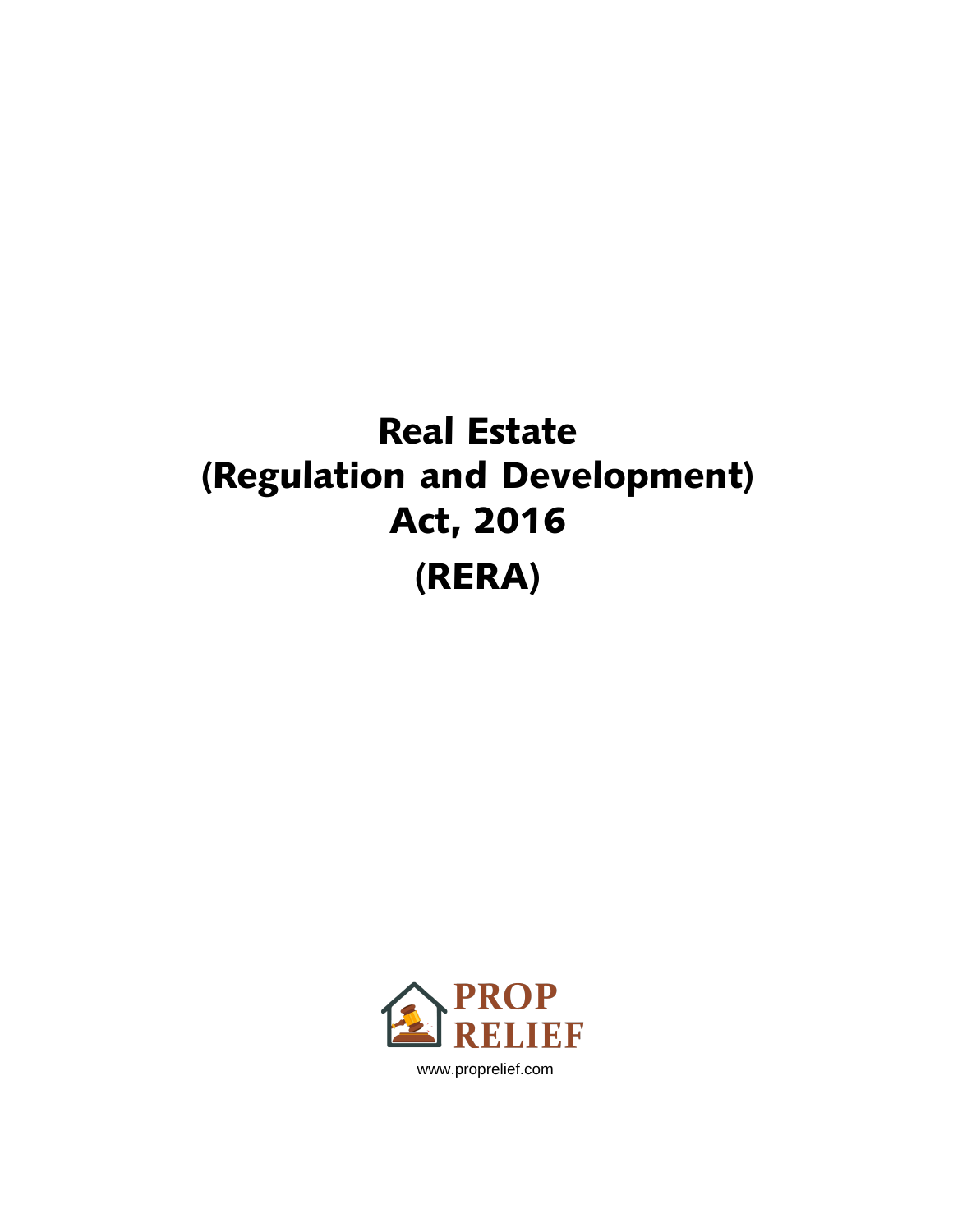# C O N T E N T S

| 1.  | Introduction                                                                        | 1              |
|-----|-------------------------------------------------------------------------------------|----------------|
| 2.  | Regulatory Framework – Real Estate (Regulation and<br>Development) Act, 2016        | $\overline{3}$ |
| 3.  | Registration of Real Estate Project and Registration<br>of Real Estate Agents       | 13             |
| 4.  | <b>Functions and Duties of Promoter</b>                                             | 20             |
| 5.  | <b>Rights and Duties of Allottees</b>                                               | 32             |
| 4.  | The Real Estate Regulatory Authority                                                | 34             |
| 5.  | Central Advisory Council                                                            | 42             |
| 6.  | The Real Estate Appellate Tribunal                                                  | 43             |
| 7.  | Role of Company Secretaries                                                         | 49             |
| 8.  | Offences, Penalties and Adjudication                                                | 52             |
| 9.  | Specimen Agreement for Sale to be Executed<br>between the Promoter and the Allottee | 56             |
| 10. | FAQ's on Real Estate (Regulation and Development)<br>Act, 2016                      | 76             |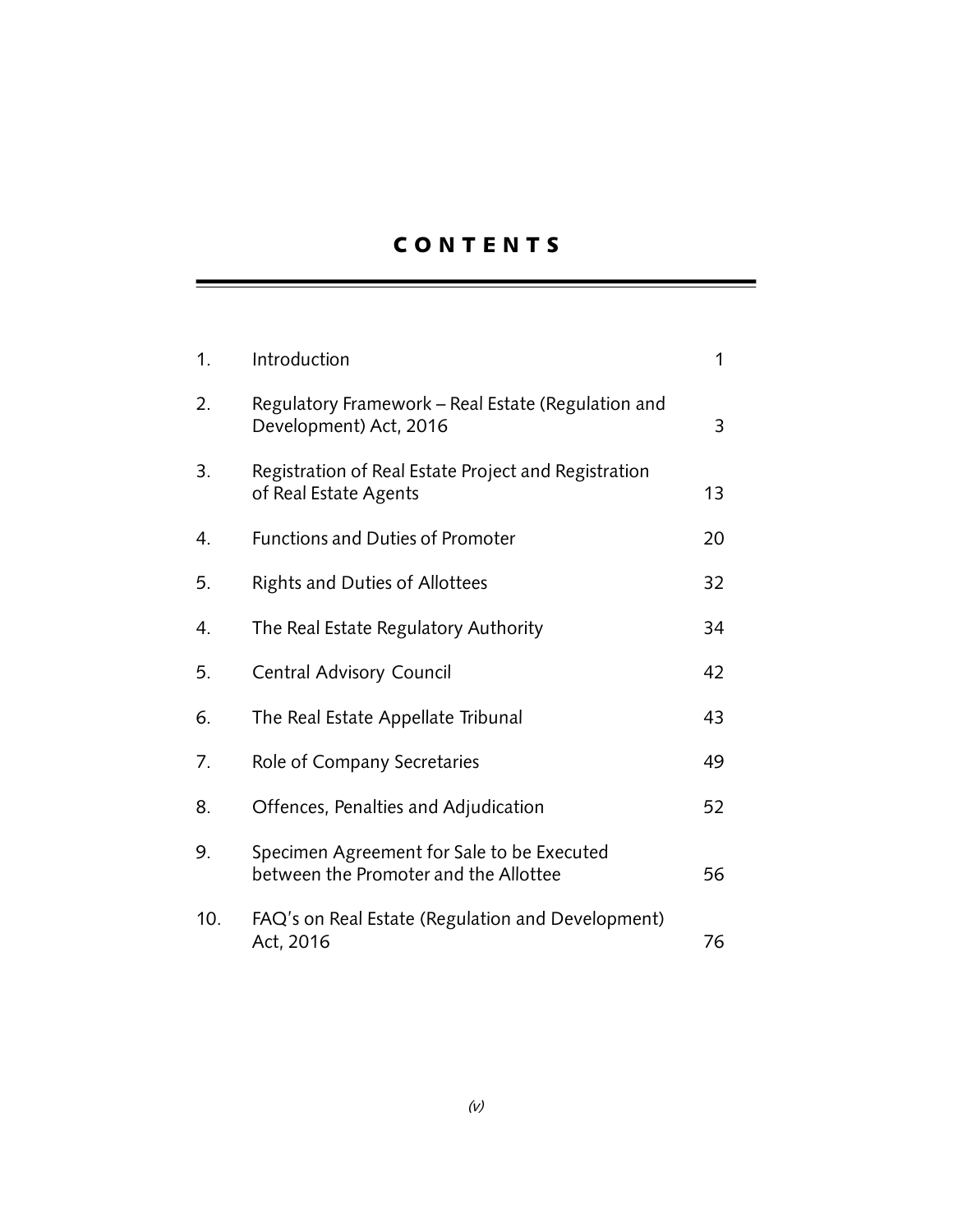## INTRODUCTION

Currently, more and more researches are being conducted in relation to the promotion of the sustainable development in several areas to allievate the relevant problem. Since 'sustainability' and 'sustainable development' encompases economic security and growth, environmental quality and integrity, social cohesion and quality of life, empowerment and governance, hence, the role of the real estate sector in the promotion of the sustainable development become predominant, because it involves one of the basic pursuit of life, viz, roti, kapda and makan and thus has major impact on the state of socio-economic status. Since Real estate is inseparable from human economy in its social form, and all plans of social reform must be directed toward an appropriate distribution of economic goods including housing and infrastructure. There exists a huge demand for housing and infrastructure in the Indian scene. For achieving the goal of 'Housing for All', we need to build millions of houses both in urban and rural areas. The urban housing shortage is estimated at 18.78 million in 2015. Total rural housing shortage in India stood at 14.8 million as of 2015 and is expected to grow to 48.8 million by the end of 2017. Demand for residential space in Low Income Group category remained 40% whereas supply was much behind at 22% i.e. a demand supply gap of 18%. Similarly, demand-supply gap in Middle Income Group and High Income Group categories stood at 20% and 2% respectively. The housing sector alone contributes 5- 6 per cent to the country's Gross Domestic Product (GDP).

Real estate, as a general term, describes the built environment, which plays a vital role in every aspect of an economy, society and environment. Businesses and society can't function without the services of commercial property, including the provision of offices, shops, factories, malls and many other forms of real estate. The commercial property sector delivers and manages the infrastructure needed for entrepreneurship to thrive. It is therefore a fundamental source of employment and economic growth, and a major contributor in addressing two critical challenges of our time: providing liveable and functioning cities for a growing urban population and reducing the environmental footprint of the built environment.

The real estate has a catalytic role in fulfilling the demand for housing for the various socio-economic classes. Equally important is need to provide the back up infrastructure covering utility services such as water supply, sewerage, drainage, roads and transport requirements as well as social infrastructure like schools, health and recreation facilities, commercial infrastructure like markets/malls, office complexes, technology parks etc. The cumulative effect of these demands places the onus on the real estate and construction sector, providing an excellent opportunity for conferring social benefits which could act as a major vehicle for kick-starting the economy.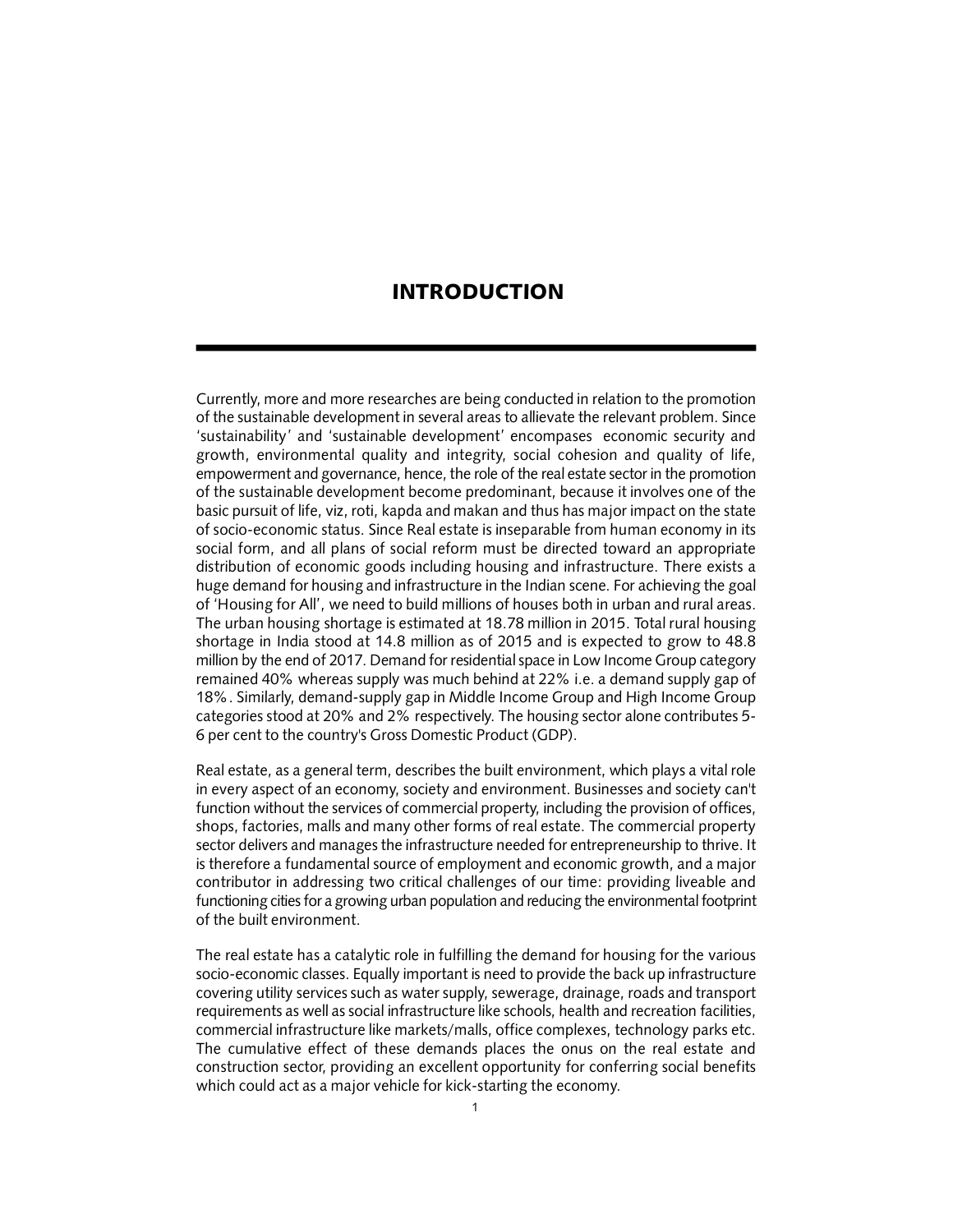IBEF Report (2016) estimates that India's real estate sector's market size is expected to grow upto USD180 billion by 2020 from USD93.8 billion in 2014, that reflects an increase of 1.92 times. It is further estimated to be worth USD853 billion by 2028. Further, real estate sector is the fourth largest sector in terms of FDI inflows which is estimated to grow to USD25 billion by FY22. The number of Indians living in urban areas are increasing rapidly and are expected to be about 600 million in 2031.

The Indian economy experienced robust growth in the past decade and is expected to be one of the fastest growing economies in the coming years. It has also been estimated that real estate contribution to India's GDP is estimated to increase to about 13 per cent by 2028. Increasing share of real estate in the GDP would be supported by increasing industrial activity, improving income level, and urbanisation. The growth of real estate sector is not only driven by growing economy but policy support from government as well. For instance, Government plans to build 100 smart cities which would reduce the migration of people to metro and other developed cities. Government initiatives such as various urban development policies and programmes (e.g., JNNURM, Land Acquisition Act. Affordable Housing, Ease in housing finances, Widening the scope of real estate market, change in FDI Regulation) are expected to contribute to enhanced urbanisation. Urbanisation and growing household incomes are driving demand for residential real estate and growth in the retail sector. India's urban population as a percentage of total population was around 32.4 per cent in 2016 and is expected to rise to 40 per cent by 2030. Industry players, including realtors and property analysts, are rooting for the creation of "Special Residential Zones" (SRZs), along the lines of SEZs.

\*\*\*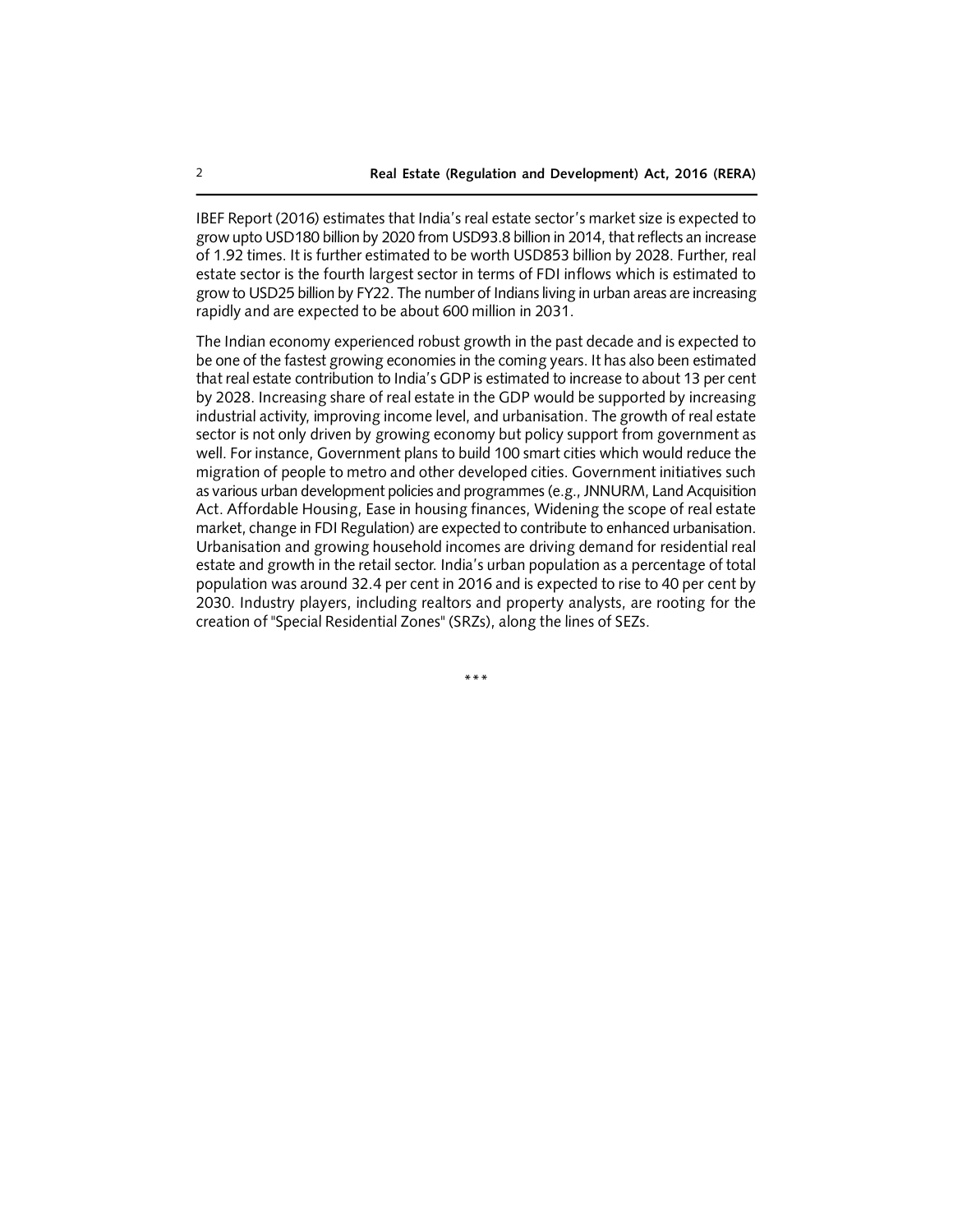# REGULATORY FRAMEWORK – REAL ESTATE (REGULATION AND DEVELOPMENT) ACT, 2016

Real estate sector plays a catalytic role in fulfilling the needs and demand for housing and infrastructure in the country and is an important pillar of the economy. While this sector has grown significantly in recent years, it has been largely unregulated, with absence of professionalism and standardisation and lack of adequate consumer protection. It has no sectoral regulator like there are for other specific sectors like insurance, telecom, stock markets etc. History is witness to the fact that whenever sectoral regulators like SEBI, IRDAI, TRAI etc have been formed, they have helped in deepening the market and made it more robust. Though the Consumer Protection Act, 1986 is available as a forum to the buyers in the real estate market, the recourse is only curative and is not adequate to address all the concerns of buyers and promoters in that sector. The lack of standardisation has been a constraint to the healthy and orderly growth of industry. Therefore, since more than a decade the need for regulating the sector was being emphasised in various forums.

In view of the above, Parliament enacted the Real Estate (Regulation and Development) Act, 2016 which aims at protecting the rights and interests of consumers and promotion of uniformity and standardization of business practices and transactions in the real estate sector. It attempts to balance the interests of consumers and promoters by imposing certain responsibilities on both. It seeks to establish symmetry of information between the promoter and purchaser, transparency of contractual conditions, set minimum standards of accountability and a fast-track dispute resolution mechanism.

This Act will be put in operation just like the Motor Vehicles Act passed by the Central Government, pursuant to which respective State Governments ("SG") and Union Territories ('UT") are required to notify their own Rules, which would be in the lines of the Central Act and accordingly administer their own State Rules. Accordingly, every SG and UT are to required to promulgate their own Real Estate Rules which would be based on the lines of the central Real Estate (Regulation and Development) Act 2016, and establish a Real Estate Regulatory Authority ("RERA") pursuant to the Rules, which will administer the respective Real Estate Rules of the State or UT. State Governements and UTs were required to notify and enforce RERA by 1st May 2017, which was the deadline set by the the Central Government. But a few State Governements have missed the deadline of 1st May 2017. It is expected that most of the State Governments would meet the second deadline of 31st July 2017, by which the ongoing projects are to be registered with RERA.

#### The objects and reasons for which the Act has been framed are :

• ensure accountability towards allottees and protect their interest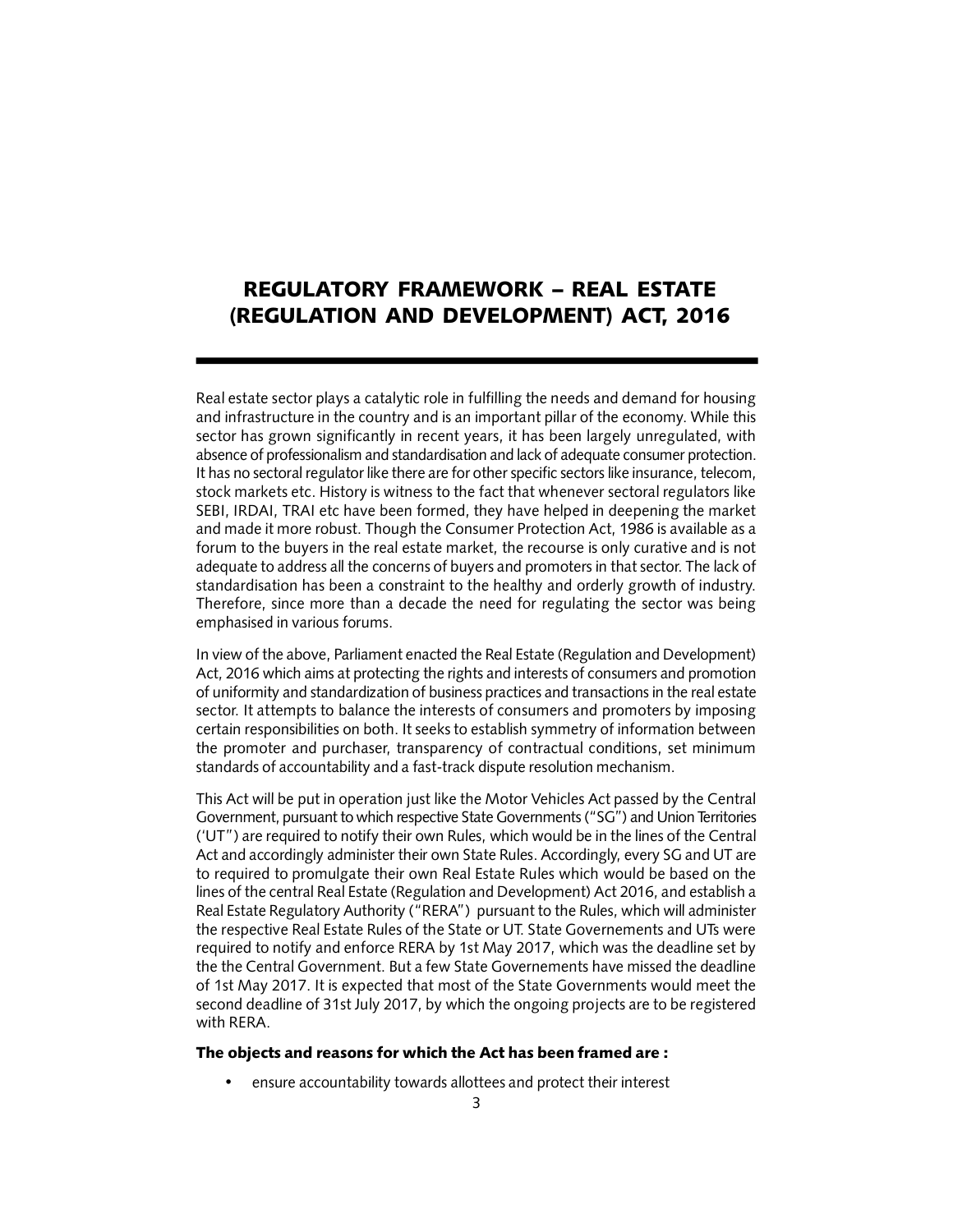- infuse transparency, ensure fair-play and reduce frauds & delays
- introduce professionalism and pan India standardization
- establish symmetry of information between the promoter and allottee
- imposing certain responsibilities on both promoter and allottees
- establish regulatory oversight mechanism to enforce contracts
- establish fast- track dispute resolution mechanism
- promote good governance in the sector which in turn would create investor confidence

## Chronology of events leading to regulation of real estate sector including both residential and commercial segments

| S.No | Date           | Event                                                                                                                                                                           |
|------|----------------|---------------------------------------------------------------------------------------------------------------------------------------------------------------------------------|
| 1.   | May, 2008      | Ministry of HUPA first prepared a Concept Paper on<br>regulation of real estate sector and a model law for<br>legislation by States/UTs                                         |
| 2.   | 2011           | Conference of Ministers of Housing suggested a<br>central law for regulation of real estate sector                                                                              |
| 3.   | July, 2011     | Ministry of Law & Justice too suggested central<br>legislation for regulation                                                                                                   |
| 4.   | June, 2013     | Union Cabinet approved Real Estate Bill, 2013                                                                                                                                   |
| 5.   | August, 2013   | Real Estate Bill was introduced in Rajya Sabha and<br>was referred to Standing Committee Report of<br>Standing Committee was laid on the Tables of both<br>Houses of Parliament |
| 6.   | February, 2014 | Report of Standing Committee was laid on the Tables<br>of both Houses of Parliament                                                                                             |
| 7.   | February, 2014 | Attorney General upheld validity of central law for<br>regulation of the sector                                                                                                 |
| 8.   | April, 2015    | Union Cabinet approved official amendments based<br>on recommendations of Standing Committee                                                                                    |
| 9.   | May, 2015      | Matter referred to the Select Committee of Rajya<br>Sabha                                                                                                                       |
| 10.  | July, 2015     | Report of Select Committee tabled in Rajya Sabha                                                                                                                                |
| 11.  | December, 2015 | Real Estate Bill, 2015 incorporating several<br>modifications based on Select Committee report and<br>stakeholder consultations was approved by the Union<br>Cabinet            |
| 12.  | 10 March, 2016 | The Real Estate (Regulation & Development) Bill, 2016<br>passed by Rajya Sabha                                                                                                  |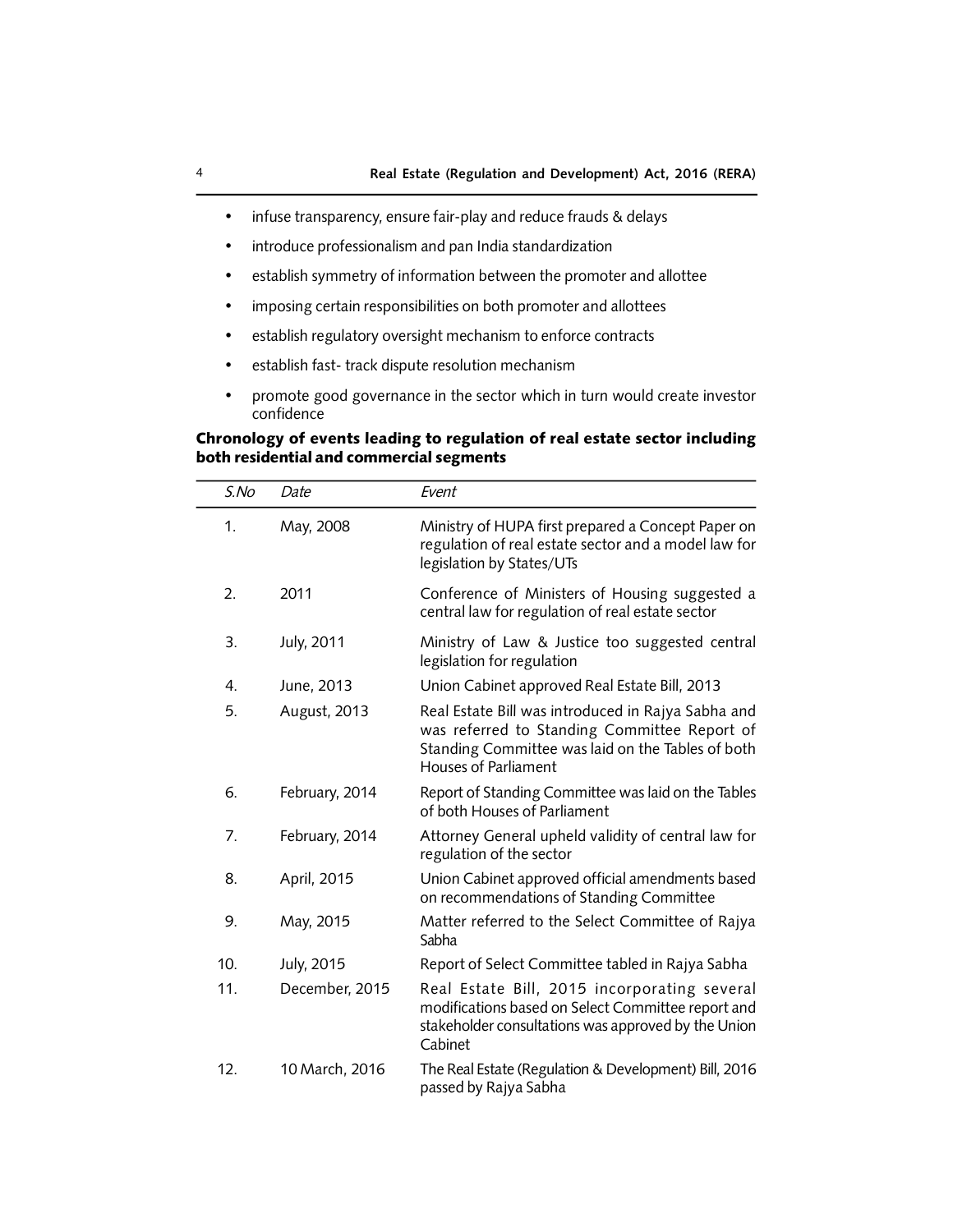#### **Real Estate (Regulation and Development) Act, 2016 (RERA)** 5

| 13. | 15 March, 2016   | Lok Sabha passed the Bill as passed by Rajya Sabha                                                                                                                                                                                                                                                                                                                 |
|-----|------------------|--------------------------------------------------------------------------------------------------------------------------------------------------------------------------------------------------------------------------------------------------------------------------------------------------------------------------------------------------------------------|
| 14. | 25 March, 2016   | President gives assent to the Bill                                                                                                                                                                                                                                                                                                                                 |
| 15. | 15 April, 2016   | 59 Sections of the Act were notified making them<br>effective from May 1, 2016 enabling preparation of<br>Real Estate Rules, setting up of Regulatory Authorities<br>and other infrastructure                                                                                                                                                                      |
| 16. | 28 October, 2016 | Real Estate Removal of Difficulties Order                                                                                                                                                                                                                                                                                                                          |
| 17. | 19 April, 2017   | Remaining 32 Sections of the Act notified making<br>them effective from May 1st this year requiring<br>registration of projects within three months from<br>tomorrow                                                                                                                                                                                               |
| 18. | 1 May, 2017      | New era begins for development of real estate sector<br>in an atmosphere of investor confidence                                                                                                                                                                                                                                                                    |
|     |                  | Different States and Union Territories have notified<br>their rules on different dates and some of the States<br>are yet to notify the rules. On the date of going into<br>publication, the latest of the state to notify the rules<br>was Karnataka. On 10th July 2017, they have notified<br>"Karnataka Real Estate (Regulation and Development)<br>Rules, 2017. |

#### Salient Features of the Real Estate (Regulation and Development) Act, 2016

- Establish the Real Estate Regulatory Authority for regulation and promotion of the real estate sector
- Ensure sale of plot, apartment of building, as the case may be, or sale of real estate project, in an efficient and transparent manner
- Ensure protect the interest of consumers in the real estate sector
- Establish an adjudicating mechanism for speedy dispute redressal and also to establish the Appellate Tribunal to hear appeals from the decisions, directions or orders of the Real Estate Regulatory Authority (RERA)
- Regulates transactions between buyers and promoters of residential real estate projects
- Establishes state level regulatory authorities called Real Estate Regulatory Authorities (RERAs)
- Residential real estate projects, with some exceptions, need to be registered with RERAs
- Promoters cannot book or offer these projects for sale without registering them. Real estate agents dealing in these projects also need to register with RERAs
- Registration, the promoter must upload details of the project on the website of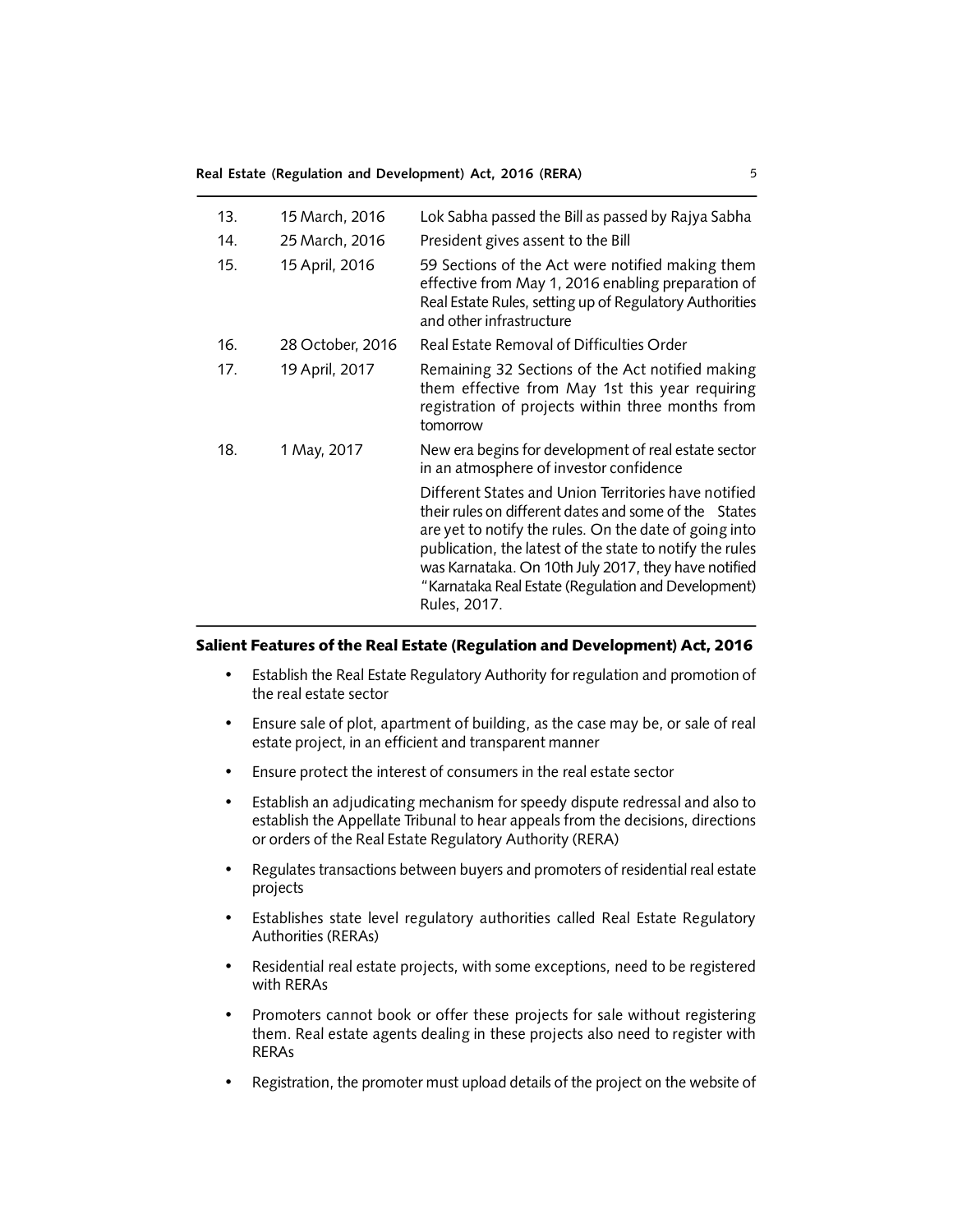the RERA. These include the site and layout plan, and schedule for completion of the real estate project

- Amount collected from buyers for a project must be maintained in a separate bank account and must only be used for construction of that project. The state government can alter this amount
- Right to Legal Representation on behalf of Client by Company Secretaries or chartered accountants or cost accountants or legal practitioners
- Imposes stringent penalty on promoter, real estate agent and also prescribes imprisonment.

#### Advantages of RERA (Real Estate Development and Regulation Act)



RERA has brought in uniformity in definitions for important components of real estate, like, "carpet area", "common areas" etc which will prevent malpractices like changes in area, specifications etc. Some of the important definitions are reproduced below:

## Important Definitions

**"Advertisement"** means any document described or issued as advertisement through any medium and includes any notice, circular or other documents or publicity in any form, informing persons about a real estate project, or offering for sale of a plot, building or apartment or inviting persons to purchase in any manner such plot, building or apartment or to make advances or deposits for such purposes;

**"Agreement for sale"** means an agreement entered into between the promoter and the allottee;

**"Allottee"** in relation to a real estate project, means the person to whom a plot, apartment or building, as the case may be, has been allotted, sold (whether as freehold or leasehold) or otherwise transferred by the promoter, and includes the person who subsequently acquires the said allotment through sale, transfer or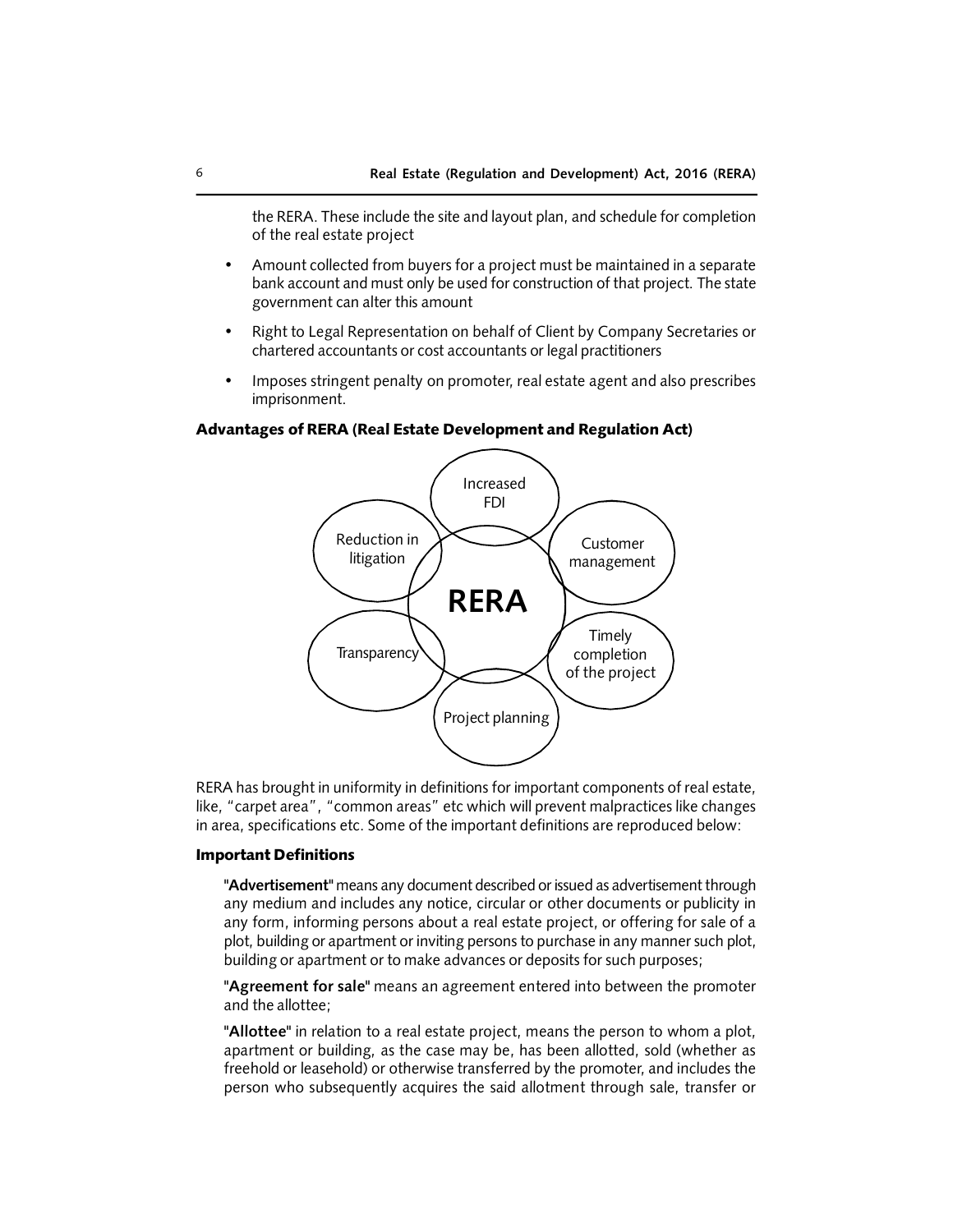otherwise but does not include a person to whom such plot, apartment or building, as the case may be, is given on rent;

**"Apartment"** whether called block, chamber, dwelling unit, flat, office, showroom, shop, godown, premises, suit, tenement, unit or by any other name, means a separate and self-contained part of any immovable property, including one or more rooms or enclosed spaces, located on one or more floors or any part thereof, in a building or on a plot of land, used or intended to be used for any residential or commercial use such as residence, office, shop, showroom or godown or for carrying on any business, occupation, profession or trade, or for any other type of use ancillary to the purpose specified;

**"Building"** includes any structure or erection or part of a structure or erection which is intended to be used for residential, commercial or for the purpose of any business, occupation, profession or trade, or for any other related purposes;

**"Carpet area"** means the net usable floor area of an apartment, excluding the area covered by the external walls, areas under services shafts, exclusive balcony or verandah area and exclusive open terrace area, but includes the area covered by the internal partition walls of the apartment.

*Explanation.*— the expression "exclusive balconyor verandah area" means the area of the balcony or verandah, as the case may be, which is appurtenant to the net usable floor area of an apartment, meant for the exclusive use of the allottee; and "exclusive open terrace area" means the area of open terrace which is appurtenant to the net usable floor area of an apartment, meant for the exclusive use of the allottee;

**"Commencement certificate"** means the commencement certificate or the building permit or the construction permit, by whatever name called issued by the competent authority to allow or permit the promoter to begin development works on an immovable property, as per the sanctioned plan;

**"Common areas"** mean—

- (i) the entire land for the real estate project or where the project is developed in phases and registration under this Act is sought for a phase, the entire land for that phase;
- (ii) the stair cases, lifts, staircase and lift lobbies, fir escapes, and common entrances and exits of buildings;
- (iii) the common basements, terraces, parks, play areas, open parking areas and common storage spaces;
- (iv) the premises for the lodging of persons employed for the management of the property including accommodation for watch and ward staffs or for the lodging of community service personnel;
- (v) installations of central services such as electricity, gas, water and sanitation, air-conditioning and incinerating, system for water conservation and renewable energy;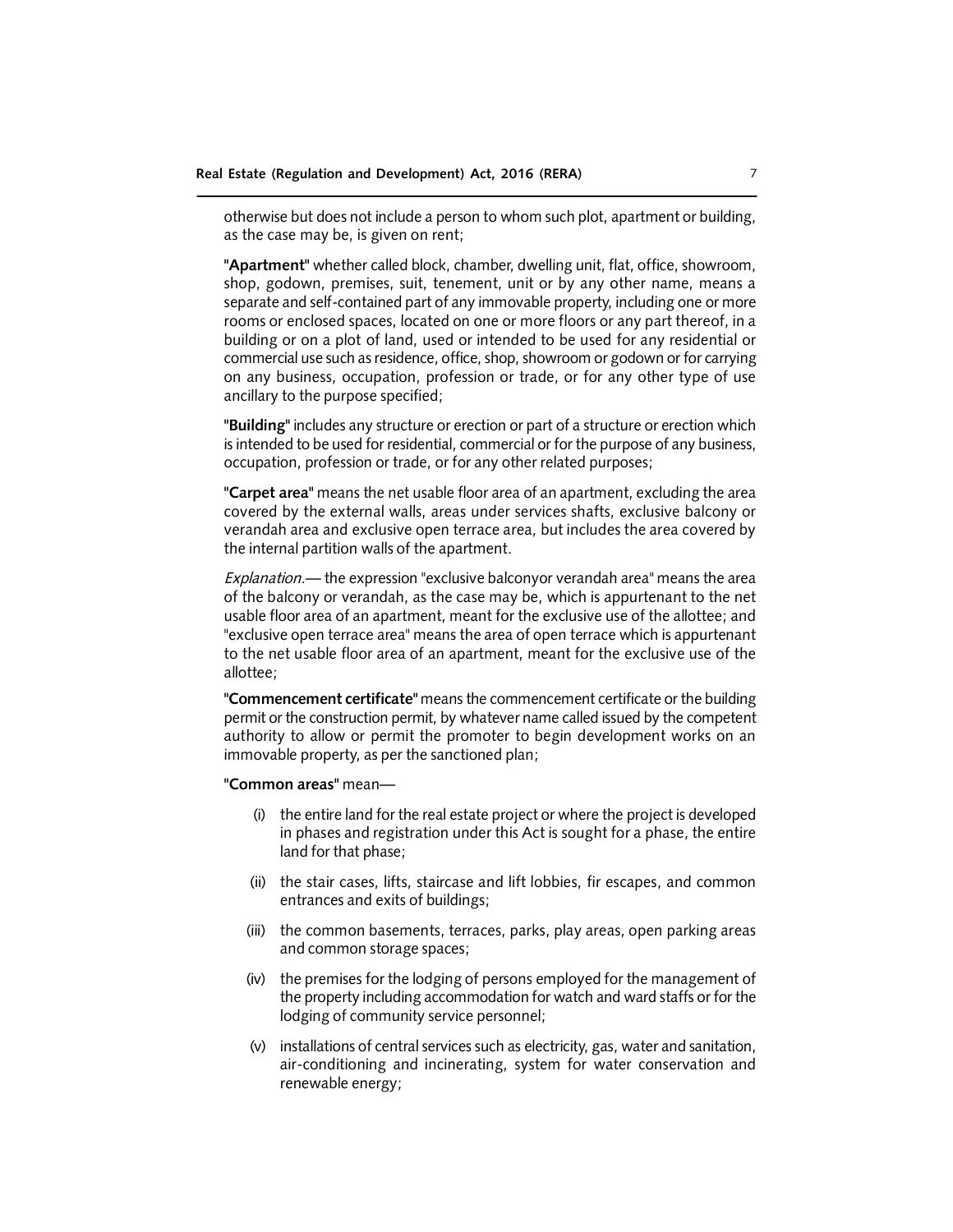- (vi) the water tanks, sumps, motors, fans, compressors, ducts and all apparatus connected with installations for common use;
- (vii) all community and commercial facilities as provided in the real estate project;
- (viii) all other portion of the project necessary or convenient for its maintenance, safety, etc., and in common use;

**"Company"** means a company incorporated and registered under the Companies Act, 2013 and includes,—

- (i) a corporation established by or under any Central Act or State Act;
- (ii) a development authority or any public authority established by the Government in this behalf under any law for the time being in force;

**"Competent authority"** means the local authority or any authority created or established under any law for the time being in force by the appropriate Government which exercises authority over land under its jurisdiction, and has powers to give permission for development of such immovable property;

**"Completion certificate"** means the completion certificate, or such other certificate, by whatever name called, issued by the competent authority certifying that the real estate project has been developed according to the sanctioned plan, layout plan and specifications, as approved by the competent authority under the local laws;

**"Day"** means the working day, in the concerned State or Union territory, as the case may be, notified by the appropriate Government from time to time;

**"Development"** with its grammatical variations and cognate expressions, means carrying out the development of immovable property, engineering or other operations in, on, over or under the land or the making of any material change in any immovable property or land and includes re-development;

**"Development works"** means the external development works and internal development works on immovable property;

**"Estimated cost of real estate project"** means the total cost involved in developing the real estate project and includes the land cost, taxes, cess, development and other charges;

**"External development works"** includes roads and road systems landscaping, water supply, seweage and drainage systems, electricity suply transformer, sub-station, solid waste management and disposal or any other work which may have to be executed in the periphery of, or outside, a project for its benefit, as may be provided under the local laws;

**"Family"** includes husband, wife, minor son and unmarried daughter wholly dependent on a person;

**"Garage"** means a place within a project having a roof and walls on three sides for parking any vehicle, but does not include an unenclosed or uncovered parking space such as open parking areas;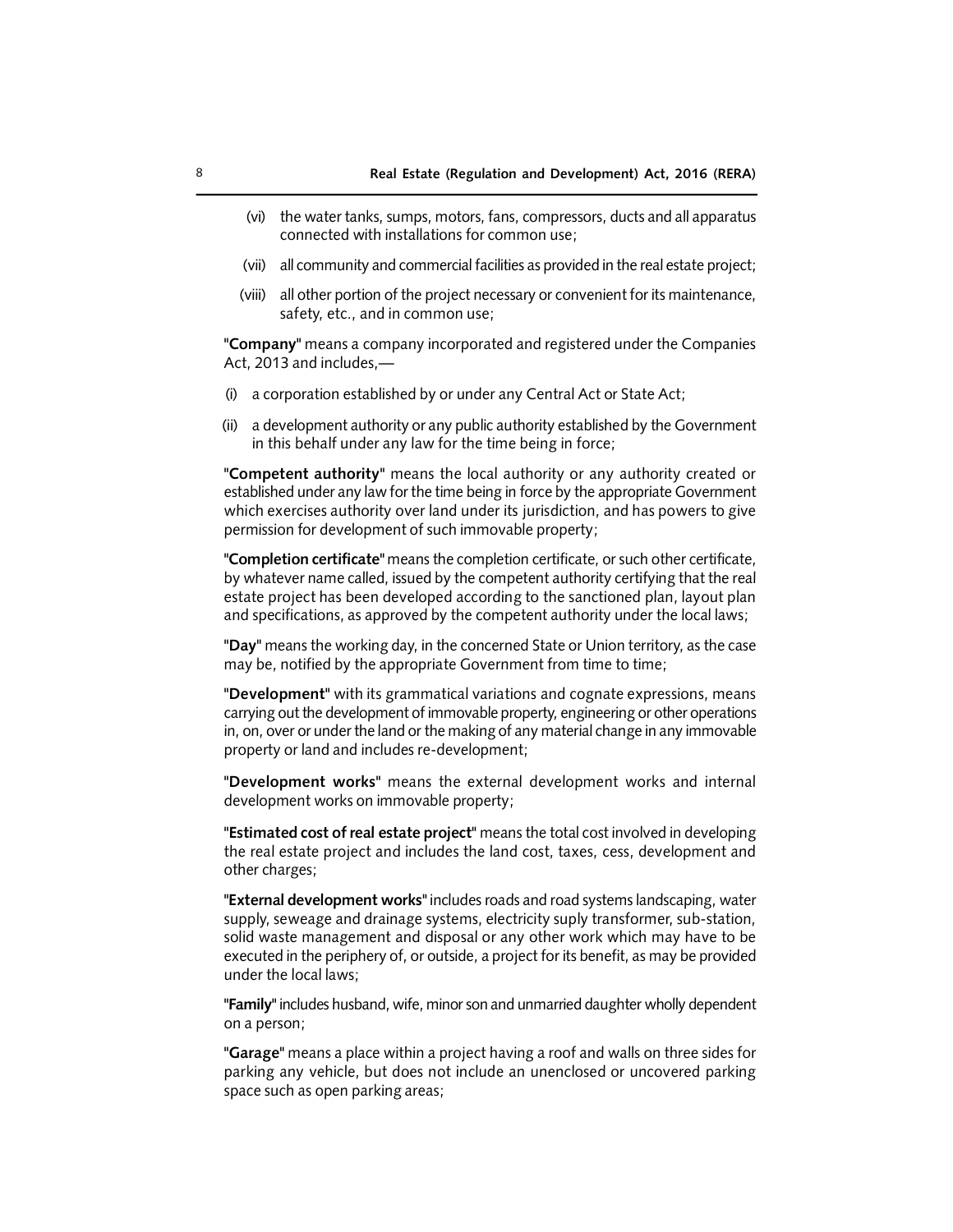**"Immovable property"** includes land, buildings, rights of ways, lights or any other benefit arising out of land and things attached to the earth or permanently fastened to anything which is attached to the earth, but not standing timber, standing crops or grass;

**"Interest"** means the rates of interest payable by the promoter or the allottee, as the case may be.

*Explanation.*—

- (i) the rate of interest chargeable from the allottee by the promoter, in case of default, shall be equal to the rate of interest which the promoter shall be liable to pay the allottee, in case of default;
- (ii) the interest payable by the promoter to the allottee shall be from the date the promoter received the amount or any part thereof till the date the amount or part thereof and interest thereon is refunded, and the interest payable by the, allottee to the promoter shall be from the date the allottee defaults in payment to the promoter till the date it is paid;

**"Internal development works"** means roads, footpaths, water supply, sewers, drains, parks, tree planting, street lighting, provision for community buildings and for treatment and disposal of sewage and sullage water, solid waste management and disposal, water conservation, energy management, fire protection and fire safety requirements, social infrastructure such as educational health and other public amenities or any other work in a project for its benefit, as per sanctioned plans;

**"Local authority"** means the Municipal Corporation or Municipality or Panchayats or any other Local Body constituted under any law for the time being in force for providing municipal services or basic services, as the case may be, in respect of areas under its jurisdication;

**"Occupancy certificate"** means the occupancy certificate, or such other certificate by whatever name called, issued by the competent authority permitting occupation of any building, as provided under local laws, which has provision for civic infrastructure such as water, sanitation and electricity;

**"Person"** includes,—

- (i) an individual;
- (ii) a Hindu undivided family;
- (iii) a company;
- (iv) a firm under the Indian Partnership Act, 1932 or the Limited Liability Partnership Act, 2008, as the case may be;
- (v) a competent authority;
- (vi) an association of persons or a body of individuals whether incorporated or not;
- (vii) a co-operative society registered under any law relating to co-operative societies;
- (viii) any such other entity as the appropriate Government may, by notification, specify in this behalf;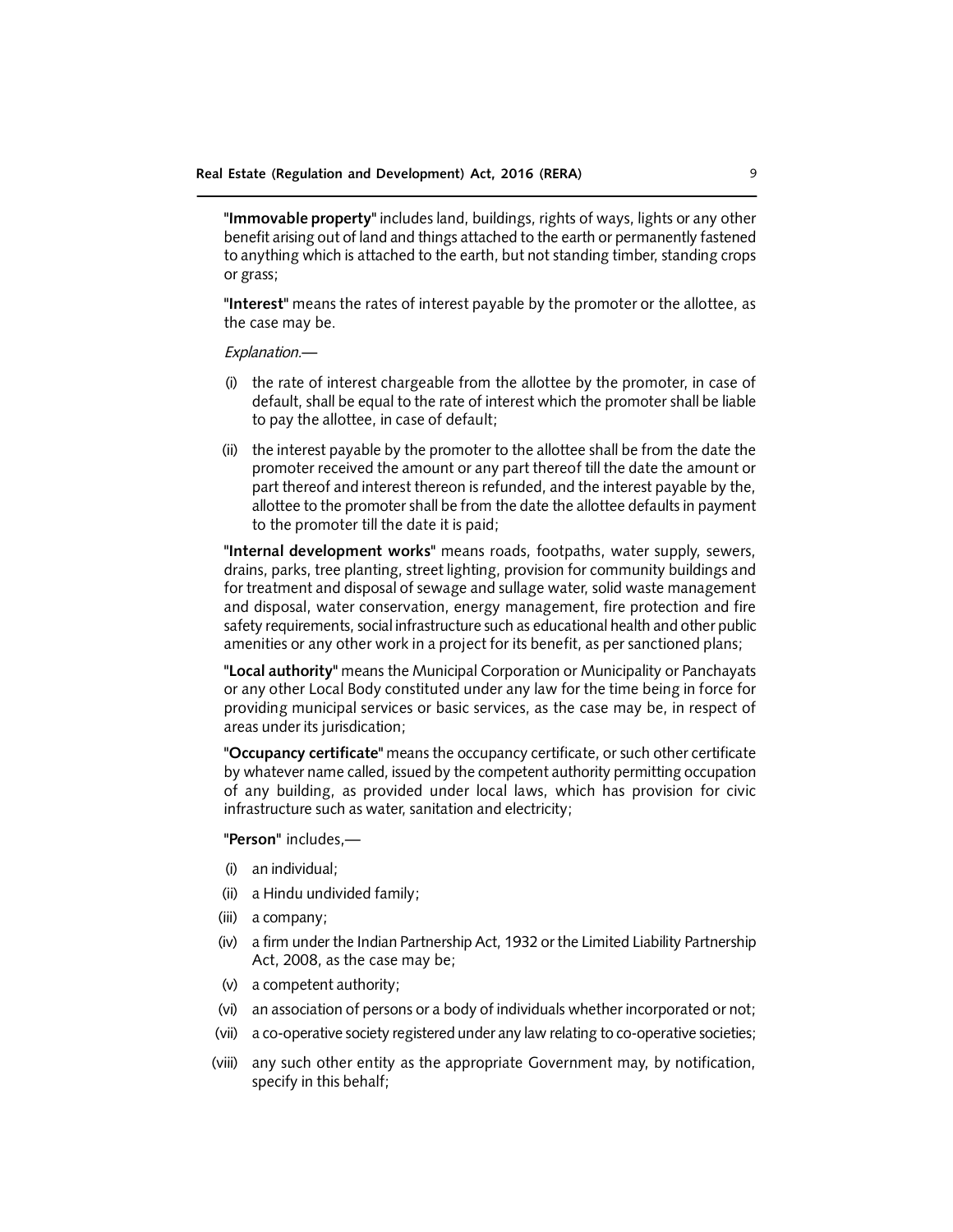**"Planning area"** means a planning area or a development area or a local planning area or a regional development plan area, by whatever name called, or any other area specified as such by the appropriate Government or any competent authority and includes any area designated by the appropriate Government or the competent authority to be a planning area for future planned development, under the law relating to Town and Country Planning for the time being in force and as revised from time to time;

#### **"Promoter"** means,—

- (i) a person who constructs or causes to be constructed an independent building or a building consisting of apartments, or converts an existing building or a part thereof into apartments, for the purpose of selling all or some of the apartments to other persons and includes his assignees; or
- (ii) a person who develops land into a project, whether or not the person also constructs structures on any of the plots, for the purpose of selling to other persons all or some of the plots in the said project, whether with or without structures thereon; or
- (iii) any development authority or any other public body in respect of allottees of—
	- (a) buildings or apartments, as the case may be, constructed by such authority or body on lands owned by them or placed at their disposal by the Government; or
	- (b) plots owned by such authority or body or placed at their disposal by the Government, for the purpose of selling all or some of the apartments or plots; or
- (iv) an apex State level co-operative housing finance society and a primary cooperative housing society which constructs apartments or buildings for its Members or in respect of the allottees of such apartments or buildings; or
- (v) any other person who acts himself as a builder, coloniser, contractor, developer, estate developer or by any other name or claims to be acting as the holder of a power of attorney from the owner of the land on which the building or apartment is constructed or plot is developed for sale; or
- (vi) such other person who constructs any building or apartment for sale to the general public.

*Explanation.*— where the person who constructs or converts a building into apartments or develops a plot for sale and the persons who sells apartments or plots are different persons, both of them shall be deemed to be the promoters and shall be jointly liable as such for the functions and responsibilities specified, under this Act or the rules and regulations made there under;

**"Prospectus"** means any document described or issued as a prospectus or any notice, circular, or other document offering for sale or any real estate project or inviting any person to make advances or deposits for such purposes;

**"Real estate agent"** means any person, who negotiates or acts on behalf of one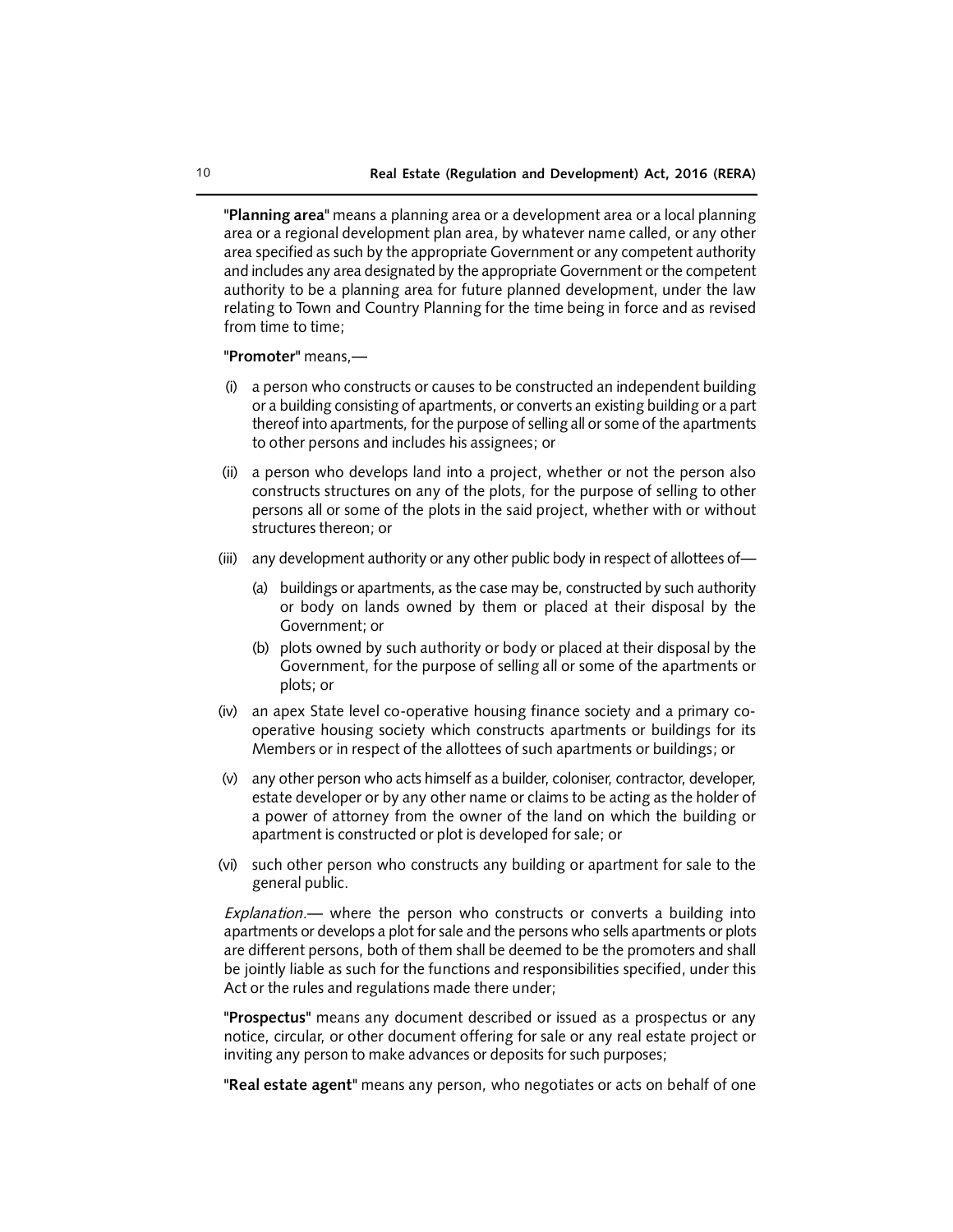person in a transaction of transfer of his plot, apartment or building, as the case may be, in a real estate project, by way of sale, with another person or transfer of plot, apartment or building, as the case may be, of any other person to him and receives remuneration or fees or any other charges for his services whether as commission or otherwise and includes a person who introduces, through any medium, prospective buyers and sellers to each other for negotiation for sale or purchase of plot, apartment or building, as the case may be, and includes property dealers, brokers, middlemen by whatever name called;

**"Real estate project"** means the development of a building or a building consisting of apartments, or converting an existing building or a part thereof into apartments, or the development of land into plots or apartment, as the case may be, for the purpose of selling all or some of the said apartments or plots or building, as the case may be, and includes the common areas, the development works, all improvements and structures thereon, and all easement, rights and appurtenances belonging thereto;

**"Sanctioned plan"** means the site plan, building plan, service plan, parking and circulation plan, landscape plan, layout plan, zoning plan and such other plan and includes structural designs, if applicable, permissions such as environment permission and such other permissions, which are approved by the competent authority prior to start of a real estate project;

#### **'Appropriate Government'**

Section 2(g) of the Act defines 'appropriate Government' to mean as follows:

- (i) for the Union territory without Legislature, the Central Government;
- (ii) for the Union territory of Puducherry, the Union territory Government;
- (iii) for the Union territory of Delhi, the Central Ministry of Urban Development;
- (iv) for the State, the State Government.

#### Responsibilities of the appropriate Government

- (a) As per section 84 of the Act the appropriate Government is required to notify Rules for the implementation of the Act, within six months of its commencement.
- (b) As per section 20 of the Act the appropriate Government is required to establish the Regulatory Authority within 1 year from its commencement i.e. maximum by 30th April, 2017.
- (c) As per section 20 of the Act the appropriate Government is required to designate an officer (preferably Housing Secretary) as interim Regulatory Authority, until the establishment of a full time Regulatory Authority.
- (d) As per section 43 of the Act the appropriate Government is required to establish the Appellate Tribunal within 1 year from its commencement i.e. maximum by 30th April, 2017.
- (e) As per section 43 of the Act the appropriate Government is required to designate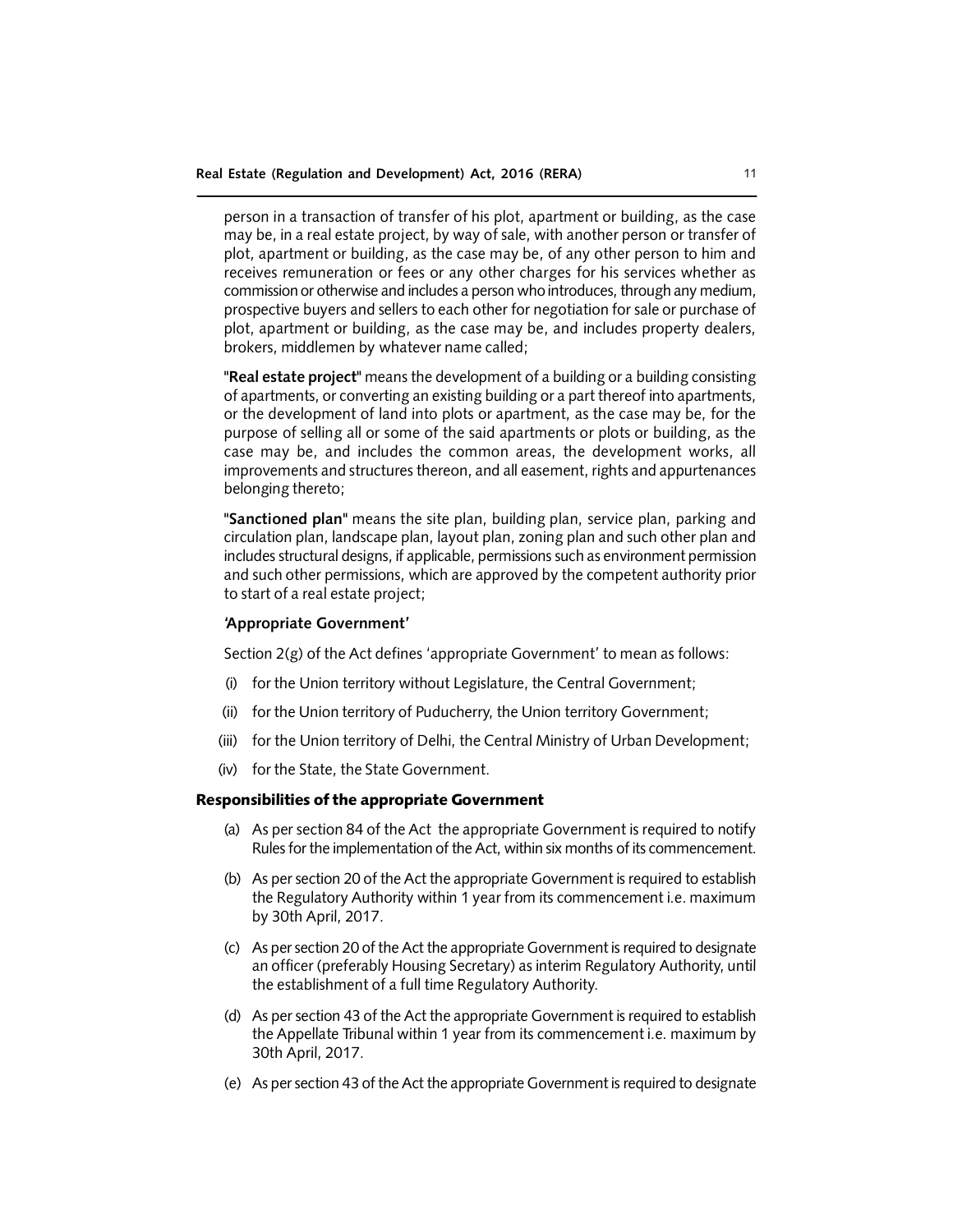an existing Appellate Tribunal (under any other law in force) to be the Appellate Tribunal, until the establishment of a full time Appellate Tribunal.

- (f) The Chairperson and Members of the Regulatory Authority and the Members of the Appellate Tribunal are required to be appointed based on recommendations of a Selection Committee, thus the appropriate Government is required to constitute the Selection Committee.
- (g) As per section 28 and section 51 the appropriate Government is required to appoint officers and other employees of Regulatory Authority and the Appellate Tribunal. In addition, it is required to identify office space etc. and other infrastructure for its functioning.
- (h) As per section 41 the Central Government (i.e. the Ministry of HUPA) is required to establish the Central Advisory Council.
- (i) As per section 75 the appropriate Government is required to constitute a 'Real Estate Regulatory Fund'.

\*\*\*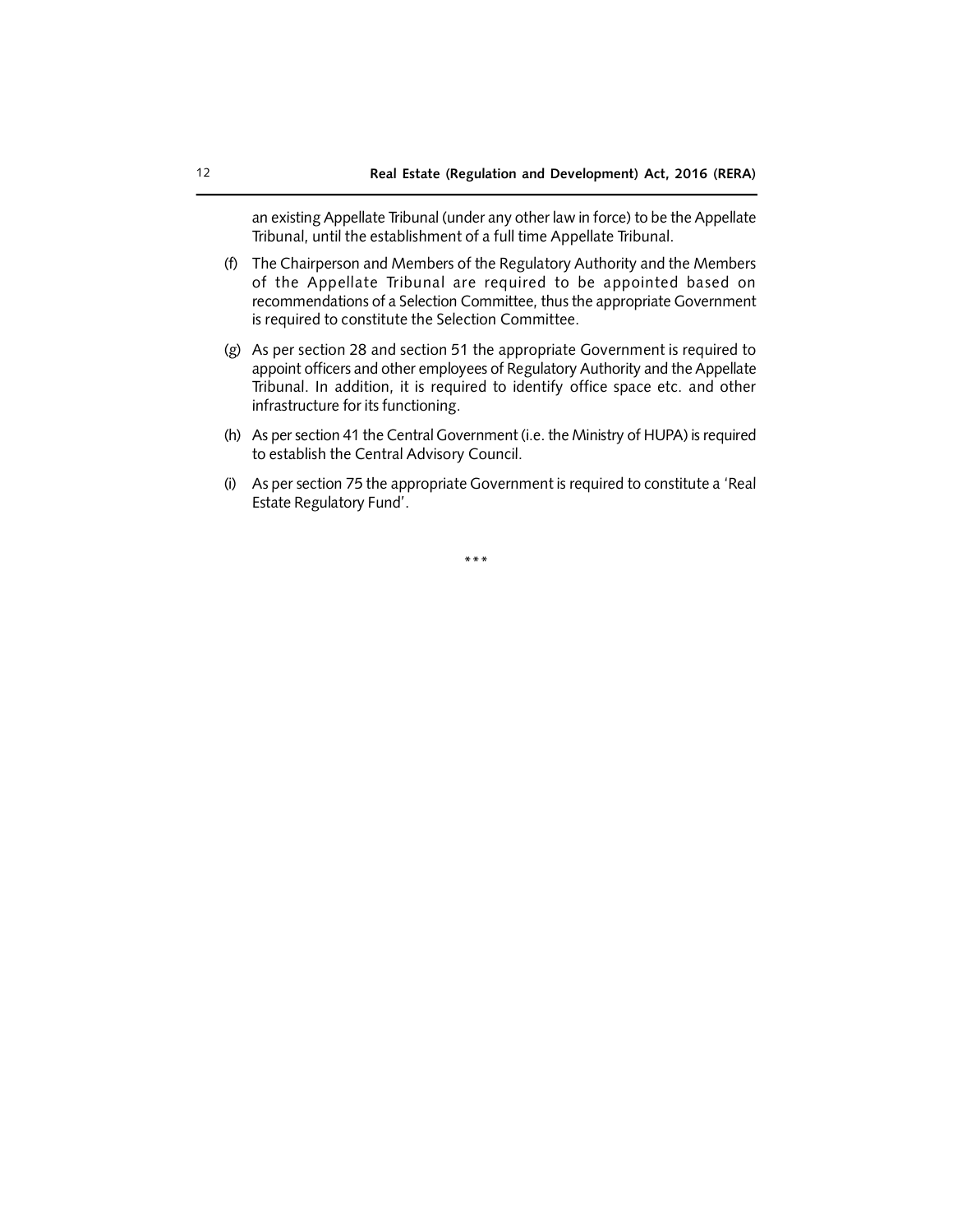# REGISTRATION OF REAL ESTATE PROJECT AND REGISTRATION OF REAL ESTATE AGENTS

Many developers across India follow a common practice of pre-lauching a project without securing requisite approvals for the project from the local authorities, which is termed as "soft launch", "pre-launch" etc. Buyers also lap into this opportunity as they get discounted prices during the pre-launches period. But if it is from a developer who is unscrupulous or a fly by night operator, then it carries a great risk. Hence, to plug this gap, registration of every project with the regulatory authority has been mandatory before it is launched for sale and for registration the basic pre-requisite is that the developer must have all the requisite approvals. Thus the buyer is protected as the project is ring-fenced from the vagaries of non-approvals or delays in approvals which are one of the major causes of delay for the project. The gist of relevant provisions for registration as ascribed in sections 3, 4 and 5 of the Act are stated below:

#### Prior Registration of Real Estate project with Real Estate Regulatory Authority

A promoter shall not advertise, market, book, sell or offer for sale, or invite persons to purchase in any manner any plot, apartment or building, as the case may be, in any real estate project or part of it, in any planning area, without registering the real estate project with the Real Estate Regulatory Authority established .

The projects that are ongoing on the date of commencement of this Act and for which the completion certificate has not been issued, the promoter shall make an application to the Authority for registration of the said project within a period of three months from the date of commencement of this Act.

Authority in the interest of allottees, for projects which are developed beyond the planning area but with the requisite permission of the local authority, it may, by order, direct the promoter of such project to register with the Authority, and the provisions of this Act or the rules and regulations made there under, shall apply to such projects from that stage of registration where the real estate project is to be developed in phases, every such phase shall be considered a stand alone real estate project, and the promoter shall obtain registration under this Act for each phase separately.

## Projects exempt from the ambit of the Act

The following projects do not require to be registered under the Act:

| Area of land does not exceed 500 Sq. Meters |
|---------------------------------------------|
| No. of apartments does not exceed 8         |
| In case of Renovation/Repair/Re-development |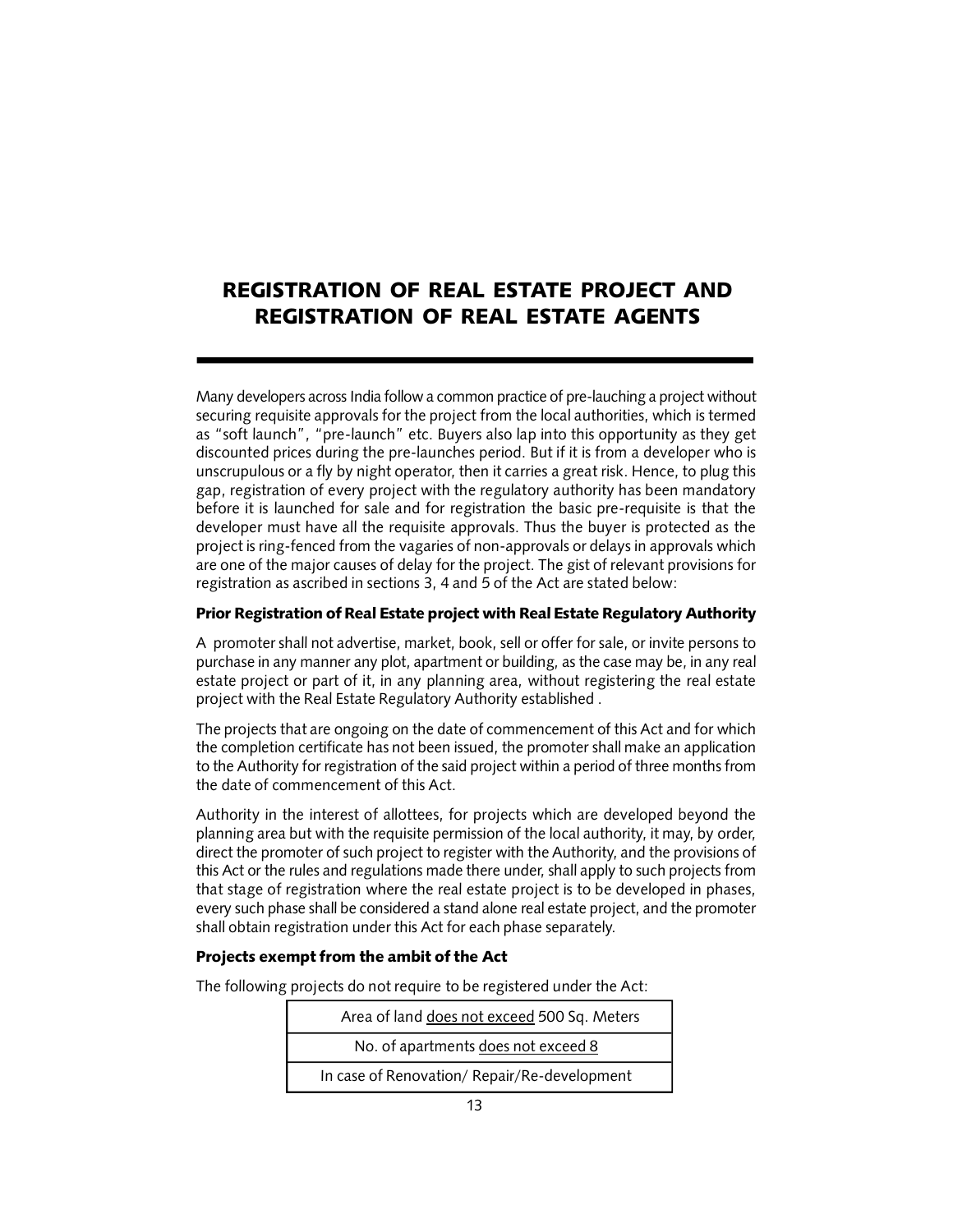- (a) where the area of land proposed to be developed does not exceed five hundred square meters or the number of apartments proposed to be developed does not exceed eight, inclusive of all phases;
- (b) where the promoter has received completion certificate for a real estate project prior to commencement of this Act;

for the purpose of renovation or repair or re-development which does not involve marketing, advertising selling or new allotment of any apartment, plot or building, as the case may be, under the real estate project.

#### Application for Registration of real estate projects

Every promoter shall make an application to the Authority for registration of the real estate project in such form, manner, within such time and accompanied by such fee as may be specified by the regulations made by the Authority.

| Step 1                       | Step 2                       | Step 3                          |
|------------------------------|------------------------------|---------------------------------|
| Applicant has to file an     | Application for registration | On successful registration,     |
| application for registration | must be either approved or   | the promoter of the project     |
| with RERA in prescribed      | rejected within a period of  | will be provided with a         |
| form along with prescribed   | 30 days from the date of     | registration number, a login id |
| fees and documents           | application by the RERA      | and password for the applicant  |

The promoter shall enclose the following documents along with the application, namely:—

- (a) a brief details of his enterprise including its name, registered address, type of enterprise (proprietorship, societies, partnership, companies, competent authority), and the particulars of registration, and the names and photographs of the promoter;
- (b) a brief detail of the projects launched by him, in the past five years, whether already completed or being developed, as the case may be, including the current status of the said projects, any delay in its completion, details of cases pending, details of type of land and payments pending;
- (c) an authenticated copy of the approvals and commencement certificate from the competent authority obtained in accordance with the laws as may be applicable for the real estate project mentioned in the application, and where the project is proposed to be developed in phases, an authenticated copy of the approvals and commencement certificate from the competent authority for each of such phases;
- (d) the sanctioned plan, layout plan and specifications of the proposed project or the phase thereof, and the whole project as sanctioned by the competent authority;
- (e) the plan of development works to be executed in the proposed project and the proposed facilities to be provided thereof including fire fighting facilities, drinking water facilities, emergency evacuation services, use of renewable energy;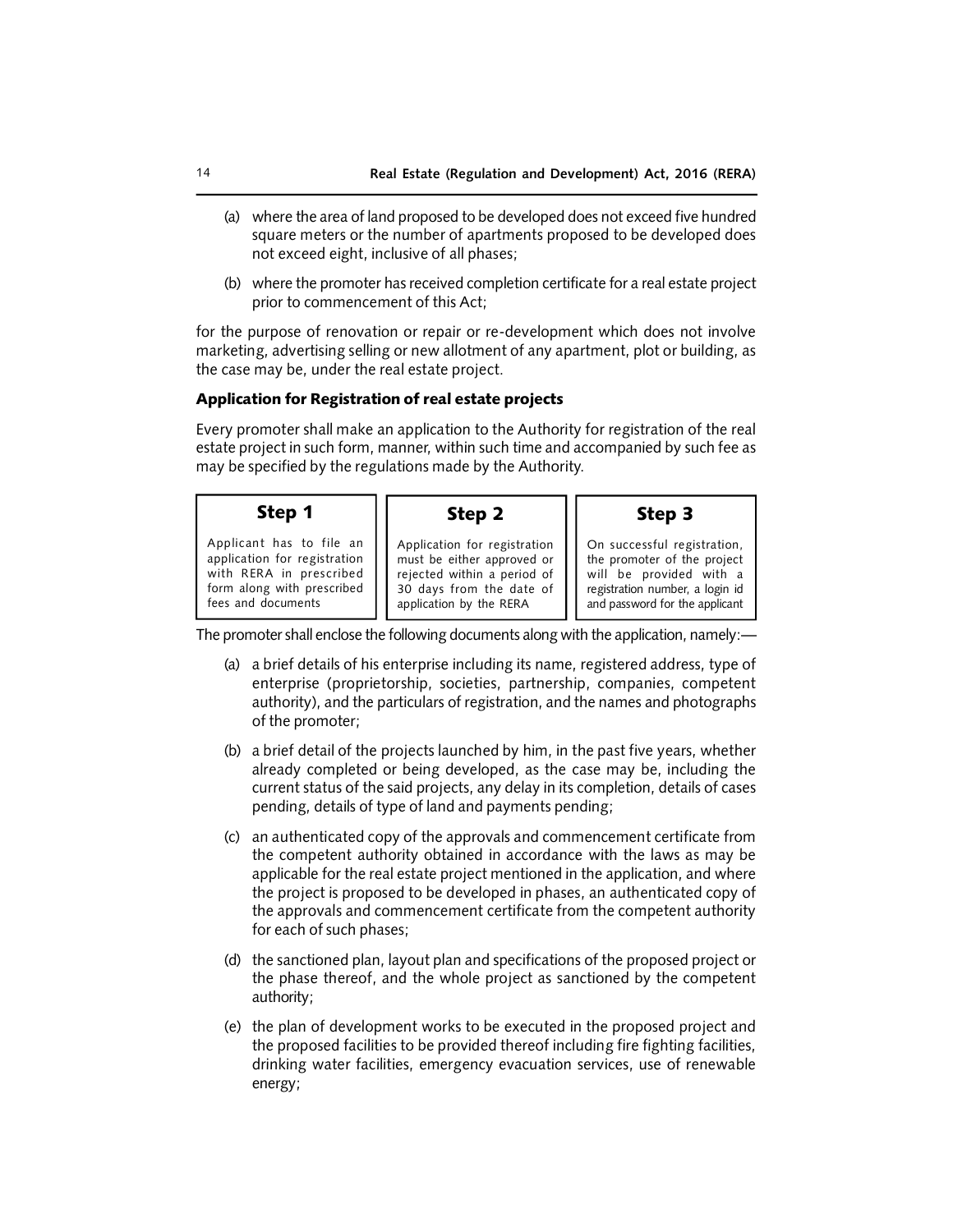- (f) the location details of the project, with clear demarcation of land dedicated for the project along with its boundaries including the latitude and longitude of the end points of the project;
- (g) proforma of the allotment letter, agreement for sale, and the conveyance deed proposed to be signed with the allottees;
- (h) the number, type and the carpet area of apartments for sale in the project along with the area of the exclusive balcony or verandah areas and the exclusive open terrace areas apartment with the apartment, if any;
- (i) the number and areas of garage for sale in the project;
- (j) the names and addresses of his real estate agents, if any, for the proposed project;
- (k) the names and addresses of the contractors, architect, structural engineer, if any and other persons concerned with the development of the proposed project;
- (l) a declaration, supported by an affidavit, which shall be signed by the promoter or any person authorised by the promoter, stating:—
	- (A) that he has a legal title to the land on which the development is proposed along with legally valid documents with authentication of such title, if such land is owned by another person;
	- (B) that the land is free from all encumbrances, or as the case may be details of the encumbrances on such land including any rights, title, interest or name of any party in or over such land along with details;
	- (C) the time period within which he undertakes to complete the project or phase thereof, as the case may be;
	- (D) that seventy per cent. of the amounts realised for the real estate project from the allottees, from time to time, shall be deposited in a separate account to be maintained in a scheduled bank to cover the cost of construction and the land cost and shall be used only for that purpose:

The promoter shall withdraw the amounts from the separate account, to cover the cost of the project, in proportion to the percentage of completion of the project. The amounts from the separate account shall be withdrawn by the promoter after it is certified by an engineer, an architect and a chartered accountant in practice that the withdrawal is in proportion to the percentage of completion of the project.

The promoter shall get his accounts audited within six months after the end of every financial year by a chartered accountant in practice, and shall produce a statement of accounts duly certified and signed by such chartered accountant and it shall be verified during the audit that the amounts collected for a particular project have been utilised for the project and the withdrawal has been in compliance with the proportion to the percentage of completion of the project.

The promoter shall take all the pending approvals on time, from the competent authorities and furnished such other documents as may be prescribed by the rules or regulations made under.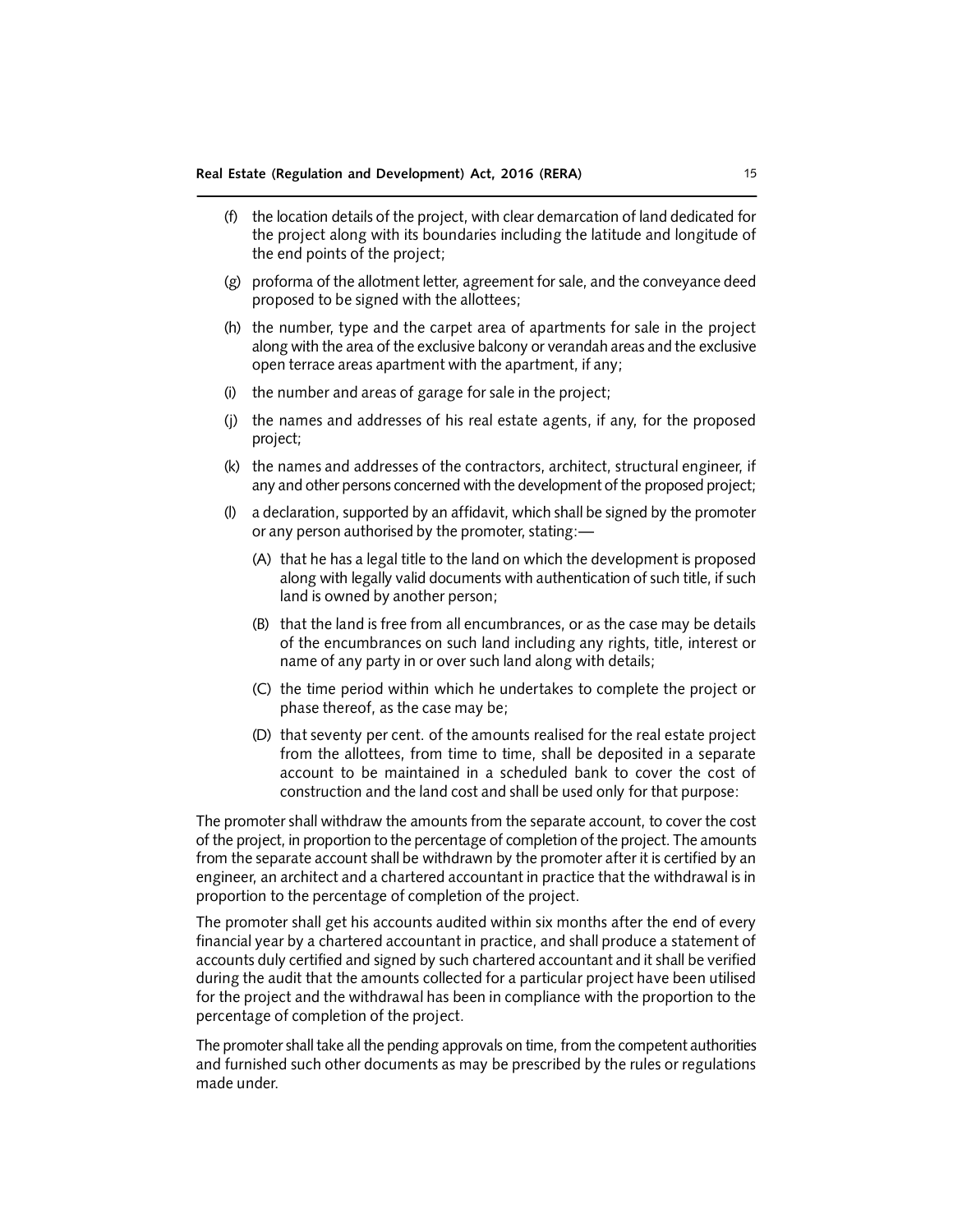The Authority shall operationalise a web based online system for submitting applications for registration of projects within a period of one year from the date of its establishment.

## Granting of Registration by the Authority

On receipt of the application, the Authority shall within a period of thirty days-

- (a) grant registration subject to the provisions of the Act and the rules and regulations made thereunder. A registration number, including a Login Id and password to the applicant for accessing the website of the Authority and to create his web page and to fill therein the details of the proposed project; or
- (b) reject the application for reasons to be recorded in writing, if such application does not conform to the provisions of this Act or the rules or regulations made thereunder.Application shall not be rejected unless the applicant has been given an opportunity of being heard in the matter.

If the Authority fails to grant the registration or reject the application, as the case may be, the project shall be deemed to have been registered, and the Authority shall within a period of seven days of the expiry of the said period of thirty days specified.

The registration granted shall be valid for a period declared by the promoter for completion of the project or phase thereof, as the case may be.

### Extension of registration

Delay in handing over of projects by the developer within the stipulated time frame has been a major woe of the buyers and hence has been a major trigger for promulgation of this act. Hence, at the time of registration, a developer has to specify a time line during which he will complete and handover the project to the buyer. The timeline is very sacrosanct because if he fails to do so within the stated time, then there are rigorous provisions in the Act as prescribed in section 7 & 8 whereby his registration would be revoked and his project would be usurped by the Regulator. Though as per section 6, an extension of registration may be granted at the sole discretion of the regulator due to Force Majeure conditions or if there are reasonable circumstances which merit extension.

The registration granted may be extended by the Authority on an application made by the promoter due to force majeure, in such form and on payment of such fee as may be specified by regulations made by the Authority.

*"Force majeure"* shall mean a case of war, flood, drought, fire, cyclone, earthquake or any other calamity caused by nature affecting the regular development of the real estate project.

The Authority may in reasonable circumstances, without default on the part of the promoter, based on the facts of each case, and for reasons to be recorded in writing, extend the registration granted to a project for such time as it considers necessary, which shall, in aggregate, not exceed a period of one year.

Application for extension of registration shall not be rejected unless the applicant has been given an opportunity of being heard in the matter.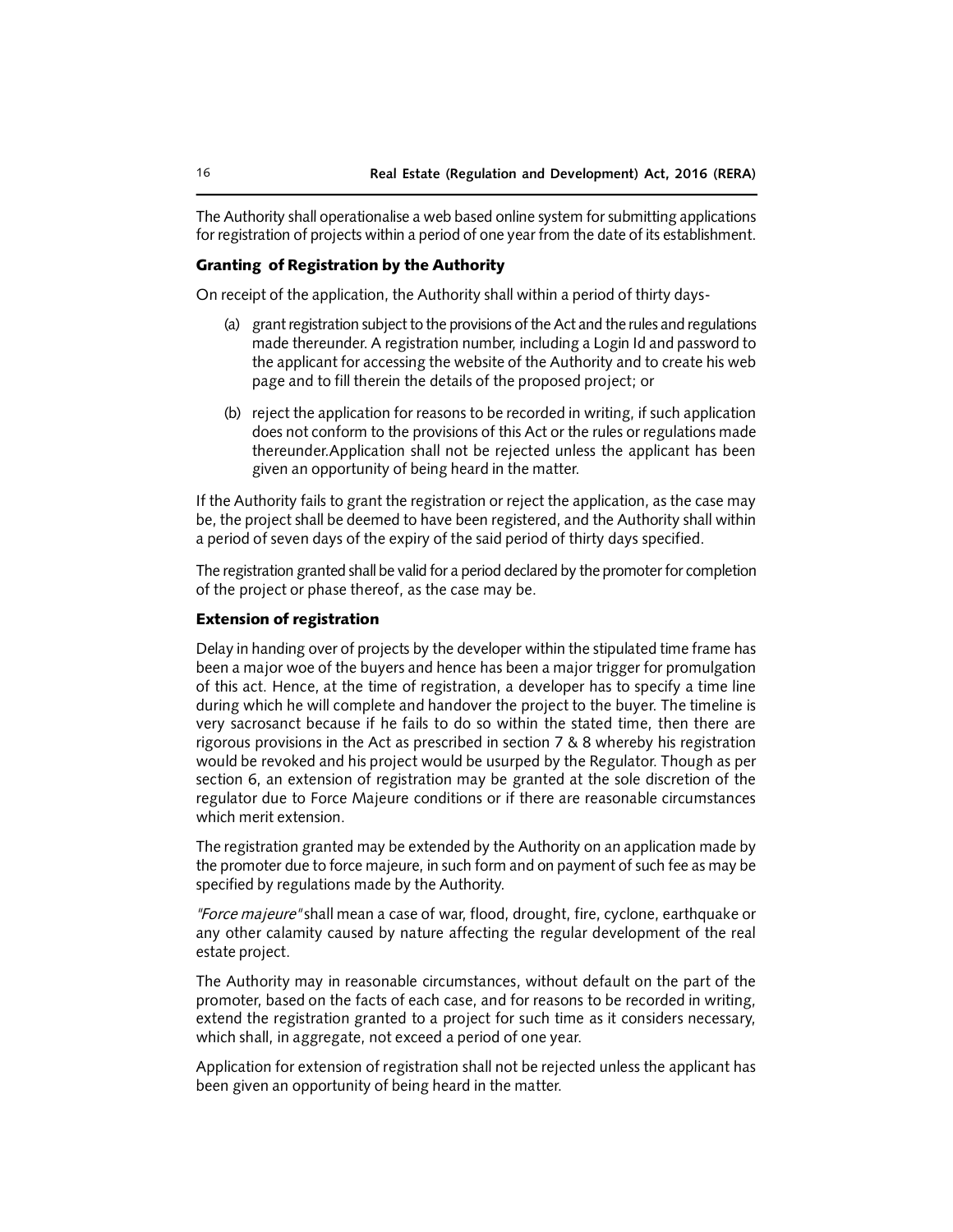#### Revocation of registration

The Authority may, on receipt of a complaint or suomotu in this behalf or on the recommendation of the competent authority, revoke the registration granted, after being satisfied that—

- (a) the promoter makes default in doing anything required by or under this Act or the rules or the regulations made there under;
- (b) the promoter violates any of the terms or conditions of the approval given by the competent authority;
- (c) the promoter is involved in any kind of unfair practice or irregularities.

The term "unfair practice means" a practice which, for the purpose of promoting the sale or development of any real estate project adopts any unfair method or unfair or deceptive practice including any of the following practices, namely:—

- (A) the practice of making any statement, whether in writing or by visible representation which,—
	- (i) falsely represents that the services are of a particular standard or grade;
	- (ii) represents that the promoter has approval or affiliation which such promoter does not have;
	- (iii) makes a false or misleading representation concerning the services;
- (B) the promoter permits the publication of any advertisement or prospectus whether in any newspaper or otherwise of services that are not intended to be offered;
	- (d) the promoter indulges in any fraudulent practices.

The registration granted to the promoter shall not be revoked unless the Authority has given to the promoter not less than thirty days' notice, in writing, stating the grounds on which it is proposed to revoke the registration, and has considered any cause shown by the promoter within the period of that notice against the proposed revocation.

The Authority may, instead of revoking the registration, permit it to remain in force subject to such further terms and conditions as it thinks fit to impose in the interest of the allottees, and any such terms and conditions so imposed shall be binding upon the promoter.

The Authority, upon the revocation of the registration-

- Debar the promoter from accessing its website in relation to that project and specify his name in the list of defaulters and display his photograph on its website and also inform the other Real Estate Regulatory Authority in other States and Union territories about such revocation or registration;
- Facilitate the remaining development works to be carried out in accordance with the provisions of section 8;
- Direct the bank holding the project back account to freeze the account, and thereafter take such further necessary actions, including consequent de-freezing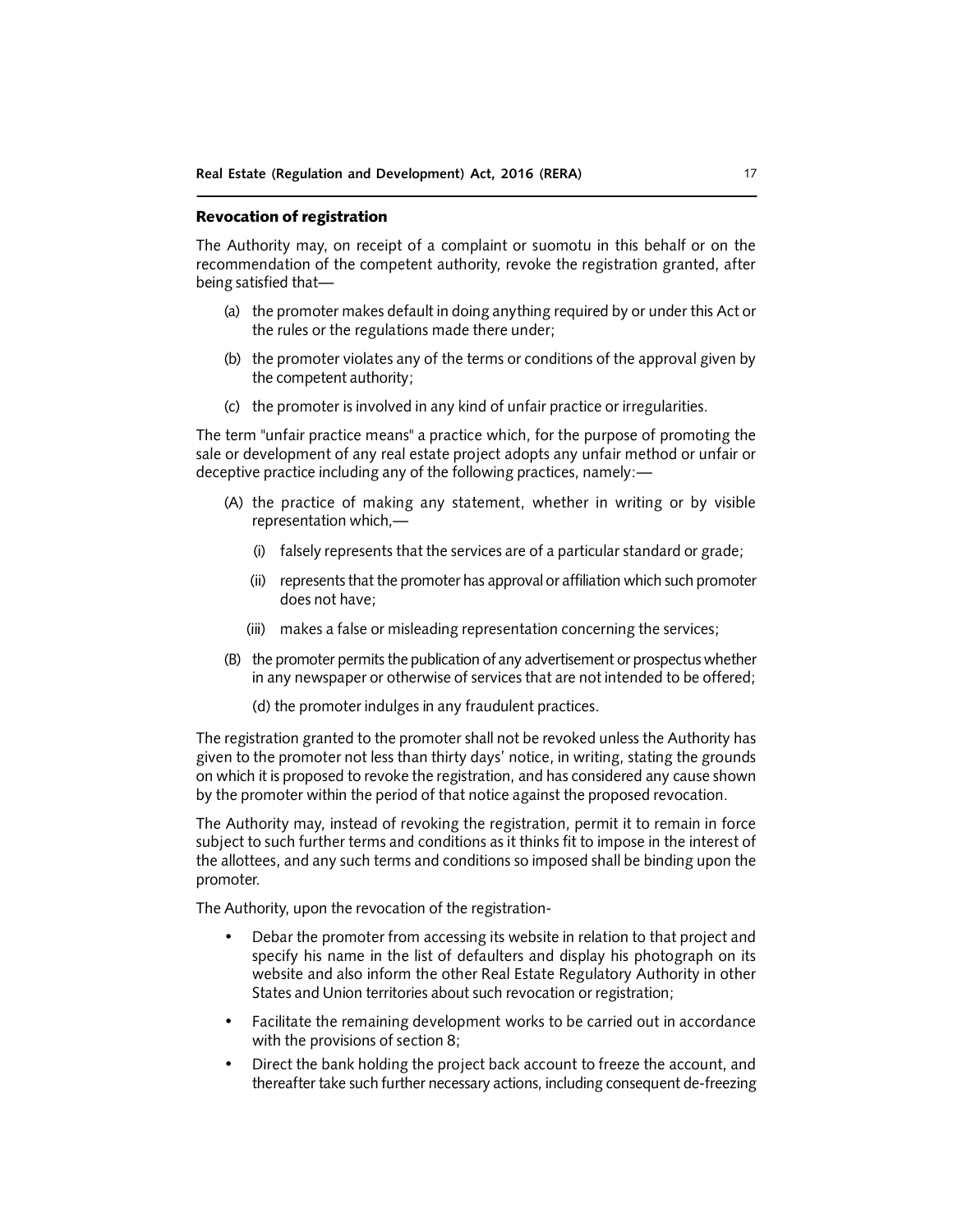of the said account, towards facilitating the remaining development works in accordancewith the provisions of section 8;

• To protect the interest of allottees or in the public interest, issue such directions as it may deem necessary.

## Obligation of Authority consequent upon lapse of or on revocation of registration (Section 8)

Upon lapse of the registration or on revocation of the registration under the Act, the authority, may consult the appropriate Government to take such action as it may deem fit including the carrying out of the remaining development works by competent authority or by the association of allottees or in any other manner, as may be determined by the Authority.

The direction, decision or order of the Authority shall not take effect until the expiry of the period of appeal provided under the provisions of the Act:

In case of revocation of registration of a project under the Act, the association of allottees shall have the first right of refusal for carrying out of the remaining development works.

#### Registration of real estate agents

Real estate broking is one of the easiest business in India as there are no specific qualification or experience requirements and also there is no code of practice which sets accountability, transparency and professional benchmarks. Hence, there are thousands of non-professional agents/ brokers in every city operating without any accountability. Hence, to bring in transparency and accountability, agents have also been covered under the ambit of RERA and registration requirement has been mandatory for them as per section 9 of the Act.

Without obtaining registration, real estate agent shall not facilitate the sale or purchase of or act on behalf of any person to facilitate the sale or purchase of any plot, apartment or building, as the case may be, in a real estate project or part of it, being the part of the real estate project registered, being sold by the promoter in any planning area.

Every real estate agent shall make an application to the Authority for registration in such form, manner, within such time and accompanied by such fee and documents as may be prescribed.

The Authority shall, within such period, in such manner and upon satisfying itself of the fulfilment of such conditions, as may be prescribed—

- (a) grant a single registration to the real estate agent for the entire State of Union territory, as the case may be;
- (b) reject the application for reasons to be recorded in writing, if such application does not conform to the provisions of the Act or the rules or regulations made there under:

Application shall not be rejected unless the applicant has been given an opportunity of being heard in the matter.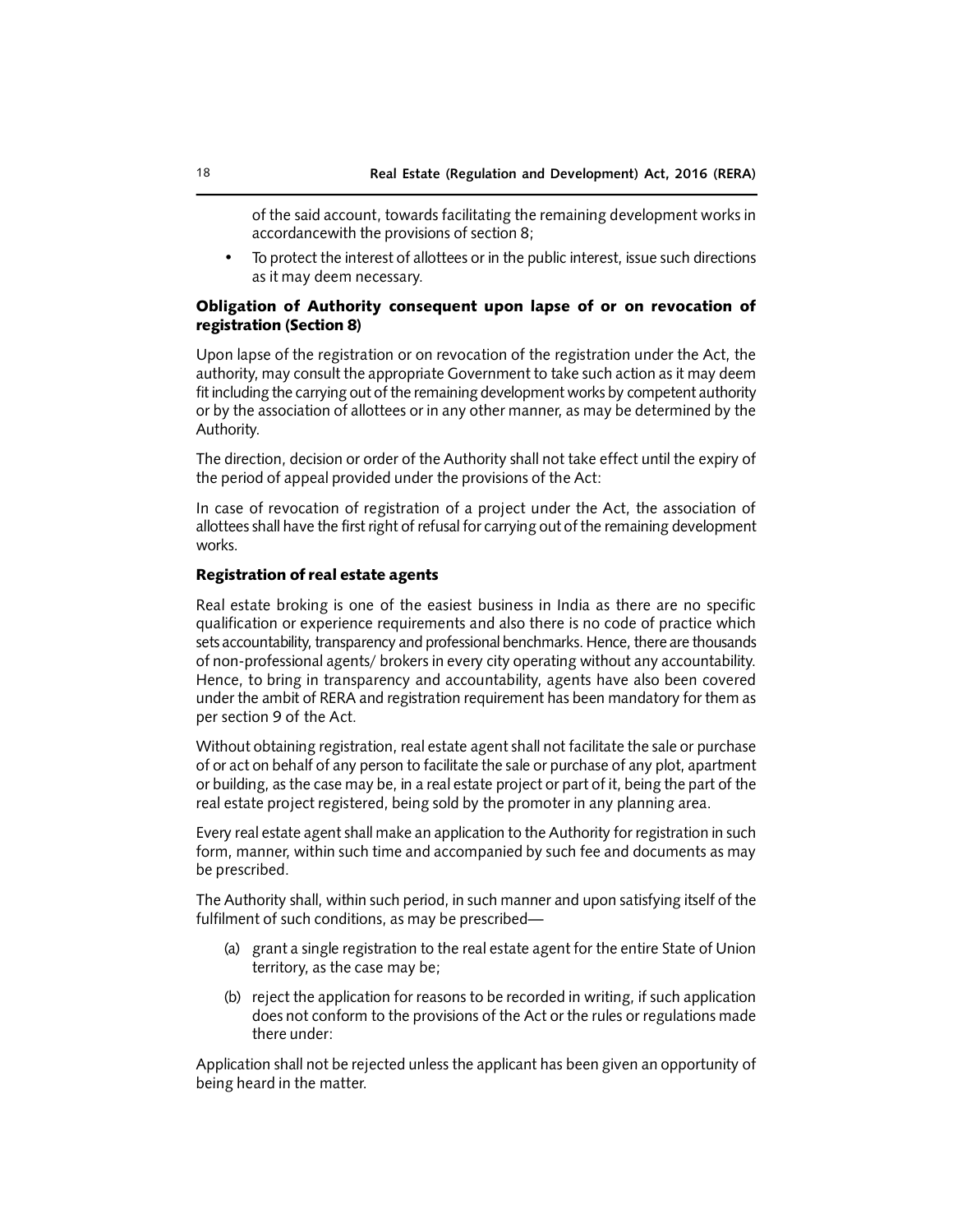Whereon the completion of the period prescribed under the act, if the applicant does not receive any communication about the deficiencies in his application or the rejection of his application, he shall be deemed to have been registered.

Every real estate agent who is registered as per the provisions of this Act or the rules and regulations made there under, shall be granted a registration number by the Authority, which shall be quoted by the real estate agent in every sale facilitated by him under this Act.

Every registration shall be valid for such period as may be prescribed, and shall be renewable for a period in such manner and on payment of such fee as may be prescribed.

Where any real estate agent who has been granted registration under this Act commits breach of any of the conditions thereof or any other terms and conditions specified under this Act or any rules or regulations made there under, or where the Authority is satisfied that such registration has been secured by the real estate agent through misrepresentation or fraud, the Authority may, without prejudice to any other provisions under this Act, revoke the registration or suspend the same for such period as it thinks fit:

Provided that no such revocation or suspension shall be made by the Authority unless an opportunity of being heard has been given to the real estate agent.

#### Functions of real estate agents

Every real estate agent which is not registered with the Authority shall not facilitate the sale or purchase of any plot, apartment or building, as the case may be, in a real estate project or part of it, being sold by the promoter in any planning area. So, firstly they require to register themselve with the authority.

Every real estate agent maintain and preserve such books of account, records and documents as may prescribed.

Every real estate agent not involve himself in any unfair trade practices, namely:—

- (i) the practice of making any statement, whether orally or in writing or by visible representation which
	- falsely represents that the services are of a particular standard or grade;
	- represents that the promoter or himself has approval or affiliation which such promoter or himself does not have;
	- makes a false or misleading representation concerning the services;
- (ii) permitting the publication of any advertisement whether in any newspaper or otherwise of services that are not intended to be offered.

Every real estate agent shall facilitate the possession of all the information and documents, as the allottee, is entitled to, at the time of booking of any plot, apartment or building, as the case may be and discharge such other functions as may be prescribed.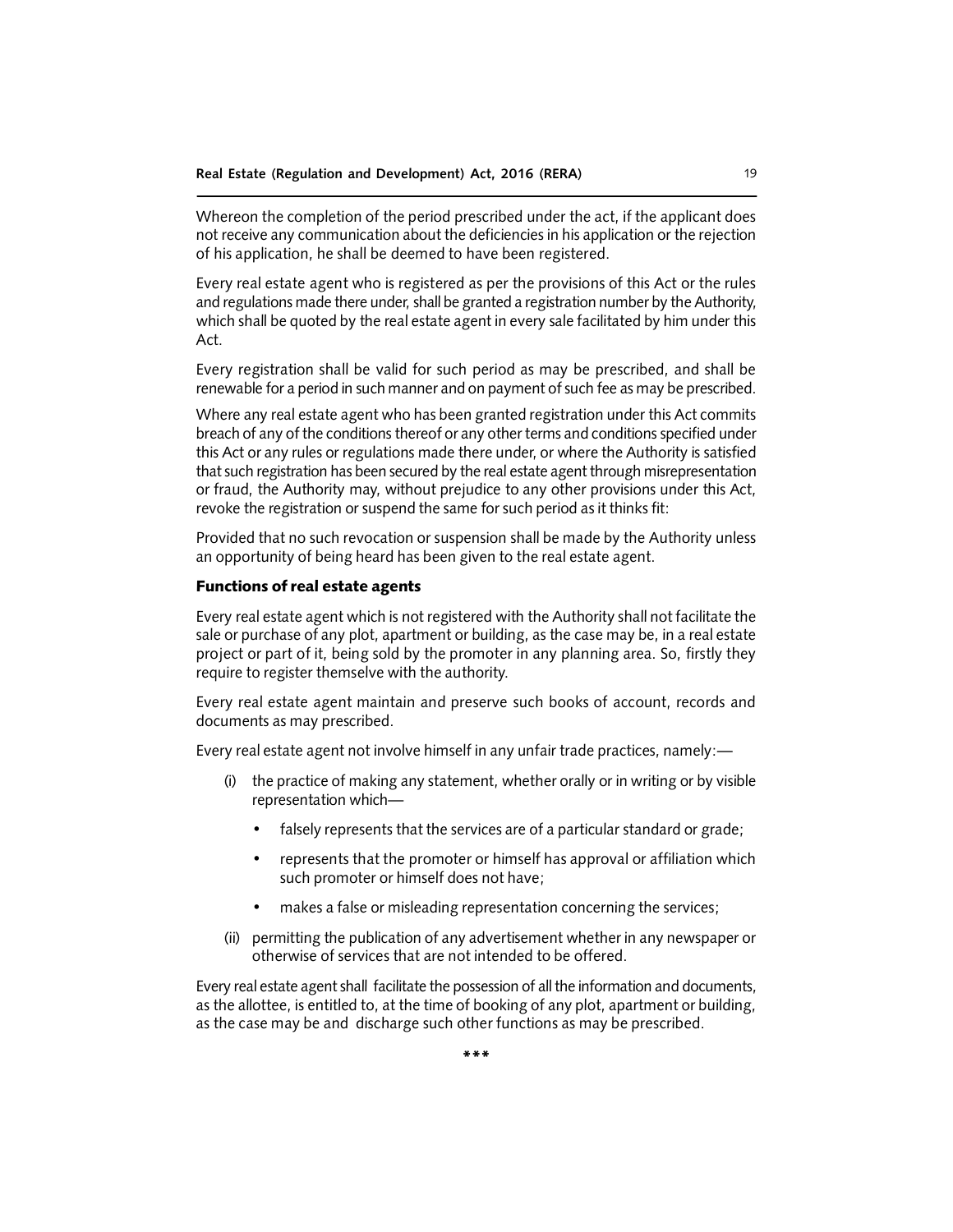# FUNCTIONS AND DUTIES OF PROMOTER

The most important duty of the promoter which has been mandated by the Act is to provide complete details of the project so that a layman who does not even know the legal requirements is able to check the legal sanctity of the project. The promoter has also been debarred from advertising and selling his project until he has procured the requisite approvals from the authorities and got his project registered wit RERA.

#### Functions and duties of promoter

The promoter shall, upon receiving his Login Id and password, as the case may be, create his web page on the website of the Authority and enter all details of the proposed project for public viewing, including—

- (a) details of the registration granted by the Authority;
- (b) quarterly up-to-date the list of number and types of apartments or plots, as the case may be, booked;
- (c) quarterly up-to-date the list of number of garages booked;
- (d) quarterly up-to-date the list of approvals taken and the approvals which are pending subsequent to commencement certificate;
- (e) quarterly up-to-date status of the project; and
- (f) such other information and documents as may be specified by the regulations made by the Authority.

The advertisement or prospectus issued or published by the promoter shall mention prominently the website address of the Authority, wherein all details of the registered project have been entered and include the registration number obtained from the Authority and such other matters incidental thereto.

The promoter at the time of the booking and issue of allotment letter shall be responsible to make available to the allottee, the following information, namely:—

- (a) sanctioned plans, layout plans, along with specifications, approved by the competent authority, by display at the site or such other place as may be specified by the regulations made by the Authority;
- (b) the stage wise time schedule of completion of the project, including the provisions for civic infrastructure like water, sanitation and electricity.

The promoter shall—

(a) be responsible for all obligations, responsibilities and functions under the provisions of the Act or the rules and regulations made thereunder or to the allottees as per the agreement for sale, or to the association of allottees, as the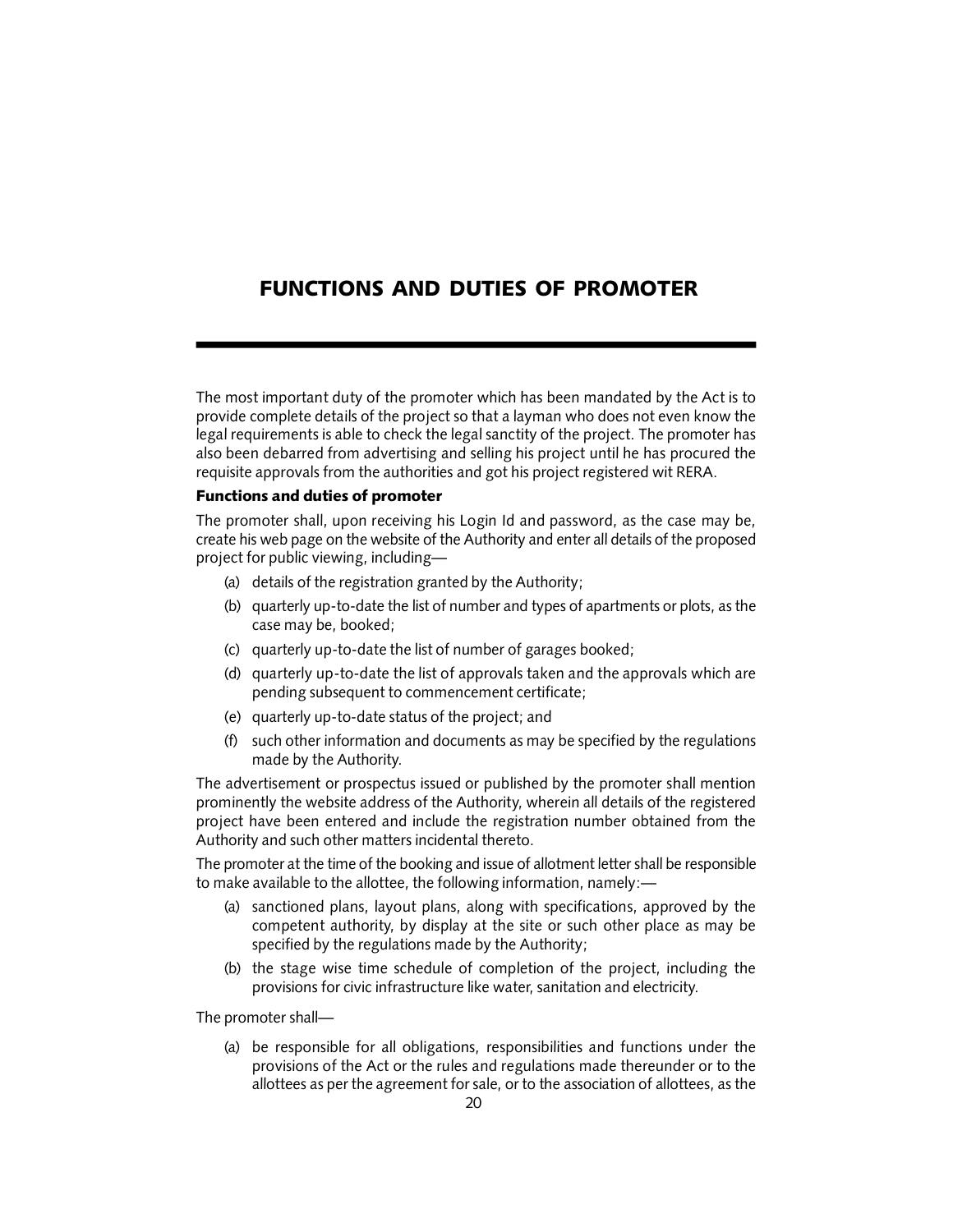case may be, till the conveyance of all the apartments, plots or buildings, as the case may be, to the allottees, or the common areas to the association of allottees or the competent authority, as the case may be:

Provided that the responsibility of the promoter, with respect to the structural defect or any other defect for such period as is referred to in sub-section (3) of section 14, shall continue even after the conveyance deed of all the apartments, plots or buildings, as the case may be, to the allottees are executed.

- (b) be responsible to obtain the completion certificate or the occupancy certificate, or both, as applicable, from the relevant competent authority as per local laws or other laws for the time being in force and to make it available to the allottees individually or to the association of allottees, as the case may be;
- (c) be responsible to obtain the lease certificate, where the real estate project is developed on a leasehold land, specifying the period of lease, and certifying that all dues and charges in regard to the leasehold land has been paid, and to make the lease certificate available to the association of allottees;
- (d) be responsible for providing and maintaining the essential services, on reasonable charges, till the taking over of the maintenance of the project by the association of the allottees;
- (e) enable the formation of an association or society or co-operative society, as the case may be, of the allottees, or a federation of the same, under the laws applicable:

Provided that in the absence of local laws, the association of allottees, by whatever name called, shall be formed within a period of three months of the majority of allottees having booked their plot or apartment or building, as the case may be, in the project;

- (f) execute a registered conveyance deed of the apartment, plot or building, as the case may be, in favour of the allottee along with the undivided proportionate title in the common areas to the association of allottees or competent authority, as the case may be, as provided under section 17 of this Act;
- (g) pay all outgoings until he transfers the physical possession of the real estate project to the allottee or the associations of allottees, as the case may be, which he has collected from the allottees, for the payment of outgoings (including land cost, ground rent, municipal or other local taxes, charges for water or electricity, maintenance charges, including mortgage loan and interest on mortgages or other encumbrances and such other liabilities payable to competent authorities, banks and financial institutions, which are related to the project):

Provided that where any promoter fails to pay all or any of the outgoings collected by him from the allottees or any liability, mortgage loan and interest thereon before transferring the real estate project to such allottees, or the association of the allottees, as the case may be, the promoter shall continue to be liable, even after the transfer of the property, to pay such outgoings and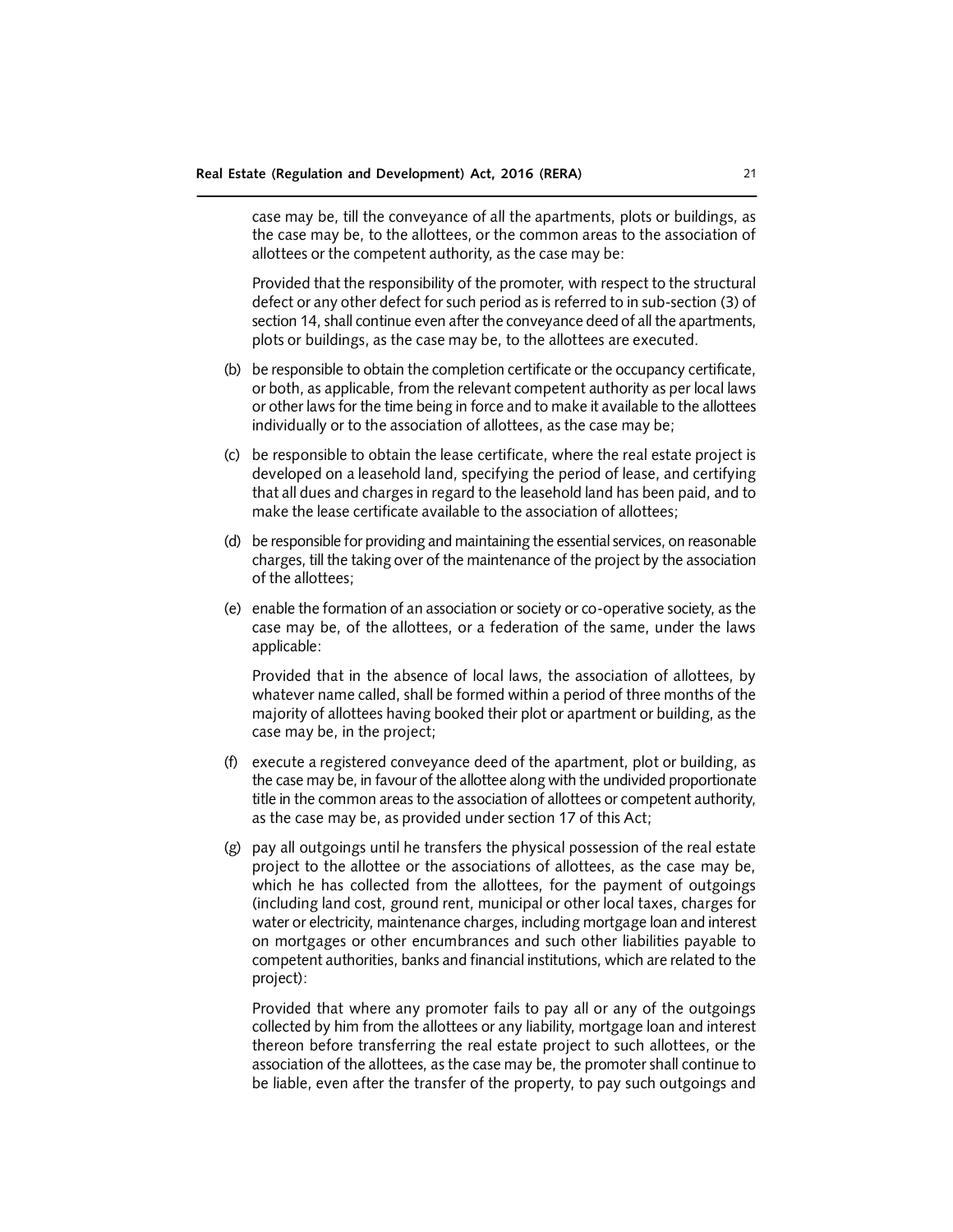penal charges, if any, to the authority or person to whom they are payable and be liable for the cost of any legal proceedings which may be taken therefore by such authority or person;

(h) after he executes an agreement for sale for any apartment, plot or building, as the case may be, not mortgage or create a charge on such apartment, plot or building, as the case may be, and if any such mortgage or charge is made or created then notwithstanding anything contained in any other law for the time being in force, it shall not affect the right and interest of the allottee who has taken or agreed to take such apartment, plot or building, as the case may be;

The promoter may cancel the allotment only in terms of the agreement for sale: However the allottee may approach the Authority for relief, if he is aggrieved by such cancellation and such cancellation is not in accordance with the terms of the agreement for sale, unilateral and without any sufficient cause.

The promoter shall prepare and maintain all such other details as may be specified, from time to time, by regulations made by the Authority.

### Obligations of promoter regarding veracity of the advertisement or prospectus

Where any person makes an advance or a deposit on the basis of the information contained in the notice advertisement or prospectus, or on the basis of any model apartment, plot or building, as the case may be, and sustains any loss or damage by reason of any incorrect, false statement included therein, he shall be compensated by the promoter in themanner as provided under the Act.

If the person affected by such incorrect, false statement contained in the notice, advertisement or prospectus, or the model apartment, plot or building, as the case may be, intends to withdraw from the proposed project, he shall be returned his entire investment along with interest at such rate as may be prescribed and the compensation in the manner provided under the Act.

## No deposit or advance to be taken by promoter without first entering into agreement for sale

A promoter shall not accept a sum more than ten per cent of the cost of the apartment, plot, or building as the case may be, as an advance payment or an application fee, from a person without first entering into a written agreement for sale with such person and register the said agreement for sale, under any law for the time being in force.

The agreement for sale shall be in such form as may be prescribed and shall specify the particulars of development of the project including the construction of building and apartments, along with specifications and internal development works and external development works, the dates and the manner by which payments towards the cost of the apartment, plot or building, as the case may be, are to be made by the allottees and the date on which the possession of the apartment, plot or building is to be handed over, the rates of interest payable by the promoter to the allottee and the allottee to the promoter in case of default, and such other particulars, as may be prescribed.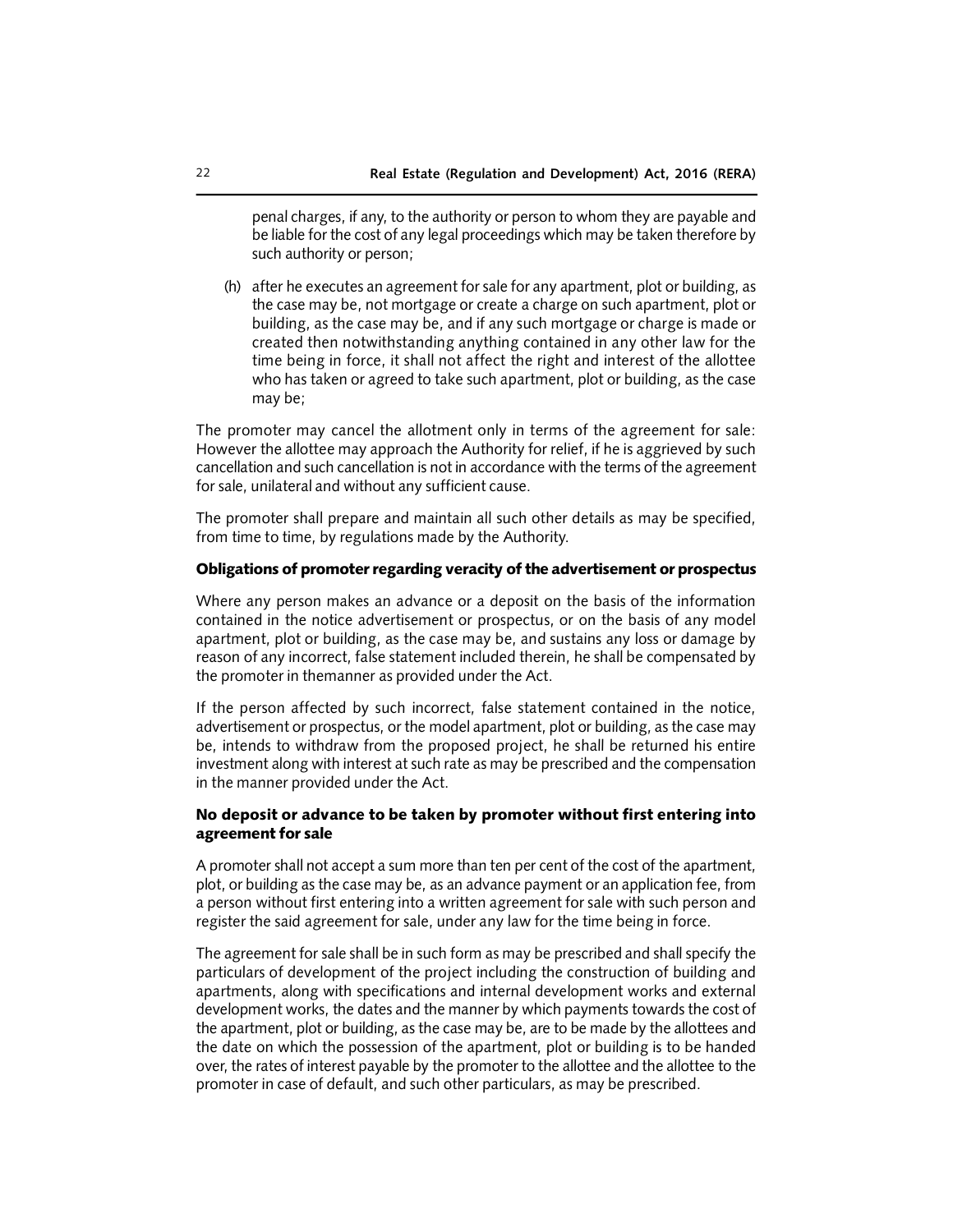#### Adherence to sanctioned plans and project specifications by the promoter

The proposed project shall be developed and completed by the promoter in accordance with the sanctioned plans, layout plans and specifications as approved by the competent authorities.

Notwithstanding anything contained in any law, contract or agreement, after the sanctioned plans, layout plans and specifications and the nature of the fixtures, fittings, amenities and common areas, of the apartment, plot or building, as the case may be, as approved by the competent authority, are disclosed or furnished to the person who agree to take one or more of the said apartment, plot or building, as the case may be, the promoter shall not make—

(i) any additions and alterations in the sanctioned plans, layout plans and specifications and the nature of fixtures, fittings and amenities described therein in respect of the apartment, plot or building, as the case may be, which are agreed to be taken, without the previous consent of that person:

The promoter may make such minor additions or alterations as may be required by the allottee, or such minor changes or alterations as may be necessary due to architectural and structural reasons duly recommended and verified by an authorised Architect or Engineer after proper declaration and intimation to the allottee.

"minor additions or alterations" excludes structural change including an addition to the area or change in height, or the removal of part of a building, or any change to the structure, such as the construction or removal or cutting into of any wall or a part of a wall, partition, column, beam, joist, floor including a mezzanine floor or other support, or a change to or closing of any required means of access ingress or egress or a change to the fixtures or equipment, etc.

(ii) any other alterations or additions in the sanctioned plans, layout plans and specifications of the buildings or the common areas within the project without the previous written consent of at least two-thirds of the allottees, other than the promoter, who have agreed to take apartments in such building.

It may be noted that the allottees, irrespective of the number of apartments or plots, as the case may be, booked by him or booked in the name of his family, or in the case of other persons such as companies or firms or any association of individuals, etc., by whatever name called, booked in its name or booked in the name of its associated entities or related enterprises, shall be considered as one allottee only.

#### Structural Defect

In case any structural defect or any other defect in workmanship, quality or provision of services or any other obligations of the promoter as per the agreement for sale relating to such development is brought to the notice of the promoter within a period of five years by the allottee from the date of handing over possession, it shall be the duty of the promoter to rectify such defects without further charge, within thirty days, and in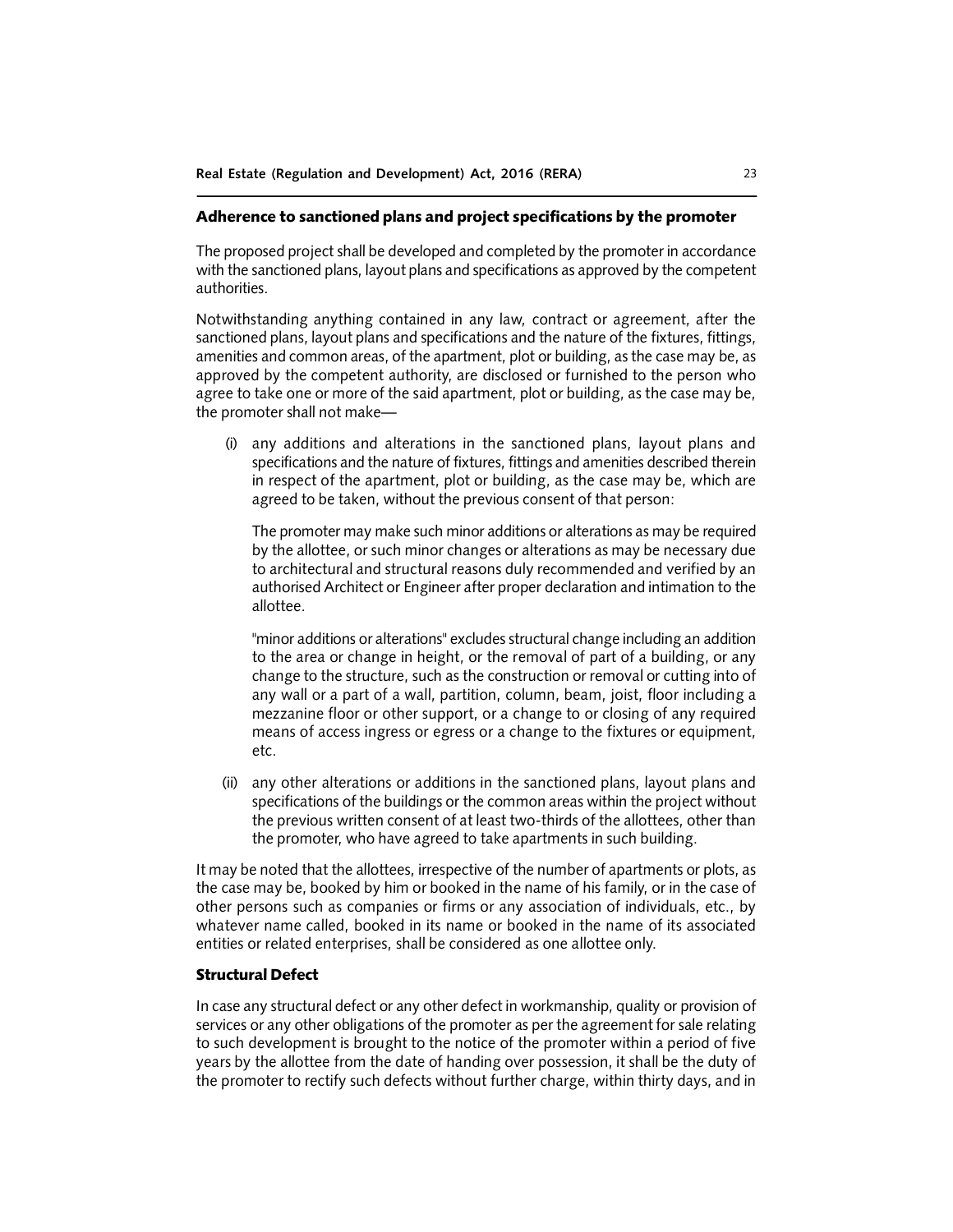the event of promoter's failure to rectify such defects within such time, the aggrieved allottees shall be entitled to receive appropriate compensation in the manner as provided under the Act.

### Obligations of promoter in case of transfer of a real estate project to a third party

The promoter shall not transfer or assign his majority rights and liabilities in respect of a real estate project to a third party without obtaining prior written consent from twothird allottees, except the promoter, and without the prior written approval of the Authority:

However such transfer or assignment shall not affect the allotment or sale of the apartments, plots or buildings as the case may be, in the real estate project made by the erstwhile promoter.

The allottee, irrespective of the number of apartments or plots, as the case may be, booked by him or booked in the name of his family, or in the case of other persons such as companies or firms or any association of individuals, by whatever name called, booked in its name or booked in the name of its associated entities or related enterprises, shall be considered as one allottee only.

On the transfer or assignment being permitted by the allottees and the authority, the intending promoter shall be required to independently comply with all the pending obligations under the provisions of the Act or the rules and regulations made thereunder, and the pending obligations as per the agreement for sale entered into by the erstwhile promoter with the allottees:

Any transfer or assignment permitted shall not result in extension of time to the intending promoter to complete the real estate project and he shall be required to comply with all the pending obligations of the erstwhile promoter, and in case of default, such intending promoter shall be liable to the consequences of breach or delay, as the case may be, as provided under this Act or the rules and regulations made thereunder.

#### Obligations of promoter regarding insurance of real estate project

The promoter shall obtain all such insurances as may be notified by the appropriate Government, including but not limited to insurance in respect of —

- (i) title of the land and building as a part of the real estate project; and
- (ii) construction of the real estate project.

The promoter shall be liable to pay the premium and charges in respect of the insurance and shall pay the same before transferring the insurance to the association of the allottees.

The insurance shall stand transferred to the benefit of the allottee or the association of allottees, as the case may be, at the time of promoter entering into an agreement for sale with the allottee. On formation of the association of the allottees, all documents relating to the insurance shall be handed over to the association of the allottees.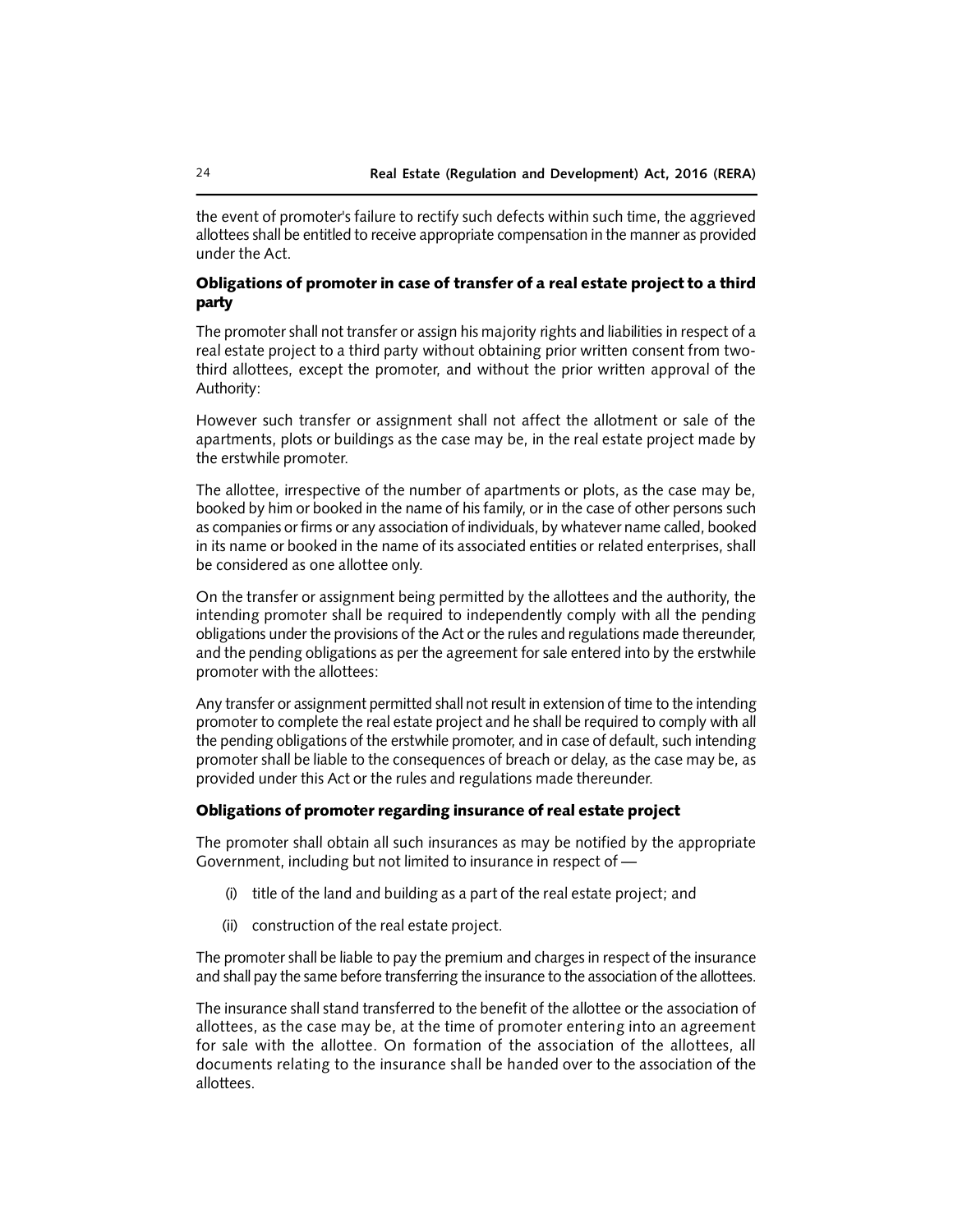#### Transfer of title

The promoter shall execute a registered conveyance deed in favour of the allottee along with the undivided proportionate title in the common areas to the association of the allottees or the competent authority, as the case may be, and hand over the physical possession of the plot, apartment of building, as the case may be, to the allottees and the common areas to the association of the allottees or the competent authority, as the case may be, in a real estate project, and the other title documents pertaining thereto within specified period as per sanctioned plans as provided under the local laws.

Provided that, in the absence of any local law, conveyance deed in favour of the allottee or the association of the allottees or the competent authority, as the case may be, under this section shall be carried out by the promoter within three months from date of issue of occupancy certificate.

After obtaining the occupancy certificate and handing over physical possession to the allottees, it shall be the responsibility of the promoter to handover the necessary documents and plans, including common areas, to the association of the allottees or the competent authority, as the case may be, as per the local laws.

Provided that, in the absence of any local law, the promoter shall handover the necessary documents and plans, including common areas, the association of the allottees or the competent authority, as the case may be, within thirty days after obtaining the occupancy certificate.

### Return of amount and compensation

If the promoter fails to complete or is unable to give possession of an apartment, plot or building,—

- (a) in accordance with the terms of the agreement for sale or, as the case may be, duly completed by the date specified therein; or
- (b) due to discontinuance of his business as a developer on account of suspension or revocation of the registration under this Act or for any other reason,

he shall be liable on demand to the allottees, in case the allottee wishes to withdraw from the project, without prejudice to any other remedy available, to return the amount received by him in respect of that apartment, plot, building, as the case may be, with interest at such rate as may be prescribed in this behalf including compensation in the manner as provided under this Act.

Provided that where an allottee does not intend to withdraw from the project, he shall be paid, by the promoter, interest for every month of delay, till the handing over of the possession, at such rate as may be prescribed.

The promoter shall compensate the allottees in case of any loss caused to him due to defective title of the land, on which the project is being developed or has been developed, in the manner as provided under this Act, and the claim for compensation under this subsection shall not be barred by limitation provided under any law for the time being in force.

If the promoter fails to discharge any other obligations imposed on him under this Act or the rules or regulations made thereunder or in accordance with the terms and conditions of the agreement for sale, he shall be liable to pay such compensation to the allottees, in the manner as provided under this Act.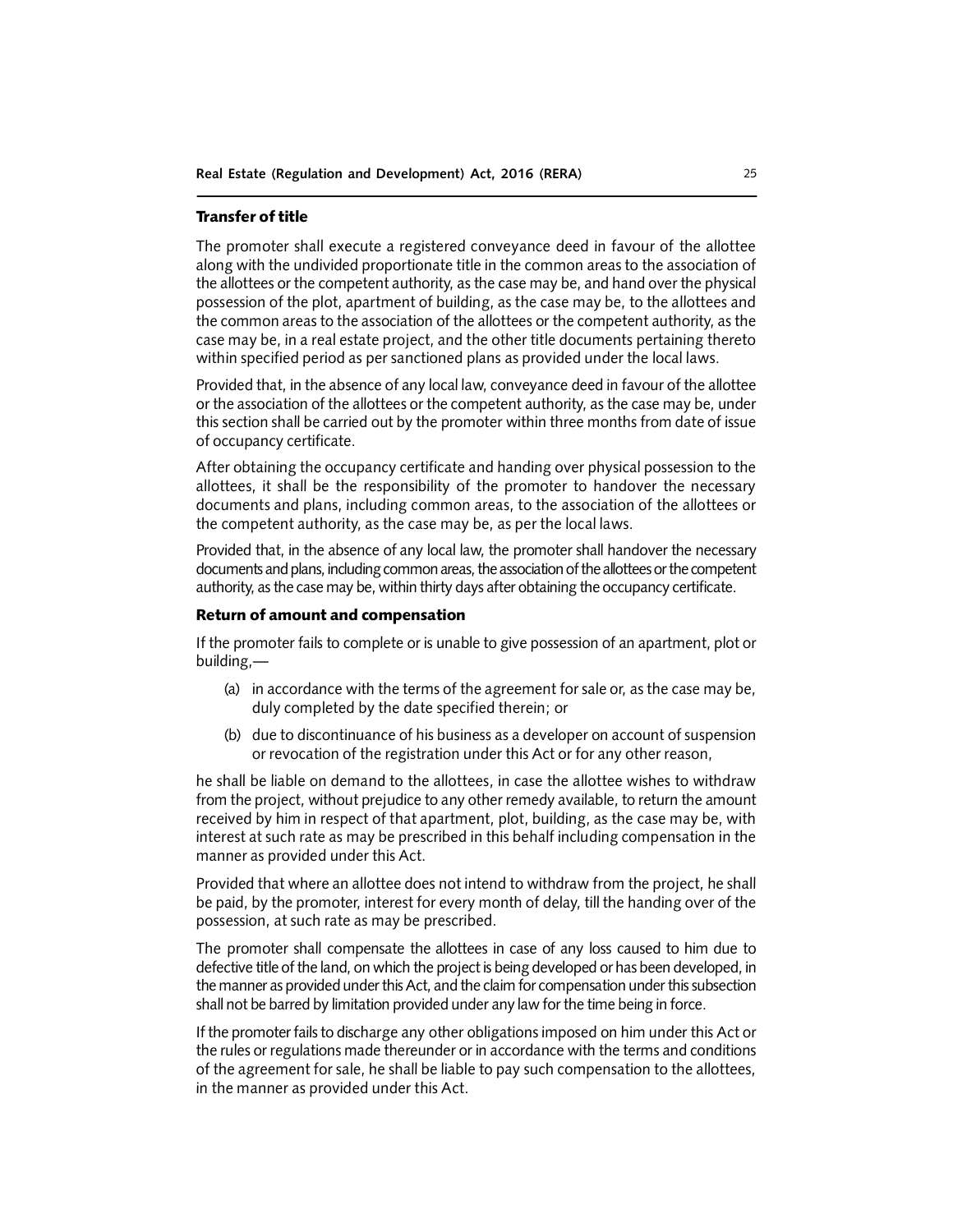# Functions and duties of promoter

| Sl. No. | Obligation/Duty/Section                                                                                                                                                                                                                                                                                                                 |
|---------|-----------------------------------------------------------------------------------------------------------------------------------------------------------------------------------------------------------------------------------------------------------------------------------------------------------------------------------------|
| 1.      | No promoter shall advertise, market, book, sell or offer for sale, or invite persons<br>to purchase in any manner any plot, apartment or building in any planning<br>area, without registering the real estate project with the Real Estate Regulatory<br>Authority. Section 3(1)                                                       |
| 2.      | Every promoter shall make an application to the Authority for registration of the<br>real estate project in prescribed form and manner. Section 4(1)                                                                                                                                                                                    |
| 3.      | The promoter shall enclose the prescribed documents along with the application.<br>Section 4(2)                                                                                                                                                                                                                                         |
| 4.      | The promoter shall also enclose a prescribed declaration along with application.<br>Section 4(2)(l)                                                                                                                                                                                                                                     |
| 5.      | The promoter shall keep 70% of the amount received from allottees in a<br>separate bank account in a scheduled bank. Section 4(2)(I)(D)                                                                                                                                                                                                 |
| 6.      | The promoter shall withdraw the amounts from the separate account, to cover<br>the cost of the project, in proportion to the percentage of completion of the<br>project. Section 4(2)(I)(D)                                                                                                                                             |
| 7.      | The promoter shall withdraw the amounts from the separate account after it is<br>certified by an engineer, an architect and a chartered accountant in practice<br>and the withdrawal is in proportion to the percentage of completion of the<br>project. Section 4(2)(I)(D)                                                             |
| 8.      | The promoter shall get his accounts audited within six months after the end of<br>every financial year by a chartered accountant in practice. Section 4(2)(I)(D)                                                                                                                                                                        |
| 9.      | The promoter shall furnish a statement of accounts duly certified and signed by<br>auditor verifying that the amounts collected for a particular project have been<br>utilized for the project and the withdrawal has been in compliance with the<br>proportion to the percentage of completion of the project.<br>Section $4(2)(I)(D)$ |
| 10.     | The promoter shall obtain a registration number and a Login Id and password<br>to the promoter for accessing the website of the Authority and to create his<br>web page and to fill therein the details of the proposed project. Section 5(2)                                                                                           |
| 11.     | The promoter shall file application for extension of registration in prescribed<br>form and manner before the Authority if the project could not be completed<br>within time due to force majure. Section 6                                                                                                                             |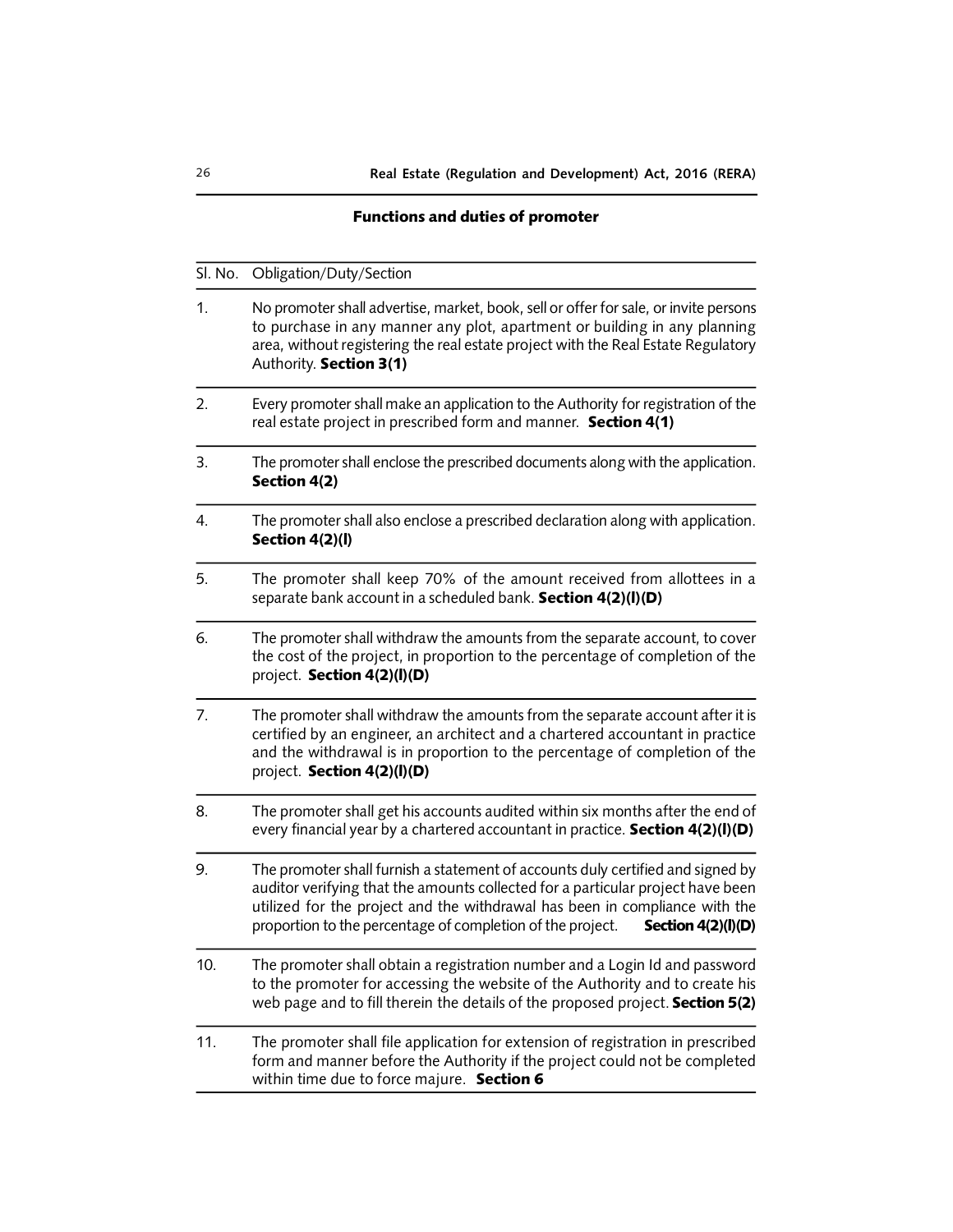| 12.  | The promoter shall comply with anything required by or under the Act or the<br>rules or the regulations. Section 7(1)(a)                                                                                   |
|------|------------------------------------------------------------------------------------------------------------------------------------------------------------------------------------------------------------|
| 13.  | The promoter shall not violate any of the terms or conditions of the approval<br>given by the competent authority. Section 7(1)(b)                                                                         |
| 14.  | The promoter shall not be involved in any kind of unfair practice or irregularities.<br>Section $7(1)(c)$                                                                                                  |
| 15.  | The promoter shall respond to the Notice of Revocation, if any, issued by the<br>Authority. Section 7(2)                                                                                                   |
| 16.  | The promoter shall follow any further terms and condition imposed by Authority<br>permitting the registration to remain in force, instead of revoking the registration<br>under Section 7(1). Section 7(3) |
| 17.  | The promoter shall follow the directions issued by the Authority upon revocation<br>of registration, unless right of appeal is exercised. Section 7(4)                                                     |
| 17A. | The promoter shall use the services of only registered real estate agents for<br>sale of apartment, plot or building of any registered project. Section 9(1)                                               |
| 18.  | The promoter shall create his web page on the website of the Authority and<br>enter all the prescribed details of the proposed project in all the fields for<br>public viewing. Section 11(1)              |
| 19.  | The promoter shall mention prominently the website address of the Authority<br>in all advertisements or prospectus issued or published. Section 11(2)                                                      |
| 20.  | The promoter shall be responsible to make available to the allottee, all the<br>prescribed information at the time of the booking and issue of allotment letter.<br>Section 11(3)                          |
| 21.  | The promoter shall be responsible for all obligations, responsibilities and functions<br>under the provisions of this Act or the rules and regulations. Section 11(4)(a)                                   |
| 22.  | The promoter shall be responsible to obtain the completion certificate or the<br>occupancy certificate, or both, as applicable, from the relevant competent<br>authority. Section 11(4)(b)                 |
| 23.  | The promoter shall be responsible to obtain the lease certificate, where the<br>real estate project is developed on a leasehold land. Section 11(4)(c)                                                     |
| 24.  | The promoter shall be responsible for providing and maintaining the essential<br>services, on reasonable charges.<br>Section 11(4)(d)                                                                      |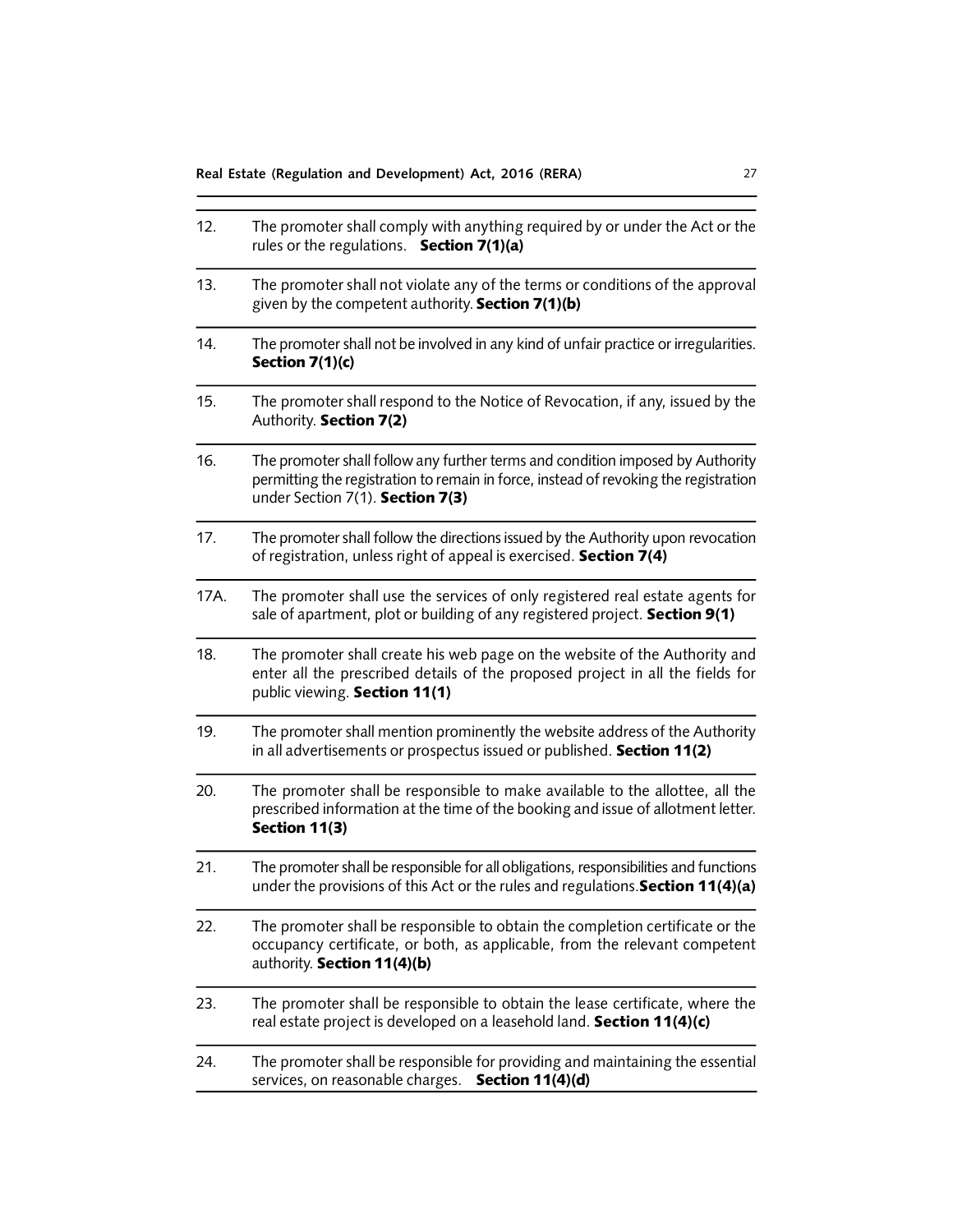| 28  | Real Estate (Regulation and Development) Act, 2016 (RERA)                                                                                                                                                                                                                                                                                                  |
|-----|------------------------------------------------------------------------------------------------------------------------------------------------------------------------------------------------------------------------------------------------------------------------------------------------------------------------------------------------------------|
| 25. | The promoter shall enable the formation of an association or society or co-<br>operative society of the allottees. Section 11(4)(e)                                                                                                                                                                                                                        |
| 26. | The promoter shall execute a registered conveyance deed of the apartment,<br>plot or building in favour of the allottee. Section 11(4)(f)                                                                                                                                                                                                                  |
| 27. | The promoter shall execute a registered conveyance deed of the undivided<br>proportionate title in the common areas to the association of allottees or<br>competent authority. Section 11(4)(f)                                                                                                                                                            |
| 28. | The promoter shall pay all outgoings until he transfers the physical possession<br>of the real estate project to the allottee or the associations of allottees.<br>Section $11(4)(g)$                                                                                                                                                                      |
| 29. | The promoter shall be liable for the cost of any legal proceedings which may<br>be taken up by authority or person for recovery of outstanding outgoings, if not<br>paid by the promoter. Section 11(4)(g) Proviso                                                                                                                                         |
| 30. | The promoter shall not mortgage or create a charge on any apartment, plot or<br>building after execution of an agreement for sale. Section 11(4)(h)                                                                                                                                                                                                        |
| 31. | The promoter may cancel the allotment only in terms of the agreement for<br>sale. Section 11(5)                                                                                                                                                                                                                                                            |
| 32. | The promoter shall prepare and maintain all details as may be specified, from<br>time to time, by regulations made by the Authority. Section 11(6)                                                                                                                                                                                                         |
| 33. | The promoter shall be liable to pay compensation to the allottee where he<br>makes an advance or a deposit on the basis of the information contained in the<br>notice advertisement or prospectus, or on the basis of any model apartment,<br>plot or building and sustains any loss or damage by reason of any incorrect,<br>false statement . Section 12 |
| 34. | The promoter shall enter into an agreement for sale and register the same<br>before he accepts a sum more than ten per cent of the cost of the apartment,<br>plot, or building. Section 13(1)                                                                                                                                                              |
| 35. | The promoter shall ensure that the agreement for sale is in prescribed form<br>and contain specified particulars. Section 13(2)                                                                                                                                                                                                                            |
| 36. | The promoter shall develop and complete the proposed project in accordance<br>with the sanctioned plans, layout plans and specifications as approved by the<br>competent authorities. Section 14(1)                                                                                                                                                        |
| 37. | The promoter shall not make any additions and alterations in the sanctioned                                                                                                                                                                                                                                                                                |

plans, layout plans and specifications and the nature of fixtures, fittings and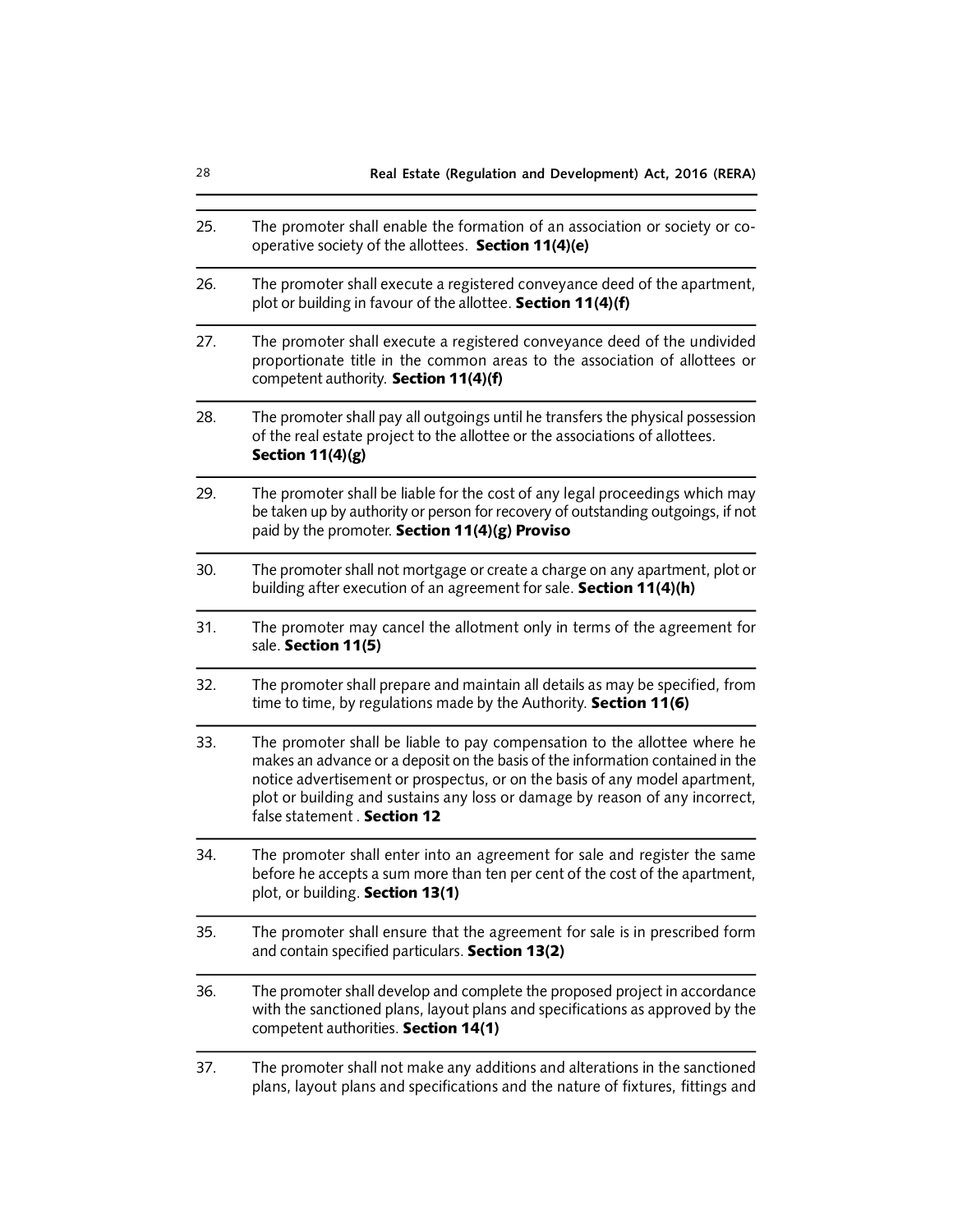|     | amenities in any apartment, plot or building without the previous consent of<br>the allottee(s) concerned. Section 14(2)(i)                                                                                                                                                                                                                                                                                                |
|-----|----------------------------------------------------------------------------------------------------------------------------------------------------------------------------------------------------------------------------------------------------------------------------------------------------------------------------------------------------------------------------------------------------------------------------|
| 38. | The promoter shall not make any other alterations or additions in the sanctioned<br>plans, layout plans and specifications of the buildings or the common areas<br>within the project without the previous written consent of at least two-thirds<br>of the allottees. Section 14(2)(ii)                                                                                                                                   |
| 39. | The promoter shall be obliged to rectify without further charge, within thirty<br>days, any structural defect or any other defect in workmanship, quality or<br>provision of services or any other obligations of the promoter as per the<br>agreement for sale relating to such development brought to the notice by<br>allottee within a period of five years from the date of handing over possession.<br>Section 14(3) |
| 40. | The promoter shall be responsible to pay to the aggrieved allottees appropriate<br>compensation in prescribed manner if he fails to rectify any structural defect or<br>any other defect in workmanship, quality or provision of services or any other<br>obligations of the promoter as per the agreement for sale. Section 14(3)                                                                                         |
| 41. | The promoter shall not transfer or assign his majority rights and liabilities in<br>respect of a real estate project to a third party without obtaining prior written<br>consent from two-third allottees and without the prior written approval of the<br>Authority. Section 15(1)                                                                                                                                        |
| 42. | The promoter shall obtain all such insurances in respect of title and construction,<br>as may be notified by the appropriate Government. Section 16(1)                                                                                                                                                                                                                                                                     |
| 43. | The promoter shall be liable to pay the premium and charges in respect of the<br>insurance. Section 16(2)                                                                                                                                                                                                                                                                                                                  |
| 44. | The promoter shall transfer all benefits of insurance to allottees and/or the<br>association of allottees at the time of promoter entering into an agreement for<br>sale with the allottee. Section 16(3)                                                                                                                                                                                                                  |
| 45. | The promoter shall hand over all documents relating to the insurance to the<br>association of the allottees on its formation. Section 16(4)                                                                                                                                                                                                                                                                                |
| 46. | The promoter shall execute a registered conveyance deed in favour of the<br>allottee. Section 17(1)                                                                                                                                                                                                                                                                                                                        |
| 47  | The promoter shall execute a registered conveyance deed of undivided<br>proportionate title in the common areas to the association of allottees or the<br>competent authority. Section 17(1)                                                                                                                                                                                                                               |
| 48. | The promoter shall hand over the physical possession of the plot, apartment of<br>building to the allottee. Section 17(1)                                                                                                                                                                                                                                                                                                  |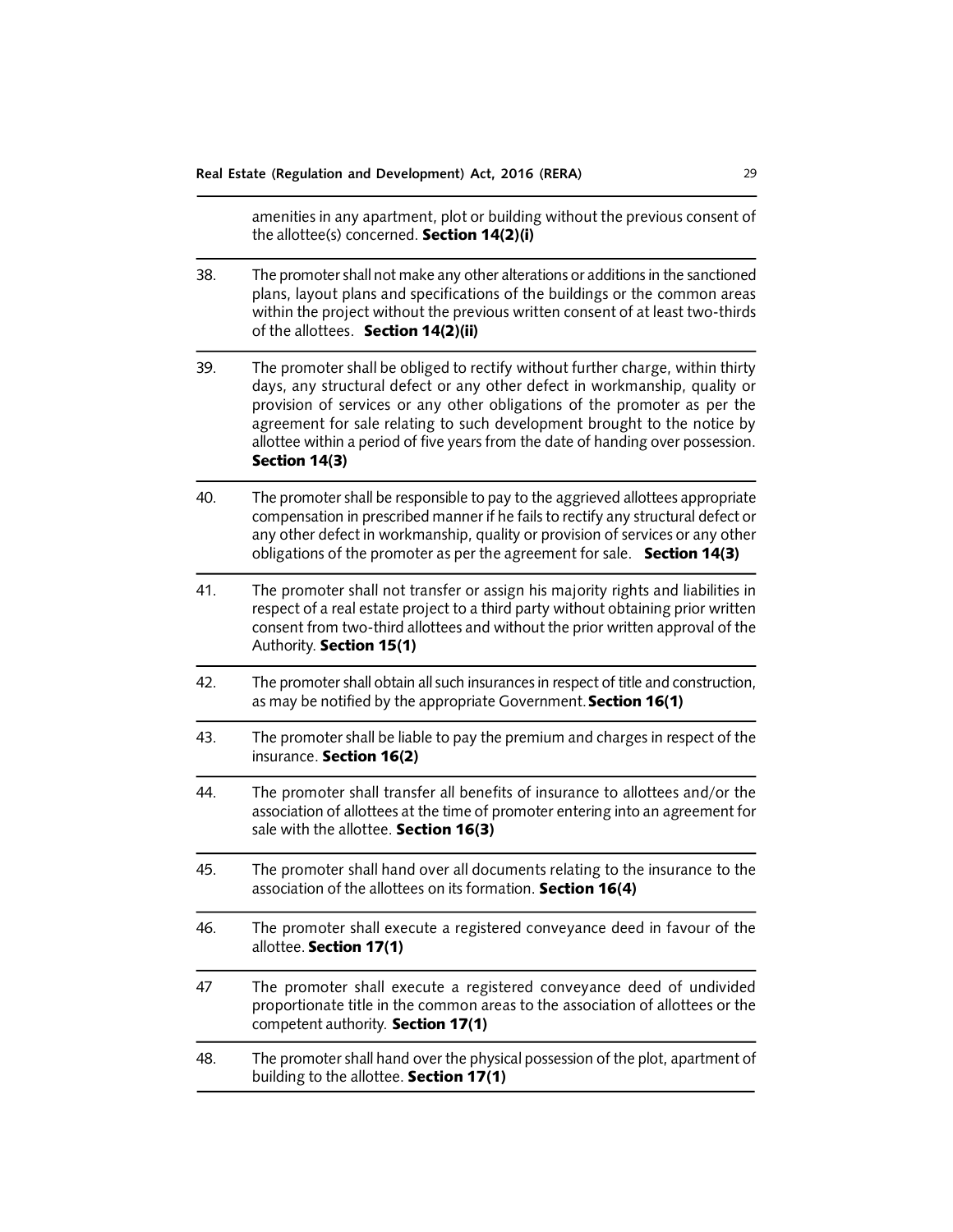| 49. | The promoter shall handover or physical possession of the common areas to<br>the association of allottees or the competent authority. Section 17(1)                                                                                                                                                                                                       |
|-----|-----------------------------------------------------------------------------------------------------------------------------------------------------------------------------------------------------------------------------------------------------------------------------------------------------------------------------------------------------------|
| 50. | The promoter shall handover the necessary documents and plans, including<br>common areas, to the association of the allottees or the competent authority.<br>Section 17(2)                                                                                                                                                                                |
| 51. | The promoter shall on demand by the allottees, return the amount received by<br>in respect of that apartment, plot, building with interest and compensation.<br>Section 18(1)                                                                                                                                                                             |
| 52. | The promoter shall compensate the allottees in case of any loss caused to him<br>due to defective title of the land. Section 18(2)                                                                                                                                                                                                                        |
| 53. | The promoter shall be liable to pay compensation if he fails to discharge any<br>other obligations imposed on him under this Act or the rules or regulations.<br>Section 18(3)                                                                                                                                                                            |
| 54. | The promoter shall be obliged to furnish in writing such information or explanation<br>relating to its Affairs, as the Authority may require from time to time.<br>Section 35(1)                                                                                                                                                                          |
| 55. | The promoter shall be responsible to comply with any directions issued by the<br>Authority unless he makes an appeal against such directions. Section 37                                                                                                                                                                                                  |
| 56. | The promoter shall be liable to pay penalty or interest imposed by the Authority<br>unless he makes an appeal. Section 38(1)                                                                                                                                                                                                                              |
| 57. | The promoter shall be shall be liable to a penalty, which may extend up to ten<br>per cent. of the estimated cost of the real estate project, if he contravenes<br>provisions of section 3. Section 59(1)                                                                                                                                                 |
| 58. | The promoter shall be liable to be punished with imprisonment for a term<br>which may extend up to three years or with fine which may extend up to a<br>further ten per cent of the estimated cost of the real estate project, or with<br>both if he does not comply with the orders, decisions or directions issued<br>under Section 3(1). Section 59(2) |
| 59. | The promoter shall be liable to a penalty, which may extend up to five per cent<br>of the estimated cost of the real estate project, if he provides false information<br>or contravenes the provisions of Section 4. Section 60                                                                                                                           |
| 60. | The promoter shall be shall be liable to a penalty which may extend up to five<br>per cent of the estimated cost of the real estate project, if he contravenes any<br>other provisions of this Act. Section 61                                                                                                                                            |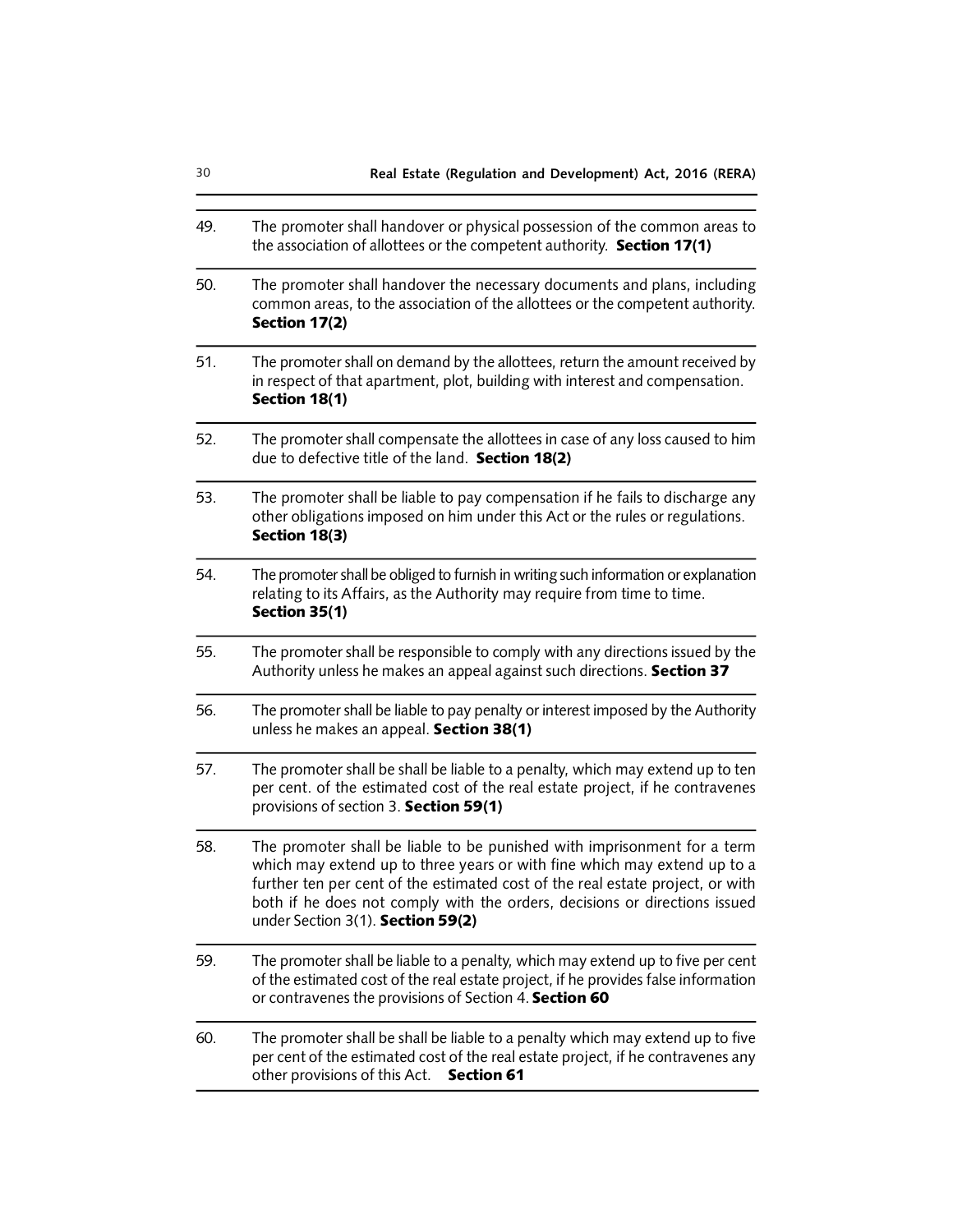| 61. | The promoter shall be liable to a penalty for every day during which such<br>default continues, which may cumulatively extend up to five per cent of the<br>estimated cost of the real estate project, if any promoter, who fails to comply<br>with, or contravenes any of the orders or directions of the Authority. Section<br>63                                                                                                 |
|-----|-------------------------------------------------------------------------------------------------------------------------------------------------------------------------------------------------------------------------------------------------------------------------------------------------------------------------------------------------------------------------------------------------------------------------------------|
| 62. | The promoter shall be punishable with imprisonment for a term which may<br>extend up to three years or with fine for every day during which such default<br>continues, which may cumulatively extend up to ten per cent of the estimated<br>cost of the real estate project if any promoter, who fails to comply with, or<br>contravenes any of the orders, decisions or directions of the Appellate Tribunal.<br><b>Section 64</b> |

\*\*\*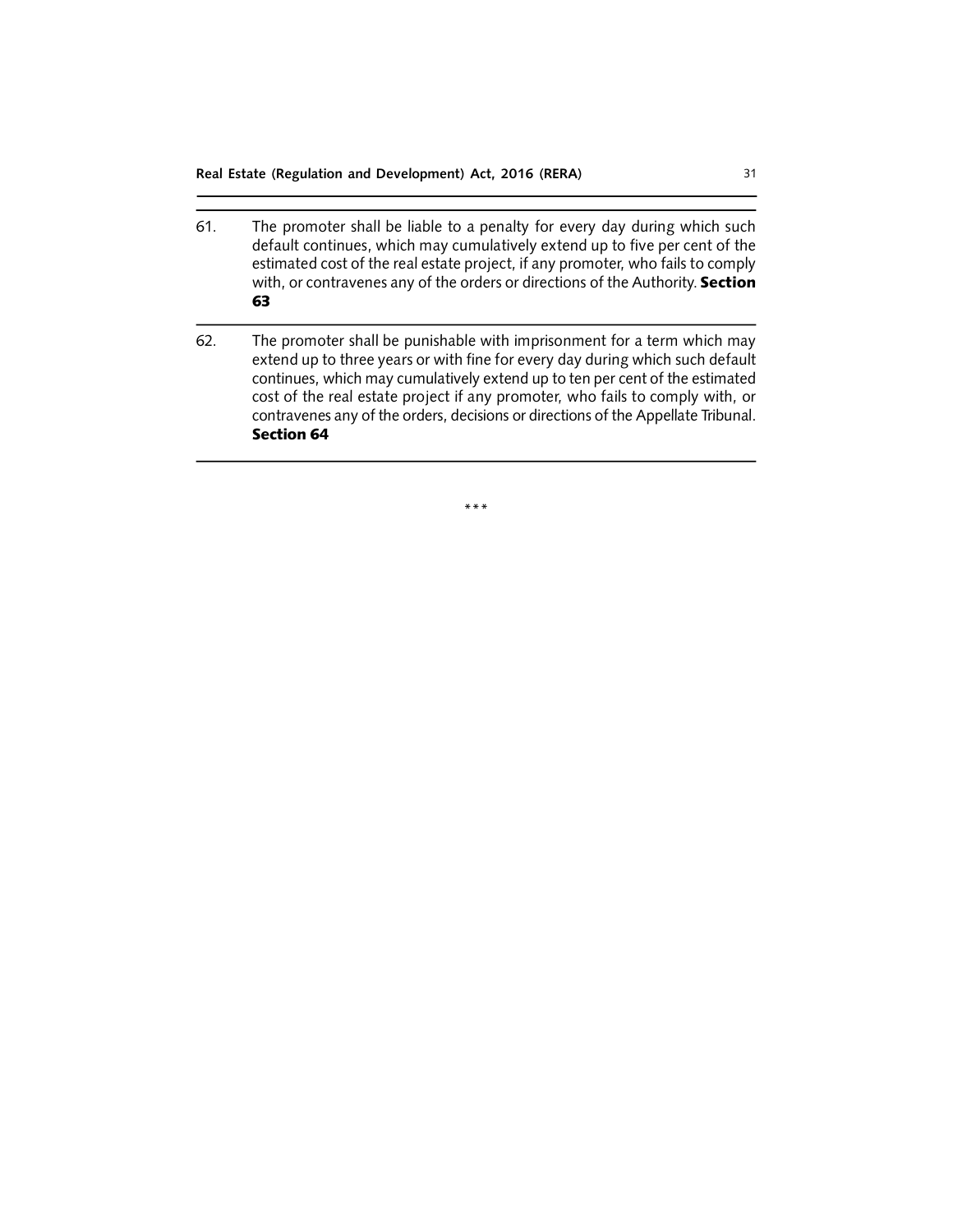# RIGHTS AND DUTIES OF ALLOTTEES

Though the Act is pro-consumer, yet it has striked a balance by specifying the duties of the Allottees. Allottes who do not pay their instalments, maintenance dues in time will also be subjected to the rigours of this act.

## Rights and duties of allottees

Section 20 provides for the various rights and duties of the allottees.

- (1) The allottee shall be entitled to obtain the information relating to sanctioned plans, layout plans along with the specifications, approved by the competent authority and such other information as provided in the Act or the rules and regulations made thereunder or the agreement for sale signed with the promoter.
- (2) The allottee shall be entitled to know stage-wise time schedule of completion of the project, including the provisions for water, sanitation, electricity and other amenities and services as agreed to between the promoter and the allottee in accordance with the terms and conditions of the agreement for sale.
- (3) The allottee shall be entitled to claim the possession of apartment, plot or building, as the case may be, and the association of allottees shall be entitled to claim the possession of the common areas, as per the declaration given by the promoter.
- (4) The allottee shall be entitled to claim the refund of amount paid along with interest at such rate as may be prescribed and compensation in the manner as provided under the Act, from the promoter, if the promoter fails to comply or is unable to give possession of the apartment, plot or building, as the case may be, in accordance with the terms of agreement for sale or due to discontinuance of his business as a developer on account of suspension or revocation of his registration under the provisions of the Act or the rules or regulations made thereunder.
- (5) The allottee shall be entitled to have the necessary documents and plans, including that of common areas, after handing over the physical possession of the apartment or plot or building as the case may be, by the promoter.
- (6) Every allottee, who has entered into an agreement for sale to take an apartment, plot or building as the case may be, shall be responsible to make necessary payments in the manner and within the time as specified in the said agreement for sale and shall pay at the proper time and place, the share of the registration charges, municipal taxes, water and electricity charges, maintenance charges, ground rent, and other charges, if any.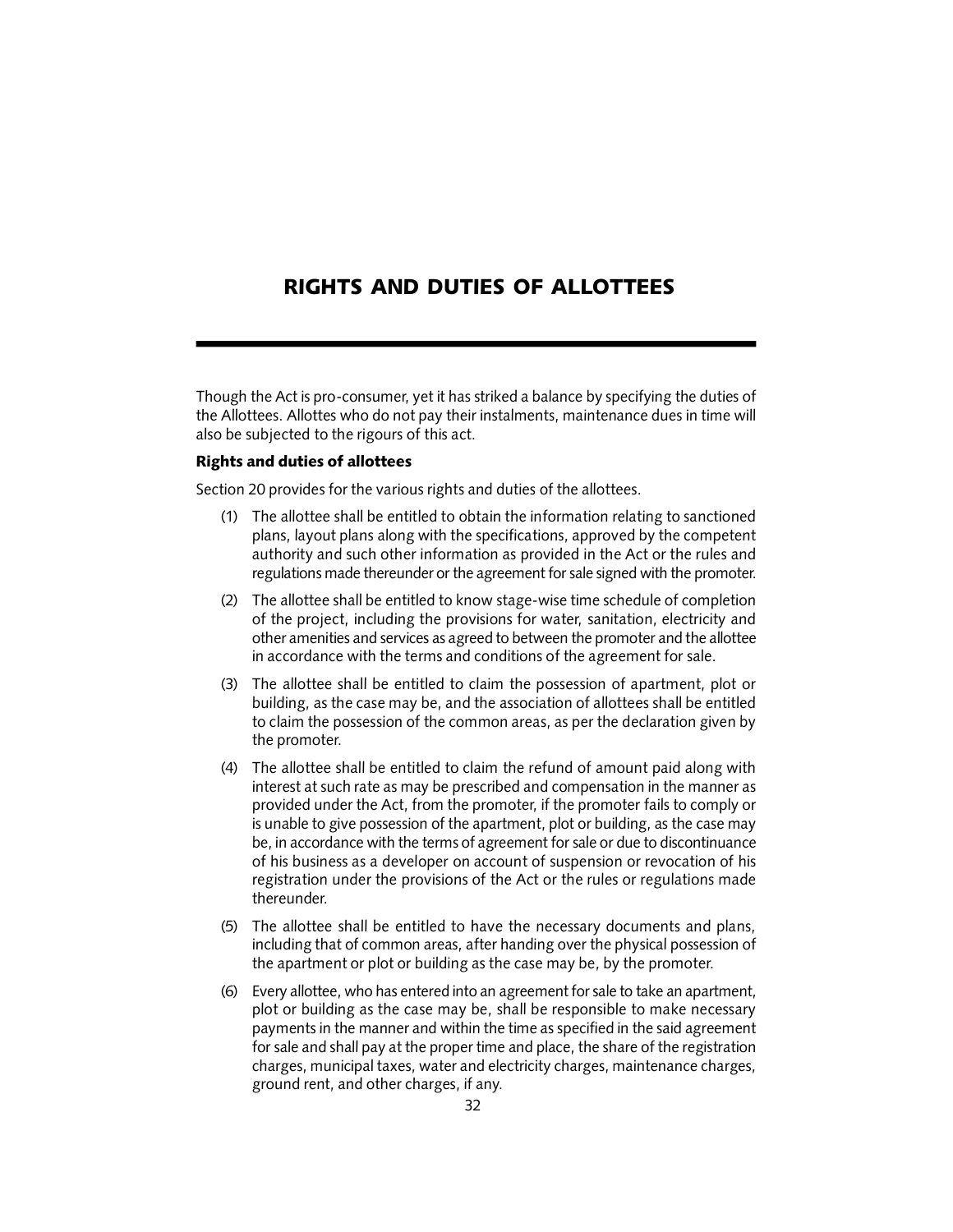- (7) The allottee shall be liable to pay interest, at such rate as may be prescribed, for any delay in payment towards any amount or charges to be paid under subsection (6).
- (8) The obligations of the allottee under sub-section (6) and the liability towards interest under sub-section (7) may be reduced when mutually agreed to between the promoter and such allottee.
- (9) Every allottee of the apartment, plot or building as the case may be, shall participate towards the formation of an association or society or cooperative society of the allottees, or a federation of the same.
- (10) Every allottee shall take physical possession of the apartment, plot or building as the case may be, within a period of two months of the occupancy certificate issued for the said apartment, plot or building, as the case may be.
- (11) Every allottee shall participate towards registration of the conveyance deed of the apartment, plot or building, as the case may be, as provided under subsection (1) of section 17 of this Act.

\*\*\*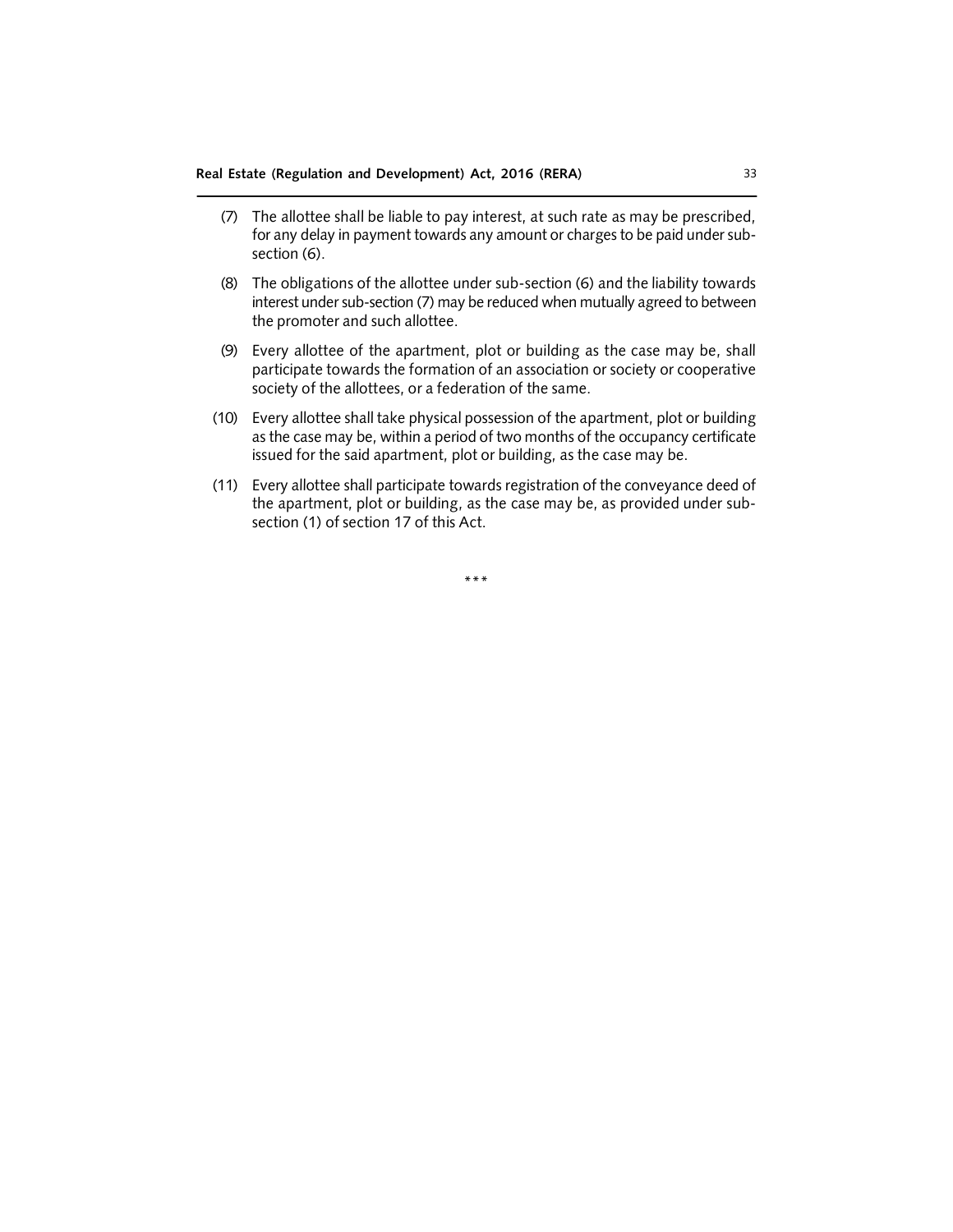# THE REAL ESTATE REGULATORY AUTHORITY

As stated earlier, though this sector has seen unprecented growth since Independence, it has remained unregulated till know. We have witnessed that whenever a regulator is appointed for a sector, like SEBI, IRDAI, TRAI etc, it widens the sectors. Accordingly, this act mandates that RERA would be established by each of the State and UT for administering the real estate sector in the respective State/UT. A state can have more than one RERA or two states can have the same authority. All States and UTs were to appoint RERA by 1st May 2017 but few States have missed the deadline but it is expected that will appoint RERA in their respective states by 31st July 2017 as it is the last date by which the ongoing projects have to registered by the developer with RERA.

#### Establishment and incorporation of Real Estate Regulatory Authority

The appropriate Government shallestablish an Authority to be known as the Real Estate Regulatory Authority to exercise the powers conferred on it and to perform the functions assigned to it under the Act.

The appropriate Government of two or more States or Union territories may, if it deems fit, establish one single Authority. Further, the appropriate Government may, if it deems fit, establish more than one Authority in a State or Union territory, as the case may be.

Until the establishment of a Regulatory Authority under this section, the appropriate Government shall, by order, designate any Regulatory Authority or any officer preferably the Secretary of the department dealing with Housing, as the Regulatory Authority for the purposes under the Act. After the establishment of the Regulatory Authority, all applications, complaints or cases pending with the Regulatory Authority designated, shall stand transferred to the Regulatory Authority so established and shall be heard from the stage such applications, complaints or cases are transferred.

The Authority shall be a body corporate by the name aforesaid having perpetual succession and a common seal, with the power, subject to the provisions of the Act, to acquire, hold and dispose of property, both movable and immovable, and to contract, and shall, by the said name, sue or be sued.

#### Composition of Authority

The Authority shall consist of a Chairperson and not less than two whole time Members to be appointed by the appropriate Government.

#### Qualifications of Chairperson and Members of Authority

The Chairperson and other Members of the Authority shall be appointed by the appropriate Government on the recommendations of a Selection Committee consisting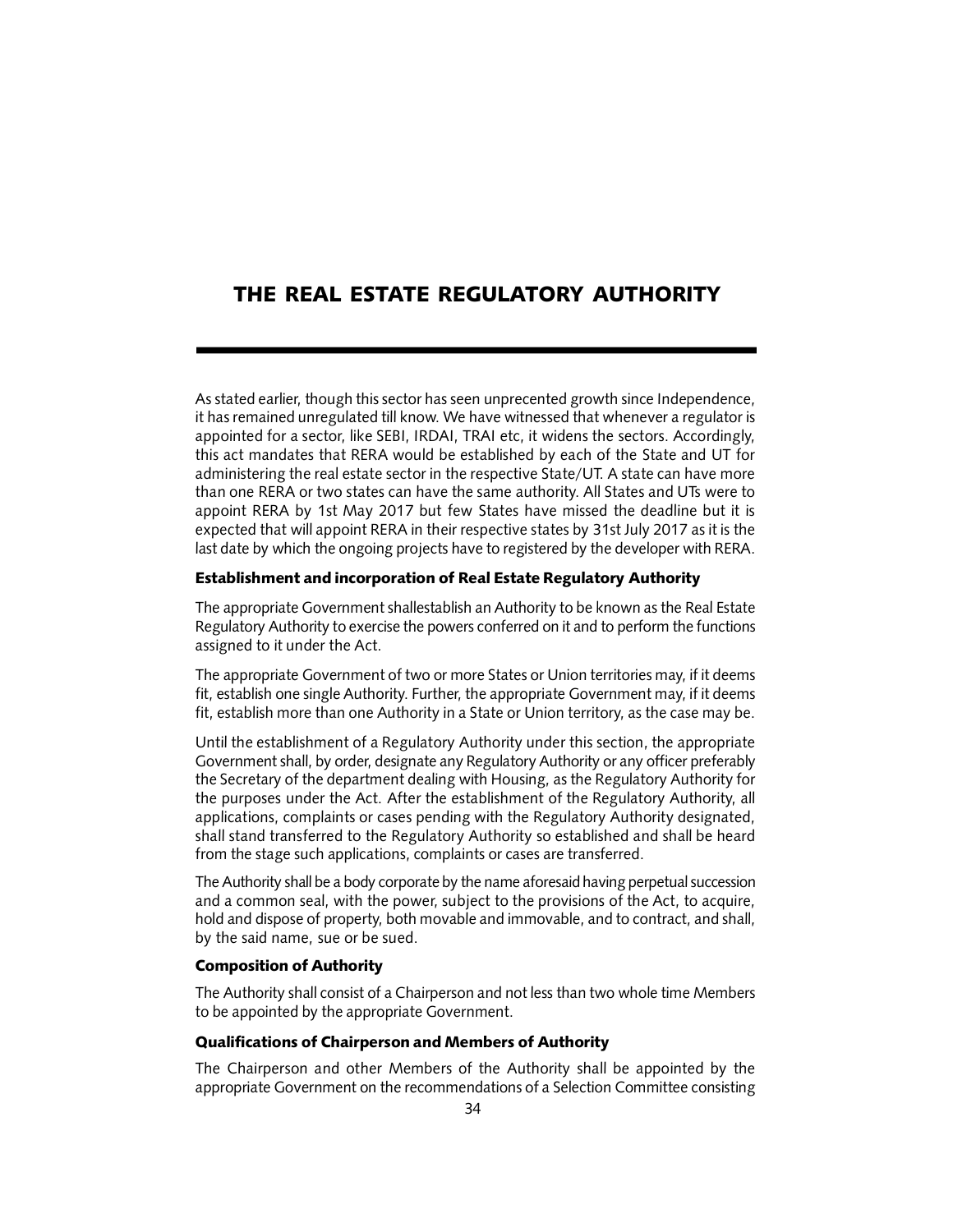of the Chief Justice of the High Court or his nominee, the Secretary of the Department dealing with Housing and the Law Secretary, in such manner as may be prescribed, from amongst persons having adequate knowledge of and professional experience of at-least twenty years in case of the Chairperson and fifteen years in the case of the Members in urban development, housing, real estate development, infrastructure, economics, technical experts from relevant fields, planning, law, commerce, accountancy, industry, management, social service, public affairs or administration:

It may be noted that a person who is, or has been, in the service of the State Government shall not be appointed as a Chairperson unless such person has held the post of Additional Secretary to the Central Government or any equivalent post in the Central Government or State Government. Further, a person who is, or has been, in the service of the State Government shall not be appointed as a member unless such person has held the post of Secretary to the State Government or any equivalent post in the State Government or Central Government.

## Term of office of Chairperson and Members

- (1) The Chairperson and Members shall hold office for a term not exceeding five years from the date on which they enter upon their office, or until they attain the age of sixty-five years, whichever is earlier and shall not be eligible for reappointment.
- (2) Before appointing any person as a Chairperson or Member, the appropriate Government shall satisfy itself that the person does not have any such financial or other interest as is likely to affect prejudicially his functions as such Member.

#### Salary and allowances payable to Chairperson and Members

- (1) The salary and allowances payable to, and the other terms and conditions of service of, the Chairperson and other Members shall be such as may be prescribed and shall not be varied to their disadvantage during their tenure.
- (2) The Chairperson or a Member, as the case may be, may,—
	- (a) relinquish his office by giving in writing, to the appropriate Government, notice of not less than three months; or
	- (b) be removed from his office in accordance with the provisions of section 26 of this Act.
- (3) Any vacancy caused to the office of the Chairperson or any other Member shall be filled-up within a period of three months from the date on which such vacancy occurs.

#### Administrative powers of Chairperson

The Chairperson shall have powers of general superintendence and directions in the conduct of the affairs of Authority and he shall, in addition to presiding over the meetings of the Authority, exercise and discharge such administrative powers and functions of the Authority as may be prescribed.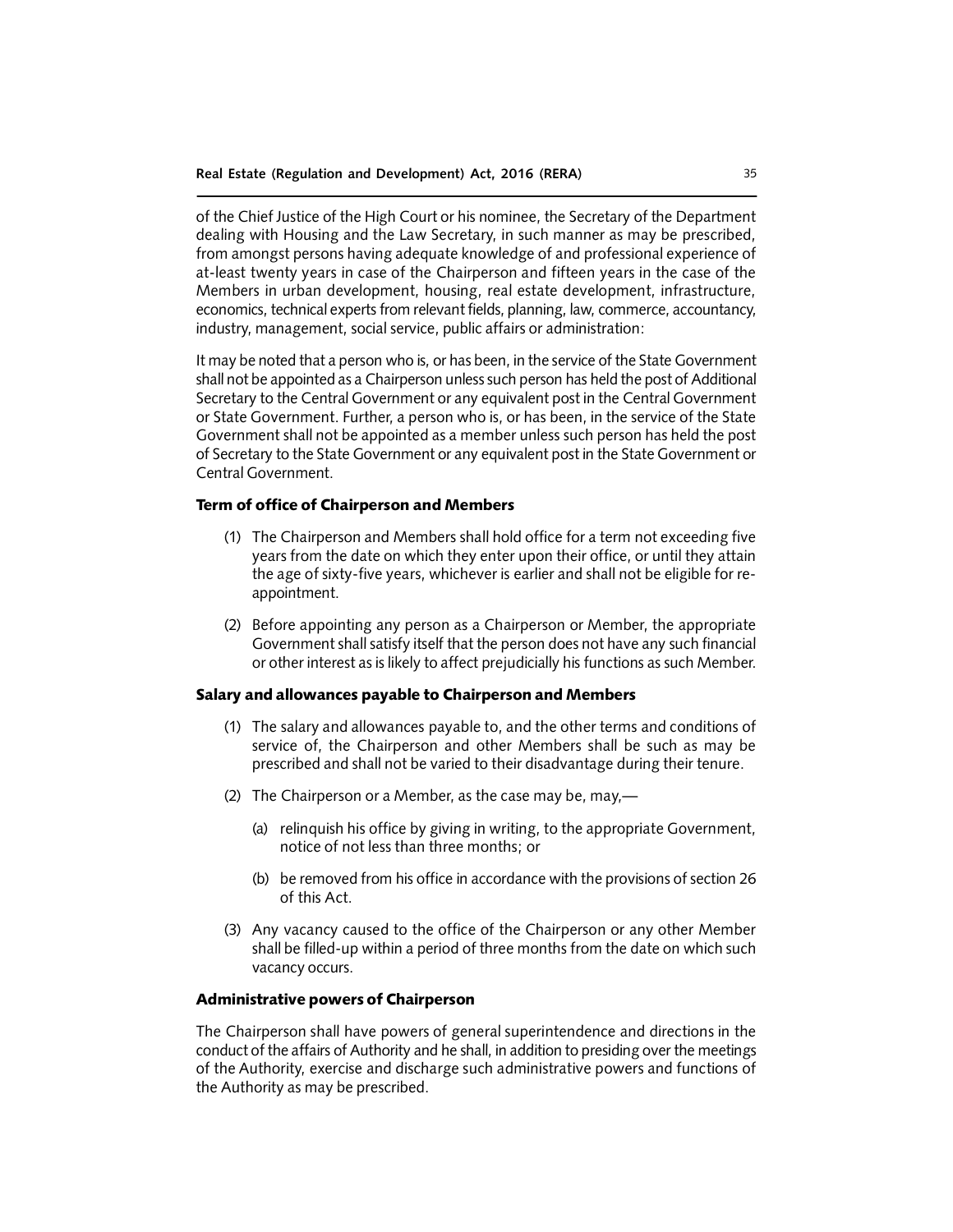#### Removal of Chairperson and Members from office in certain circumstances

Section 26 deals with Removal of Chairperson and Members from office in certain circumstances. Sub-section(1) states that the appropriate Government may, in accordance with the procedure notified, remove from office the Chairperson or other Members, if the Chairperson or such other Member, as the case may be,—

- (a) has been adjudged as an insolvent; or
- (b) has been convicted of an offence, involving moral turpitude; or
- (c) has become physically or mentally incapable of acting as a Member; or
- (d) has acquired such financial or other interest as is likely to affect prejudicially his functions; or
- (e) has so abused his position as to render his continuance in office prejudicial to the public interest.

(2) The Chairperson or Member shall not be removed from his office on the ground specified under clause (d) or clause (e) of sub-section (1) except by an order made by the appropriate Government after an inquiry made by a Judge of the High Court in which such Chairperson or Member has been informed of the charges against him and given a reasonable opportunity of being heard in respect of those charges.

## Restrictions on Chairperson or Members on employment after cessation of office

The Chairperson or a Member, ceasing to hold office as such, shall not—

(a) accept any employment in, or connected with, the management or administration of, any person or organisation which has been associated with any work under this Act, from the date on which he ceases to hold office:

However nothing contained in this clause shall apply to any employment under the appropriate Government or a local authority or in any statutory authority or any corporation established by or under any Central, State or provincial Act or a Government Company, as defined under clause (45) of section 2 of the Companies Act, 2013, which is not a promoter as per the provisions of the Act;

- (b) act, for or on behalf of any person or organisation in connection with any specific proceeding or transaction or negotiation or a case to which the Authority is a party and with respect to which the Chairperson or such Member had, before cessation of office, acted for or provided advice to the Authority;
- (c) give advice to any person using information which was obtained in his capacity as the Chairperson or a Member and being unavailable to or not being able to be made available to the public;
- (d) enter into a contract of service with, or accept an appointment to a board of directors of, or accept an offer of employment with, an entity with which he had direct and significant official dealings during his term of office as such.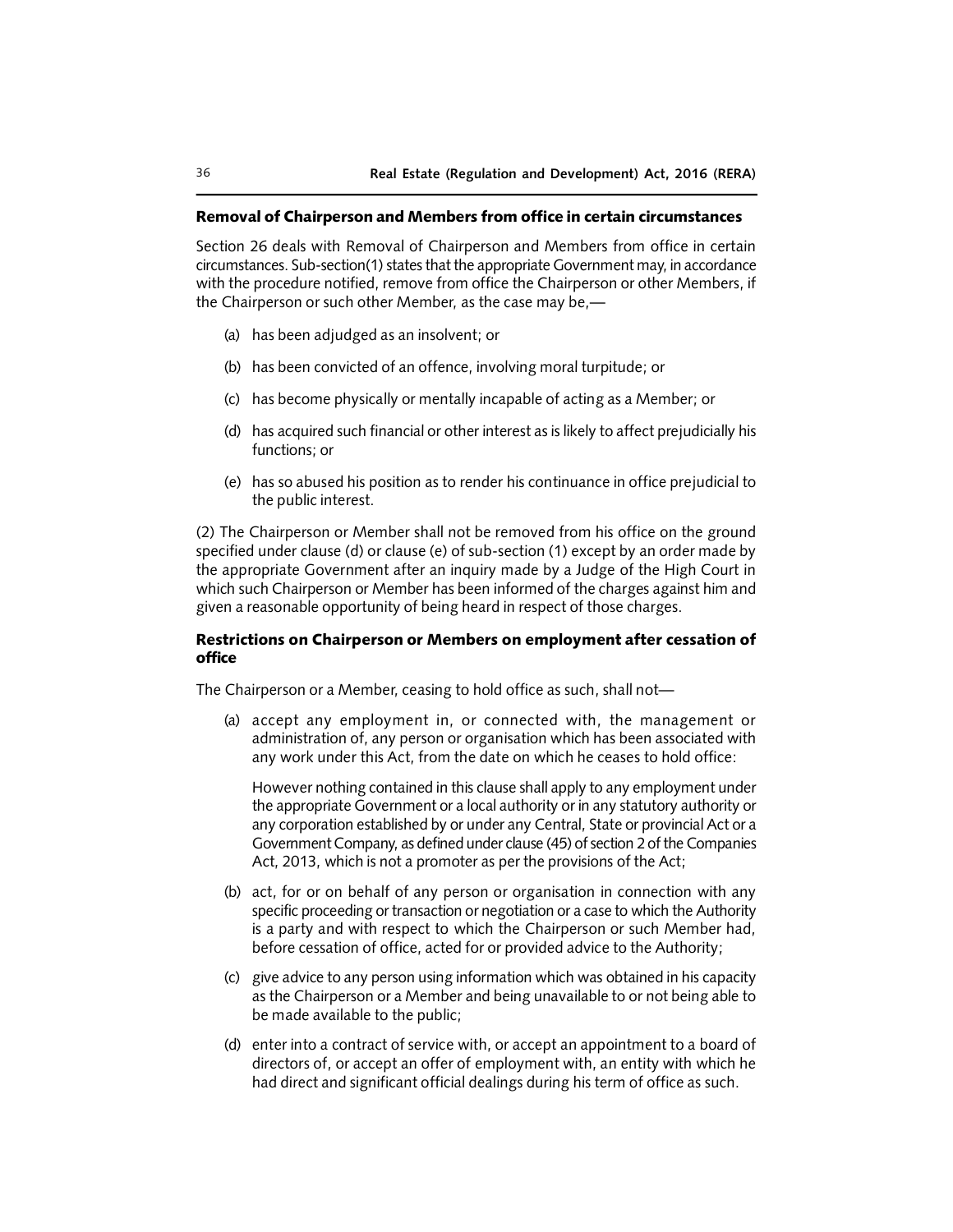The Chairperson and Members shall not communicate or reveal to any person any matter which has been brought under his consideration or known to him while acting as such.

## Officers and other employees of Authority

The appropriate Government may, in consultation with the Authority appoint such officers and employees as it considers necessary for the efficient discharge of their functions under the Act who would discharge their functions under the general superintendence of the Chairperson.

The salary and allowances payable to, and the other terms and conditions of service of, the officers and of the employees of the Authority appointed shall be such as may be prescribed.

#### Meetings of Authority

- (1) The Authority shall meet at such places and times, and shall follow such rules of procedure in regard to the transaction of business at its meetings, (including quorum at such meetings), as may be specified by the regulations made by the Authority.
- (2) If the Chairperson for any reason, is unable to attend a meeting of the Authority, any other Member chosen by the Members present amongst themselves at the meeting, shall preside at the meeting.
- (3) All questions which come up before any meeting of the Authority shall be decided by a majority of votes by the Members present and voting, and in the event of an equality of votes, the Chairperson or in his absence, the person presiding shall have a second or casting vote.
- (4) The questions which come up before the Authority shall be dealt with as expeditiously as possible and the Authority shall dispose of the same within a period of sixty days from the date of receipt of the application:

However where any such application could not be disposed of within the said period of sixty days, the Authority shall record its reasons in writing for not disposing of the application within that period.

#### Filing of complaints with the Authority or the adjudicating officer

Any aggrieved person may file a complaint with the Authority or the adjudicating officer, as the case may be, for any violation or contravention of the provisions of the Act or the rules and regulations made thereunder against any promoter allottee or real estate agent, as the case may be.

It may be noted that"person" shall include the association of allottees or any voluntary consumer association registered under any law for the time being in force.

#### Functions of Authority for promotion of real estate sector

The Authority shall in order to facilitate the growth and promotion of a healthy, transparent, efficient and competitive real estate sector make recommendations to the appropriate Government of the competent authority, as the case may be, on,—

— protection of interest of the allottees, promoter and real estate agent;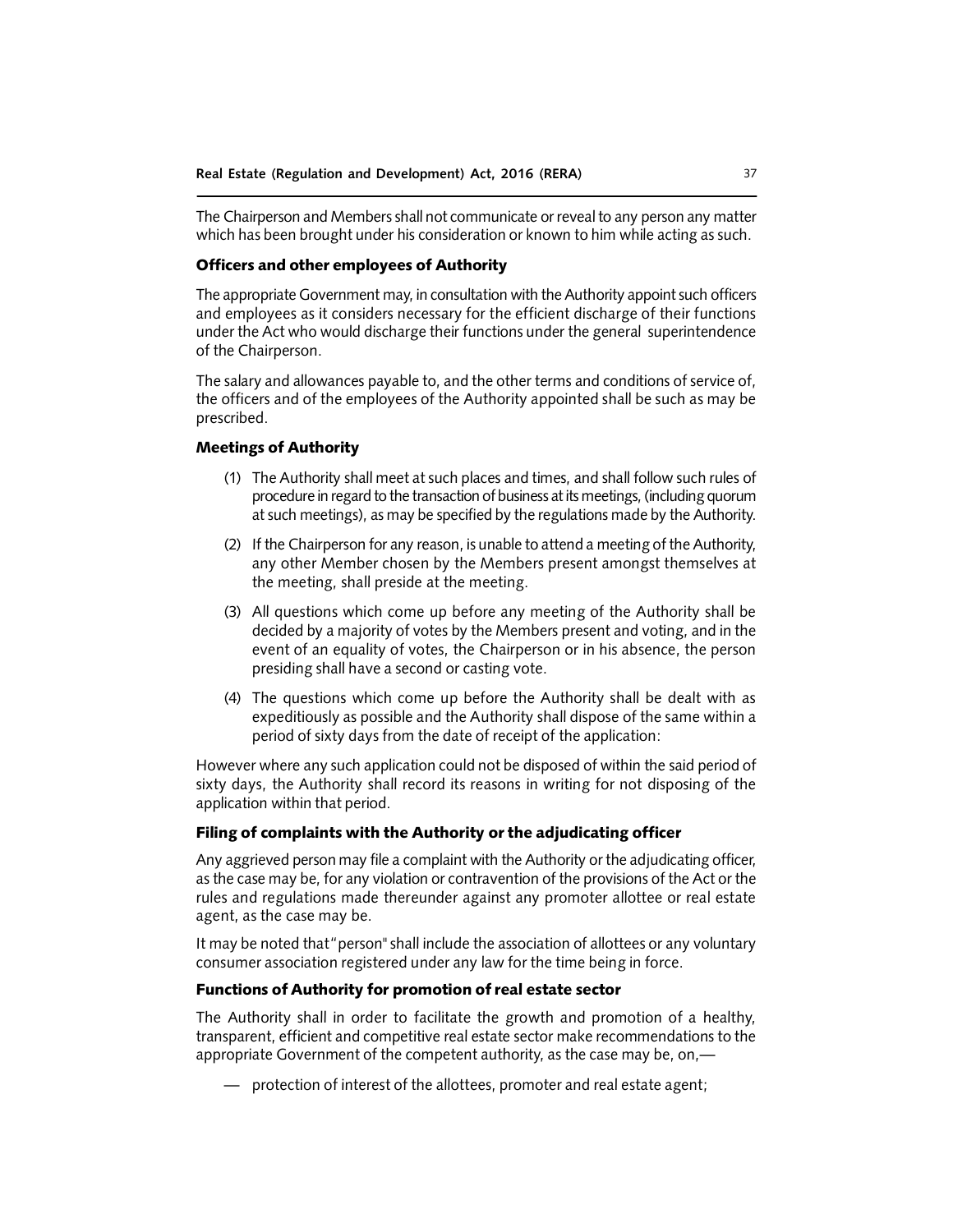- creation of a single window system for ensuring time bound project approvals and clearances for timely completion of the project;
- creation of a transparent and robust grievance redressal mechanism against acts of ommission and commission of competent authorities and their officials;
- measures to encourage investment in the real estate sector including measures to increase financial assistance to affordable housing segment;
- measures to encourage construction of environmentally sustainable and affordable housing, promoting standardisation and use of appropriate construction materials, fixtures, fittings and construction techniques;
- measures to encourage grading of projects on various parameters of development including grading of promoters;
- measures to facilitate amicable conciliation of disputes between the promoters and the allottees through dispute settlement forums set up by the consumer or promoter associations;
- measures to facilitate digitization of land records and system towards conclusive property titles with title guarantee;
- to render advice to the appropriate Government in matters relating to the development of real estate sector;
- any other issue that the Authority may think necessary for the promotion of the real estate sector.

#### Advocacy and awareness measures

The appropriate Government may, while formulating a policy on real estate sector (including review of laws related to real estate sector) or any other matter, make a reference to the Authority for its opinion on possible effect, of such policy or law on real estate sector and on the receipt of such a reference, the Authority shall within a period of sixty days of making such reference, give its opinion to the appropriate Government which may thereafter take further action as it deems fit.

The opinion given by the Authority shall not be binding upon the appropriate Government in formulating such policy or laws.

The Authority shall take suitable measures for the promotion of advocacy, creating awareness and imparting training about laws relating to real estate sector and policies.

## Functions of Authority

The functions of the Authority shall include—

- to register and regulate real estate projects and real estate agents registered under the Act;
- to publish and maintain a website of records, for public viewing, of all real estate projects for which registration has been given, with such details as may be prescribed, including information provided in the application for which registration has been granted;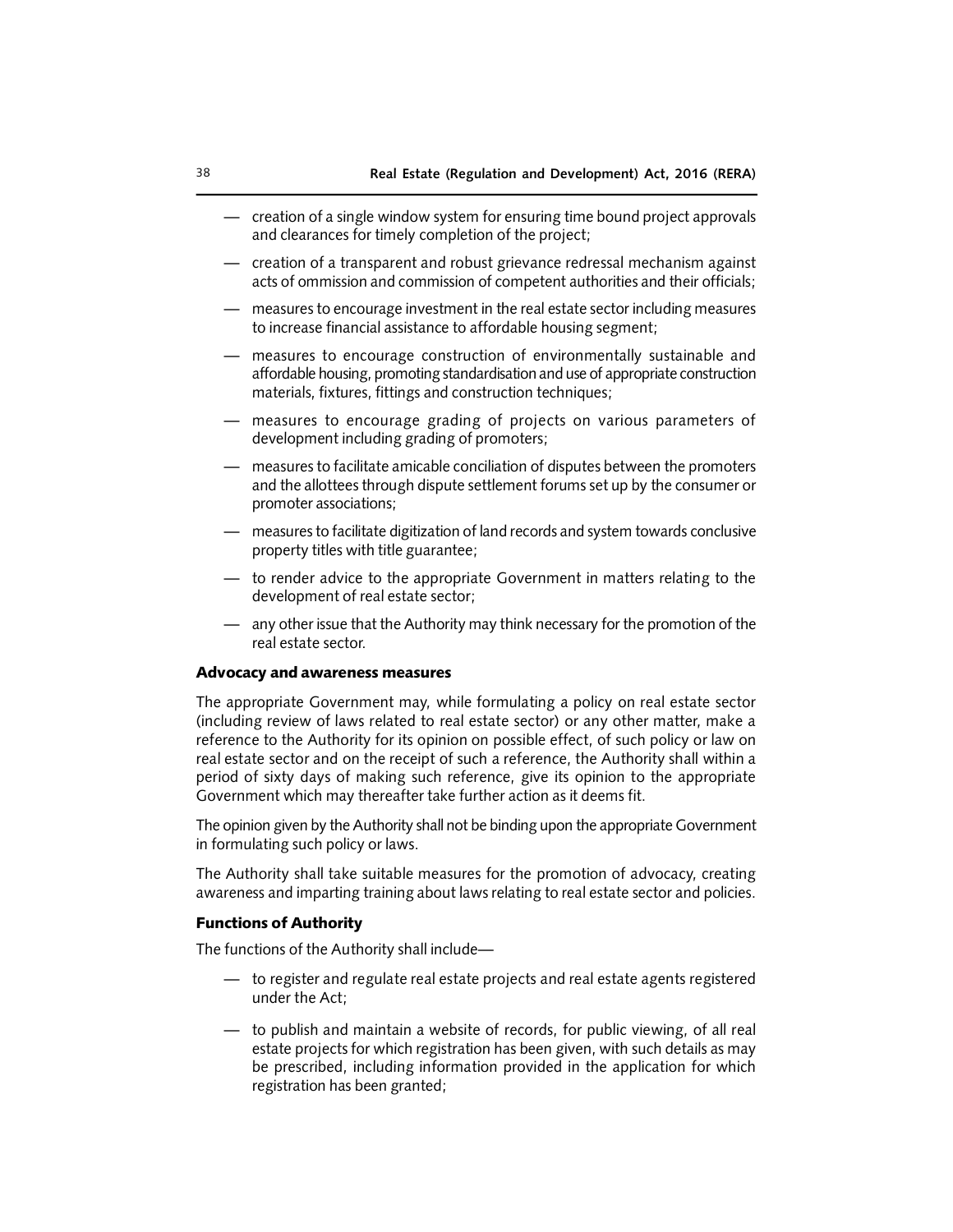- to maintain a database, on its website, for public viewing, and enter the names and photographs of promoters as defaulters including the project details, registration for which has been revoked or have been penalised under this Act, with reasons therefor, for access to the general public;
- to maintain a database, on its website, for public viewing, and enter the names and photographs of real estate agents who have applied and registered under this Act, with such details as may be prescribed, including those whose registration has been rejected or revoked;
- to fix through regulations for each areas under its jurisdiction the standard fees to be levied on the allottees or the promoter or the real estate agent, as the case may be;
- to ensure compliance of the obligations cast upon the promoters, the allottees and the real estate agents under the Act and the rules and regulations made thereunder;
- to ensure compliance of its regulations or orders or directions made in exercise of its powers under the Act;
- to perform such other functions as may be entrusted to the Authority by the appropriate Government as may be necessary to carry out the provisions of the Act.

#### Powers of Authority to call for information, conduct investigation

Where the Authority considers it expedient to do so, on a complaint or suomotu, relating to the Act or the rules of regulations made thereunder, it may, by order in writing and recording reasons therefor call upon any promoter or allottee or real estate agent, as thecase may be, at any time to furnish in writing such information or explanation relating to its affairs as the Authority may require and appoint one or more persons to make an inquiry in relation to the affairs of any promoter or allottee or the real estate agent, as the case may be.

Notwithstanding anything contained in any other law for the time being in force, while exercising the powers, the Authority shall have the same powers as are vested in a civil court under the Code of Civil Procedure, 1908 while trying a suit, in respect of the following matters, namely:—

- (i) the discovery and production of books of account and other documents, at such place and at such time as may be specified by the Authority;
- (ii) summoning and enforcing the attendance of persons and examining them on oath;
- (iii) issuing commissions for the examination of witnesses or documents;
- (iv) any other matter which may be prescribed.

#### Power to issue interim orders

Where during an inquiry, the Authority is satisfied that an act in contravention of the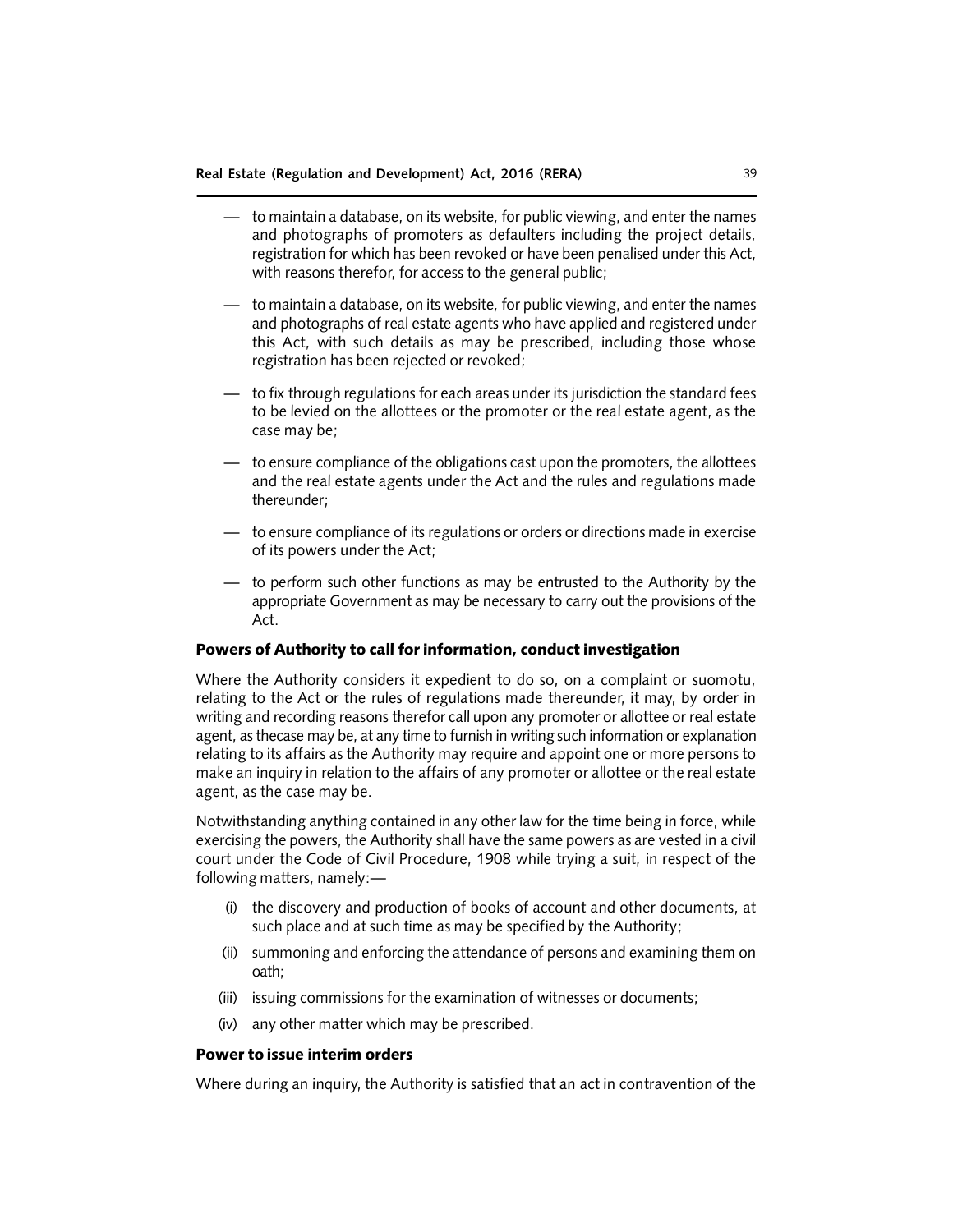Act, or the rules and regulations made thereunder, has been committed and continues to be committed or that such act is about to be committed, the Authority may, by order, restrain any promoter, allottee or real estate agent from carrying on such act until the conclusion of such inquiry of until further orders, without giving notice to such party, where the Authority deems it necessary.

#### Powers of Authority to issue directions

The Authority may, for the purpose of discharging its functions under the provisions of this Act or rules or regulations made thereunder, issue such directions from time to time, to the promoters or allottees or real estate agents, as the case may be, as it may consider necessary and such directions shall be binding on all concerned.

#### Powers of Authority

- (1) The Authority shall have powers to impose penalty or interest, in regard to any contravention of obligations cast upon the promoters, the allottees and the real estate agents, under this Act or the rules and the regulations made thereunder.
- (2) The Authority shall be guided by the principles of natural justice and, subject to the other provisions of this Act and the rules made thereunder, the Authority shall have powers to regulate its own procedure.
- (3) Where an issue is raised relating to agreement, action, omission, practice or procedure that—
	- (a) has an appreciable prevention, restriction or distortion of competition in connection with the development of a real estate project; or
	- (b) has effect of market power of monopoly situation being abused for affecting interest of allottees adversely, then the Authority, may suomotu, make reference in respect of such issue to the Competition Commission of India.

#### Rectification of orders

The Authority may, at any time within a period of two years from the date of the order made under the Act, with a view to rectifying any mistake apparent from the record, amend any order passed by it, and shall make such amendment, if the mistake is brought to its notice by the parties.

It may be noted that no such amendment shall be made in respect of any order against which an appeal has been preferred under the Act:

## Recovery of interest or penalty or compensation and enforcement of order, etc.

If a promoter or an allottee or a real estate agent, as the case may be, fails to pay any interest or penalty or compensation imposed on him, by the adjudicating officer or the Regulatory Authority or the Appellate Authority, as the case may be, under this Act or the rules and regualtions made thereunder, it shall be recoverable from such promoter or allottee or real estate agent, in such manner as may be prescribed as an arrears of land revenue.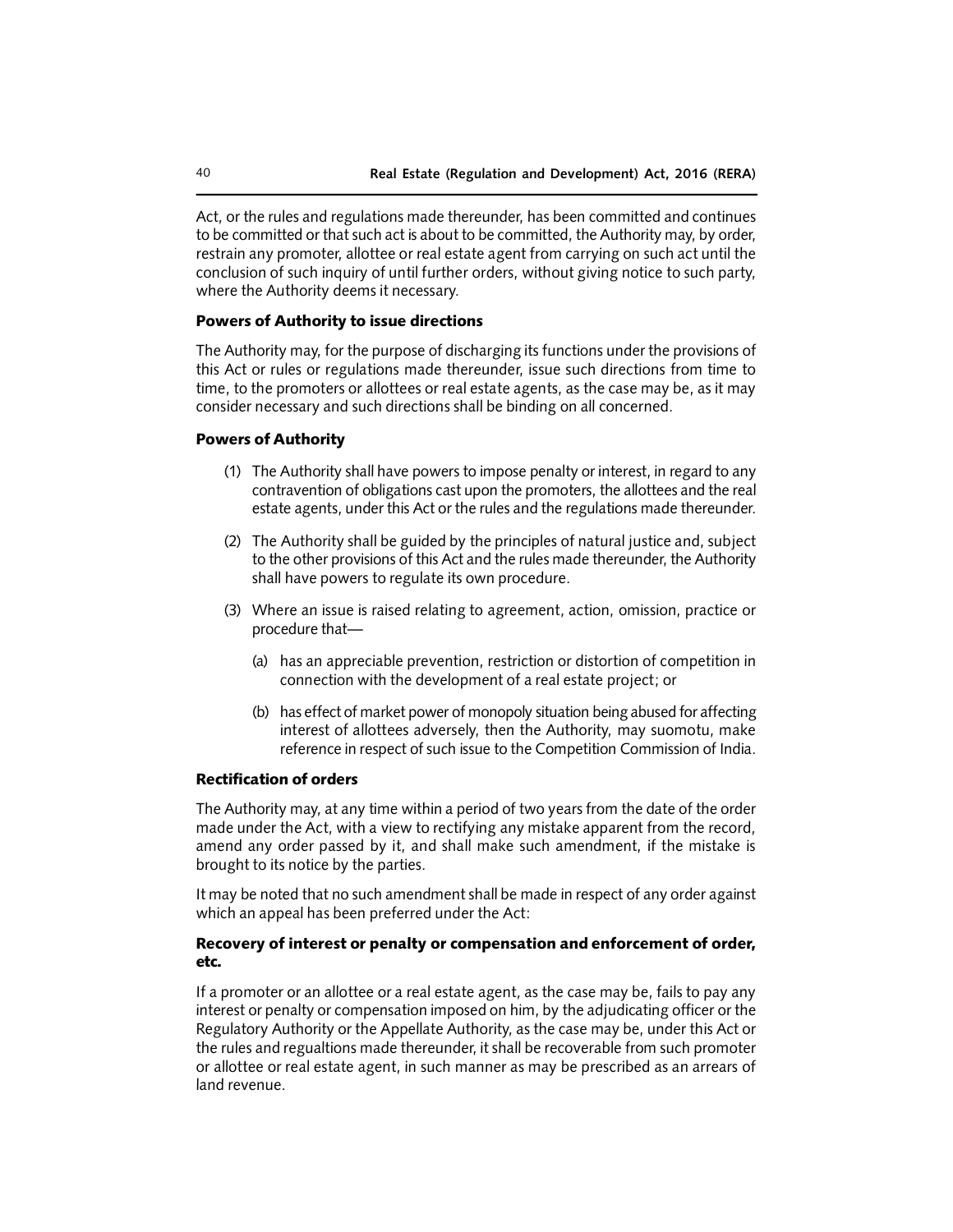If any adjudicating officer or the Regulatory Authority or the Appellate Tribunal, as the case may be, issues any order or directs any person to do any act, or refrain from doing any act, which it is empowered to do under this Act or the rules or regulations made thereunder, then in case of failure by any person to comply with such order or direction, the same shall be enforced, in such manner as may be prescribed.

## Responsibilities of the 'Regulatory Authority'



\*\*\*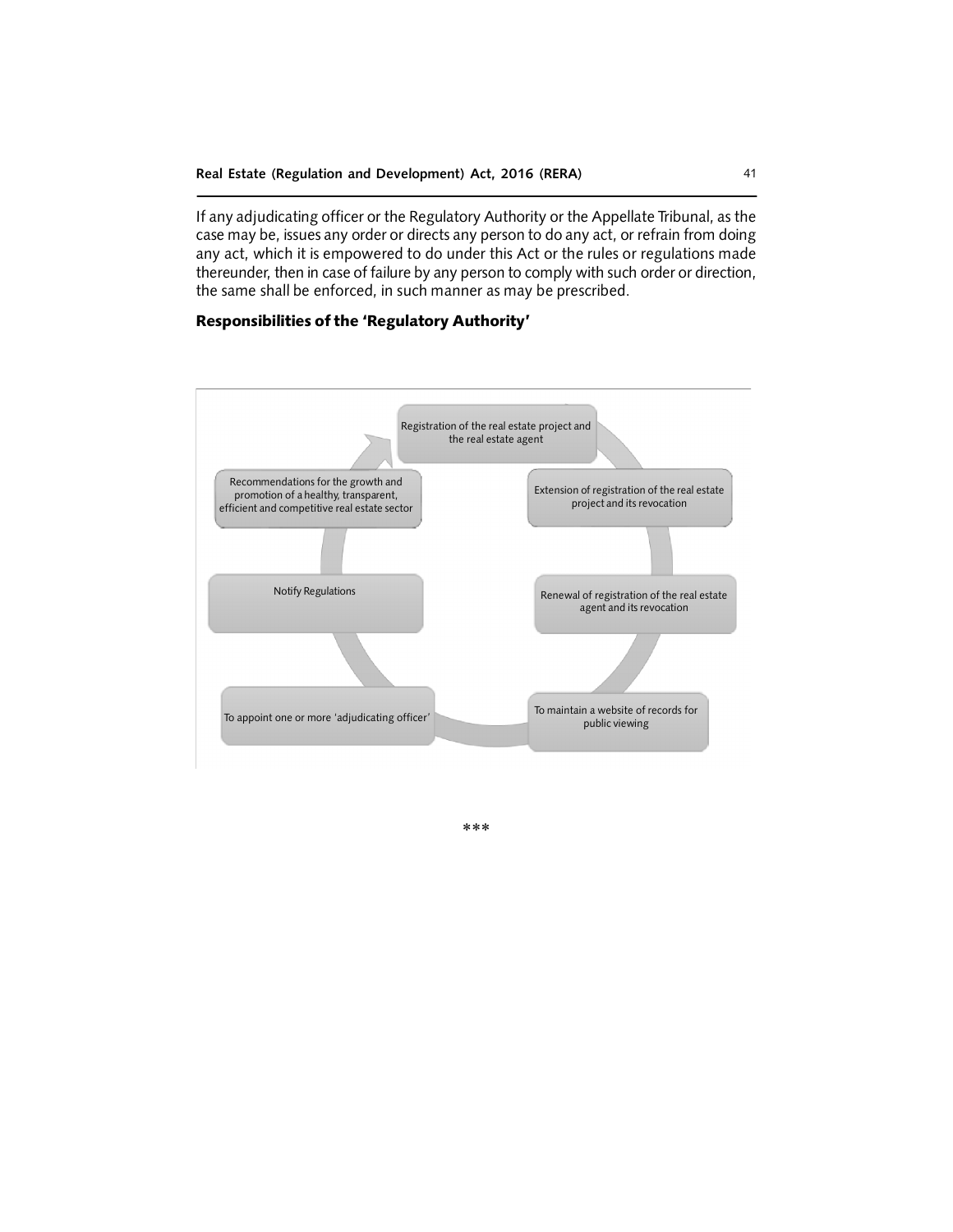# CENTRAL ADVISORY COUNCIL

## Establishment of Central Advisory Council

- (1) The Central Government may, by notification, establish with effect from such date as it may specify in such notification, a Council to be known as the Central Advisory Council.
- (2) The Minister to the Government of India in charge of the Ministry of the Central Government dealing with Housing shall be the ex officio Chairperson of the Central Advisory Council.
- (3) The Central Advisory Council shall consist of representatives of the Ministry of Finance, Ministry of Industry and Commerce, Ministry of Urban Development, Ministry of Consumer Affairs, Minstry of Corporate Affairs, Ministry of Law and Justice, NitiAayog, National Housing Bank, Housing and Urban Development Corporation, five representatives of State Governments to be selected by rotation, five representatives of the Real Estate Regulatory Authorities to be selected by rotation, and any other Central Government department as notified.
- (4) The Central Advisory Council shall also consist of not more than ten members to represent the interests of real estate industry, consumers, real estate agents, construction labourers, non-governmental organisations and academic and research bodies in the real estate sector.

#### Functions of Central Advisory Council

The Central Advisory Council is required to advise the Central Government on matters relating to implementation of the Act, questions of policy, protection of consumer interest, foster growth and development of the real estate sector, and other matters as may be assigned to it by the Central Government.

\*\*\*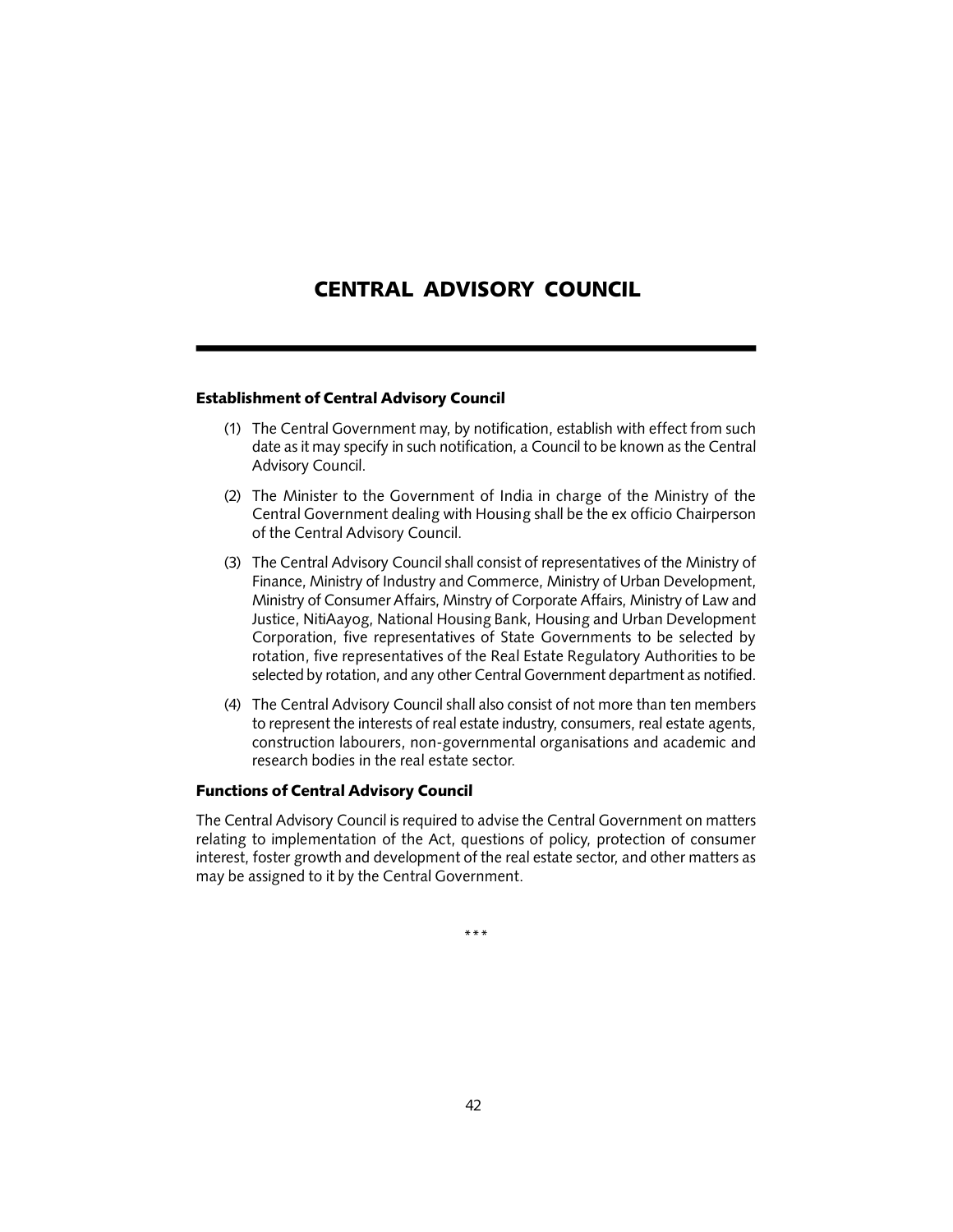# THE REAL ESTATE APPELLATE TRIBUNAL

Real Estate Appellate Tribunal (REAT) is to be formed by appropriate government to ensure faster resolution of disputes. Parties aggrieved by the RERA order can appeal before REAT and REAT has to adjudicate such cases within 60 days. Civil Courts have been prevented from exercising jurisdiction on such matters. If any of the parties is not satisfied with the REAT order they can file an appeal against the REAT order to the High Court within 60 days.

## Establishment of Real Estate Appellate Tribunal

- (1) The appropriate Government shall, establish an Appellate Tribunal to be known as the — (name of the State/Union territory) Real Estate Appellate Tribunal.
- (2) The appropriate Government may, if it deems necessary, establish one or more benches of the Appellate Tribunal, for various jurisdictions, in the State or Union territory, as the case may be.
- (3) Every bench of the Appellate Tribunal shall consist of at least one Judicial Member and one Administrative to Technical Member.
- (4) The appropriate Government of two or more States or Union territories may, if it deems fit, establish one single Appellate Tribunal.
- (5) Any person aggrieved by any direction or decision or order made by the Authority or by an adjudicating officer under the Act may prefer an appeal before the Appellate Tribunal having jurisdiction over the matter:

It may be noted that where a promoter files an appeal with the Appellate Tribunal, it shall not be entertained, without the promoter first having deposited with the Appellate Tribunal atleast thirty per cent. of the penalty, or such higher percentage as may be determined by the Appellate Tribunal, or the total amount to be paid to the allottee including interest and compensation imposed on him, if any, or with both, as the case may be, before the said appeal is heard.

"Person" shall include the association of allottees or any voluntary consumer association registered under any law for the time being in force.

## Application for settlement of disputes and appeals to Appellate Tribunal

Section 44 of the Act deals with Application for settlement of disputes and appeals to Appellate Tribunal. It provides that:

The appropriate Government or the competent authority or any person aggrieved by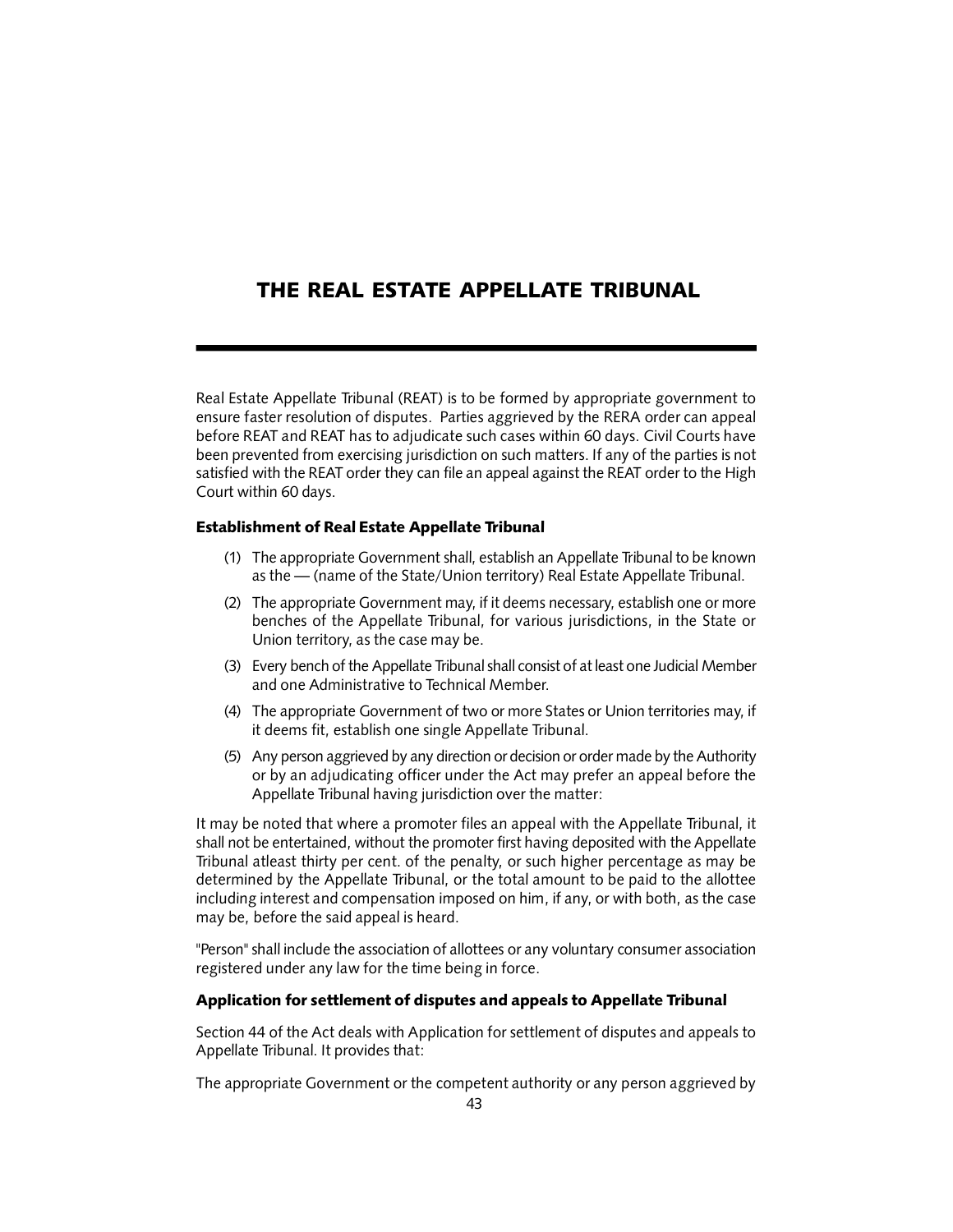any direction or order or decision of the Authority or the adjudicating officer may prefer an appeal to the Appellate Tribunal.

Every appeal made to the Appellate Tribunal shall be preferred within a period of sixty days from the date on which a copy of the direction or order or decision made by the Authority or the adjudicating officer is received by the appropriate Government or the competent authority or the aggrieved person and it shall be in such form and accompanied by such fee, as may be prescribed.

The Appellate Tribunal may entertain any appeal after the expiry of sixty days if it is satisfied that there was sufficient cause for not filling it within that period.

On receipt of an appeal, the Appellate Tribunal may after giving the parties an opportunity of being heard, pass such orders, including interim orders, as it thinks fit.

The Appellate Tribunal shall send a copy of every order made by it to the parties and to the Authority or the adjudicating officer, as the case may be.

The appeal shall be dealt with by it as expeditiously as possible and endeavour shall be made by it to dispose of the appeal within a period of sixty days from the date of receipt of appeal:

Provided that where any such appeal could not be disposed of within the said period of sixty days, the Appellate Tribunal shall record its reasons in writing for not disposing of the appeal within that period.

The Appellate Tribunal may, for the purpose of examining the legality or propriety or correctness of any order or decision of the Authority or the adjudicating officer, on its own motion or otherwise, call for the records relevant to deposing of such appeal and make such orders as it thinks fit.

#### Composition of Appellate Tribunal

The Appellate Tribunal shall consist of a Chairperson and not less than two whole time Members of which one shall be a Judicial member and other shall be a Technical or

#### Qualifications for appointment of Chairperson and Members

A person shall not be qualified for appointment as the Chairperson or a Member of the Appellate Tribunal unless he,—

- (a) in the case of Chairperson, is or has been a Judge of a High Court; and
- (b) in the case of a Judicial Member he has held a judicial office in the territory of India for at least fifteen years or has been a member of the Indian Legal Service and has held the post of Additional Secretary of that service or any equivalent post, or has been an advocate for at least twenty years with experience in dealing with real estate matters; and
- (c) in the case of a Technical or Administrative Member, he is a person who is well-versed in the field of urban development, housing, real estate development, infrastructure, economics, planning, law, commerce, accountancy, industry, management, public affairs or administration and possesses experience of at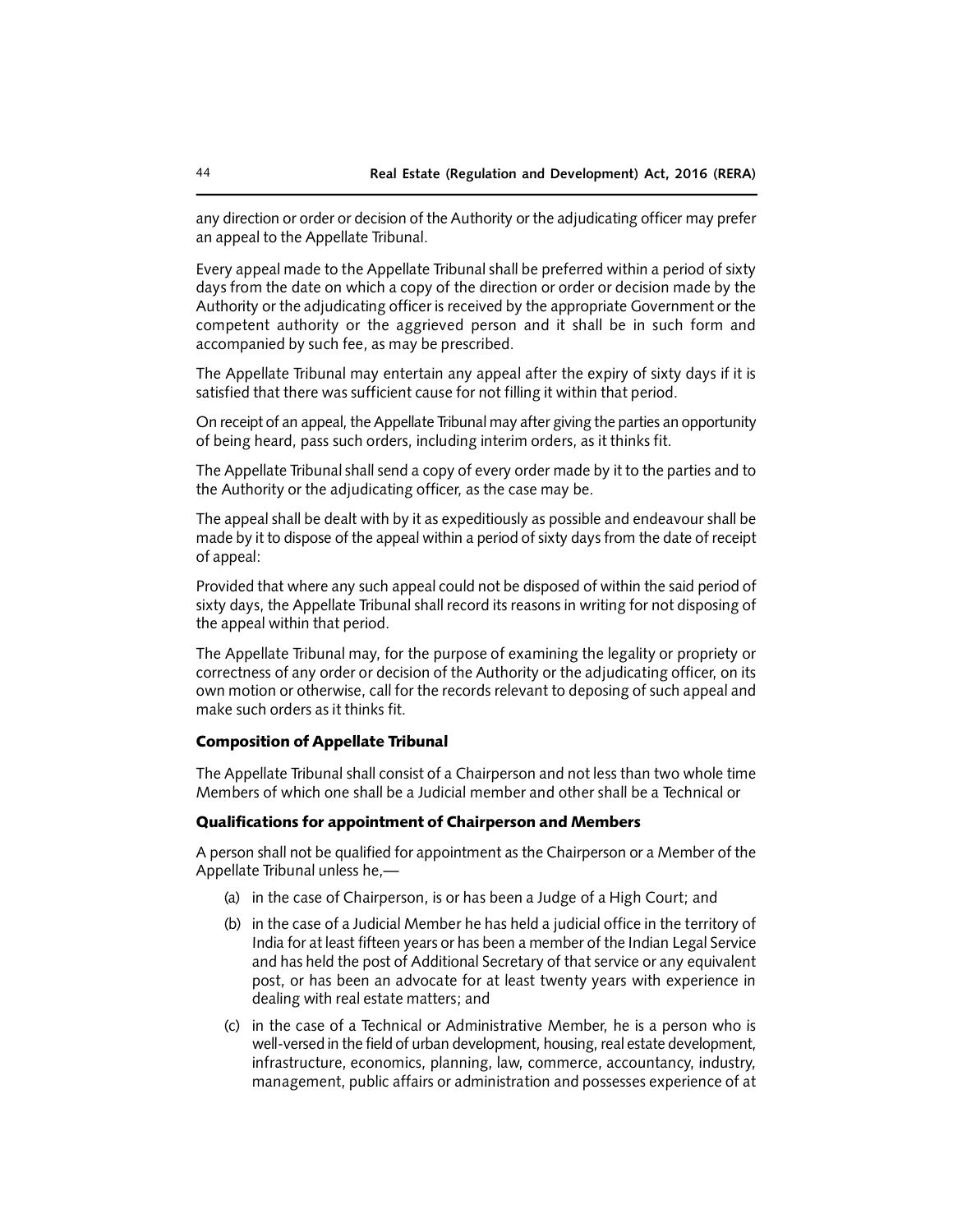least twenty years in the field or who has held the post in the Central Government, or a State Government equivalent to the post of Additional Secretary to the Government of India or an equivalent post in the Central Government or an equivalent post in the State Government.

The Chairperson of the Appellate Tribunal shall be appointed by the appropriate Government in consultation with the Chief Justice of High Court or his nominee.

The judicial Members and Technical or Administrative Members of the Appellate Tribunal shall be appointed by the appropriate Government on the recommendations of a Selection Committee consisting of the Chief Justice of the High Court or his nominee, the Secretary of the Department handling Housing and the Law Secretary and in such manner as may be prescribed.

## Term of office of Chairperson and Members

(1) The Chairperson of the Appellate Tribunal or a Member of the Appellate Tribunal shall hold office, as such for a term not exceeding five years from the date on which he enters upon his office, but shall not be eligible for re-appointment:

It may be noted that in case a person, who is or has been a Judge of a High Court, has been appointed as Chairperson of the Tribunal, he shall not hold office after he has attained the age of sixty-seven years.

However no Judicial Member or Technical or Administrative Member shall hold office after he has attained the age of sixty-five years.

(2) Before appointing any person as Chairperson or Member, the appropriate Government shall satisfy itself that the person does not have any such financial or other interest, as is likely to affect prejudicially his functions as such member.

## Restrictions on Chairperson or Judicial Member or Technical or Administrative Member on employment after cessation of office

The Chairperson or Judicial Member or Technical or Administrative Member, ceasing to hold office as such shall not:—

(a) Accept any employment in, or connected with, the management or administration of, any person or organisation which has been associated with any work under this Act, from the date on which he ceases to hold office:

Provided that nothing contained in this clause shall apply to any employment under the appropriate Government or a local authority or in any statutory authority or any corporation established by or under any Central, State of provincial Act or aGovernment Company as defined under clause (45) of section 2 of the Companies Act, 2013, which is not a promoter as per the provisions of the Act;

(b) act, for or on behalf of any person or organisation in connection with any specific proceeding or transaction or negotiation or a case to which the Authority is a party and with respect to which the Chairperson or Judicial Member or Technical or Administrative Member had, before cessation of office, acted for or provided advice to the Authority;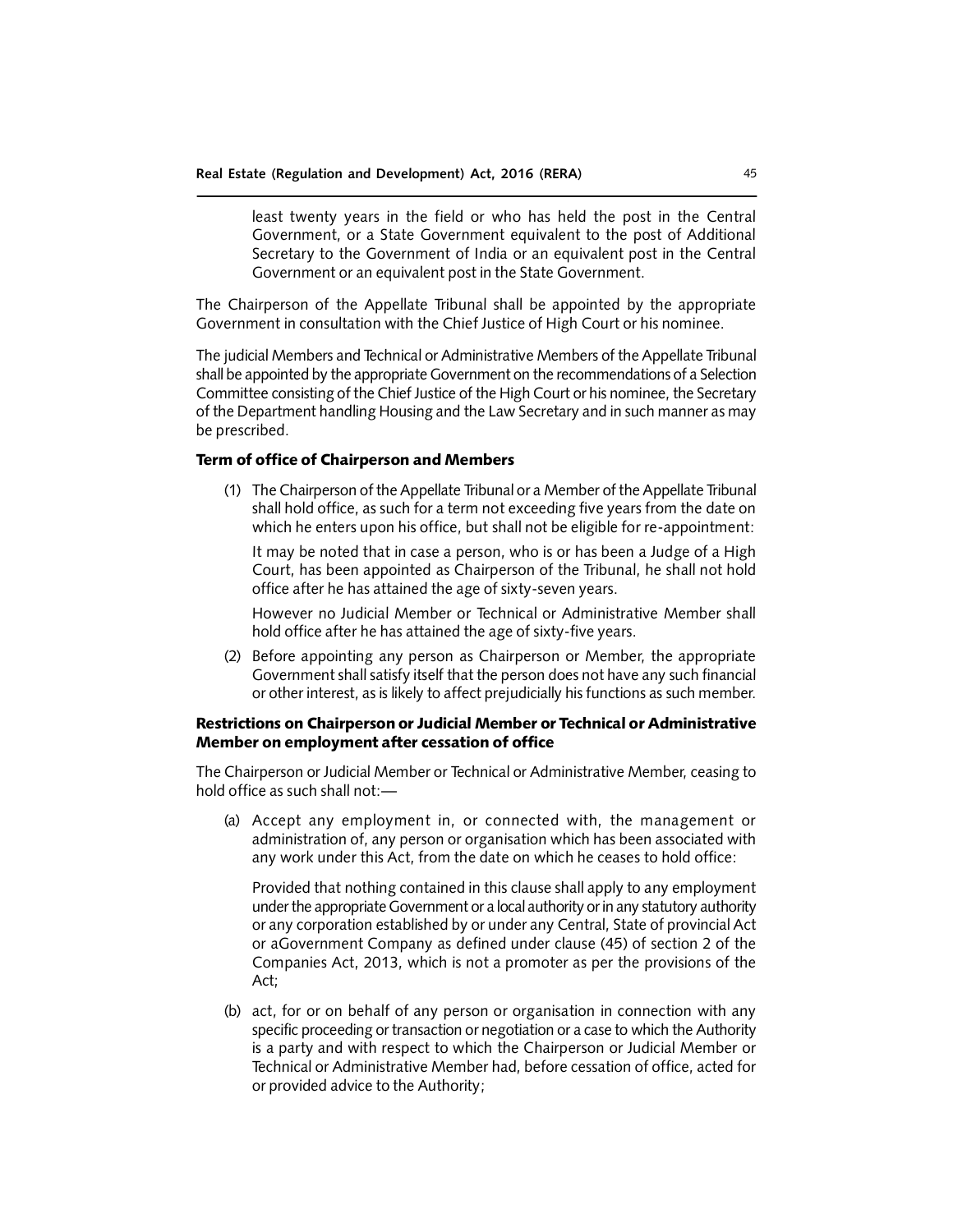- (c) give advice to any person using information which was obtained in his capacity as the Chairperson or Judicial Member or Technical or Administrative Member and being unavailable to or not being able to be made available to the public;
- (d) enter into a contract of service with, or accept an appointment to a board of directors of, or accept an offer of employment with, an entity with which he had direct and significant official dealings during his term of office as such.

The Chairperson or Judicial Member or Technical or Administrative Member shall not communicate or reveal to any person any matter which has been brought under his consideration or known to him while acting as such.

#### Powers of Tribunal

- (1) The Appellate Tribunal shall not be bound by the procedure laid down by the Code of Civil Procedure, 1908 but shall be guided by the principles of natural justice.
- (2) Subject to the provisions of this Act, the Appellate Tribunal shall have power to regulate its own procedure.
- (3) The Appellate Tribunal shall also not be bound by the rules of evidence contained in the Indian Evidence Act, 1872.
- (4) The Appellate Tribunal shall have, for the purpose of discharging its functions under this Act, the same powers as are vested in a civil court under the Code of Civil Procedure, 1908 in respect of the following matters, namely:—
	- (a) summoning and enforcing the attendance of any person and examining him on oath;
	- (b) requiring the discovery and production of documents;
	- (c) receiving evidence on affidavits;
	- (d) issuing commissions for the examinations of witnesses or documents;
	- (e) reviewing its decisions;
	- (f) dismissing an application for default or directing it ex parte; and
	- (g) any other matter which may be prescribed.
- (5) All proceedings before the Appellate Tribunal shall be deemed to be judicial proceedings within the meaning of sections 193, 219 and 228 for the purposes of section 196 of the Indian Penal Code, and the Appellate Tribunal shall be deemed to be civil court for the purposes of section 195 and Chapter XXVI of the Code of Criminal Procedure, 1973.

## Right to legal representation

Section 56 deals with Right to legal representation. It provides that

The applicant or appellant may either appear in person or authorise one or more chartered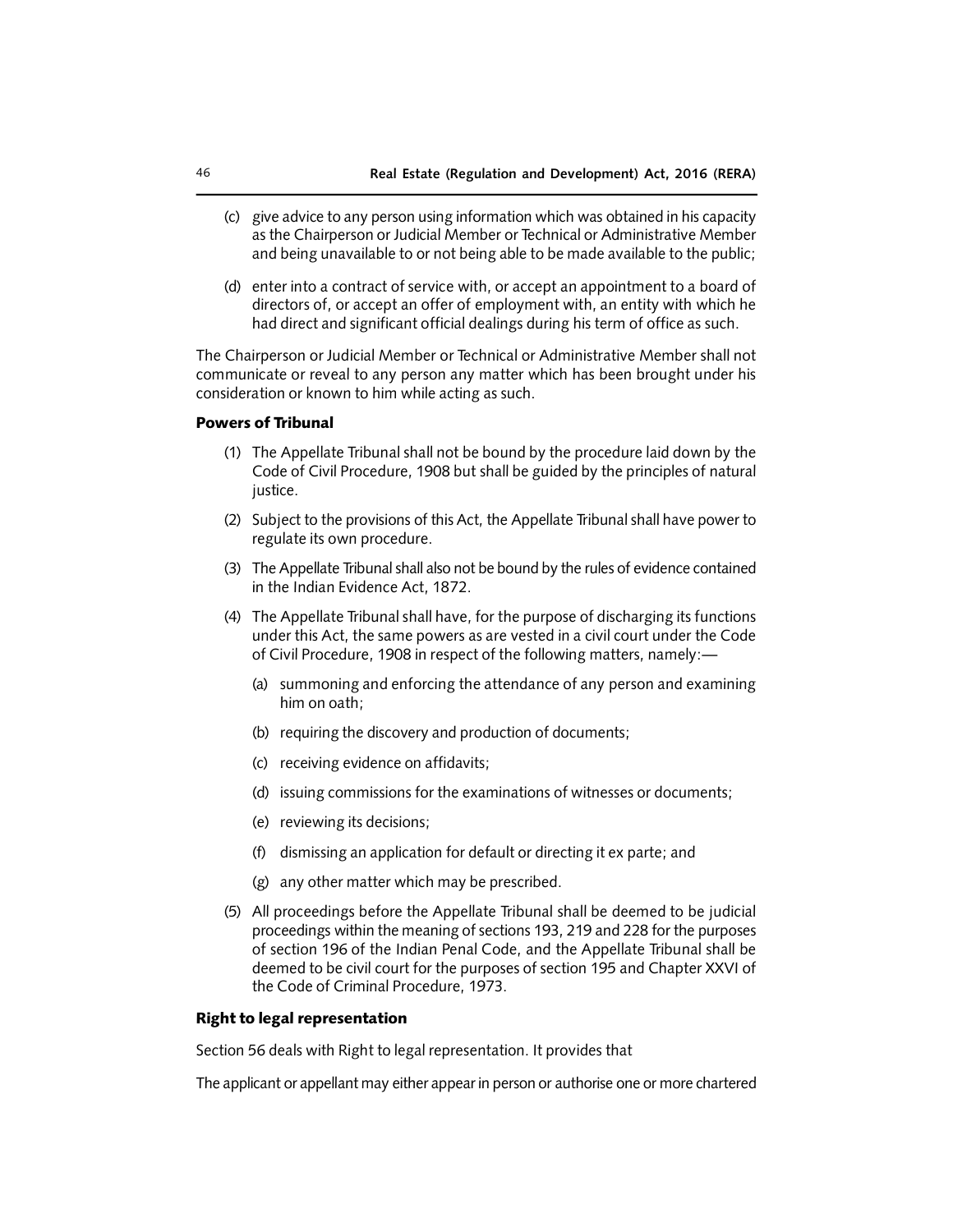accountants or company secretaries or cost accountants or legal practitioners or any of its officers to present his or its case before the Appellate Tribunal or the Regulatory Authority or the adjudicating officer, as the case may be.

*Explanation.*—For the purposes of this section,—

- (a) "chartered accountant" means a chartered accountant as defined in clause (b) of sub-section (1) of section 2 of the Chartered Accountants Act, 1949 or any other law for the time being in force and who has obtained a certificate of practice under sub-section (1) of section 6 of that Act;
- *(b) "company secretary" means a company secretary as defined in clause (c) of sub-section (1) of section 2 of the Company Secretaries Act, 1980 or any other law for the time being in force and who has obtained a certificate of practice under sub-section (1) of section 6 of that Act;*
- (c) "cost accountant" means a cost accountant as defined in clause (b) of subsection (1) of section 2 of the Cost and Works Accountants Act, 1959 or any other law for the time being in force and who has obtained a certificate of practice under sub-section (1) of section 6 of that Act;
- (d) "legal practitioner" means an advocate, vakil or an attorney of any High Court, and includes a pleader in practice.

## Orders passed by Appellate Tribunal to be executable as a decree

Every order made by the Appellate Tribunal under this Act shall be executable by the Appellate Tribunal as a decree of civil court, and for this purpose, the Appellate Tribunal shall have all the powers of a civil court.

The Appellate Tribunal may transmit any order made by it to a civil court having local jurisdiction and such civil court shall execute the order as if it were a decree made by the court.

## Appeal to High Court

Any person aggrieved by any decision or order of the Appellate Tribunal may, file an appeal to the High Court, within a period of sixty days from the date of communication of the decision or order of the Appellate Tribunal to him on any one or more of the grounds specified in section 100 of the Code of Civil Procedure, 1908.

The High Court may entertain the appeal after the expiry of the said period of sixty days, if it is satisfied that the appellant was prevented by sufficient cause from preferring the appeal in time.

*Explanation.*— "High Court" means the High Court of a State or Union territory where the real estate project is situated.

No appeal shall lie against any decision or order made by the Appellate Tribunal with the consent of the parties.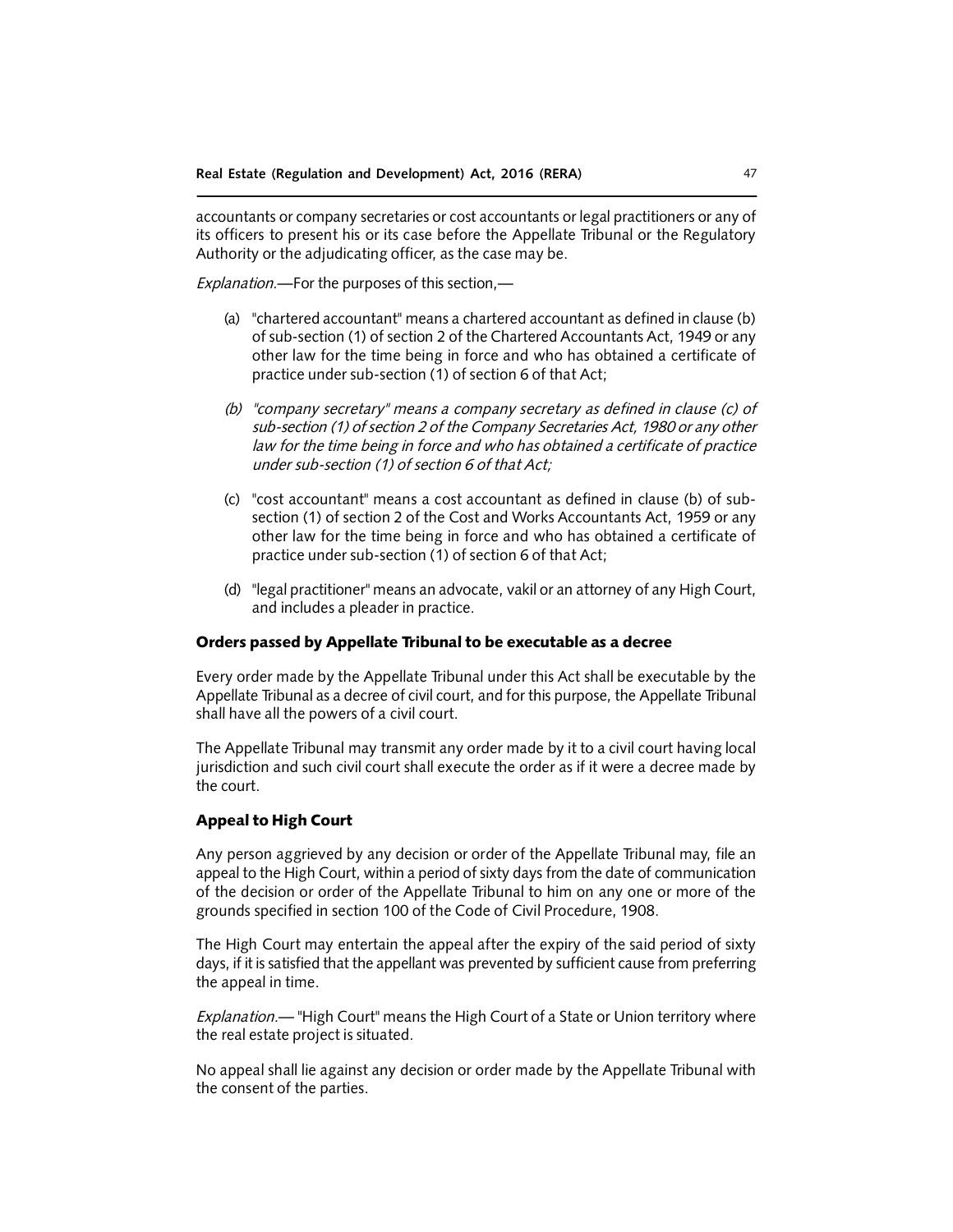## Real Estate Regulatory Authority and Appellate Tribunal



\*\*\*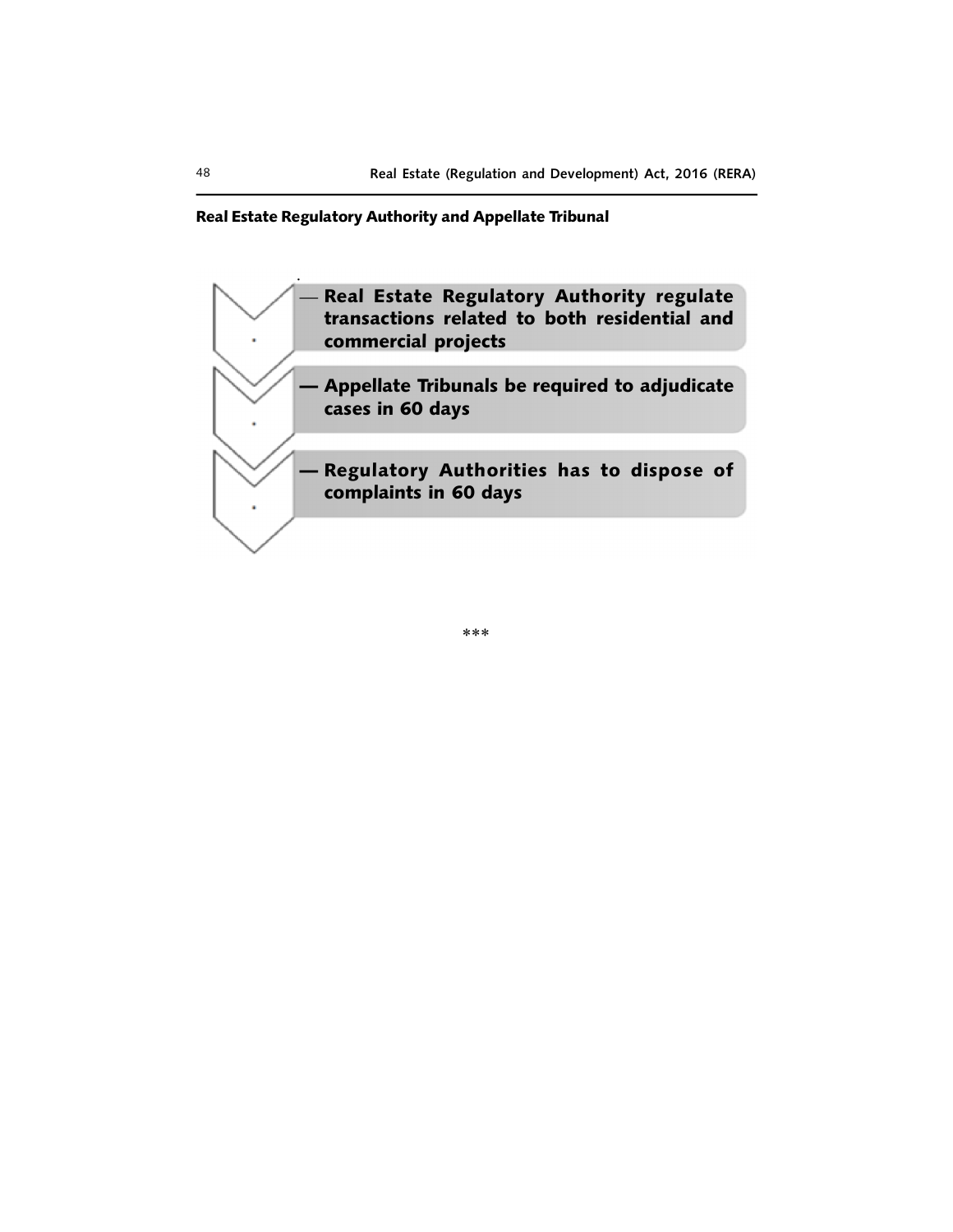## ROLE OF COMPANY SECRETARIES



India is witnessing a phenomenal growth and expansion in the corporate sector. The growing demand for specialists in almost every sphere of the corporate functions has led to emergence of professionals who can perform specialized skills with near perfection in their respective fields. A company secretary is one such professional who is responsible for efficient management of the corporate sector. He ensures compliance of various company legislations and advises directors on statutory requirements of the company. Apart from carrying out these functions, he also looks after finance, accounts, legal, secretarial, personnel and administrative functions in private as well as public sectors.

The Companies Act, 2013 confers a special status to Company Secretary as the key managerial personnel and has bracketed him along with Managing Director (MD) or Chief Executive Officer (CEO) or Manager, Whole-time director(s) or Chief Financial Officer (CFO). Every listed company and every other public company having a paid up share capital of ten crore rupees or more has to appoint a whole time Key Managerial Personnel. Whole time Company Secretary is also required to be appointed in other companies which have a paid up share capital of five crore rupees or more.

Almost every kind of organization whose affairs are conducted by boards, councils or other corporate structures, be it a company, trust, association, federation, authority, commission or the like find it useful to appoint a person who holds the qualification of Company Secretaryship in key administrative position. Practising Company Secretaries have been authorized to issue Certificate regarding compliance of conditions of Corporate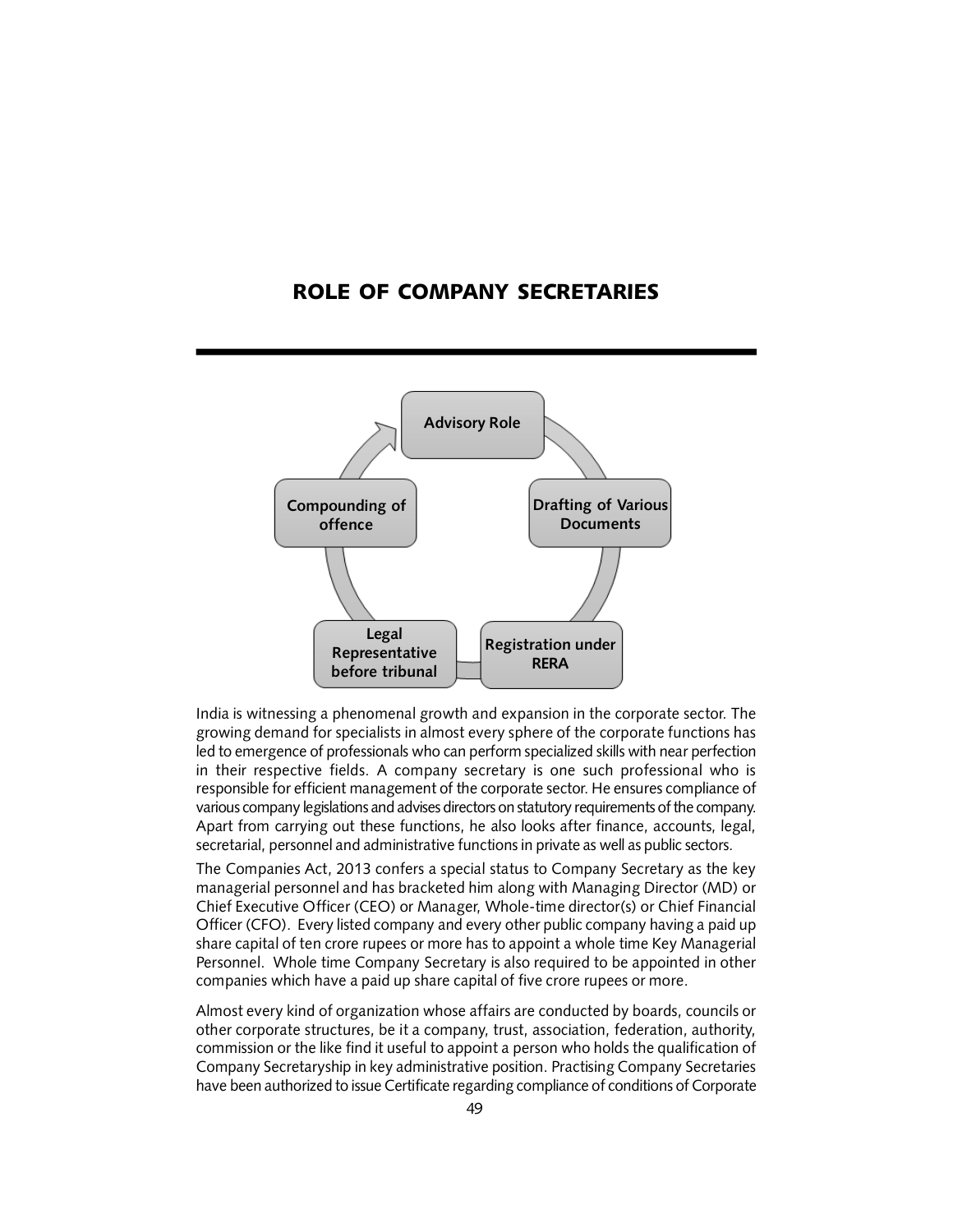Governance. Practising Company Secretaries have also been recognized to appear before various Tribunals such as NCLT, NCLAT, Securities Appellate Tribunal, Competition Commission of India, Telecom Disputes Settlement and Appellate Tribunal, Consumer Forums, Tax Tribunals etc. Reserve Bank of India has also recognized the Practising Company Secretaries to undertake Diligence Report for Banks.

The rapid Change in Indian Legislative has brought about a sea change in the role and profile of a company secretary. They are now being seen as corporate development planners. Besides embarking upon traditional areas of practice, Company Secretaries in Practice are increasingly required to advise and guide on legal aspects of business which intimately concern areas such as registration under RERA, production, drafting of various documents, sales, marketing and administration for identifying expansion opportunities, issuing due diligence or comfort certificate, arranging foreign collaborations, amalgamations, mergers, acquisition, takeovers, setting up of subsidiaries and joint ventures within and outside India etc. The new opportunities offered by the growing capital markets and financial services have greatly contributed to the development of the practice side of the profession.

## Company Secretaries - One Stop Professional Advisory Services for Real Estate Projects

Company Secretaries holding Certificate of Practice by becoming an expert in the act can indulge in providing advice in respect of :

- Financial Advisory Services
- Various applicable provision particular on real estate project
- Registration and extension procedure of real estate project with competent authority
- Various obligation, functions and duties of promoter in a real estate project
- Penal Provisions under the act
- Funding Options for Real Estate Project
- Taxation aspects for Real Estate Project
- Legal & Regulatory Compliances

#### Company Secretaries – As a Legal Representative

As per Section 56 of the act, a Company Secretary holding certificate of practice can appear before Appellate Tribunal or a Regulatory Authority or Adjudicating Officer on behalf of applicant or appellant as the case may be.

Hence a Company Secretary holding certificate of practice can –

- Represent a person (promoter) before any real estate regulatory authority for registration of real estate project,
- Represent a person before real estate appellate tribunal.
- Represent a person before any other competent authority for any other purpose under Real Estate (Regulation and Development) Act, 2016.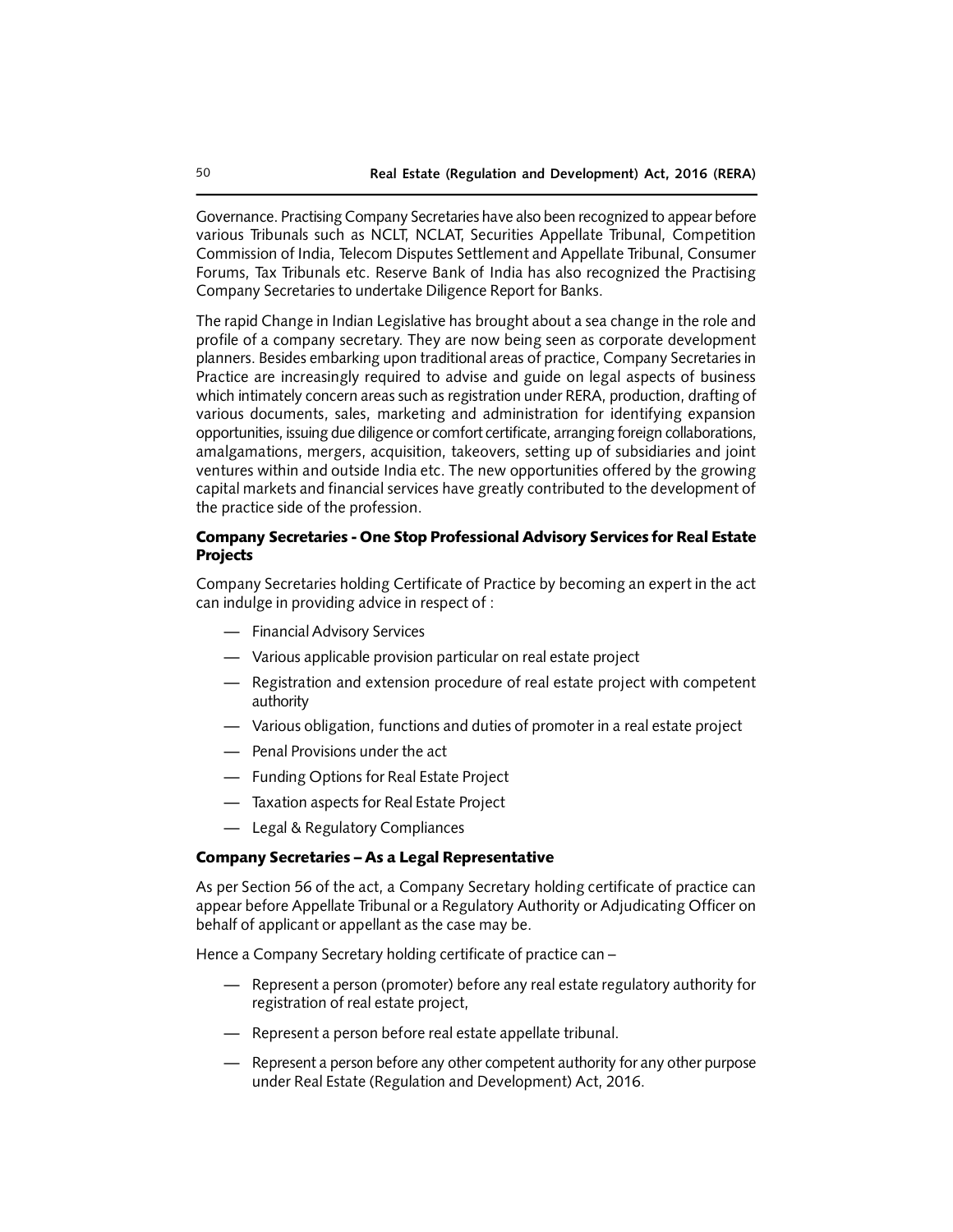## Dress Code for a CS appearing before Judicial/Quasi – Judicial bodies and Tribunals like NCLT – NCLAT, etc.

The Council has approved the following Guidelines for Professional Dress Code for Company Secretaries to appear before judicial / quasi-judicial bodies and tribunals like NCLT- NCLAT, SAT, etc.

- **S. No. Guidelines**
- 1 For Male Members:
	- a. Navy Blue Suit (Coat & Trouser), with CS logo, Insignia OR
		- Navy Blue Blazer over a sober colored Trouser
	- b. Neck Tie (ICSI)
	- c. White full sleeve Shirt
	- d. Formal Black Leather Shoes (Shined)
- 2. For Female Members:
	- a. Navy Blue corporate suit (Coat & Trouser), could be with a neck tie/ Insignia
		- OR
	- b. Saree/ any other dress of sober colour with Navy Blue Blazer with CS logo
	- c. A sober footwear like Shoes/Bellies/Wedges, etc (shined)
- 3. Members in Employment As prescribed in 1 or 2 above

Members are advised to strictly adhere to the Dress Code prescribed by the Council.

\*\*\*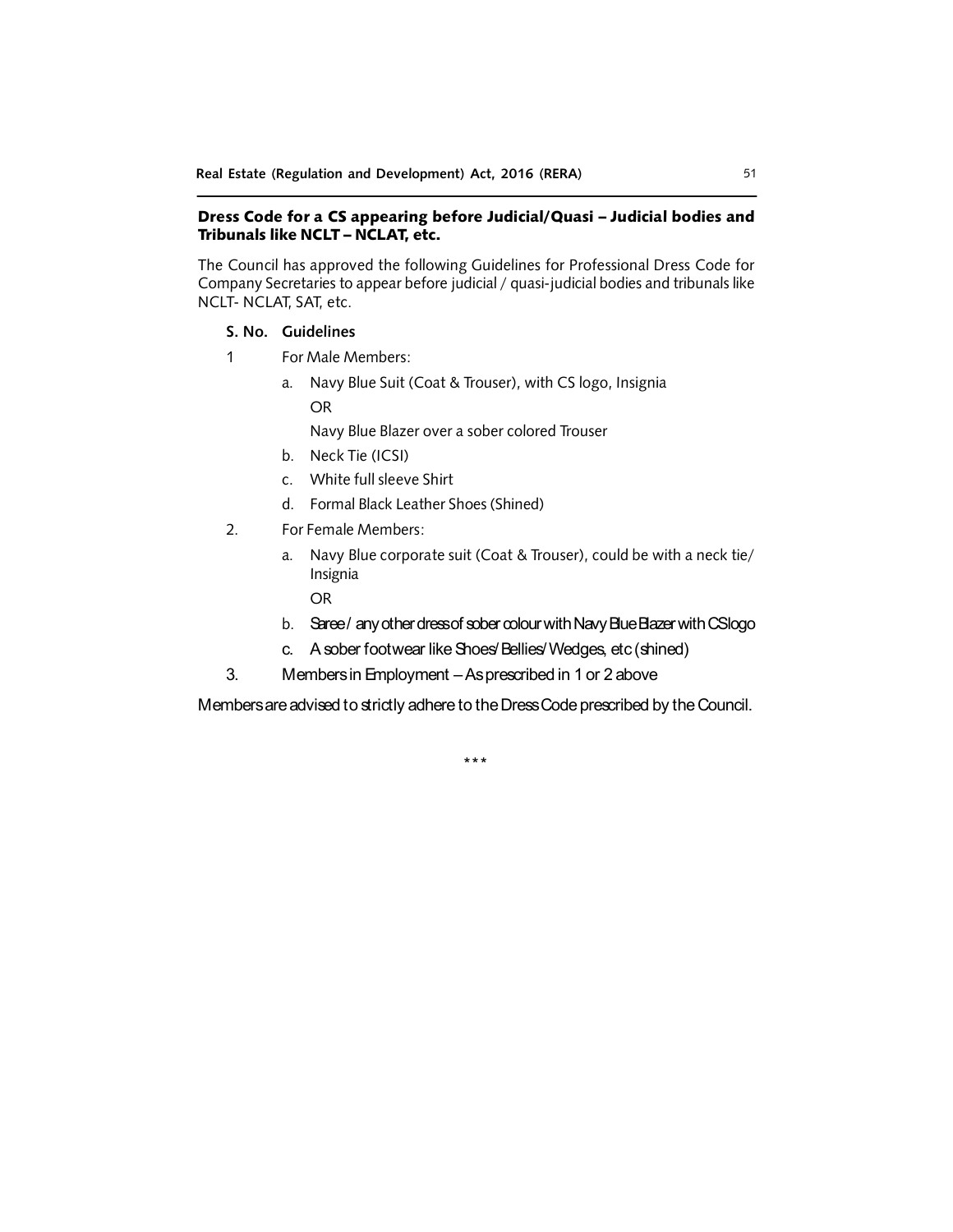# OFFENCES, PENALTIES AND ADJUDICATION

## Punishment prescribed for non-registration of a project under the Act

As per section 59, where under the Act, it is obligatory for the promoter to register a project with the Authority, and the promoter fails to do the same, he shall be liable to a penalty upto ten percent of the estimated cost of the real estate project.

However, in case the promoter consistently defaults or does not comply with the directions / orders of the Authority as regards registration of the project with the Authority, he shall be liable to additional fine of ten percent of the estimated cost of the real estate project or imprisonment upto 3 years or both.

## Penalty for contravention of section 4(Application for registration of real estate projects)

If any promoter provides false information or contravenes the provisions of section 4, he shall be liable to a penalty which may extend up to five per cent of the estimated cost of the real estate project, as determined by the Authority.

## Penalty for contravention of other provisions of the Act

If any promoter contravenes any other provisions of the Act, other than that provided under section 3 or section 4, or the rules or regulations made thereunder, he shall be liable to a penalty which may extend up to five per cent. of the estimated cost of the real estate project as determined by the Authority.

#### Penalty for non-registration and contravention under sections 9 and 10

If any real estate agent fails to comply with or contravenes the provisions of section 9 or section 10 he shall be liable to a penalty of ten thousand rupees for every day during which such default continues, which may cumulatively extend up to five per cent of the cost of plot, apartment or buildings, as the case may be, of the real estate project, for which the sale or purchase has been facilitated as determined by the Authority.

## Penalty for failure to comply with orders of Authority by promoter

If any promoter, who fails to comply with, or contravenes any of the orders or directions of the Authority, he shall be liable to a penalty for every day during which such default continues, which may cumulatively extend up to five per cent., of the estimated cost of the real estate project as determined by the Authority.

## Penalty for failure to comply with orders of Appellate Tribunal by promoter

If any promoter, who fails to comply with, or contravenes any of the orders, decisions or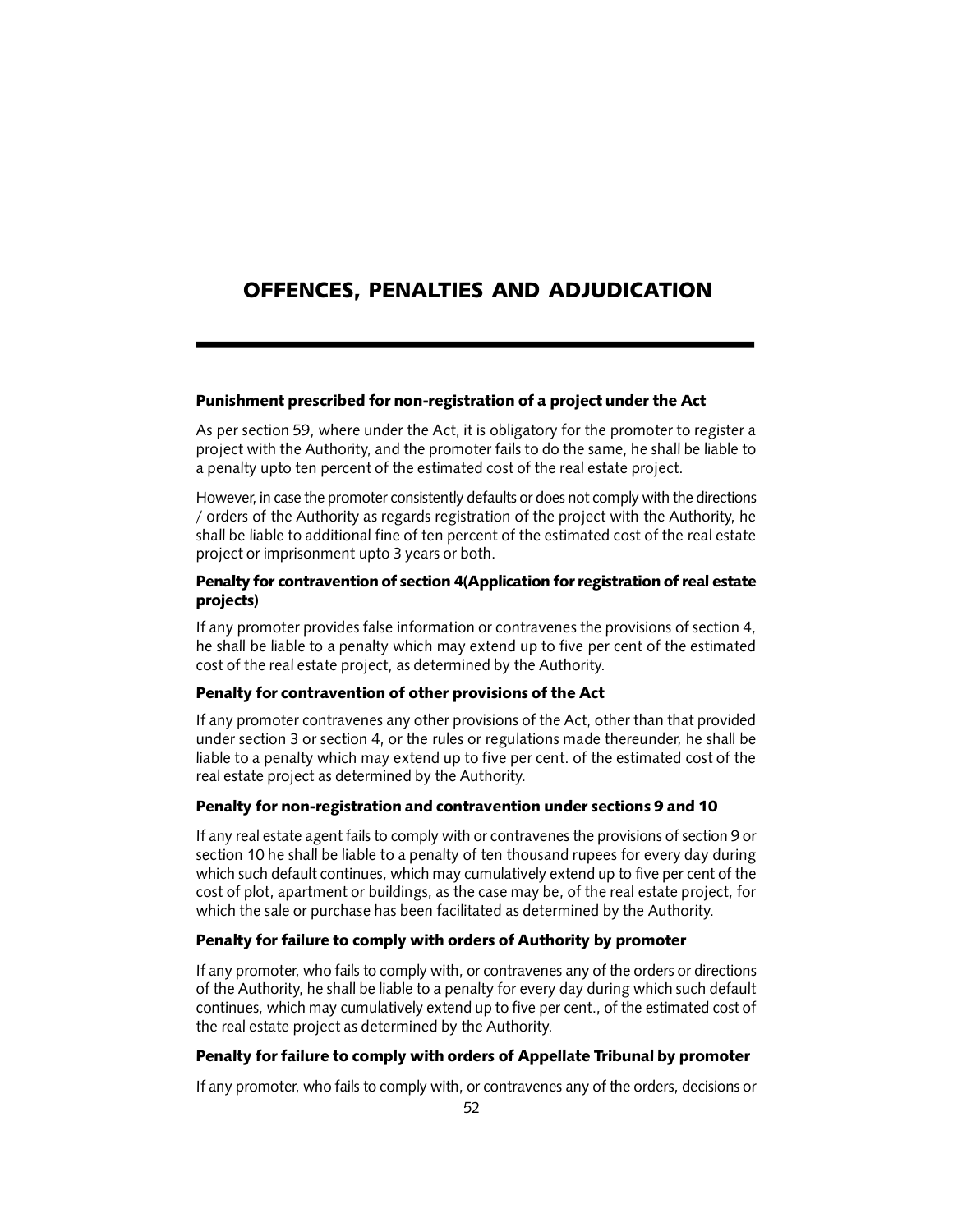directions of the Appellate Tribunal, he shall be punishable with imprisonment for a term which may extend up to three years or with fine for every day during which such default continues, which may cumulatively extend up to ten per cent. of the estimated cost of the real estate project, or with both.

## Penalty for failure to comply with orders of Authority by real estate agent

If any real estate agent, who fails to comply with, or contravenes any of the orders or directions of the Authority, he shall be liable to a penalty for every day during which such default continues, which may cumulatively extend up to five per cent., of the estimated cost of plot, apartment or building, as the case may be, of the real estate project, for which the sale or purchase has been facilitated and as determined by the Authority.

## Penalty for failure to comply with orders of Appellate Tribunal by real estate agent

If any real estate agent, who fails to comply with, or contravenes any of the orders, decisions or directions of the Appellate Tribunal, he shall be punishable with imprisonment for a term which may extend up to one year or with fine for every day during which such default continues, which may cumulatively extend up to ten per cent. of the estimated cost of plot, apartment or building, as the case may be, of the real estate project, for which the sale or purchase has been facilitated, or with both.

#### Penalty for failure to comply with orders of Authority by allottee

If any allottee, who fails to comply with, or contravenes any of the orders, decisions or directions of the Authority he shall be liable to a penalty for the period during which such default continues, which may cumulatively extend up to five per cent. of the plot, apartment or building cost, as the case may be, as determined by the Authority.

## Penalty for failure to comply with orders of Appellate Tribunal by allottee

If any allottee, who fails to comply with, or contravenes any of the orders or directions of the Appellate Tribunal, as the case may be, he shall be punishable with imprisonment for a term which may extend up to one year or with fine for every day during which such default continues, which may cumulatively extend up to ten per cent of the plot, apartment or building cost, as the case may be, or with both.

#### Offences by companies

Where an Offence under the Act has been committed by a company, every person who, at the time, the offence was committed was in charge of, or was responsible to the company for the conduct of, the business of the company, as well as the company, shall be deemed to be guilty of the offence and shall be liable to be proceeded against and punished accordingly -

However nothing contained in this sub-section, shall render any such person liable to any punishment under the Act if he proves that the offence was committed without his knowledge or that he had exercised all due diligence to prevent the commission of such offence.

Where an offence under the Act has been committed by a company, and it is proved that the offence has been committed with the consent or connivance of, or is attributable to, any neglect on the part of any director, manager, secretary or other officer of the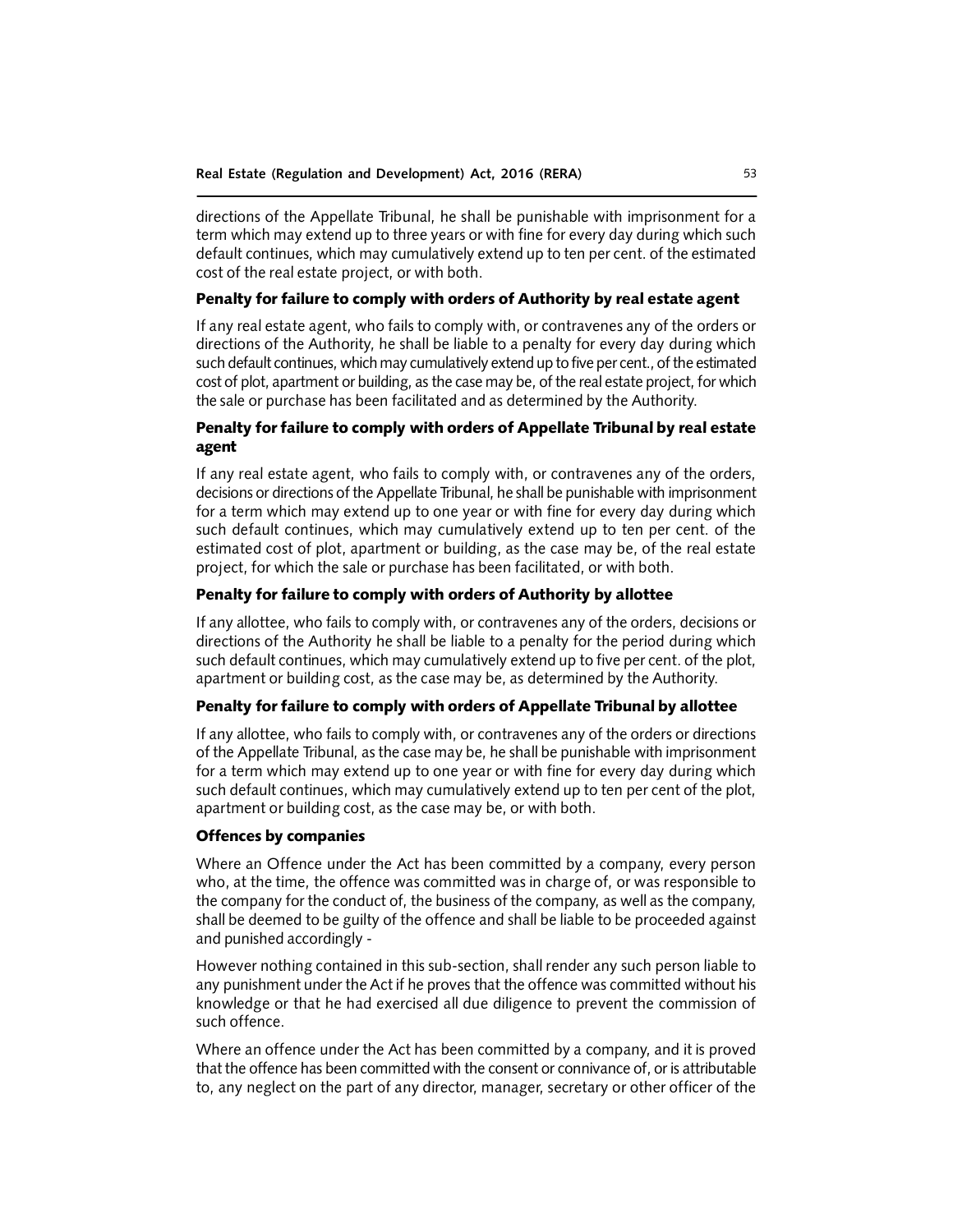company, such director, manager, secretary or other officer shall also be deemed to be guilty of that offence and shall be liable to be proceeded against and punished accordingly.

*Explanation.*-

- (a) ''company'' means any body corporate and includes a firm, or other association of individuals; and
- (b) ''director'' in relation to a firm, means a partner in the firm.

## Compounding of offences

Notwithstanding anything contained in the Code of Criminal Procedure, 1973, if any person is punished with imprisonment under the Act, the punishment may, either before or after the institution of the prosecution, be compounded by the court on such terms and conditions and on payment of such sums as may be prescribed.

However the sum prescribed shall not, in any case, exceed the maximum amount of the fine which may be imposed for the offence so compounded.

#### Power to adjudicate

For the purpose of adjudging compensation under sections 12, 14, 18 and section 19(Section 12 deals with obligations of promoter regarding veracity of the advertisement or prospectus, Section 14 deals with Adherence to sanctioned plans and project specifications by the promoter, Section 18 deals with Return of amount and compensation, Section 19 deals with Rights and duties of allottees), the Authority shall appoint in consultation with the appropriate Government one or more judicial officer as deemed necessary, who is or has been a District Judge to be an adjudicating officer for holding an inquiry in the prescribed manner, after giving any person concerned a reasonable opportunity of being heard.

Any person whose complaint in respect of matters covered under section(s) 12, 14, 18 and section 19 is pending before the Consumer Disputes Redressal Forum or the Consumer Disputes Redressal Commission or the National Consumer Redressal Commission, established under section 9 of the Consumer Protection Act, 1986, on or before the commencement of the Act, he may, with the permission of such Forum or Commission, as thecase may be, withdraw the complaint pending before it and file an application before the adjudicating officer under this Act.

The application for adjudging compensation shall be dealt with by the adjudicating officer as expeditiously as possible and dispose of the same within a period of sixty days from the date of receipt of the application. Where any such application could not be disposed of within the said period of sixty days, the adjudicating officer shall record his reasons in writing for not disposing of the application within that period.

While holding an inquiry the adjudicating officer shall have power to summon and enforce the attendance of any person acquainted with the facts and circumstances of the case to give evidence or to produce any document which in the opinion of the adjudicating officer, may be useful for or relevant to the subject matter of the inquiry and if, on such inquiry, he is satisfied that the person has failed to comply with the provisions of any of the sections i.e., sections 12, 14, 18 and section 19, he may direct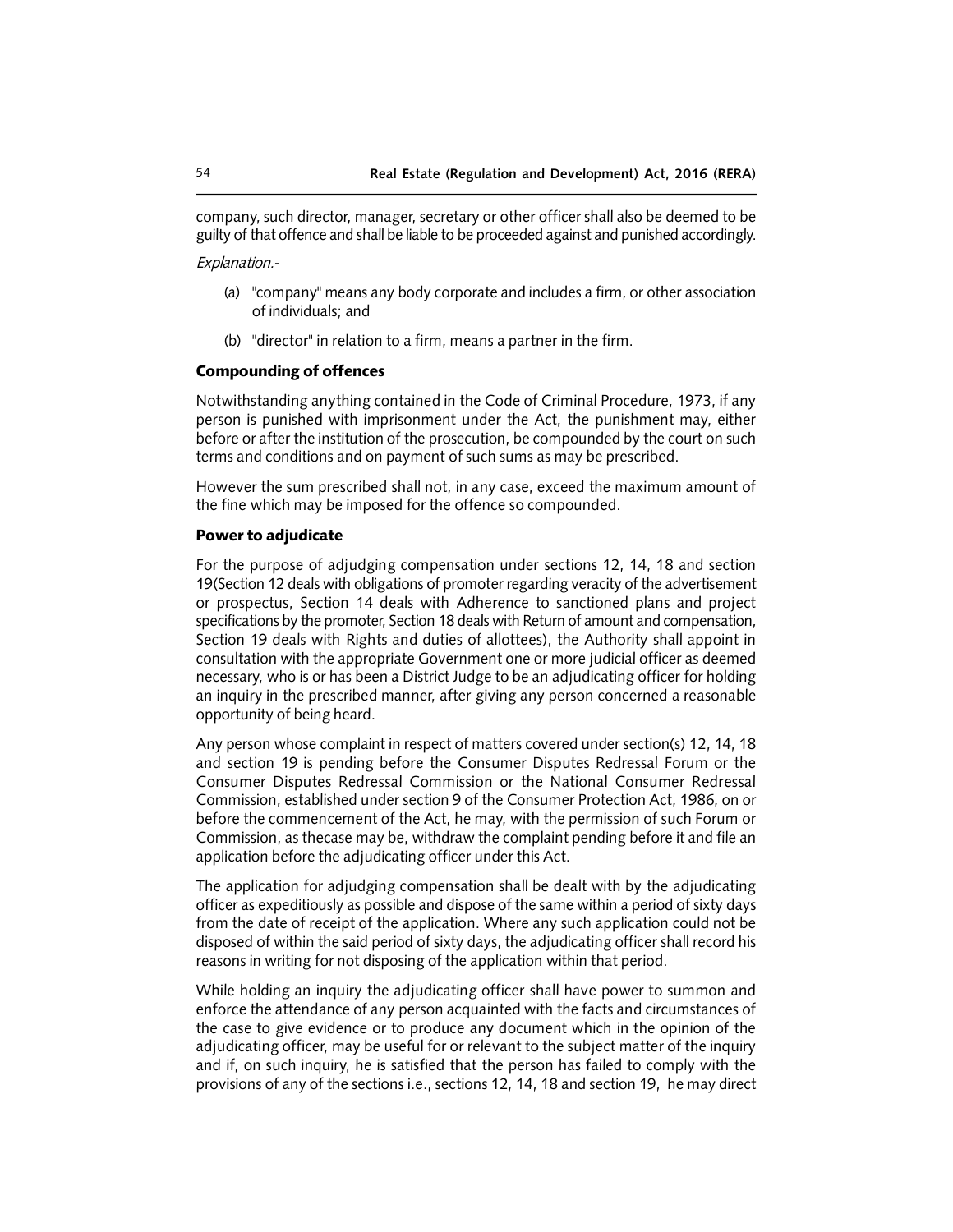to pay such compensation or interest, as the case any be, as he thinks fit in accordance with the provisions of any of those sections.

## Bar of jurisdiction

No civil court shall have jurisdiction to entertain any suit or proceeding in respect of any matter which the Authority or the adjudicating officer or the Appellate Tribunal is empowered by or under the Act to determine and no injunction shall be granted by any court or other authority in respect of any action taken or to be taken in pursuance of any power conferred by or under the Act.

\*\*\*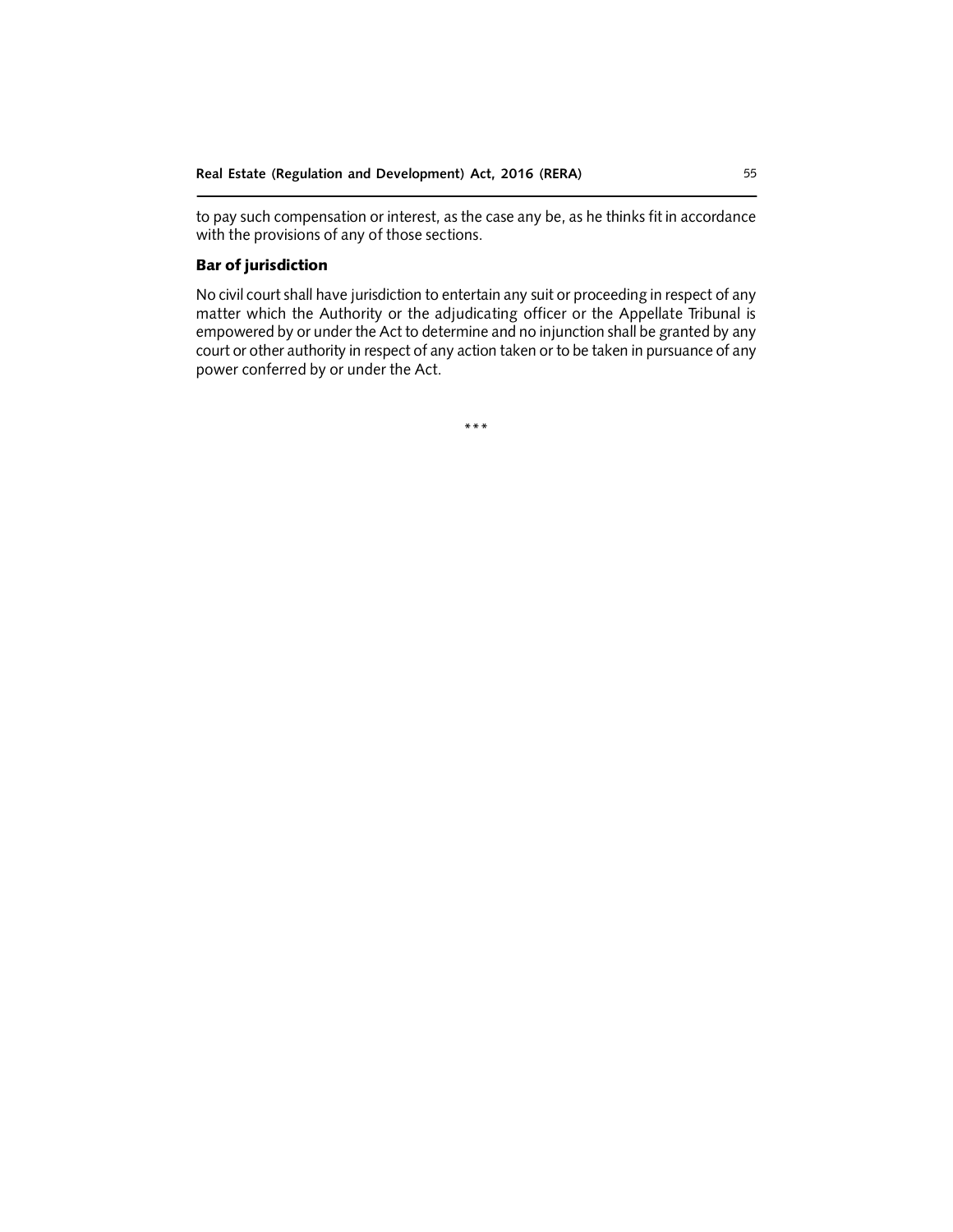# SPECIMEN AGREEMENT FOR SALE TO BE EXECUTED BETWEEN THE PROMOTER AND THE ALLOTTEE

This Agreement for Sale ("Agreement") executed on this \_\_\_ (Date) day of (Month), 20\_\_\_\_,

## *By and Between*

## *[If the promoter is a company]*

| (CIN no.                                                                                                                                                                      | ), a company incorporated under  |  |  |  |
|-------------------------------------------------------------------------------------------------------------------------------------------------------------------------------|----------------------------------|--|--|--|
| the provisions of the Companies Act, [1956 or 2013, as the case may be], having its                                                                                           |                                  |  |  |  |
| registered office at                                                                                                                                                          | and its corporate office at      |  |  |  |
| (PAN                                                                                                                                                                          | ), represented by its authorized |  |  |  |
| signatory                                                                                                                                                                     | (Aadhar no.                      |  |  |  |
| authorized vide board resolution dated                                                                                                                                        | hereinafter referred to as       |  |  |  |
| the "Promoter" (which expression shall unless repugnant to the context or meaning<br>thereof be deemed to mean and include its successor-in-interest, and permitted assigns). |                                  |  |  |  |

[OR]

[If the promoter is a Partnership firm]

\_\_\_\_\_\_\_\_\_\_\_\_\_\_\_\_\_\_\_\_\_\_\_\_, a partnership firm registered under the Indian Partnership Act, 1932, having its principal place of business at (PAN \_\_\_\_\_\_\_\_\_\_\_\_\_\_\_\_), represented by its authorized Partner \_\_\_\_\_\_\_\_\_\_\_\_\_\_\_\_\_\_\_, (Aadhar no. \_\_\_\_\_\_\_\_\_\_\_\_\_\_\_\_\_\_\_) authorized vide \_\_\_\_\_\_\_\_\_\_\_\_\_\_\_\_\_\_\_\_\_\_\_\_\_\_\_\_\_\_\_\_ hereinafter referred to as the **"Promoter"** (which expression shall unless repugnant to the context or meaning thereof be deemed to mean and include the partners or partner for the time being of the said firm, the survivor or survivors of them and their heirs, executors and administrators of the last surviving partner and his/her/their assigns).

[OR]

#### *[If the promoter is an Individual]*

Mr. / Ms.\_\_\_\_\_\_\_\_\_\_\_\_\_\_\_\_\_\_\_\_, (Aadhar no. \_\_\_\_\_\_\_\_\_\_\_\_\_\_\_\_\_\_) son / daughter of \_\_\_\_\_\_\_\_\_\_\_\_\_\_\_, aged about \_\_\_\_\_\_\_\_\_, residing at \_\_\_\_\_\_\_\_\_\_\_\_\_\_\_\_\_\_\_\_\_, (PAN \_\_\_\_\_\_\_\_\_\_\_\_\_\_\_), hereinafter called the **"Promoter"** (which expression shall unless repugnant to the context or meaning thereof be deemed to mean and include his/her heirs, executors, administrators, successors-in-interest and permitted assigns).

AND

*[If the Allottee is a company]*

 $\Box$ , (CIN no.  $\Box$   $\Box$   $\Box$   $\Box$   $\Box$   $\Box$  a company incorporated under the provisions of the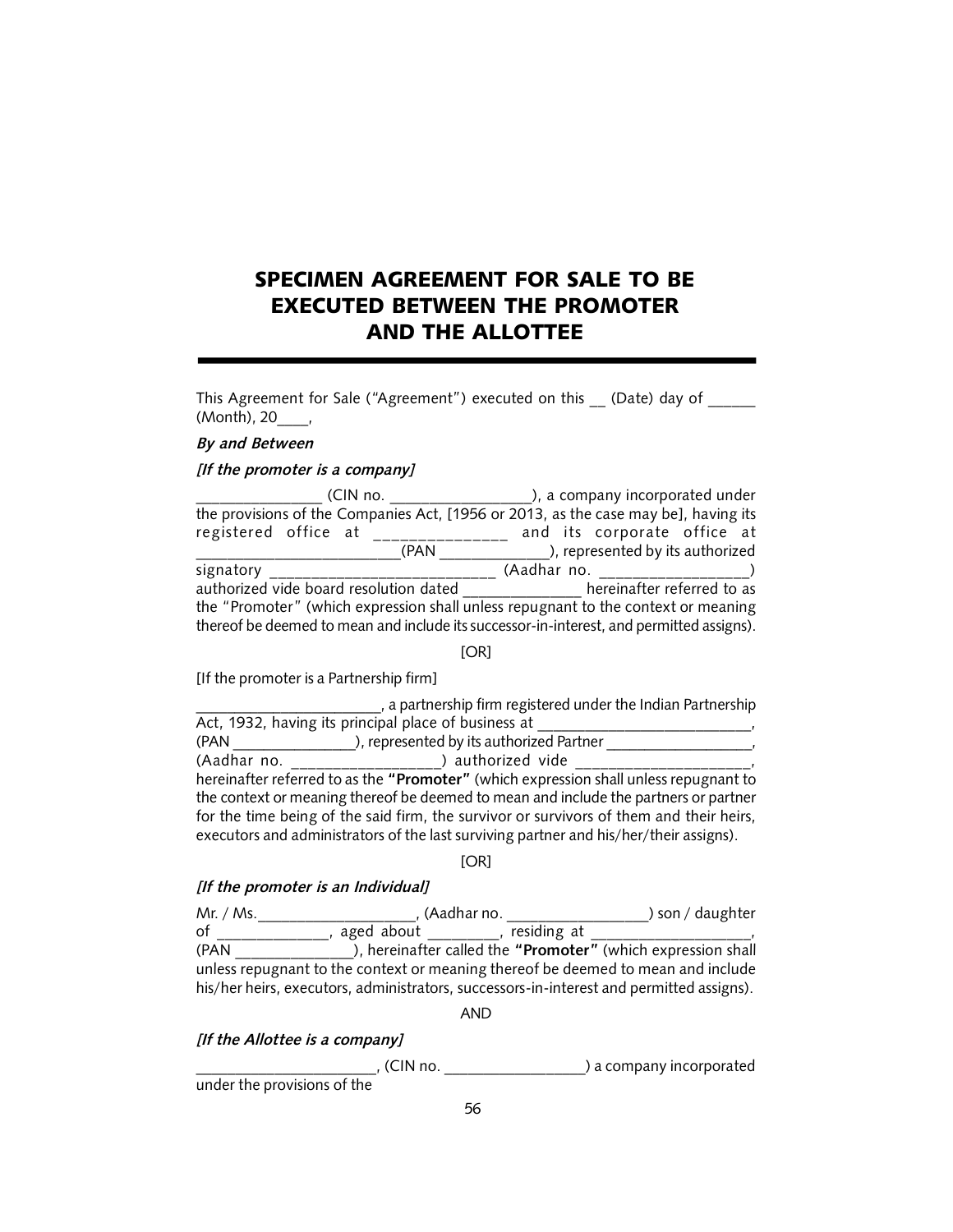Companies Act, [1956 or 2013, as the case may be], having its registered office at \_\_\_\_\_\_\_\_\_\_\_\_\_\_\_\_\_\_\_\_\_\_\_\_, (PAN \_\_\_\_\_\_\_\_\_\_\_\_\_\_\_\_), represented by its authorized signatory, \_\_\_\_\_\_\_\_\_\_\_\_\_\_\_\_\_\_, (Aadhar no.\_\_\_\_\_\_\_\_\_\_\_\_\_\_\_\_\_) duly authorized vide board resolution dated **the referred to as the "Allottee"** (which expression shall unless repugnant to the context or meaning thereof be deemed to mean and include its successor-in-interest, and permitted assigns).

[OR]

#### *[If the Allottee is a Partnership]*

\_\_\_\_\_\_\_\_\_\_, a partnership firm registered under the Indian Partnership Act, 1932, having its principal place of business at \_\_\_\_\_\_\_\_\_\_\_\_\_, (PAN \_\_\_\_\_\_\_\_\_\_\_\_\_\_\_), represented by its authorized partner, \_\_\_\_\_\_\_\_\_\_\_\_\_, (Aadhar no. \_\_\_\_\_\_\_\_\_\_\_\_\_\_\_\_\_\_\_\_\_\_\_\_\_\_)<br>authorized vide \_\_\_\_\_\_\_\_\_\_\_\_\_\_\_\_\_\_\_, hereinafter referred to as the **EXECUTE:** Thereinafter referred to as the "Allottee" (which expression shall unless repugnant to the context or meaning thereof be deemed to mean and include the partners or partner for the time being of the said firm, the survivor or survivors of them and their heirs, executors and administrators of the last surviving partner and his/her/their assigns).

#### [OR]

#### *[If the Allottee is an Individual]*

| Mr. / Ms.                                                                        | (Aadhar no.                                                                                | ) son / daughter |  |
|----------------------------------------------------------------------------------|--------------------------------------------------------------------------------------------|------------------|--|
| of                                                                               | aged about<br>, residing at                                                                |                  |  |
| (PAN                                                                             | ), hereinafter called the "Allottee" (which expression shall                               |                  |  |
| unless repugnant to the context or meaning thereof be deemed to mean and include |                                                                                            |                  |  |
|                                                                                  | his/her heirs, executors, administrators, successors-in-interest and permitted a assigns). |                  |  |

#### [OR]

## *[If the Allottee is a HUF]*

Mr. The Music Contract of the Music Mr. The Music Contract of the Music Aged and Music Aged about **Frank of the Karta of the Hindu Joint Mitakshara Family known** as \_\_\_\_\_\_\_\_\_\_\_\_\_\_\_HUF, having its place of business / residence at

(PAN \_\_\_\_\_\_\_\_\_\_\_), hereinafter referred to as the **"Allottee"** (which expression shall unless repugnant to the context or meaning thereof be deemed to mean and the members or member for the time being of the said HUF, and their respective heirs, executors, administrators and permitted assigns).

[Please insert details of other allottee(s), in case of more than one allottee]

The Promoter and Allottee shall hereinafter collectively be referred to as the "Parties" and individually as a **"Party".**

#### **DEFINITIONS]**

For the purpose of this Agreement for Sale, unless the context otherwise requires,-

(a) "Act" means the Real Estate (Regulation and Development) Act, 2016 (16 of 2016);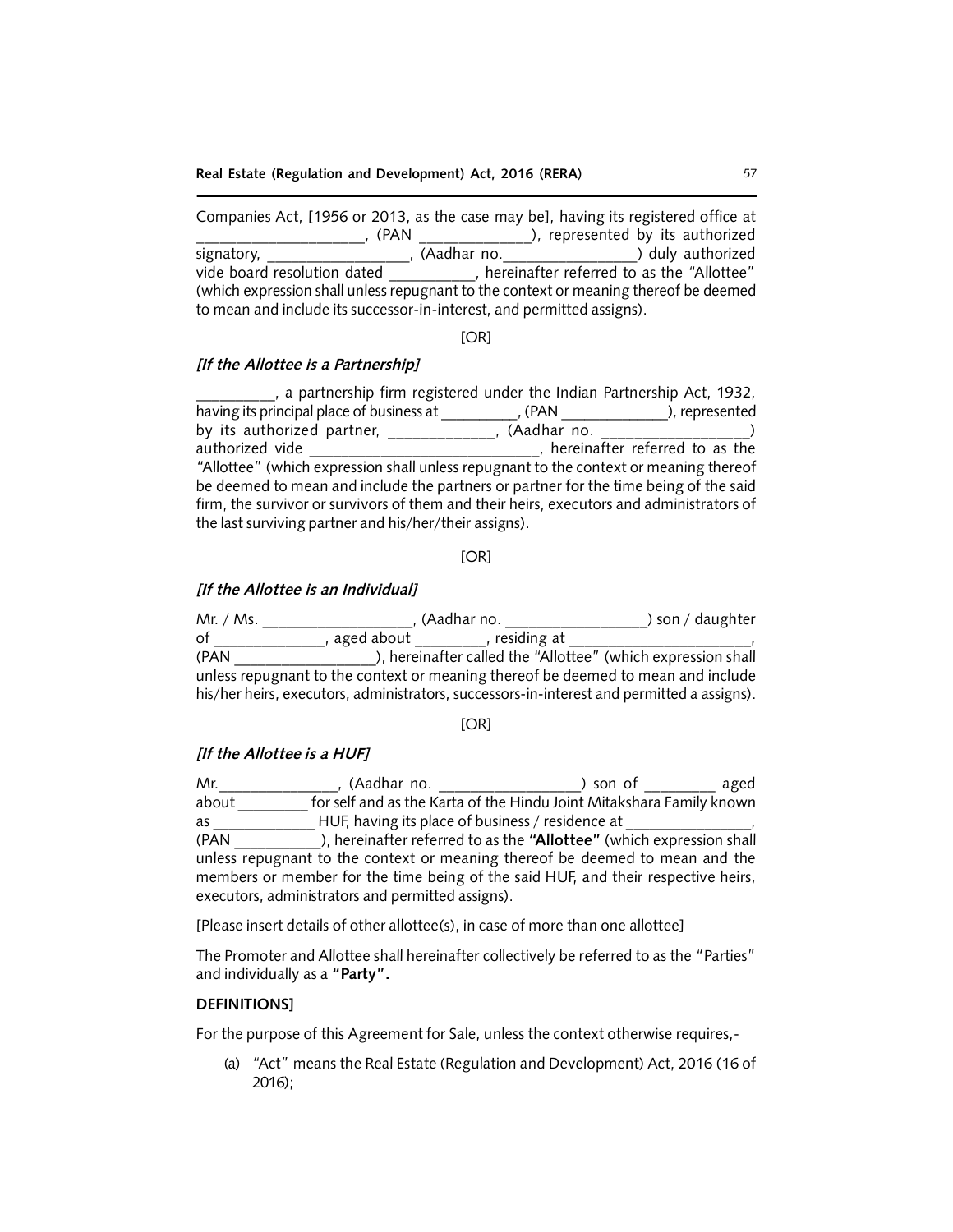- (b) "appropriate Government" means the Central Government;
- (c) "Rules" means the Real Estate (Regulation and Development) (General) Rules, 2016 made under the Real Estate(Regulation and Development) Act, 2016;
- (d) "Regulations" means the Regulations made under the Real Estate (Regulation and Development Act, 2016;
- (e) "section" means a section of the Act.

#### **WHEREAS**

A. The Promoter is the absolute and lawful owner of [khasra nos./ survey nos.] [Please insert land details as per local laws] \_\_\_\_\_\_\_\_\_\_\_ totally admeasuring \_square meters situated at \_\_\_\_\_in Tehsil & District\_\_\_\_\_\_\_\_\_\_\_\_\_\_("Said Land") *vide* sale deed(s) dated \_\_\_\_\_\_\_\_\_\_\_\_\_\_ registered as documents no. \_\_\_\_\_\_\_\_ at the office of theSub-Registrar;

#### *[OR]*

\_\_\_\_\_\_\_\_\_\_\_\_\_\_\_\_\_ ("Owner") is the absolute and lawful owner of [khasra nos./ survey nos.] [*Please insert land details as per local laws*] \_\_\_\_\_\_\_\_\_\_\_ totally admeasuring square meters situated at  $\overline{\phantom{a}}$  in Tehsil & District **The Contract Contract ("Said Land")** vide sale deed(s) dated registered as documents no. \_\_\_\_\_\_\_\_ at the office of the Sub-Registrar. The Owner and the Promoter have entered into a [collaboration /development / joint development] agreement dated \_\_\_\_\_\_\_\_\_\_\_\_ registered as document no.  $\qquad \qquad$  at theoffice of the Sub-Registrar;

B. The Said Land is earmarked for the purpose of building a [commercial/residential/ any other purpose] project, comprising \_\_\_\_\_ multistoried apartment buildings and [*insert any other components of the Projects*] and the said project shall be known as '\_\_\_\_\_\_\_\_\_\_\_\_\_\_\_\_\_\_\_\_\_ ' ("Project");

[OR]

The Said Land is earmarked for the purpose of plotted development of a [commercial/residential/any other purpose] project, comprising \_\_\_\_\_\_\_\_plots and [*insert any other components of the Projects*] and the said project shall be known as '\_\_\_\_\_\_\_\_\_\_\_\_\_\_\_\_\_\_ ' ("Project"):

Provided that where land is earmarked for any institutional development the same shall be used for those purposes only and no commercial/residential development shall be permitted unless it is a part of the plan approved by the competent authority;

- C. The Promoter is fully competent to enter into this Agreement and all the legal formalities with respect to the right, title and interest of the Promoter regarding the Said Land on which Project is to be constructed have been completed;
- D. The **Example 2018** [*Please insert the name of the concerned competent authority*] has granted the commencement certificate to develop the Project vide approval dated bearing registration no.  $\hspace{1.6cm}$ ;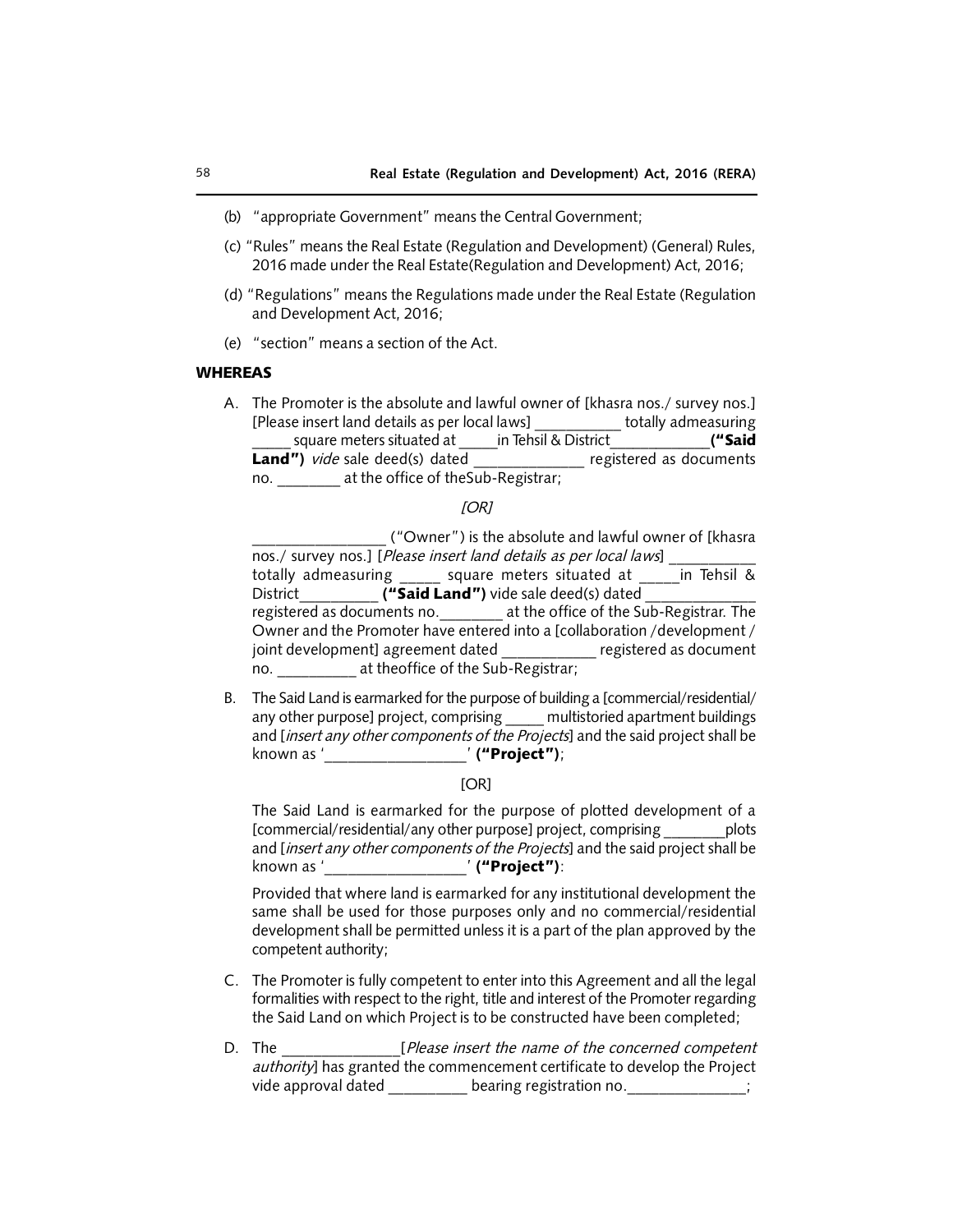#### **Real Estate (Regulation and Development) Act, 2016 (RERA)** 59

- E. The Promoter has obtained the final layout plan, sanctioned plan, specifications and approvals for the Project and also for the apartment, plot or building, as the case may be, from \_\_\_\_\_\_\_\_\_\_\_\_\_\_\_\_\_\_\_\_\_\_\_\_\_\_\_\_\_\_\_\_\_\_\_\_\_\_[*Please insert the name of the concerned competent authority*]. The Promoter agrees and undertakes that it shall not make any changes to these approved plans except in strict compliance with section 14 of the Act and other laws as applicable;
- F. The Promoter has registered the Project under the provisions of the Act with the **Combing Commondo** (Name of Union Territory) Real Estate Regulatory Authority at \_\_\_\_\_\_\_ on \_\_\_\_\_\_\_\_\_\_\_\_\_under registration no.\_\_\_\_\_\_\_\_\_\_\_\_\_\_\_;
- G. The Allottee had applied for an apartment in the Project vide application no. dated and has been allotted apartment no. having carpet area of \_\_\_\_\_\_ square feet, type \_\_\_\_\_\_\_\_, on \_\_\_\_\_ floor in [tower/block/building] no. \_\_\_\_\_\_\_ ("Building") along with garage/covered parking no. \_\_\_\_\_ admeasuring \_\_\_\_\_ square feet in the \_\_\_\_\_\_\_\_\_\_\_[Please insert the location of the garage/coveredparking], as permissible under the applicable law and of pro rata share in the common areas ("Common Areas") as defined under clause (n) of Section 2 of the Act (hereinafter referred to as the "Apartment" more particularly described in **Schedule A** and the floor plan of the apartment is annexed hereto and marked as **Schedule B**);

#### *[OR]*

The Allottee had applied for a plot in the Project vide application no. dated \_\_\_\_\_\_ and has been allotted plot no. \_\_\_\_\_\_\_\_\_\_ having area of \_\_\_\_\_\_ square feet and plot for garage/covered parking admeasuring square feet *(if applicable)*] in the \_\_\_\_\_\_\_\_\_\_\_\_\_\_\_ [*Please insert the location of thegarage/covered parking*], as permissible under the applicable law and of pro rata share in the common areas ("Common Areas") as defined under clause (n) of Section 2 of the Act (hereinafter referred to as the "Plot" more particularly described in **Schedule A**);

H. The Parties have gone through all the terms and conditions set out in this Agreement and understood the mutual rights and obligations detailed herein;

I. \_\_\_\_\_\_\_\_\_\_\_\_\_\_\_\_\_\_\_\_\_\_\_\_\_\_\_\_\_[*Please enter any additional disclosures/ details]*;

- J. The Parties hereby confirm that they are signing this Agreement with full knowledge of all the laws, rules, regulations, notifications, etc., applicable to the Project;
- K. The Parties, relying on the confirmations, representations and assurances of each other to faithfully abide by all the terms, conditions and stipulations contained in this Agreement and all applicable laws, are now willing to enter into this Agreement on the terms and conditions appearing hereinafter;
- L. In accordance with the terms and conditions set out in this Agreement and as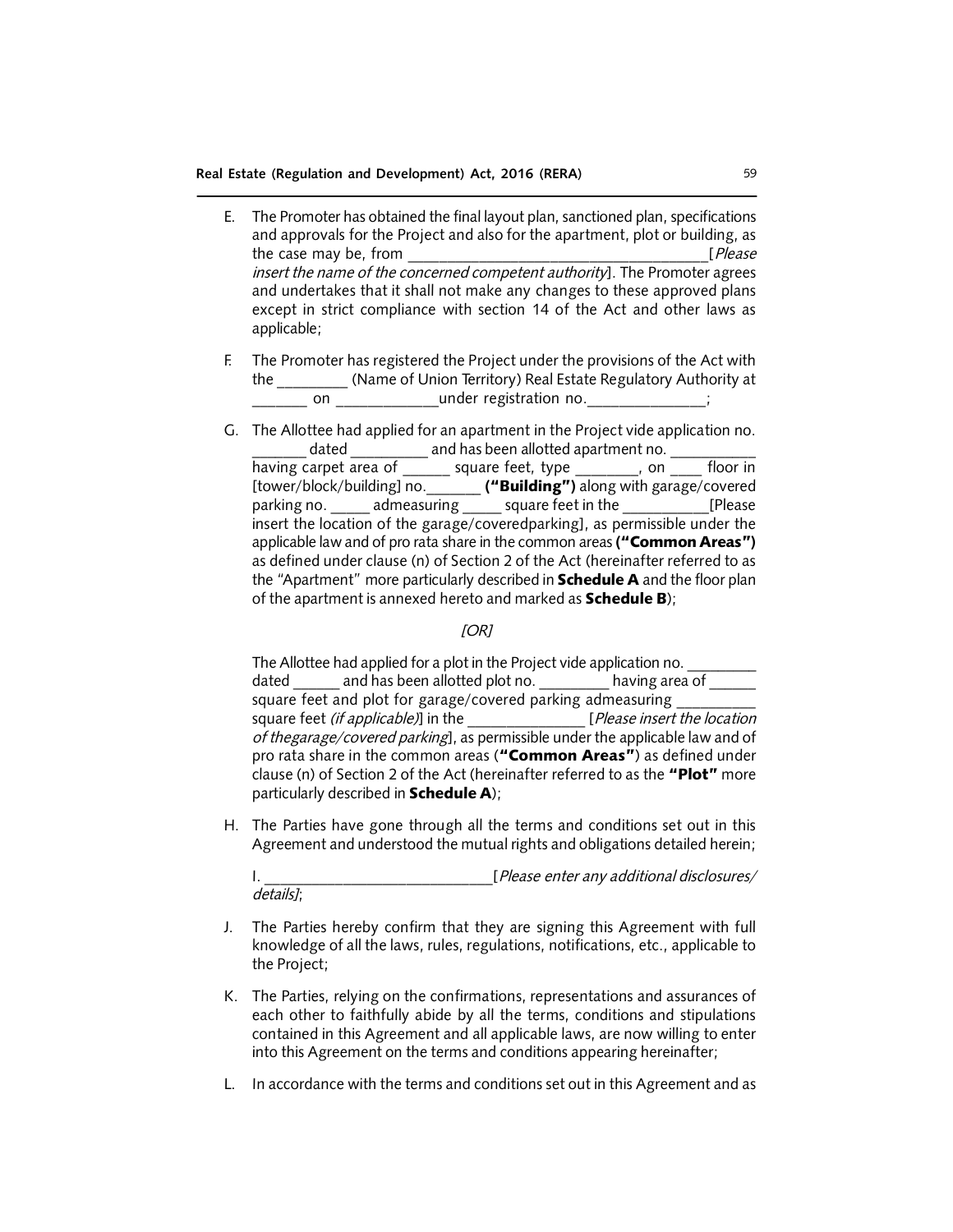mutually agreed upon by and between the Parties, the Promoter hereby agrees to sell and the Allottee hereby agrees to purchase the [Apartment/Plot] and the garage/covered parking (if applicable) as specified in para G.

NOW THEREFORE, in consideration of the mutual representations, covenants, assurances, promises and agreements contained herein and other good and valuable consideration, the Parties agree as follows:

- 1. TERMS:
- 1.1 Subject to the terms and conditions as detailed in this Agreement, the Promoter agrees to sell to the Allottee and the Allottee hereby agrees to purchase, the [Apartment/Plot] as specified in para G.
- 1.2 The Total Price for the [Apartment/Plot] based on the carpet area is Rs. (Rupees change only ("Total Price") (Give break up and description):

| Block/Building/Tower no. | Rate of Apartment per square feet* |
|--------------------------|------------------------------------|
| Apartment no.            |                                    |

| A<br>wr<br>. . |  |
|----------------|--|
|                |  |

Floor \_\_\_\_\_\_\_\_

Total price (in rupees) \_\_\_\_\_\_\_\_\_\_\_\_\_\_\_\_\_

\*Provide break up of the amounts such as cost of apartment, cost of exclusive balcony or verandah areas, cost of exclusive open terrace areas, proportionate cost of common areas, preferential location charges, taxes, maintenance charges as per para 11 etc., if/as applicable.

[AND] [if/as applicable]

| Garage/Covered parking - 1 | Price for 1                   |
|----------------------------|-------------------------------|
| Garage/Covered parking - 2 | Price for 2                   |
| Total price (in rupees)    |                               |
| [OR]                       |                               |
| Plot no.                   | Rate of Plot per square feet* |
| Type                       |                               |
| Total price (in rupees)    |                               |
|                            |                               |

\*Provide break up of the amounts such as cost of plot, proportionate cost of common areas, taxes, maintenance charges as per para 11 etc., if/as applicable.

[AND] [if/as applicable]

| Garage/Covered parking - 1                      | Price for 1 |
|-------------------------------------------------|-------------|
| Garage/Covered parking - 2                      | Price for 2 |
| Total price (in rupees)                         |             |
| $\Gamma$ and $\Gamma$ and $\Gamma$ and $\Gamma$ |             |

*Explanation:*

(i) The Total Price above includes the booking amount paid by the allottee to the Promoter towards the [Apartment/Plot];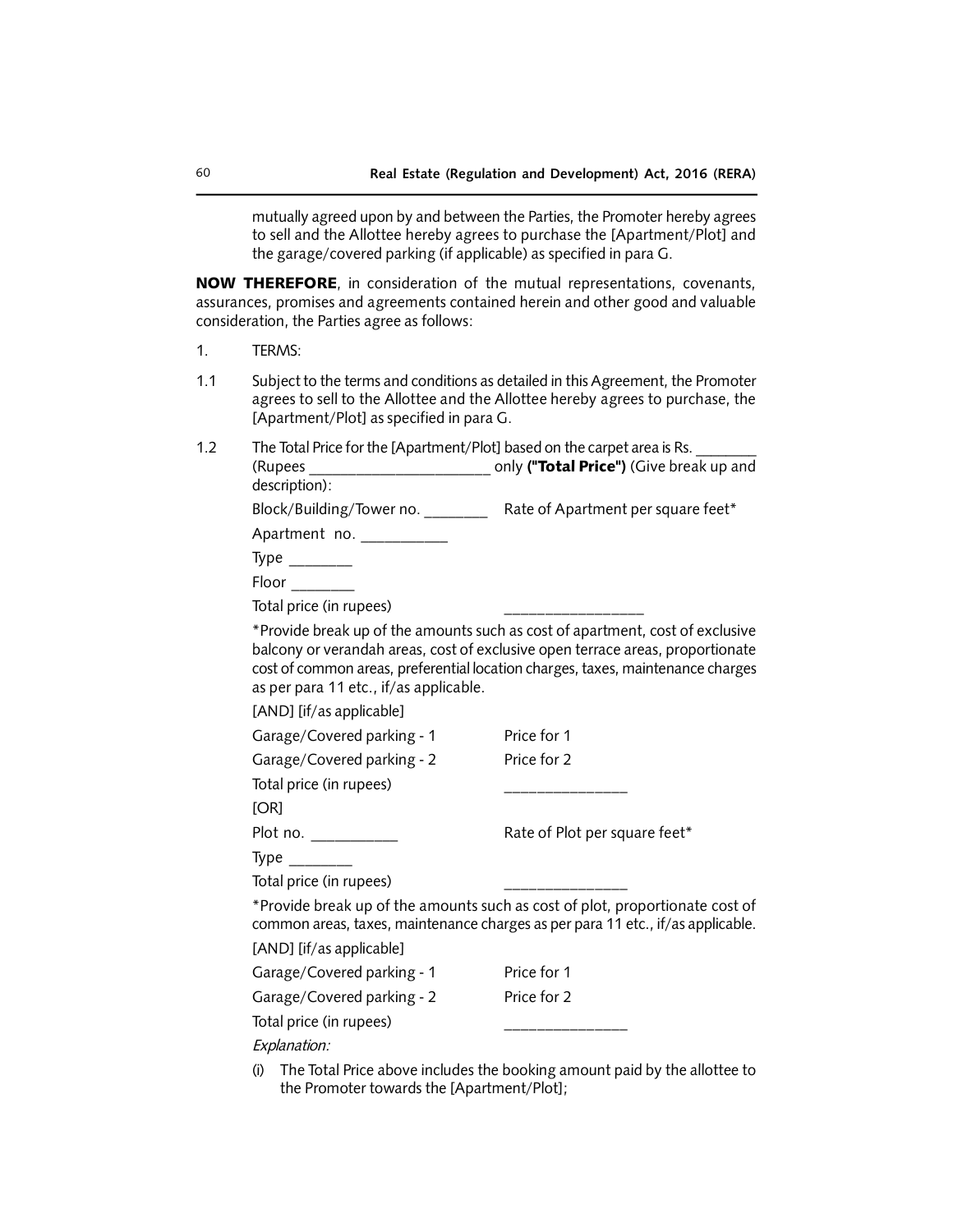(ii) The Total Price above includes Taxes (consisting of tax paid or payable by the Promoter by way of Value Added Tax, Service Tax, and Cess or any other similar taxes which may be levied, in connection with the construction of the Project payable by the Promoter, by whatever name called) up to the date of handing over the possession of the apartment/plot to the allottee and the project to the association of allottees or the competent authority, as the case may be, after obtaining the completion certificate:

Provided that in case there is any change / modification in the taxes, the subsequent amount payable by the allottee to the promoter shall be increased/reduced based on such change / modification:

Provided further that if there is any increase in the taxes after the expiry of the scheduled date of completion of the project as per registration with the Authority, which shall include the extension of registration, if any, granted to the said project by the Authority, as per the Act, the same shall not be charged from the allottee;

- (iii) The Promoter shall periodically intimate in writing to the Allottee, the amount payable as stated in (i) above and the Allottee shall make payment demanded by the Promoter within the time and in the manner specified therein. In addition, the Promoter shall provide to the Allottee the details of the taxes paid or demanded along with the acts/rules/notifications together with dates from which such taxes/levies etc. have been imposed or become effective;
- (iv) The Total Price of [Apartment/Plot] includes recovery of price of land, construction of [not only the Apartment but also] the Common Areas, internal development charges, external development charges, taxes, cost of providing electric wiring, electrical connectivity to the apartment, lift, water line and plumbing, finishing with paint, marbles, tiles, doors, windows, fire detection and firefighting equipment in the common areas, maintenance charges as per para 11 etc. and includes cost for providing all other facilities, amenities and specifications to be provided within the [Apartment/Plot] and the Project.
- 1.3 The Total Price is escalation-free, save and except increases which the Allottee hereby agrees to pay, due to increase on account of development charges payable to the competent authority and/or any other increase in charges which may be levied or imposed by the competent authority from time to time. The Promoter undertakes and agrees that while raising a demand on the Allottee for increase in development charges, cost/charges imposed by the competent authorities, the Promoter shall enclose the said notification/order/rule/regulation to that effect along with the demand letter being issued to the Allottee, which shall only be applicable on subsequent payments. Provided that if there is any new imposition or increase of any development charges after the expiry of the scheduled date of completion of the project as per registration with the Authority, which shall include the extension of registration, if any, granted to the said project by the Authority, as per the Act, the same shall not be charged from the allottee.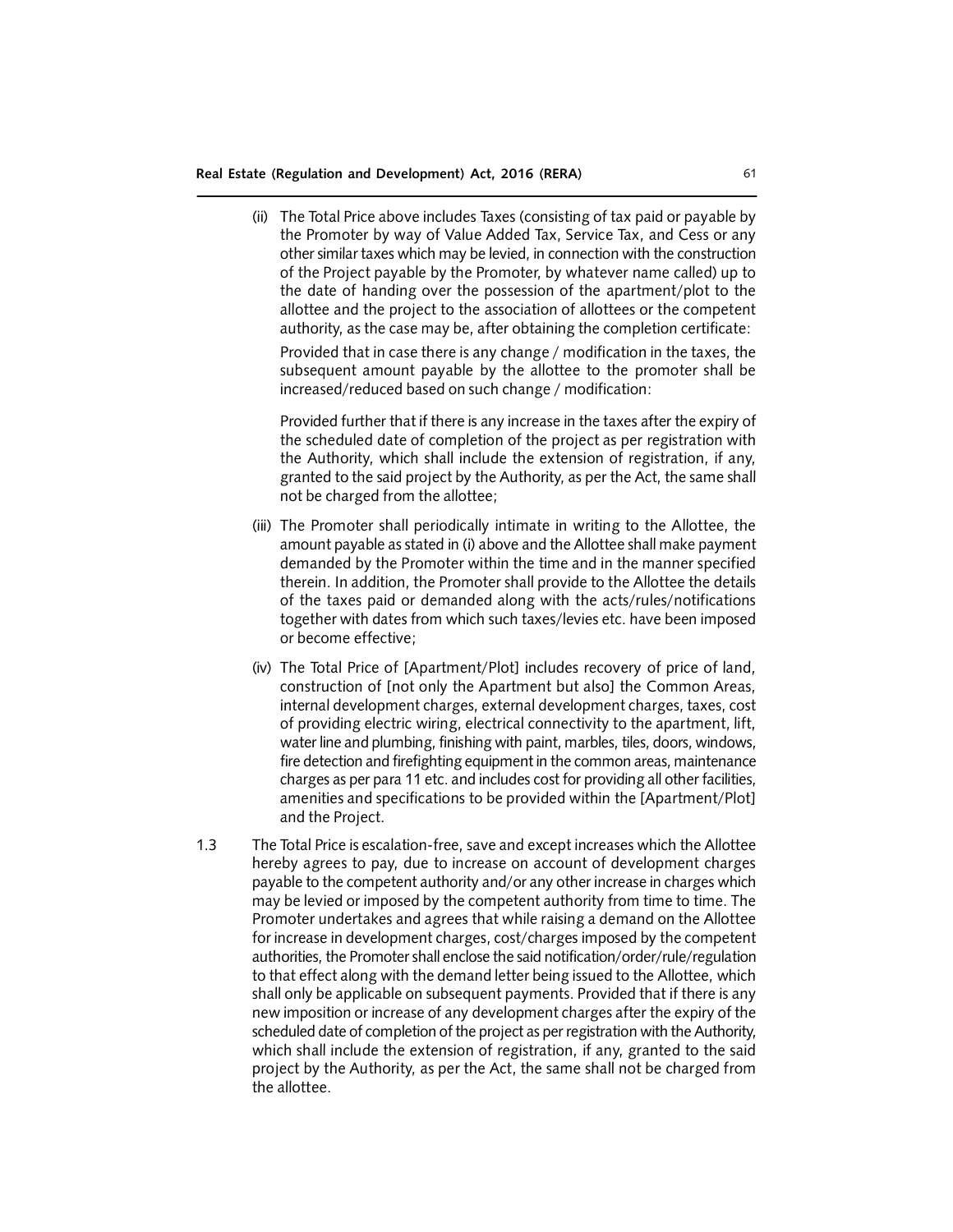- 1.4 The Allottee(s) shall make the payment as per the payment plan set out in Schedule C ("Payment Plan").
- 1.5 The Promoter may allow, in its sole discretion, a rebate for early payments of installments payable by the Allottee by discounting such early payments  $@$  % per annum for the period by which the respective installment has been preponed. The provision for allowing rebate and such rate of rebate shall not be subject to any revision/withdrawal, once granted to an Allottee by the Promoter.
- 1.6 It is agreed that the Promoter shall not make any additions and alterations in the sanctioned plans, layout plans and specifications and the nature of fixtures, fittings and amenities described herein at Schedule 'D' and Schedule 'E' (which shall be in conformity with the advertisement, prospectus etc., on the basis of which sale is effected) in respect of the apartment, plot or building, as the case may be, without the previous written consent of the Allottee as per the provisions of the Act. Provided that the Promoter may make such minor additions or alterations as may be required by the Allottee, or such minor changes or alterations as per the provisions of the Act.
- 1.7 [*Applicable in case of an apartment*] The Promoter shall confirm to the final carpet area that has been allotted to the Allottee after the construction of the Building is complete and the occupancy certificate is granted by the competent authority, by furnishing details of the changes, if any, in the carpet area. The total price payable for the carpet area shall be recalculated upon confirmation by the Promoter. If there is reduction in the carpet area then the Promoter shall refund the excess money paid by Allottee within forty-five days with annual interest at the rate prescribed in the Rules, from the date when such an excess amount was paid by the Allottee. If there is any increase in the carpet area, which is not more than three percent of the carpet area of the apartment, allotted to Allottee, the Promoter may demand that from the Allottee as per the next milestone of the Payment Plan as provided in Schedule C. All these monetary adjustments shall be made at the same rate per square feet as agreed in para 1.2 of this Agreement.
- 1.8 The Promoter agrees and acknowledges, the Allottee shall have the right to the [Apartment/Plot] as mentioned below:
	- (i) The Allottee shall have exclusive ownership of the [Apartment/Plot];
	- (ii) The Allottee shall also have undivided proportionate share in the Common Areas. Since the share / interest of Allottee in the Common Areas is undivided and cannot be divided or separated, the Allottee shall use the Common Areas along with other occupants, maintenance staff etc., without causing any inconvenience or hindrance to them. It is clarified that the promoter shall hand over the common areas to the association of allottees after duly obtaining the completion certificate from the competent authority as provided in the Act;
	- (iii) That the computation of the price of the [Apartment/Plot] includes recovery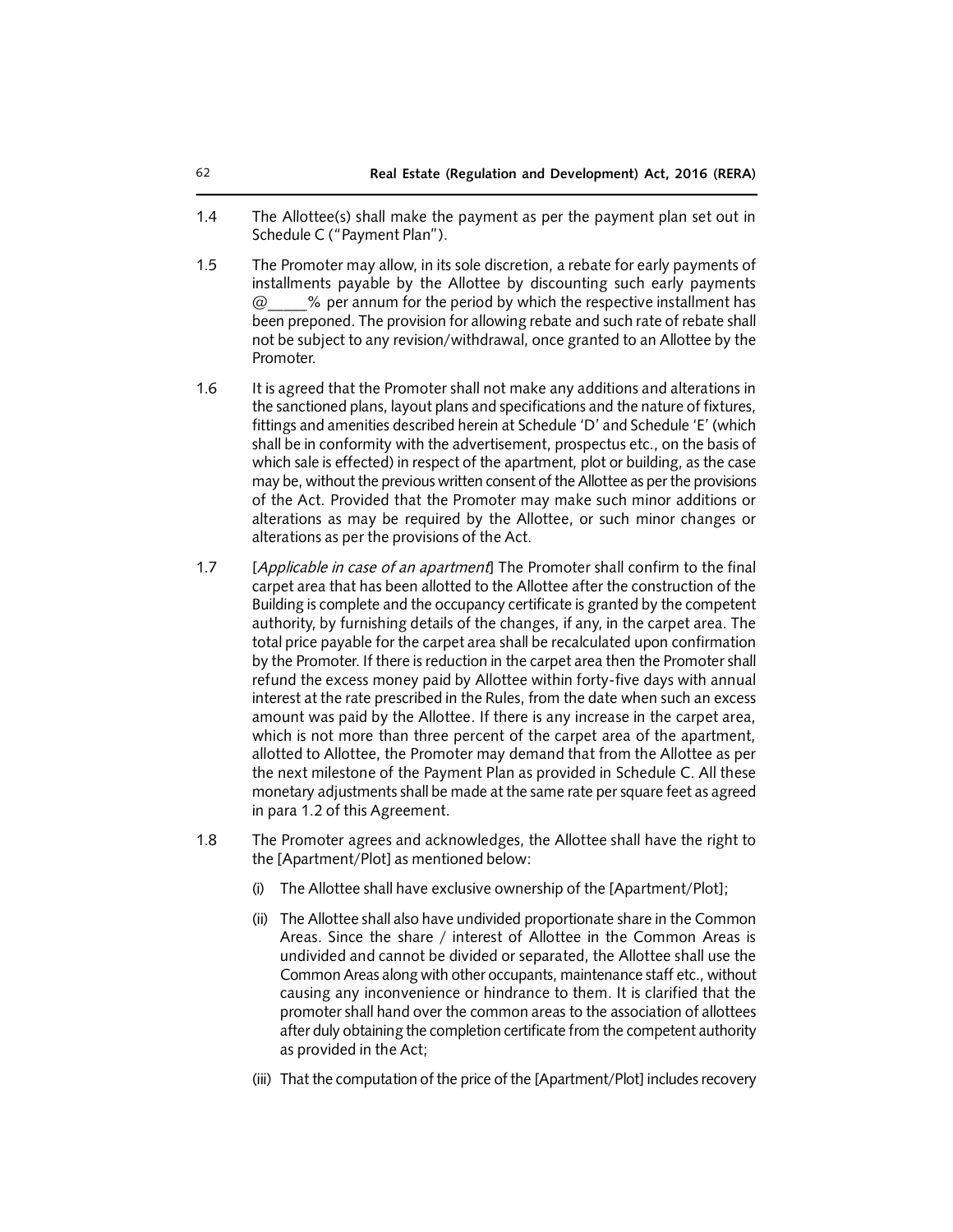of price of land, construction of [not only the Apartment but also] the Common Areas, internal development charges, external development charges, taxes, cost of providing electric wiring, electrical connectivity to the apartment, lift, water line and plumbing, finishing with paint, marbles, tiles, doors, windows, fire detection and firefighting equipment in the common areas, maintenance charges as per para 11 etc. and includes cost for providing all other facilities, amenities and specifications to be provided within the [Apartment/Plot] and the Project;

- (iv) The Allottee has the right to visit the project site to assess the extent of development of the project and his apartment/plot, as the case may be.
- 1.9 It is made clear by the Promoter and the Allottee agrees that the [Apartment/ Plot] along with garage/covered parking shall be treated as a single indivisible unit for all purposes. It is agreed that the Project is an independent, self-contained Project covering the said Land and is not a part of any other project or zone and shall not form a part of and/or linked/combined with any other project in its vicinity or otherwise except for the purpose of integration of infrastructure for the benefit of the Allottee. It is clarified that Project's facilities and amenities shall be available only for use and enjoyment of the Allottees of the Project.
- 1.10 The Promoter agrees to pay all outgoings before transferring the physical possession of the apartment to the Allottees, which it has collected from the Allottees, for the payment of outgoings (including land cost, ground rent, municipal or other local taxes, charges for water or electricity, maintenance charges, including mortgage loan and interest on mortgages or other encumbrances and such other liabilities payable to competent authorities, banks and financial institutions, which are related to the project). If the Promoter fails to pay all or any of the outgoings collected by it from the Allottees or any liability, mortgage loan and interest thereon before transferring the apartment to the Allottees, the Promoter agrees to be liable, even after the transfer of the property, to pay such outgoings and penal charges, if any, to the authority or person to whom they are payable and be liable for the cost of any legal proceedings which may be taken therefor by such authority or person.
- 1.11 The Allottee has paid a sum of Rs. (Rupees  $\qquad \qquad \text{only)}$ as booking amount being part payment towards the Total Price of the [Apartment/ Plot] at the time of application the receipt of which the Promoter hereby acknowledges and the Allottee hereby agrees to pay the remaining price of the [Apartment/Plot] as prescribed in the Payment Plan [Schedule C] as may be demanded by the Promoter within the time and in the manner specified therein:

Provided that if the allottee delays in payment towards any amount which is payable, he shall be liable to pay interest at the rate prescribed in the Rules.

#### 2. MODE OF PAYMENT

Subject to the terms of the Agreement and the Promoter abiding by the construction milestones, the Allottee shall make all payments, on written demand by the Promoter, within the stipulated time as mentioned in the Payment Plan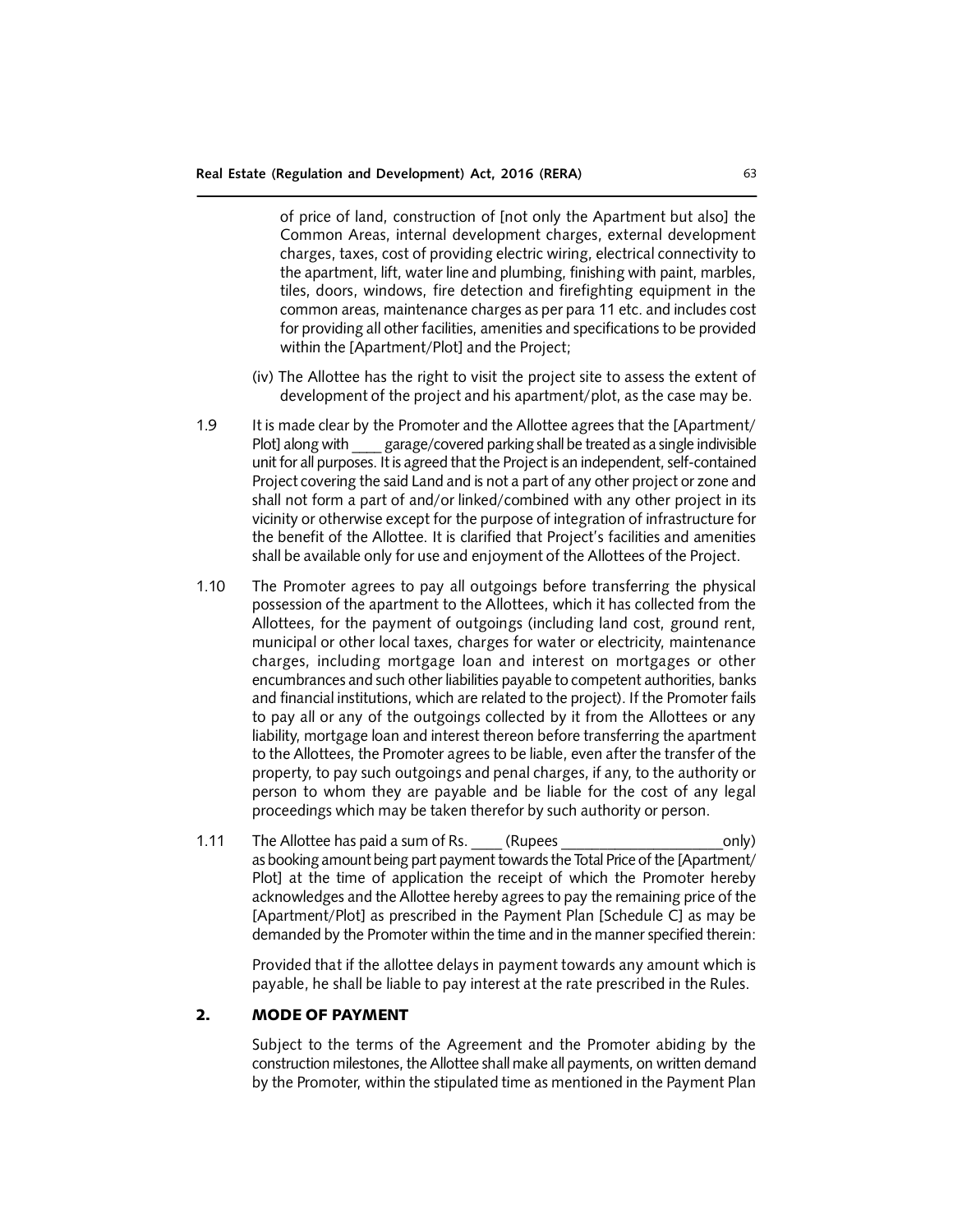[Schedule C] through A/c Payee cheque/demand draft/bankers cheque or online payment (as applicable) in favour of ' payable at \_\_\_\_\_\_\_\_\_.

#### 3. COMPLIANCE OF LAWS RELATING TO REMITTANCES

- 3.1 The Allottee, if resident outside India, shall be solely responsible for complying with the necessary formalities as laid down in Foreign Exchange Management Act, 1999, Reserve Bank of India Act, 1934 and the Rules and Regulations made thereunder or any statutory amendment(s) modification(s) made thereof and all other applicable laws including that of remittance of payment acquisition/ sale/transfer of immovable properties in India etc. and provide the Promoter with such permission, approvals which would enable the Promoter to fulfill its obligations under this Agreement. Any refund, transfer of security, if provided in terms of the Agreement shall be made in accordance with the provisions of Foreign Exchange Management Act, 1999 or the statutory enactments or amendments thereof and the Rules and Regulations of the Reserve Bank of India or any other applicable law. The Allottee understands and agrees that in the event of any failure on his/her part to comply with the applicable guidelines issued by the Reserve Bank of India, he/she may be liable for any action under the Foreign Exchange Management Act, 1999 or other laws as applicable, as amended from time to time.
- 3.2 The Promoter accepts no responsibility in regard to matters specified in para 3.1 above. The Allottee shall keep the Promoter fully indemnified and harmless in this regard. Whenever there is any change in the residential status of the Allottee subsequent to the signing of this Agreement, it shall be the sole responsibility of the Allottee to intimate the same in writing to the Promoter immediately and comply with necessary formalities if any under the applicable laws. The Promoter shall not be responsible towards any third party making payment/remittances on behalf of any Allottee and such third party shall not have any right in the application/allotment of the said apartment applied for herein in any way and the Promoter shall be issuing the payment receipts in favour of the Allottee only.

#### 4. ADJUSTMENT/APPROPRIATION OF PAYMENTS

The Allottee authorizes the Promoter to adjust/appropriate all payments made by him/her under any head(s) of dues against lawful outstanding of the allottee against the [Apartment/Plot], if any, in his/her name and the Allottee undertakes not to object/demand/direct the Promoter to adjust his payments in any manner.

## 5. TIME IS ESSENCE

The Promoter shall abide by the time schedule for completing the project as disclosed at the time of registration of the project with the Authority and towards handing over the [Apartment/Plot] to the Allottee and the common areas to the association of allottees or the competent authority, as the case may be.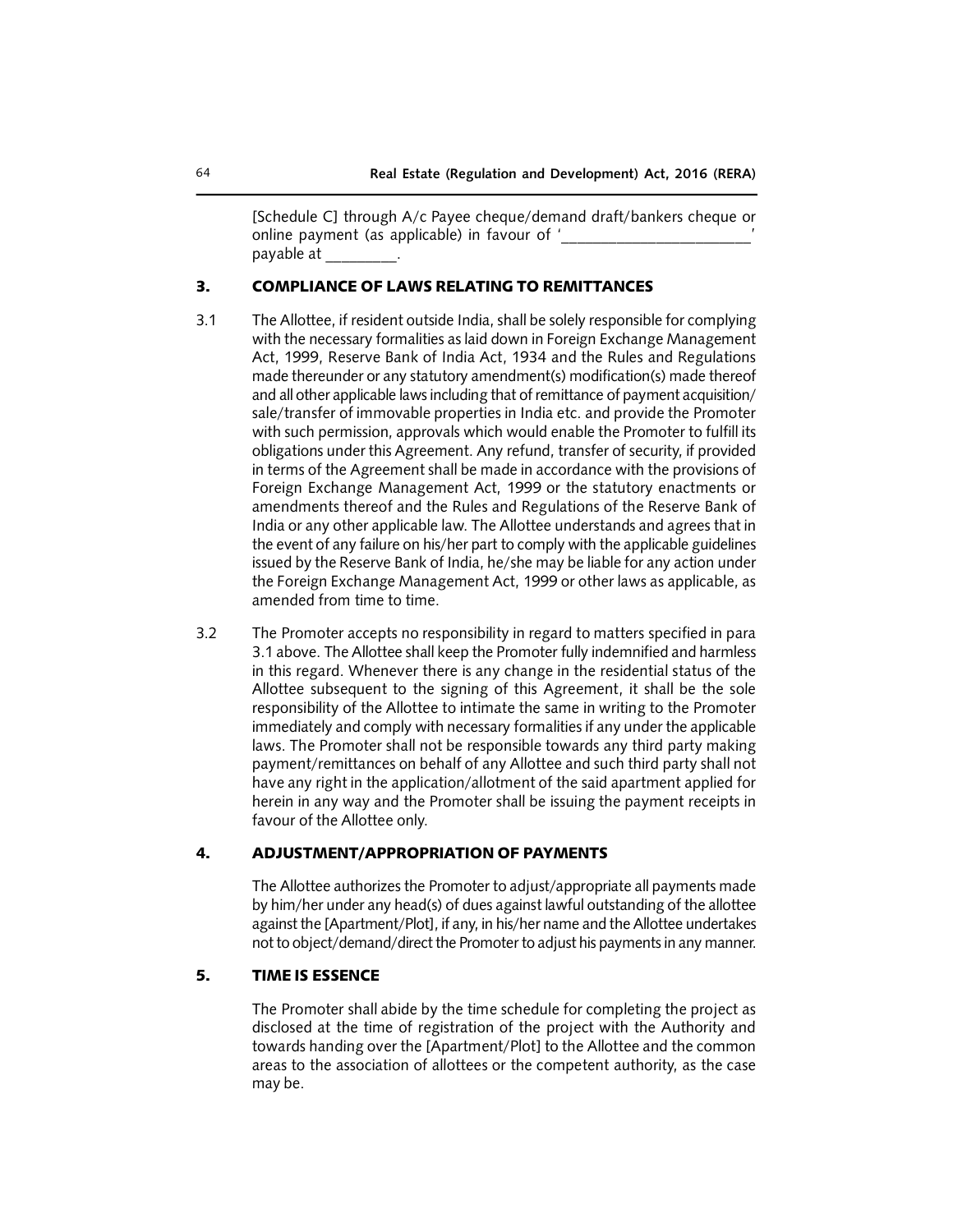### 6. CONSTRUCTION OF THE PROJECT/ APARTMENT

The Allottee has seen the proposed layout plan, specifications, amenities and facilities of the [Apartment/Plot] and accepted the floor plan, payment plan and the specifications, amenities and facilities [annexed along with this Agreement] which has been approved by the competent authority, as represented by the Promoter. The Promoter shall develop the Project in accordance with the said layout plans, floor plans and specifications, amenities and facilities. Subject to the terms in this Agreement, the Promoter undertakes to strictly abide by such plans approved by the competent Authorities and shall also strictly abide by the bye-laws, FAR and density norms and provisions prescribed by the \_\_\_\_\_\_\_\_\_\_\_ [Please insert the relevant State laws] and shall not have an option to make any variation /alteration / modification in such plans, other than in the manner provided under the Act, and breach of this term by the Promoter shall constitute a material breach of the Agreement.

## 7. POSSESSION OF THE APARTMENT/PLOT:

- 7.1 *Schedule for possession of the said [Apartment/Plot]*  The Promoter agrees and understands that timely delivery of possession of the [Apartment/Plot] to the allottee and the common areas to the association of allottees or the competent authority, as the case may be, is the essence of the Agreement. The Promoter assures to hand over possession of the [Apartment/Plot] along with ready and complete common areas with all specifications, amenities and facilities of the project in place on the state of the project in place on the state of the project in place on or failure due to war, flood, drought, fire, cyclone, earthquake or any other calamity caused by nature affecting the regular development of the real estate project ("Force Majeure"). If, however, the completion of the Project is delayed due to the Force Majeure conditions then the Allottee agrees that the Promoter shall be entitled to the extension of time for delivery of possession of the [Apartment/Plot], provided that such Force Majeure conditions are not of a nature which make it impossible for the contract to be implemented. The Allottee agrees and confirms that, in the event it becomes impossible for the Promoter to implement the project due to Force Majeure conditions, then this allotment shall stand terminated and the Promoter shall refund to the Allottee the entire amount received by the Promoter from the allotment within 45 days from that date. The promoter shall intimate the allottee about such termination at least thirty days prior to such termination. After refund of the money paid by the Allottee, the Allottee agrees that he/ she shall not have any rights, claims etc. against the Promoter and that the Promoter shall be released and discharged from all its obligations and liabilities under this Agreement.
- 7.2 *Procedure for taking possession* The Promoter, upon obtaining the occupancy certificate\* from the competent authority shall offer in writing the possession of the [Apartment/Plot], to the Allottee in terms of this Agreement to be taken within two months from the date of issue of occupancy certificate. [Provided that, in the absence of local law, the conveyance deed in favour of the allottee shall be carried out by the promoter within 3 months from the date of issue of occupancy certificate]. The Promoter agrees and undertakes to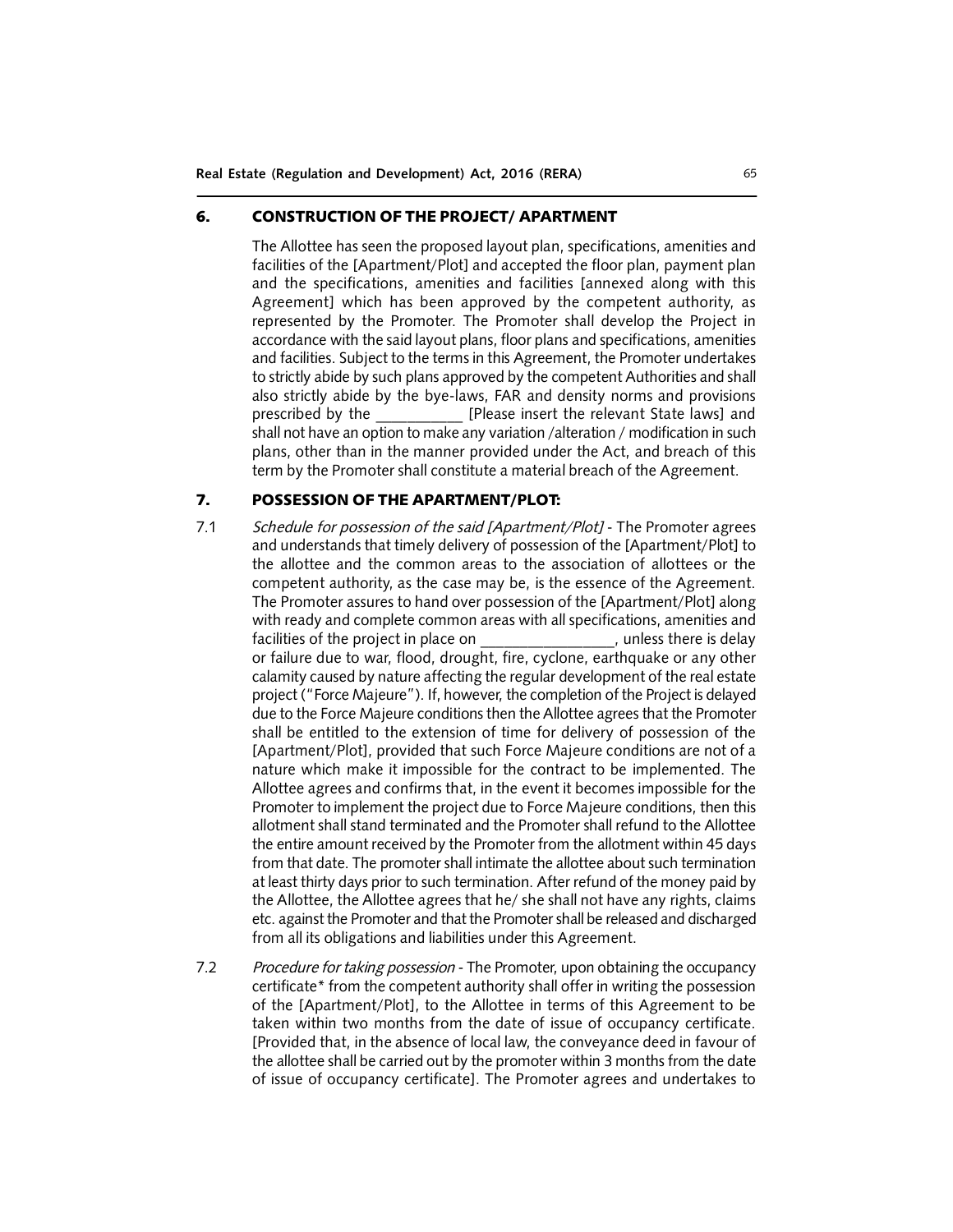indemnify the Allottee in case of failure of fulfillment of any of the provisions, formalities, documentation on part of the Promoter. The Allottee, after taking possession, agree(s) to pay the maintenance charges as determined by the Promoter/association of allottees, as the case may be after the issuance of the completion certificate for the project. The promoter shall hand over the occupancy certificate of the apartment/plot, as the case may be, to the allottee at the time of conveyance of the same.

- 7.3 *Failure of Allottee to take Possession of [Apartment/Plot]*  Upon receiving a written intimation from the Promoter as per para 7.2, the Allottee shall take possession of the [Apartment/Plot] from the Promoter by executing necessary indemnities, undertakings and such other documentation as prescribed in this Agreement, and the Promoter shall give possession of the [Apartment/Plot] to the allottee. In case the Allottee fails to take possession within the time provided in para 7.2, such Allottee shall continue to be liable to pay maintenance charges as specified in para 7.2.
- 7.4 *Possession by the Allottee* After obtaining the occupancy certificate and handing over physical possession of the [Apartment/Plot] to the Allottees, it shall be the responsibility of the Promoter to hand over the necessary documents and plans, including common areas, to the association of Allottees or the competent authority, as the case may be, as per the local laws. [Provided that, in the absence of any local law, the promoter shall handover the necessary documents and plans, including common areas, to the association of allottees or the competent authority, as the case may be, within thirty days after obtaining the completion certificate].
- 7.5 *Cancellation by Allottee*  The Allottee shall have the right to cancel/withdraw his allotment in the Project as provided in the Act:

Provided that where the allottee proposes to cancel/withdraw from the project without any fault of the promoter, the promoter herein is entitled to forfeit the booking amount paid for the allotment. The balance amount of money paid by the allottee shall be returned by the promoter to the allottee within 45 days of such cancellation.

7.6 *Compensation* – The Promoter shall compensate the Allottee in case of any loss caused to him due to defective title of the land, on which the project is being developed or has been developed, in the manner as provided under the Act and the claim for interest and compensation under this provision shall not be barred by limitation provided under any law for the time being in force.

Except for occurrence of a Force Majeure event, if the promoter fails to complete or is unable to give possession of the [Apartment/Plot] (i) in accordance with the terms of this Agreement, duly completed by the date specified in para 7.1; or (ii) due to discontinuance of his business as a developer on account of suspension or revocation of the registration under the Act; or for any other reason; the Promoter shall be liable, on demand to the allottees, in case the Allottee wishes to withdraw from the Project, without prejudice to any other remedy available, to return the total amount received by him in respect of the [Apartment/Plot], with interest at the rate prescribed in the Rules including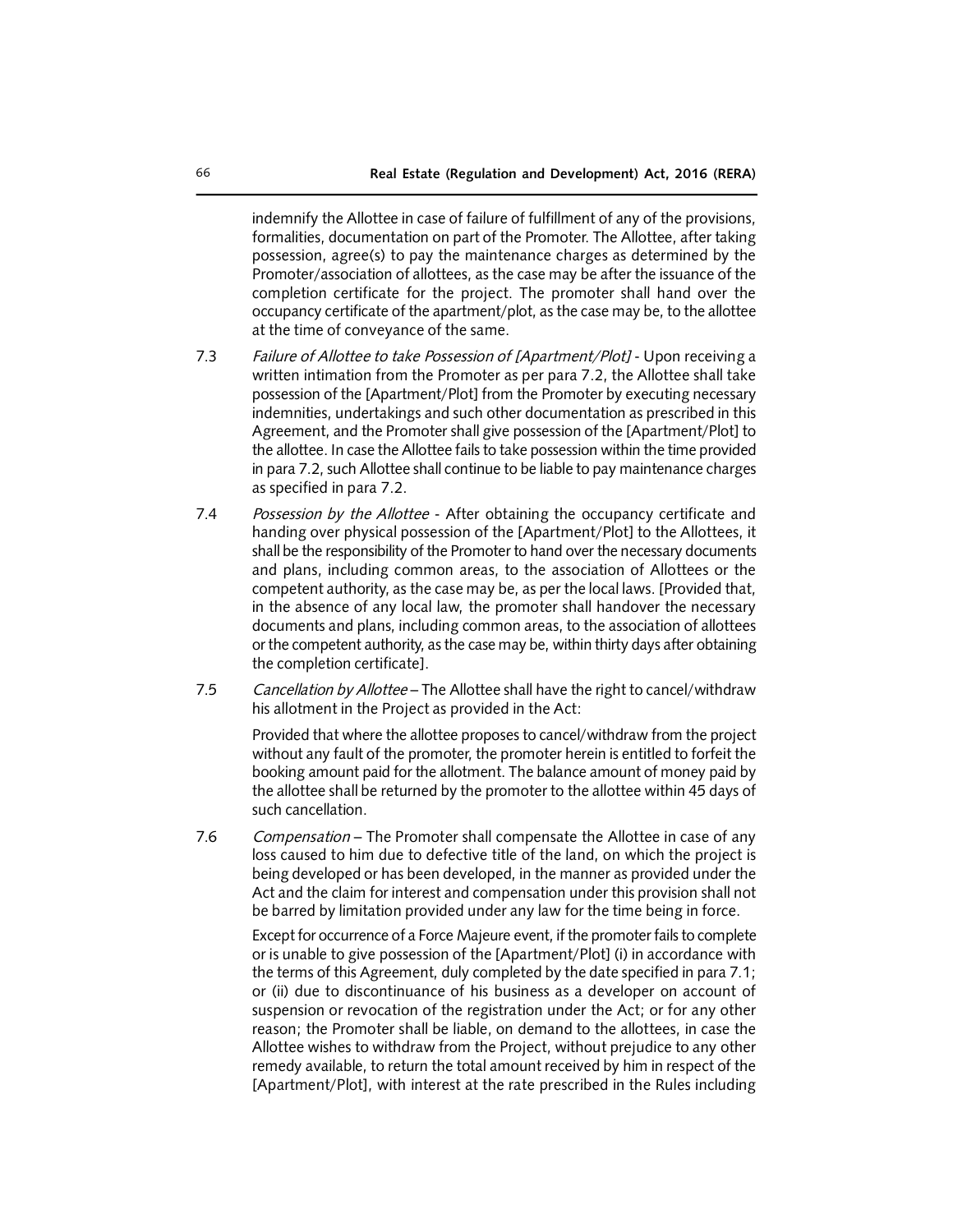compensation in the manner as provided under the Act within forty-five days of it becoming due. Provided that where if the Allottee does not intend to withdraw from the Project, the Promoter shall pay the Allottee interest at the rate prescribed in the Rules for every month of delay, till the handing over of the possession of the [Apartment/Plot], which shall be paid by the promoter to the allottee within forty-five days of it becoming due.

## 8. REPRESENTATIONS AND WARRANTIES OF THE PROMOTER:

The Promoter hereby represents and warrants to the Allottee as follows:

- (i) The [Promoter] has absolute, clear and marketable title with respect to the said Land; the requisite rights to carry out development upon the said Land and absolute, actual, physical and legal possession of the said Land for the Project;
- (ii) The Promoter has lawful rights and requisite approvals from the competent Authorities to carry out development of the Project;
- (iii) There are no encumbrances upon the said Land or the Project; [in case there are any encumbrances on the land provide details of such encumbrances including any rights, title, interest and name of party in or over such land]
- (iv) There are no litigations pending before any Court of law or Authority with respect to the said Land, Project or the [Apartment/Plot];
- (v) All approvals, licenses and permits issued by the competent authorities with respect to the Project, said Land and [Apartment/Plot] are valid and subsisting and have been obtained by following due process of law. Further, the Promoter has been and shall, at all times, remain to be in compliance with all applicable laws in relation to the Project, said Land, Building and [Apartment/Plot] and common areas;
- (vi) The Promoter has the right to enter into this Agreement and has not committed or omitted to perform any act or thing, whereby the right, title and interest of the Allottee created herein, may prejudicially be affected;
- (vii) The Promoter has not entered into any agreement for sale and/or development agreement or any other agreement / arrangement with any person or party with respect to the said Land, including the Project and the said [Apartment/Plot] which will, in any manner, affect the rights of Allottee under this Agreement;
- (viii) The Promoter confirms that the Promoter is not restricted in any manner whatsoever from selling the said [Apartment/Plot] to the Allottee in the manner contemplated in this Agreement;
- (ix) At the time of execution of the conveyance deed the Promoter shall handover lawful, vacant, peaceful, physical possession of the [Apartment/ Plot] to the Allottee and the common areas to the association of allottees or the competent authority, as the case may be;
- (x) The Schedule Property is not the subject matter of any HUF and that no part thereof is owned by any minor and/or no minor has any right, title and claim over the Schedule Property;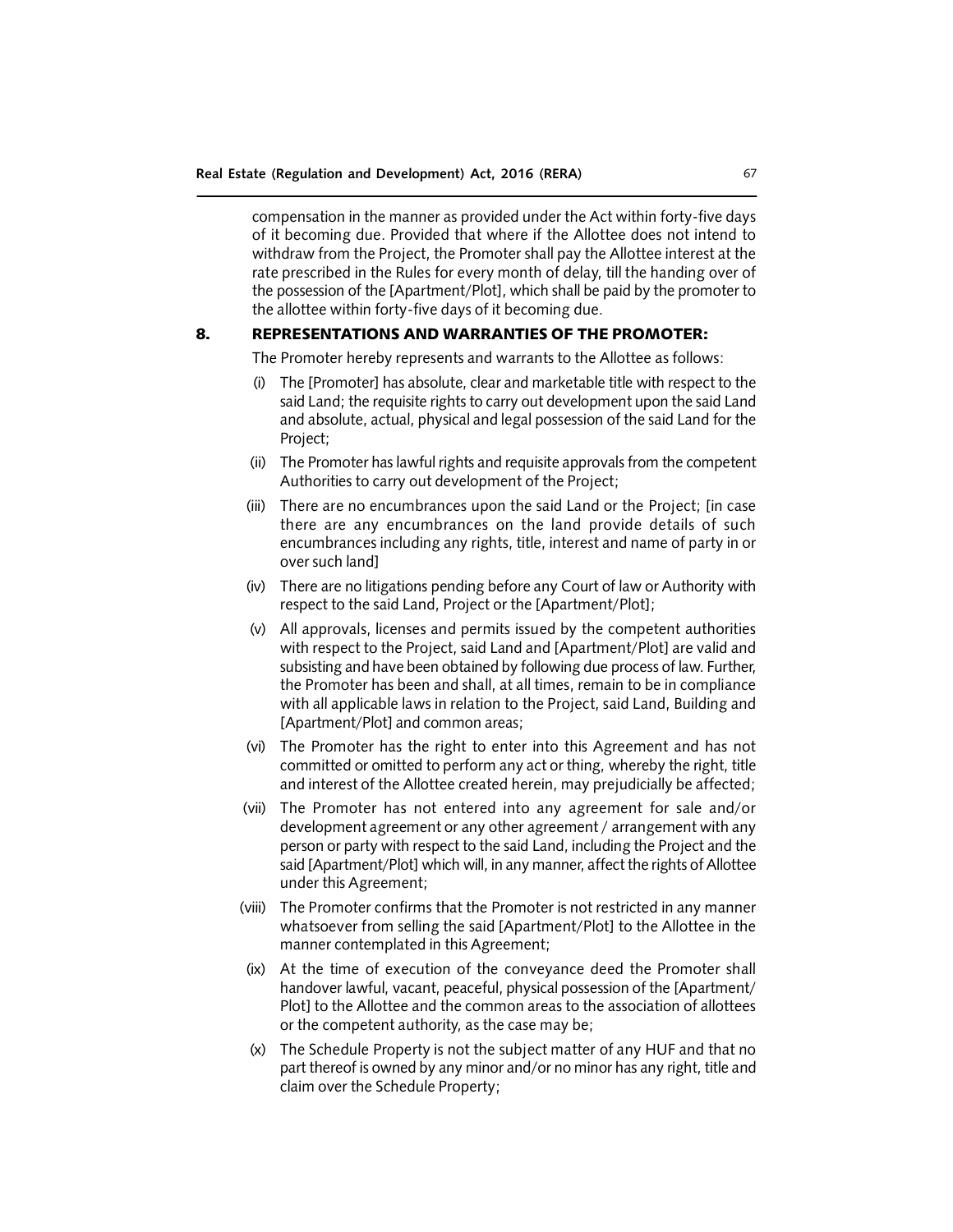- (xi) The Promoter has duly paid and shall continue to pay and discharge all governmental dues, rates, charges and taxes and other monies, levies, impositions, premiums, damages and/or penalties and other outgoings, whatsoever, payable with respect to the said project to the competent Authorities till the completion certificate has been issued and possession of apartment, plot or building, as the case may be, along with common areas (equipped with all the specifications, amenities and facilities) has been handed over to the allottee and the association of allottees or the competent authority, as the case may be;
- (xii) No notice from the Government or any other local body or authority or any legislative enactment, government ordinance, order, notification (including any notice for acquisition or requisition of the said property) has been received by or served upon the Promoter in respect of the said Land and/ or the Project.

## **9. EVENTS OF DEFAULTS AND CONSEQUENCES:**

- 9.1 Subject to the Force Majeure clause, the Promoter shall be considered under a condition of Default, in the following events:
	- (i) Promoter fails to provide ready to move in possession of the [Apartment/ Plot] to the Allottee within the time period specified in para 7.1 or fails to complete the project within the stipulated time disclosed at the time of registration of the project with the Authority. For the purpose of this para, 'ready to move in possession' shall mean that the apartment shall be in a habitable condition which is complete in all respects including the provision of all specifications, amenities and facilities, as agreed to between the parties, and for which occupation certificate and completion certificate, as the case may be, has been issued by the competent authority;
	- (ii) Discontinuance of the Promoter's business as a developer on account of suspension or revocation of his registration under the provisions of the Act or the rules or regulations made thereunder.
- 9.2 In case of Default by Promoter under the conditions listed above, Allottee is entitled to the following:
	- (i) Stop making further payments to Promoter as demanded by the Promoter. If the Allottee stops making payments, the Promoter shall correct the situation by completing the construction milestones and only thereafter the Allottee be required to make the next payment without any interest; or
	- (ii) The Allottee shall have the option of terminating the Agreement in which case the Promoter shall be liable to refund the entire money paid by the Allottee under any head whatsoever towards the purchase of the apartment, along with interest at the rate prescribed in the Rules within forty-five days of receiving the termination notice:

Provided that where an Allottee does not intend to withdraw from the project or terminate the Agreement, he shall be paid, by the promoter, interest at the rate prescribed in the Rules, for every month of delay till the handing over of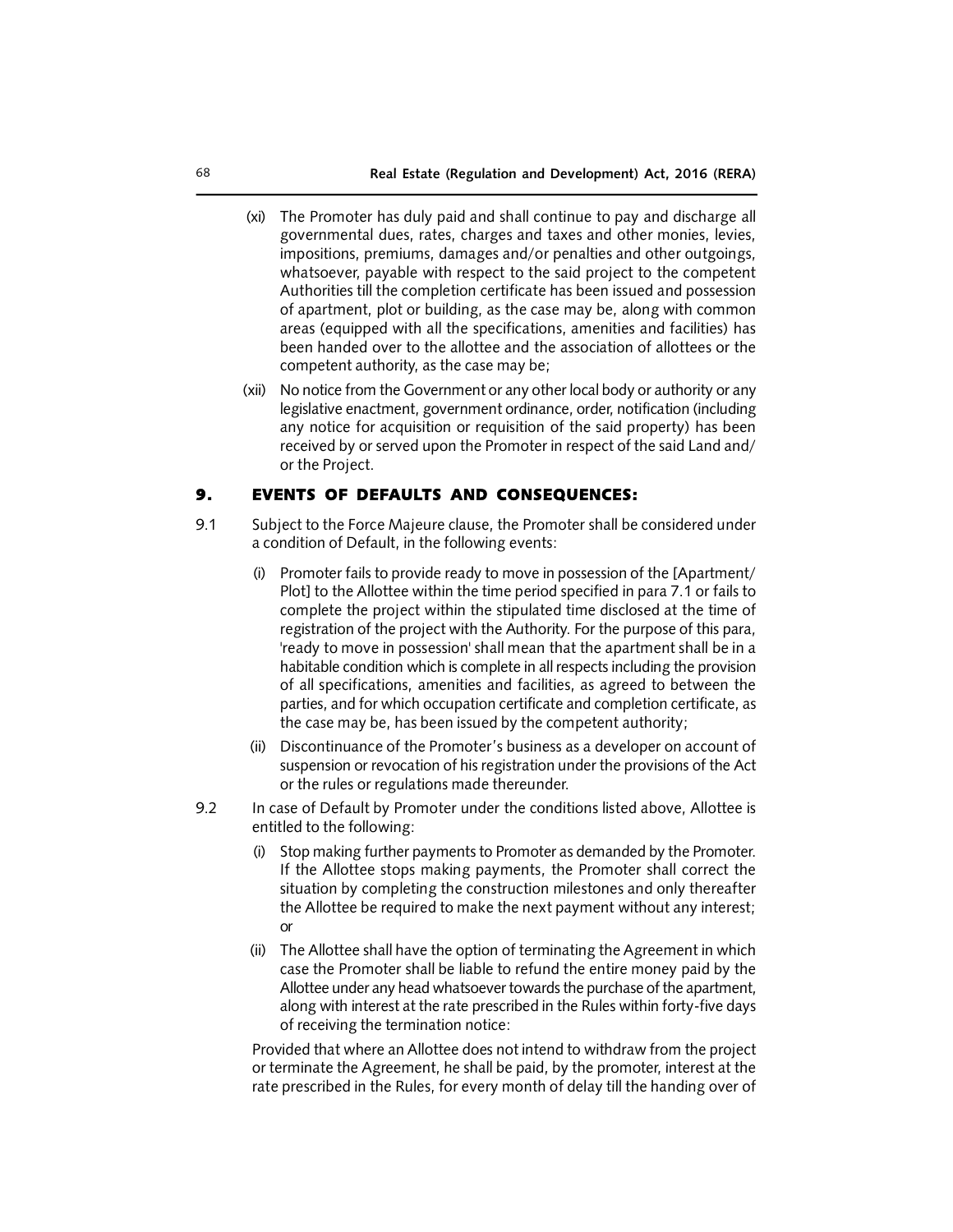the possession of the [Apartment/Plot], which shall be paid by the promoter to the allottee within forty-five days of it becoming due.

- 9.3 The Allottee shall be considered under a condition of Default, on the occurrence of the following events:
	- (i) In case the Allottee fails to make payments for \_\_\_\_ consecutive demands made by the Promoter as per the Payment Plan annexed hereto, despite having been issued notice in that regard the allottee shall be liable to pay interest to the promoter on the unpaid amount at the rate prescribed in the Rules;
	- (ii) In case of Default by Allottee under the condition listed above continues for a period beyond consecutive months after notice from the Promoter in this regard, the Promoter may cancel the allotment of the [Apartment/ Plot] in favour of the Allottee and refund the money paid to him by the allottee by deducting the booking amount and the interest liabilities and this Agreement shall thereupon stand terminated. Provided that the promoter shall intimate the allottee about such termination at least thirty days prior to such termination.

## 10. CONVEYANCE OF THE SAID APARTMENT

The Promoter, on receipt of Total Price of the [Apartment/Plot] as per para 1.2 under the Agreement from the Allottee, shall execute a conveyance deed and convey the title of the [Apartment/Plot] together with proportionate indivisible share in the Common Areas within 3 months from the date of issuance of the occupancy certificate and the completion certificate, as the case may be, to the allottee. [Provided that, in the absence of local law, the conveyance deed in favour of the allottee shall be carried out by the promoter within 3 months from the date of issue of occupancy certificate]. However, in case the Allottee fails to deposit the stamp duty and/or registration charges within the period mentioned in the notice, the Allottee authorizes the Promoter to withhold registration of the conveyance deed in his/her favour till payment of stamp duty and registration charges to the Promoter is made by the Allottee.

## 11. MAINTENANCE OF THE SAID BUILDING / APARTMENT / PROJECT

The Promoter shall be responsible to provide and maintain essential services in the Project till the taking over of the maintenance of the project by the association of allottees upon the issuance of the completion certificate of the project. The cost of such maintenance has been included in the Total Price of the [Apartment/ Plot].

## 12. DEFECT LIABILITY

It is agreed that in case any structural defect or any other defect in workmanship, quality or provision of services or any other obligations of the Promoter as per the agreement for sale relating to such development is brought to the notice of the Promoter within a period of 5 (five) years by the Allottee from the date of handing over possession, it shall be the duty of the Promoter to rectify such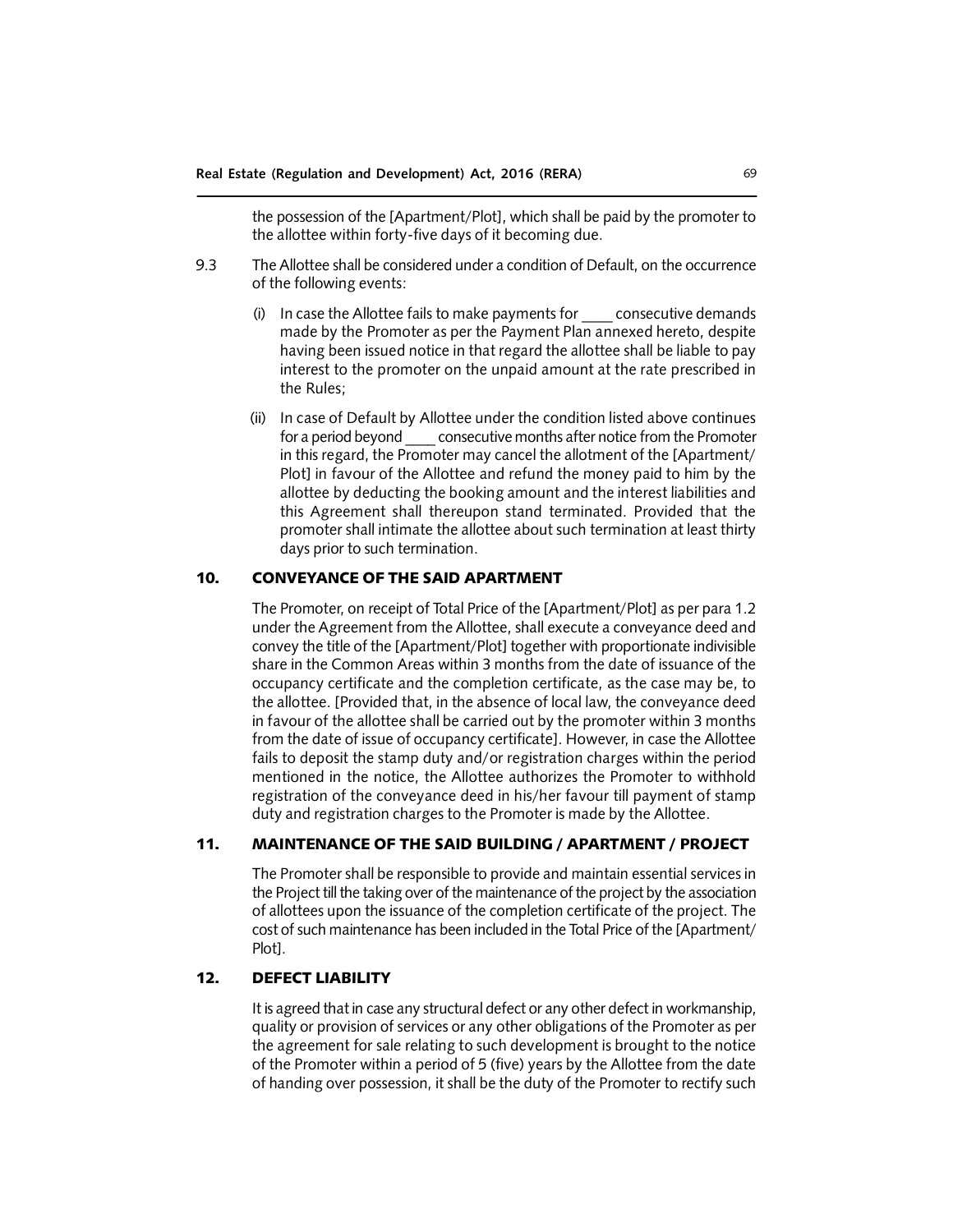defects without further charge, within 30 (thirty) days, and in the event of Promoter's failure to rectify such defects within such time, the aggrieved Allottees shall be entitled to receive appropriate compensation in the manner as provided under the Act.

## 13. RIGHT TO ENTER THE APARTMENT FOR REPAIRS

The Promoter/maintenance agency/association of allottees shall have rights of unrestricted access of all Common Areas, garages/covered parking and parking spaces for providing necessary maintenance services and the Allottee agrees to permit the association of allottees and/or maintenance agency to enter into the [Apartment/Plot] or any part thereof, after due notice and during the normal working hours, unless the circumstances warrant otherwise, with a view to set right any defect.

#### 14. USAGE

Use of Basement and Service Areas: The basement(s) and service areas, if any, as located within the example of the set of the set of the set of the set of the set of the set of the set of th name), shall be earmarked for purposes such as parking spaces and services including but not limited to electric sub-station, transformer, DG set rooms, underground water tanks, pump rooms, maintenance and service rooms, fire fighting pumps and equipment's etc. and other permitted uses as per sanctioned plans. The Allottee shall not be permitted to use the services areas and the basements in any manner whatsoever, other than those earmarked as parking spaces, and the same shall be reserved for use by the association of allottees formed by the Allottees for rendering maintenance services.

## 15. GENERAL COMPLIANCE WITH RESPECT TO THE APARTMENT:

- 15.1 Subject to para 12 above, the Allottee shall, after taking possession, be solely responsible to maintain the [Apartment/Plot] at his/her own cost, in good repair and condition and shall not do or suffer to be done anything in or to the Building, or the [Apartment/Plot], or the staircases, lifts, common passages, corridors, circulation areas, atrium or the compound which may be in violation of any laws or rules of any authority or change or alter or make additions to the [Apartment/Plot] and keep the [Apartment/Plot], its walls and partitions, sewers, drains, pipe and appurtenances thereto or belonging thereto, in good and tenantable repair and maintain the same in a fit and proper condition and ensure that the support, shelter etc. of the Building is not in any way damaged or jeopardized.
- 15.2 The Allottee further undertakes, assures and guarantees that he/she would not put any sign-board / name-plate, neon light, publicity material or advertisement material etc. on the face / facade of the Building or anywhere on the exterior of the Project, buildings therein or Common Areas. The Allottees shall also not change the colour scheme of the outer walls or painting of the exterior side of the windows or carry out any change in the exterior elevation or design. Further the Allottee shall not store any hazardous or combustible goods in the [Apartment/Plot] or place any heavy material in the common passages or staircase of the Building. The Allottee shall also not remove any wall, including the outer and load bearing wall of the [Apartment/Plot].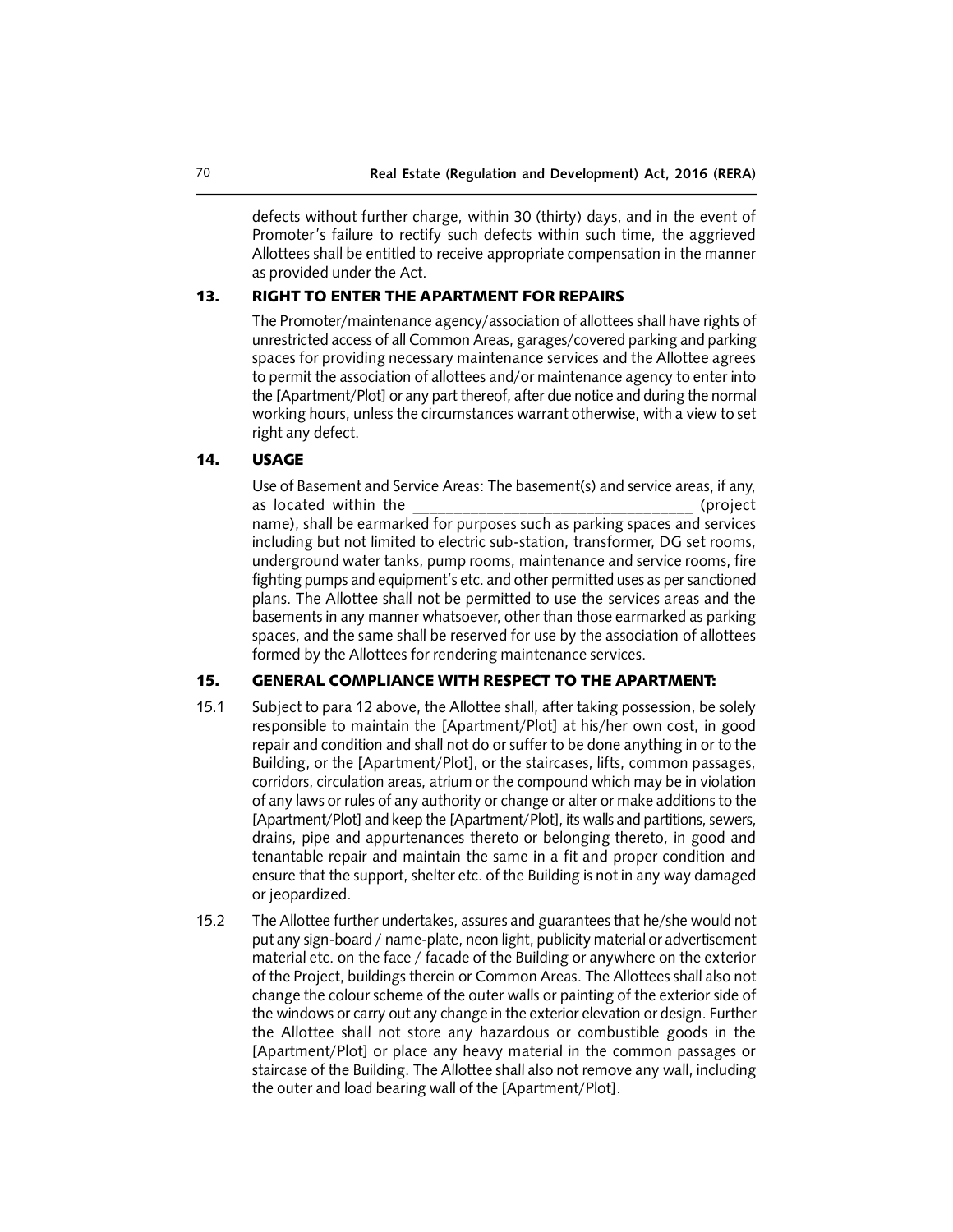15.3 The Allottee shall plan and distribute its electrical load in conformity with the electrical systems installed by the Promoter and thereafter the association of allottees and/or maintenance agency appointed by association of allottees. The Allottee shall be responsible for any loss or damages arising out of breach of any of the aforesaid conditions.

# 16. COMPLIANCE OF LAWS, NOTIFICATIONS ETC. BY PARTIES:

The Parties are entering into this Agreement for the allotment of a [Apartment/ Plot] with the full knowledge of all laws, rules, regulations, notifications applicable to the project.

# 17. ADDITIONAL CONSTRUCTIONS:

The Promoter undertakes that it has no right to make additions or to put up additional structure(s) anywhere in the Project after the building plan, layout plan, sanction plan and specifications, amenities and facilities has been approved by the competent authority(ies) and disclosed, except for as provided in the Act.

# 18. PROMOTER SHALL NOT MORTGAGE OR CREATE A CHARGE:

After the Promoter executes this Agreement he shall not mortgage or create a charge on the [Apartment/Plot/Building] and if any such mortgage or charge is made or created then notwithstanding anything contained in any other law for the time being in force, such mortgage or charge shall not affect the right and interest of the Allottee who has taken or agreed to take such [Apartment/Plot/ Building].

# 19. APARTMENT OWNERSHIP ACT (OF THE RELEVANT STATE):

The Promoter has assured the Allottees that the project in its entirety is in accordance with the provisions of the

[*Please insert the name of the state Apartment Ownership Act* ]. The Promoter showing compliance of various laws/regulations as applicable in\_\_\_\_\_\_\_\_\_\_\_.

# 20. BINDING EFFECT

Forwarding this Agreement to the Allottee by the Promoter does not create a binding obligation on the part of the Promoter or the Allottee until, firstly, the Allottee signs and delivers this Agreement with all the schedules along with the payments due as stipulated in the Payment Plan within 30 (thirty) days from the date of receipt by the Allottee and secondly, appears for registration of the same before the concerned Sub-Registrar (specify the address of the Sub-Registrar) as and when intimated by the Promoter. If the Allottee(s) fails to execute and deliver to the Promoter this Agreement within 30 (thirty) days from the date of its receipt by the Allottee and/or appear before the Sub-Registrar for its registration as and when intimated by the Promoter, then the Promoter shall serve a notice to the Allottee for rectifying the default, which if not rectified within 30 (thirty) days from the date of its receipt by the Allottee, application of the Allottee shall be treated as cancelled and all sums deposited by the Allottee in connection therewith including the booking amount shall be returned to the Allottee without any interest or compensation whatsoever.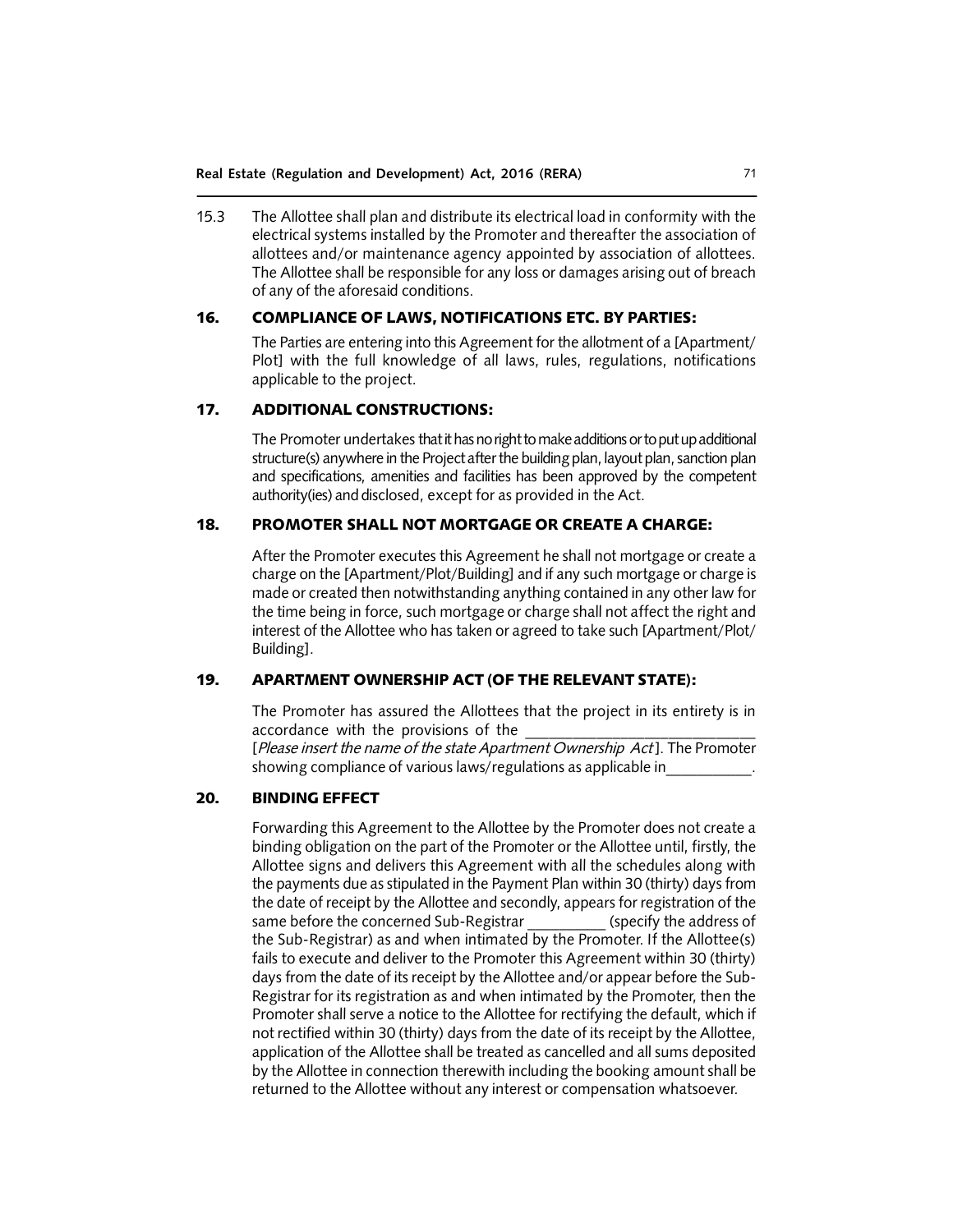# 21. ENTIRE AGREEMENT

This Agreement, along with its schedules, constitutes the entire Agreement between the Parties with respect to the subject matter hereof and supersedes any and all understandings, any other agreements, allotment letter, correspondences, arrangements whether written or oral, if any, between the Parties in regard to the said apartment/plot/building, as the case may be.

# 22. RIGHT TO AMEND

This Agreement may only be amended through written consent of the Parties.

# 23. PROVISIONS OF THIS AGREEMENT APPLICABLE ON ALLOTTEE / SUBSEQUENT ALLOTTEES

It is clearly understood and so agreed by and between the Parties hereto that all the provisions contained herein and the obligations arising hereunder in respect of the [Apartment/Plot] and the Project shall equally be applicable to and enforceable against and by any subsequent Allottees of the [Apartment/ Plot], in case of a transfer, as the said obligations go along with the [Apartment/ Plot] for all intents and purposes.

# 24. WAIVER NOT A LIMITATION TO ENFORCE

- 24.1 The Promoter may, at its sole option and discretion, without prejudice to its rights as set out in this Agreement, waive the breach by the Allottee in not making payments as per the Payment Plan [Annexure C] including waiving the payment of interest for delayed payment. It is made clear and so agreed by the Allottee that exercise of discretion by the Promoter in the case of one Allottee shall not be construed to be a precedent and /or binding on the Promoter to exercise such discretion in the case of other Allottees.
- 24.2 Failure on the part of the Parties to enforce at any time or for any period of time the provisions hereof shall not be construed to be a waiver of any provisions or of the right thereafter to enforce each and every provision.

# 25. SEVERABILITY

If any provision of this Agreement shall be determined to be void or unenforceable under the Act or the Rules and Regulations made thereunder or under other applicable laws, such provisions of the Agreement shall be deemed amended or deleted in so far as reasonably inconsistent with the purpose of this Agreement and to the extent necessary to conform to Act or the Rules or Regulations made thereunder or the applicable law, as the case may be, and the remaining provisions of this Agreement shall remain valid and enforceable as applicable at the time of execution of this Agreement.

# 26. METHOD OF CALCULATION OF PROPORTIONATE SHARE WHEREVER REFERRED TO IN THE AGREEMENT

Wherever in this Agreement it is stipulated that the Allottee has to make any payment, in common with other Allottee(s) in Project, the same shall be the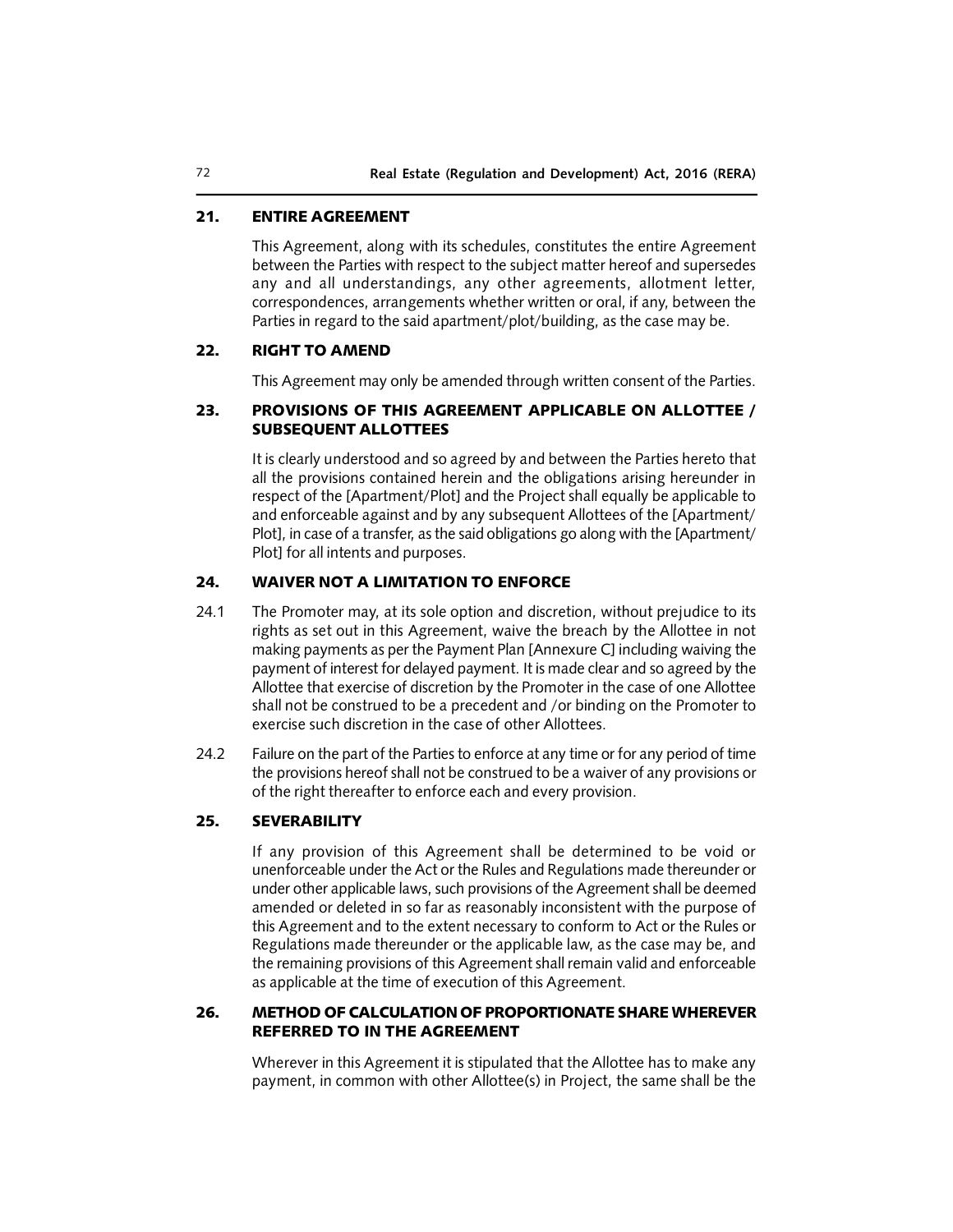proportion which the carpet area of the [Apartment/Plot] bears to the total carpet area of all the [Apartments/Plots] in the Project.

# 27. FURTHER ASSURANCES

Both Parties agree that they shall execute, acknowledge and deliver to the other such instruments and take such other actions, in additions to the instruments and actions specifically provided for herein, as may be reasonably required in order to effectuate the provisions of this Agreement or of any transaction contemplated herein or to confirm or perfect any right to be created or transferred hereunder or pursuant to any such transaction.

#### 28. PLACE OF EXECUTION

The execution of this Agreement shall be complete only upon its execution by the Promoter through its authorized signatory at the Promoter's Office, or at some other place, which may be mutually agreed between the Promoter and the Allottee, in **the Allottee**, in the Agreement is duly executed by the Allottee and the Promoter or simultaneously with the execution the said Agreement shall be registered at the office of the Sub-Registrar at (specify the address of the Sub-Registrar). Hence this Agreement shall be deemed to have been executed at

#### 29. NOTICES

That all notices to be served on the Allottee and the Promoter as contemplated by this Agreement shall be deemed to have been duly served if sent to the Allottee or the Promoter by Registered Post at their respective addresses specified below:

|     | Name of Allottee   |
|-----|--------------------|
|     | (Allottee Address) |
| M/s | Promoter name      |

\_\_\_\_\_\_\_\_\_\_\_\_\_\_\_\_\_ (Promoter Address)

It shall be the duty of the Allottee and the Promoter to inform each other of any change in address subsequent to the execution of this Agreement in the above address by Registered Post failing which all communications and letters posted at the above address shall be deemed to have been received by the promoter or the Allottee, as the case may be.

## 30. JOINT ALLOTTEES

That in case there are Joint Allottees all communications shall be sent by the Promoter to the Allottee whose name appears first and at the address given by him/her which shall for all intents and purposes to consider as properly served on all the Allottees.

# 31. SAVINGS

Any application letter, allotment letter, agreement, or any other document signed by the allottee, in respect of the apartment, plot or building, as the case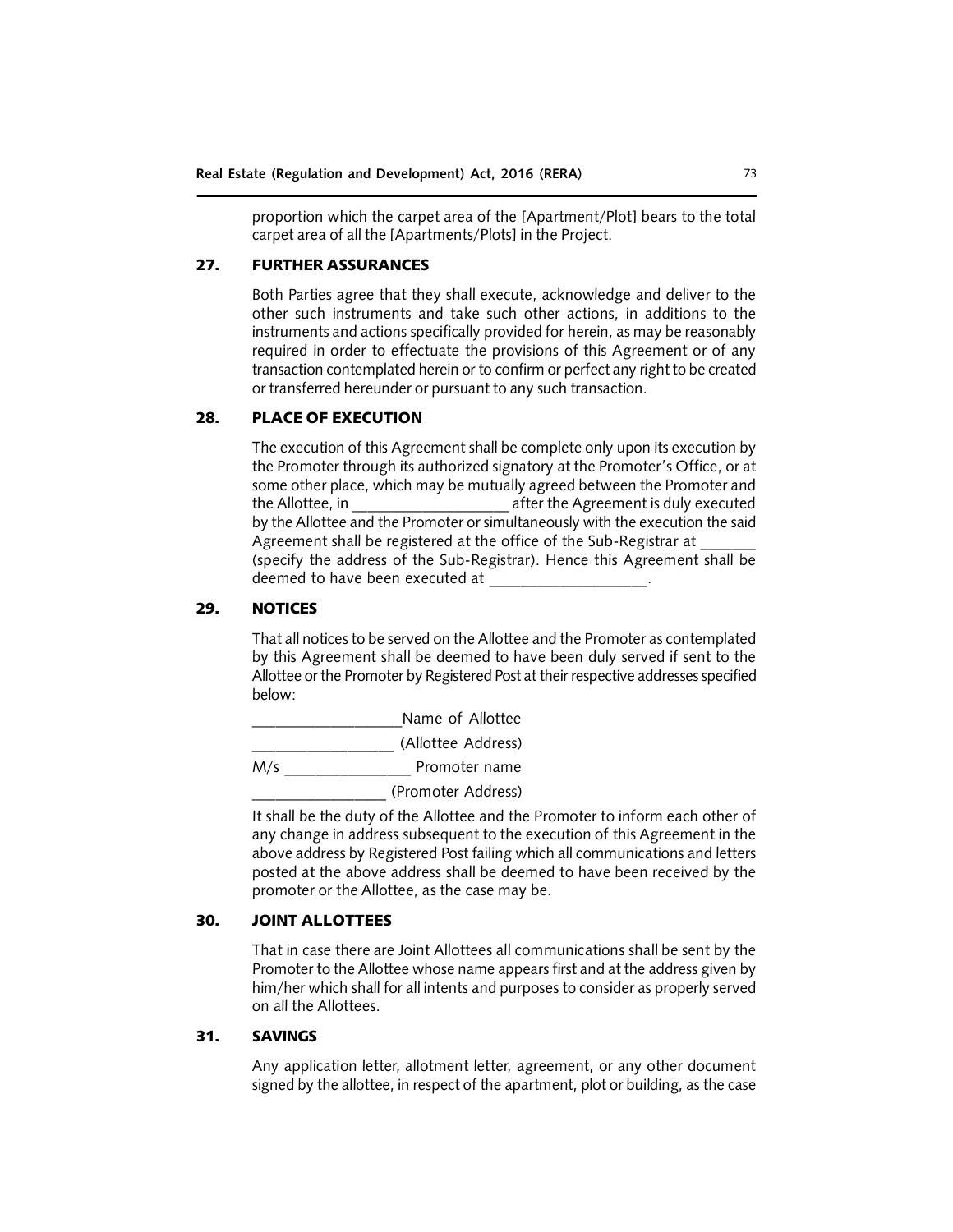may be, prior to the execution and registration of this Agreement for Sale for such apartment, plot or building, as the case may be, shall not be construed to limit the rights and interests of the allottee under the Agreement for Sale or under the Act or the rules or the regulations made thereunder.

# 32. GOVERNING LAW

That the rights and obligations of the parties under or arising out of this Agreement shall be construed and enforced in accordance with the Act and the Rules and Regulations made thereunder including other applicable laws of India for the time being in force.

#### 33. DISPUTE RESOLUTION

All or any disputes arising out or touching upon or in relation to the terms and conditions of this Agreement, including the interpretation and validity of the terms thereof and the respective rights and obligations of the Parties, shall be settled amicably by mutual discussion, failing which the same shall be settled through the adjudicating officer appointed under the Act.

[Please insert any other terms and conditions as per the contractual understanding between the parties, however, please ensure that such additional terms and conditions are not in derogation of or inconsistent with the terms and conditions set out above or the Act and the Rules and Regulations made thereunder.]

IN WITNESS WHEREOF parties hereinabove named have set their respective hands and signed this Agreement for Sale at

(city/town name) in the presence of attesting witness, signing as such on the day first above written.

#### SIGNED AND DELIVERED BY THE WITHIN NAMED

Allottee: (including joint buyers)

| (1) | Signature<br>Name<br>Address | Please affix<br>photograph<br>and and sign<br>across the<br>photograph |
|-----|------------------------------|------------------------------------------------------------------------|
| (2) | Signature<br>Name<br>Address | Please affix<br>photograph<br>and and sign<br>across the<br>photograph |

#### SIGNED AND DELIVERED BY THE WITHIN NAMED

Promoter:

| (1) Signature (Authorised Signatory) |                                                                        |
|--------------------------------------|------------------------------------------------------------------------|
| <b>Name</b>                          | Please affix<br>photograph<br>and and sign<br>across the<br>photograph |
| <b>Address</b>                       |                                                                        |
|                                      |                                                                        |

At \_\_\_\_\_\_\_\_\_\_\_\_\_\_\_\_on \_\_\_\_\_\_ in the presence of: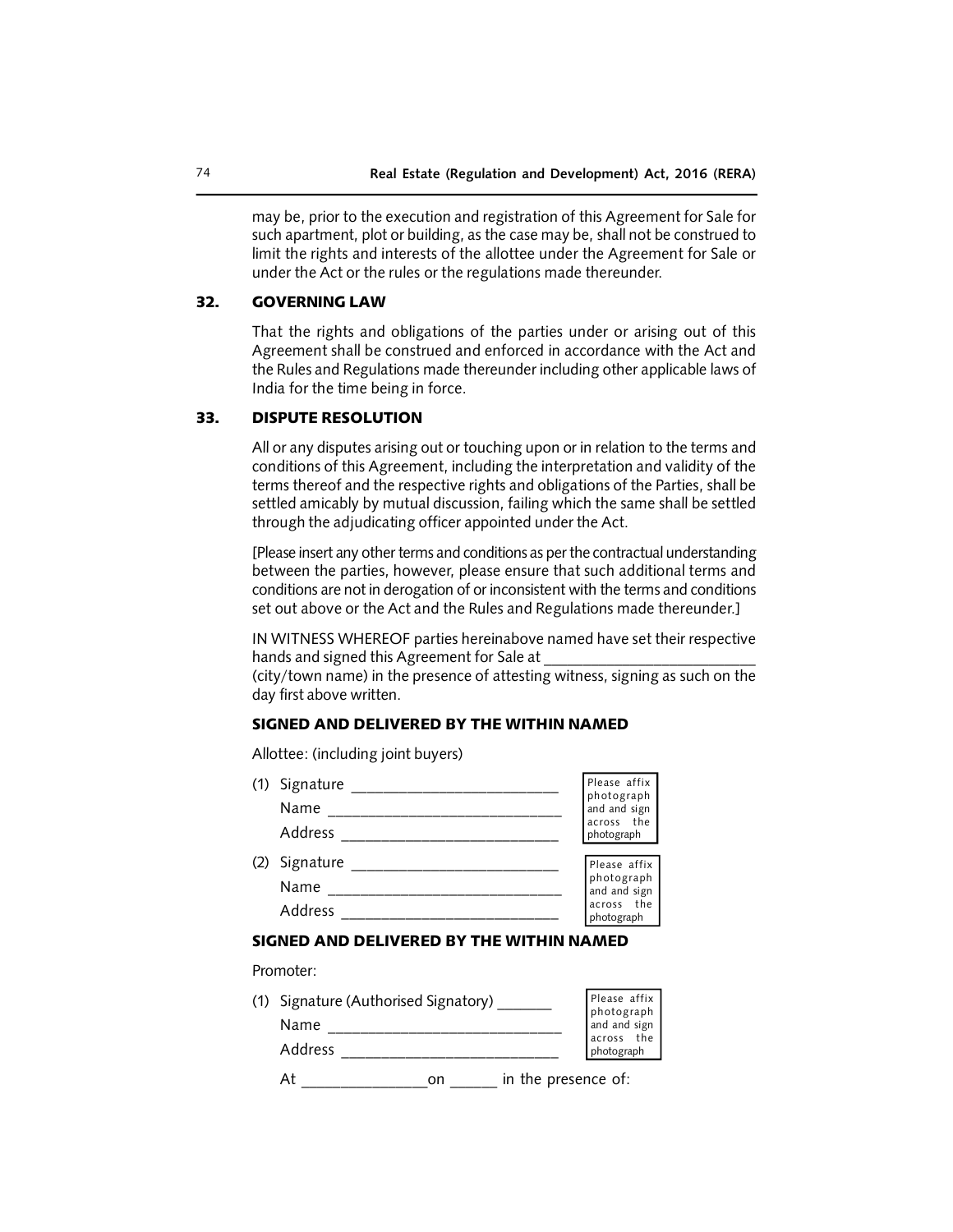**Real Estate (Regulation and Development) Act, 2016 (RERA)** 75

WITNESSES:

|    | 1. Signature |  |
|----|--------------|--|
|    | Name         |  |
|    | Address      |  |
| 2. | Signature    |  |
|    | Name         |  |
|    | Address      |  |

SCHEDULE 'A' - PLEASE INSERT DESCRIPTION OF THE [APARTMENT/PLOT] AND THE GARAGE/COVERED PARKING (IF APPLICABLE) ALONG WITH BOUNDARIES IN ALL FOUR DIRECTIONS

SCHEDULE 'B' - FLOOR PLAN OF THE APARTMENT

SCHEDULE 'C' - PAYMENT PLAN

SCHEDULE 'D' – SPECIFICATIONS, AMENITIES, FACILITIES (WHICH ARE PART OF THE APARTMENT/PLOT)

SCHEDULE 'E' – SPECIFICATIONS, AMENITIES, FACILITIES (WHICH ARE PART OF THE PROJECT)

[The 'Schedules' to this Agreement for Sale shall be as agreed to between the Parties]

\*\*\*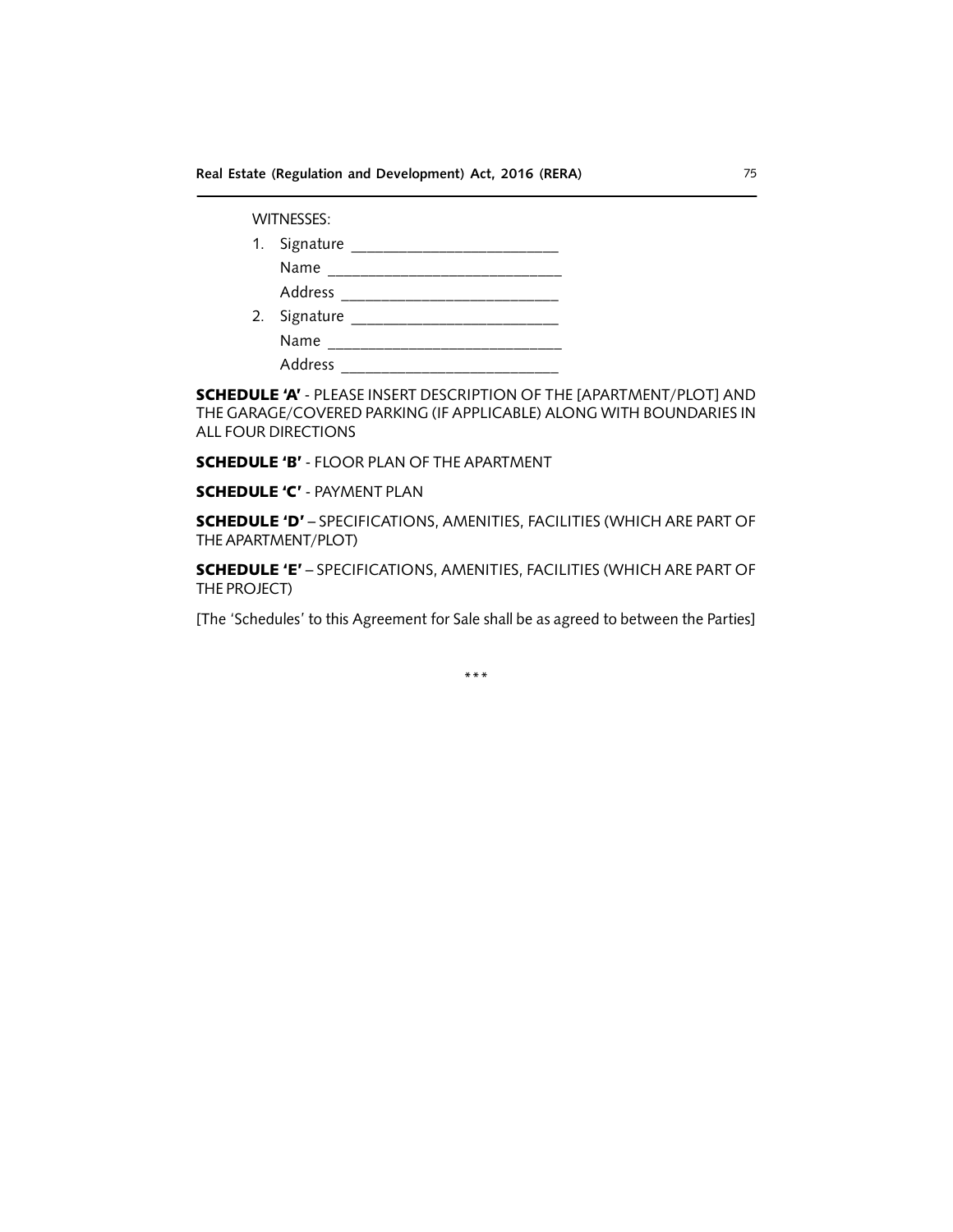# FAQ'S ON REAL ESTATE (REGULATION AND DEVELOPMENT) ACT, 2016

#### CHAPTER I - PRELIMINARY

#### Who is the 'appropriate Government' as per the Act?

Section 2(g) of the Act defines 'appropriate Government' to mean as follows:

- (i) for the Union territory without Legislature, the Central Government;?
- (ii) for the Union territory of Puducherry, the Union territory Government;
- (iii) for the Union territory of Delhi, the Central Ministry of Urban Development;
- (iv) for the State, the State Government.

#### What are the important responsibilities of the appropriate Government?

- (a) As per section 84 the appropriate Government is required to notify Rules for the implementation of the Act, within six months of its commencement.
- (b) As per section 20 the appropriate Government is required to establish the Regulatory Authority within 1 year from its commencement i.e. maximum by 30th April, 2017.
- (c) As per section 20 the appropriate Government is required to designate an officer (preferably Housing Secretary) as interim Regulatory Authority, until the establishment of a full time Regulatory Authority.
- (d) As per section 43 the appropriate Government is required to establish the Appellate Tribunal within 1 year from its commencement i.e. maximum by 30th April, 2017.
- (e) As per section 43 the appropriate Government is required to designate an existing Appellate Tribunal (under any other law in force) to be the Appellate Tribunal, until the establishment of a full time Appellate Tribunal.
- (f) The Chairperson and Members of the Regulatory Authority and the Members of the Appellate Tribunal are required to be appointed based on recommendations of a Selection Committee, thus the appropriate Government is required to constitute the Selection Committee.
- (g) As per section 28 and section 51 the appropriate Government is required to appoint officers and other employees of Regulatory Authority and the Appellate Tribunal. In addition, it is required to identify office space etc. and other infrastructure for its functioning.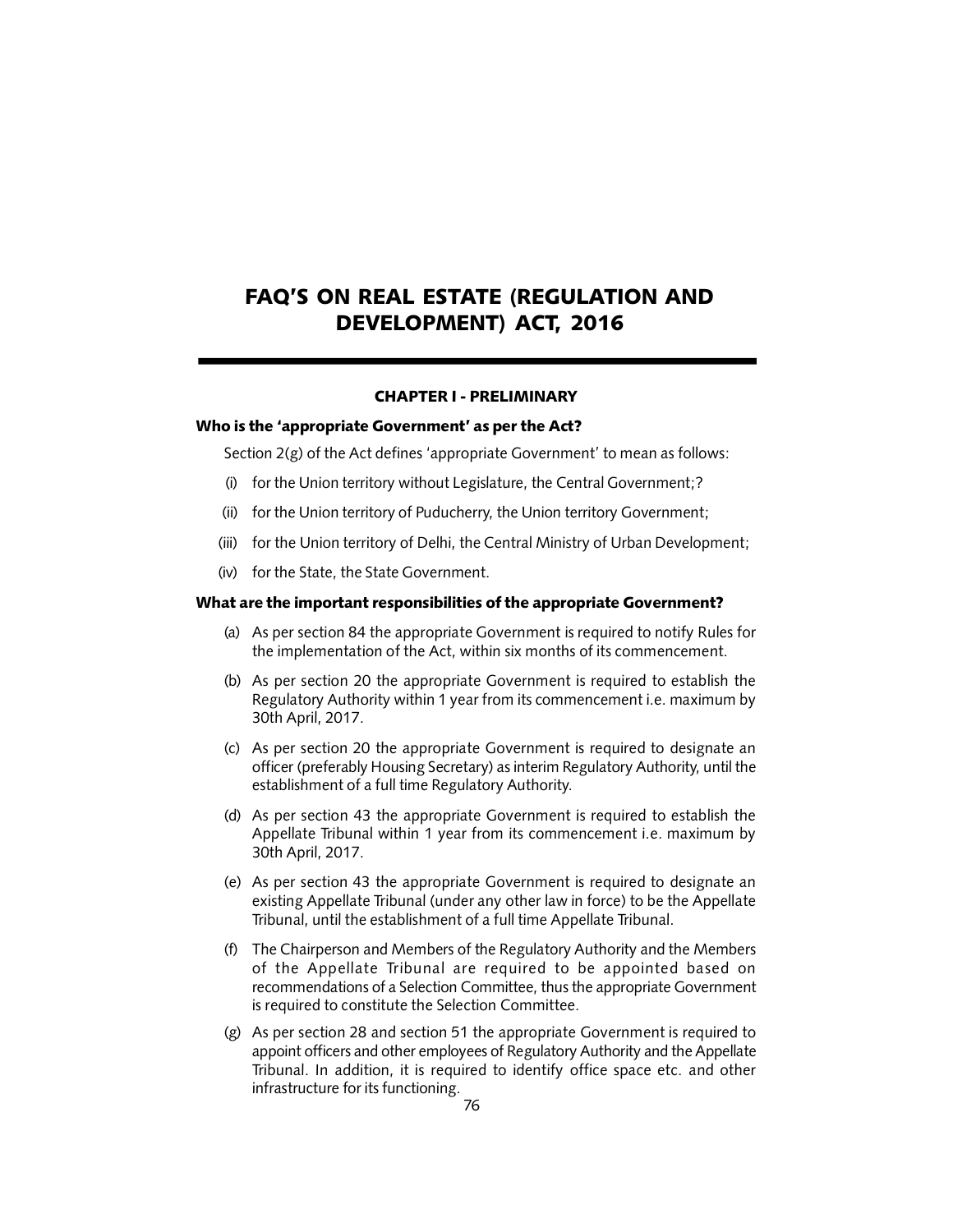- (h) As per section 41 the Central Government (i.e. the Ministry of HUPA) is required to establish the Central Advisory Council.
- (i) As per section 75 the appropriate Government is required to constitute a 'Real Estate Regulatory Fund'.

# Does the definition of 'promoter' include public bodies such as Development Authorities and Housing Boards?

The Act covers all bodies (private and public) which develop real estate projects for sale to the general public. Section 2(zk) defines the term 'promoter' which includes both private and public real estate promoters. Thus, both Development Authorities and the Housing Boards, when involved in sale are covered under the Act.

# Does the definition of 'promoter' include all promoters in case of joint development?

As per the Explanation to section 2(zk) "where the person who constructs or converts a building into apartments or develops a plot for sale and the persons who sells apartments or plots are different persons, both of them shall be deemed to be the promoters and shall be jointly liable as such for the functions and responsibilities specified, under this Act or the rules and regulations made thereunder".

# What is the rate of interest payable in case of default by the 'promoter' or the 'allottee'? Is the rate of interest payable by either party (promoter or allottee) the same?

As per the Explanation to section 2(za) the rate of interest payable by either the promoter or the allottee shall be the same. The rate of interest is required to be specified by the appropriate Government in the Rules.

# Does advertisement include solicitation by emails and sms? Is issuance of prospectus considered to be a case of 'advertisement'?

As per section 2(b), which defines 'advertisement' any medium adopted in soliciting for sale would be covered under the said definition, including sms and emails.

#### Does the term 'allottee' include secondary sales?

As per section 2(d) an allottee includes a person who acquires the said 'apartment / plot' through transfer or sale, but does not include a person to whom such plot, apartment is given on rent.

#### Is 'open parking areas' a part of 'common areas'?

Section 2(n) defines 'common areas' to include 'open parking areas', thus open parking areas cannot be sold to the allottees.

#### Is 'community and commercial facilities' which are provided in a real estate project are part of 'common areas'?

Section 2(n) defines 'common areas' to include 'community and commercial facilities', thus they are an integral part of the project, to be handed over to the Association of Allottees.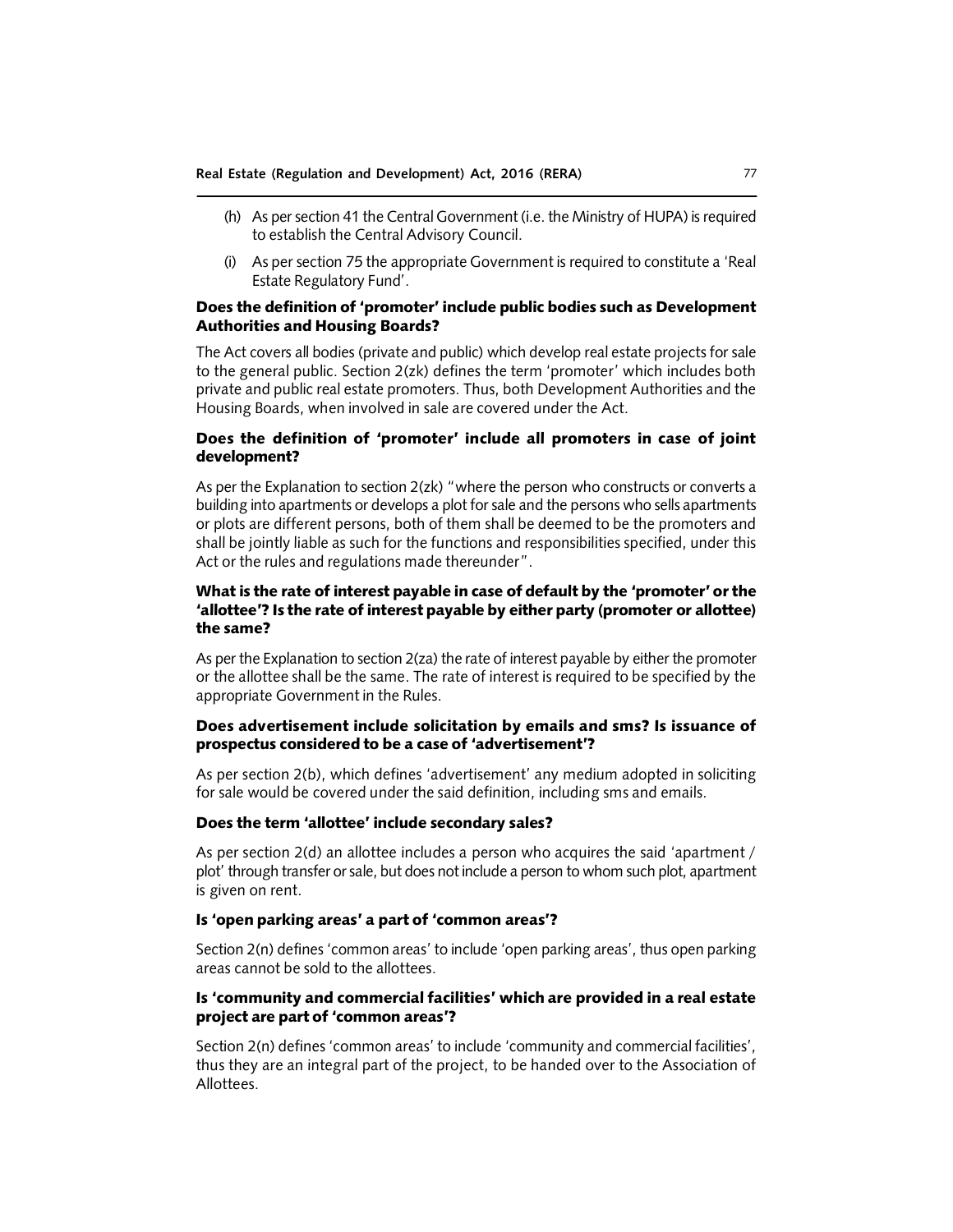#### What happens in case of jurisdictions (States/UTs) which do not provide for both the 'occupancy certificate' and the 'completion certificate'?

Section 2(zf) and section 2(q) respectively, define 'occupancy certificate' and 'completion certificate'. The two definition are very broad and uses the term 'by whatever name called'. Thus, if in a State/UT only one certificate is issued which provides for both the aspects covered under the two definitions, it would suffice the requirements under the Act.

#### What is the difference between the term 'completion certificate' and 'occupancy certificate'?

Section 2(zf) and section 2(q) respectively, define 'occupancy certificate' and 'completion certificate'. Occupancy certificate relates to the occupation of the apartment/building, which has provision for civic infrastructure such as water, sanitation and electricity and is habitable. Completion certificate relates to the completion of the entire project certifying that the project has been developed according to the sanctioned plan, layout plan and specifications, as approved by the competent authority.

## The Act defines 'estimated cost of the real estate project', what is the significance of the definition?

Section 2(v) defines 'estimated cost of the real estate project', which means "the total cost involved in developing the real estate project and includes the land cost, taxes, cess, development and other charges". The determination of the estimated cost of the real estate project is necessary due to Chapter VIII of the Act, which provides that penalties would be imposed on the promoter, for violations prescribed under the Act, based on the estimated cost of the real estate project.

# What is the definition of 'garage' and can it be sold by the promoter independent of an 'apartment'?

Section 2(y) defines the term 'garage', which can be sold to the allottee independent of the 'apartment'.

#### What is the definition of 'real estate project'? Does the term 'project' connote a 'real estate project'?

The term 'real estate project' has been defined under section 2(zn) and the term 'project' has been defined under section 2(zj), which have been interchangeably used under the Act.

#### Are real estate agents covered under the Act? Does the term 'real estate agents' include web-portals engaged in selling of apartments or plots?

Section 2(zm) defines the term 'real estate agents', which is a very broad and inclusive definition and covers all from of agencies involved in sale and purchase of projects, registered under the Act. Consequently, web-portals etc. engaged in selling plots or apartments are also covered under the Act and are required to comply with the duties and responsibilities as provided therein including under the Rules and regulations made thereunder.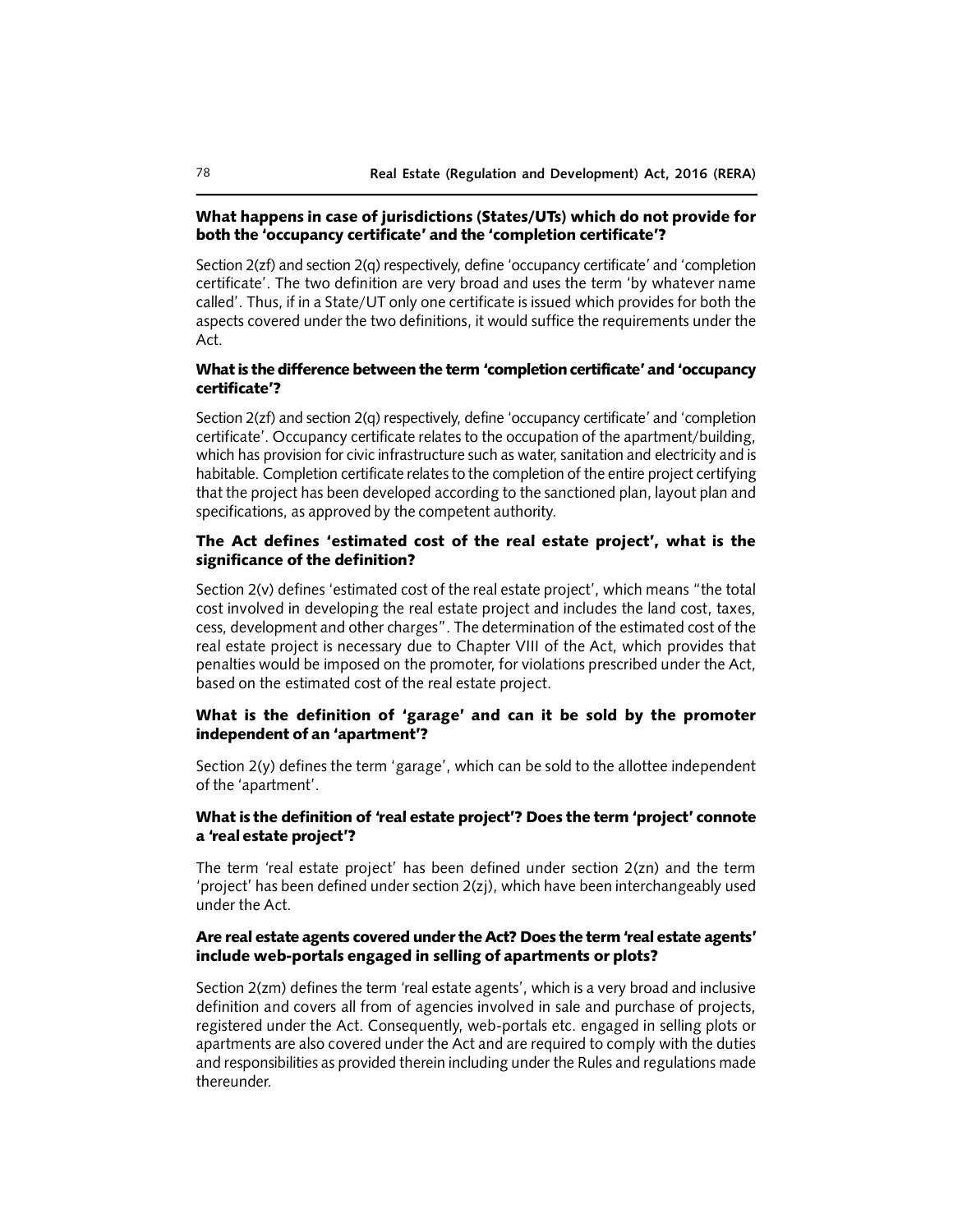#### What happens in case a term is used under the Act but has not been defined?

Section 2(zr) is an omnibus definition which provides that terms which have not been defined under the Act or the Rules and Regulations made thereunder, would have the same meaning as respectively assigned to them under the relevant Municipal laws or under any law for the time being in force.

# CHAPTER II - REGISTRATION OF PROJECT AND AGENTS

#### Does the Act cover both residential and commercial real estate?

The Act covers both residential and commercial real estate. Section 2(e) defines 'apartment' and section 2(j) defines 'building' which include both residential and commercial real estate.

#### Does the Act cover ongoing / incomplete projects?

As regards the ambit of the Act, there is no distinction between an ongoing project and a future project, i.e. both ongoing / incomplete projects and future projects are covered under the Act.

Section 3(1) first proviso provides that promoters of 'all ongoing projects which have not received completion certificate will need to register their project with the Regulator Authority, within 3 months of its commencement'.

#### Does the Act cover all projects in urban areas and in rural areas?

Section 3(1) provides that all projects within a 'planning area' will require to be registered with the Authority. 'Planning Area' has been defined under section 2(zh).

However, section 3(1) second proviso gives powers to the Authority 'in the interest of allottees' to order / direct the promoter to register projects beyond the planning area, which has the requisite permission of the local authority.

#### Which projects are exempt from the ambit of the Act?

As per section 3(2) the following projects do not require to be registered under the Act:

- (a) where the area of land proposed to be developed does not exceed five hundred square meters or the number of apartments proposed to be developed does not exceed eight, inclusive of all phases;
- (b) where the promoter has received completion certificate for a real estate project prior to commencement of this Act;

for the purpose of renovation or repair or re-development which does not involve marketing, advertising selling or new allotment of any apartment, plot or building, as the case may be, under the real estate project.

#### At what stage can a promoter start to advertise his project for sale?

The promoter can advertise his project for sale after the project has been registered with the Regulatory Authority as provided in section 3(1).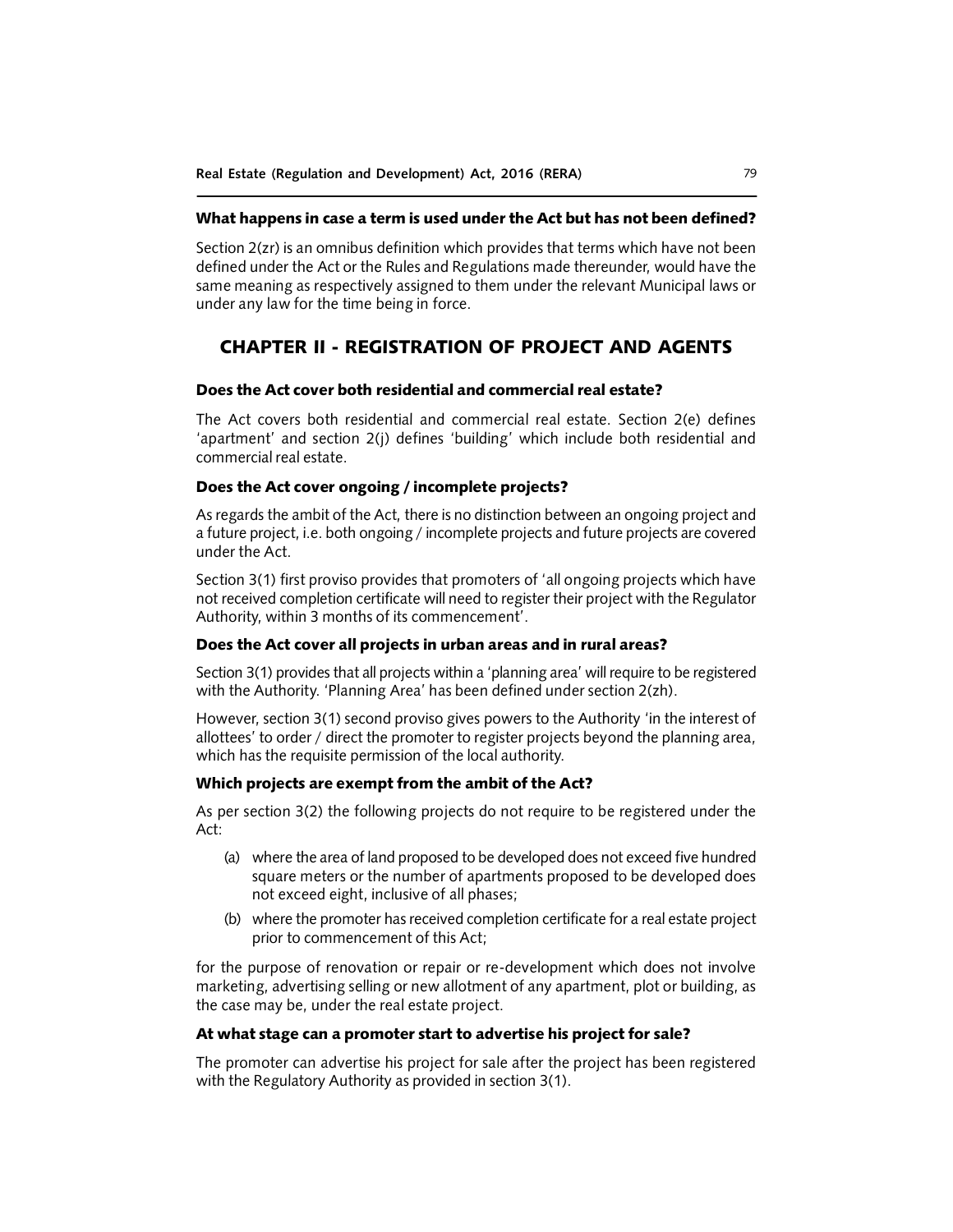#### What are the details to be furnished at the time of application for registration of real estate project with the Regulatory Authority?

Section 4 of the Act provides for details / information and undertaking to be provided by the promoter to the Authority for registration of the project. The mechanism for registration i.e. the requisite forms to be filled, the fees to be paid etc. are to be determined by the Rules made by the appropriate Government.

# What are the formalities for the registration of a real estate project with the Regulatory Authority?

The promoter is required to make an application as per Form and fees prescribed by the Rules made by the appropriate Government, along with the documents / information and undertaking specified in section 4 to the Authority for registration of the project. In addition, the promoter is also required to append other / additional documents / information as specified in the Rules.

#### In how many days is the Regulatory Authority required to register the real estate project?

The Regulatory Authority is required to register the project, if in compliance with the Act and the Rules and Regulations, within 30 days of the application having been received by the Authority.

#### What in case the application for registration of the real estate project is incomplete?

If the application for the registration of the project is not complete as required under the Act or the Rules and Regulations made thereunder, the Authority may grant an opportunity to the promoter to complete the application in all respects. However, in case of non-compliance the Authority has the power to reject the application, only after giving an opportunity to the promoter of being heard.

# Is there a provision for deemed registration of a real estate project in case the Regulatory Authority does not respond to the application?

Section 5 of the Act provides that the Authority has to decide on the application within 30 days of its receipt. It further provides that in case the Authority fails to take a decision within the said period of 30 days the project shall be deemed to be registered.

## What is the period of validity of registration granted to a real estate project by the Regulatory Authority?

As per section 4, the validity of the registration granted to a project shall be the period declared by the promoter under section  $4(2)(I)(C)$ , at the time of making the application for registration, within which he would complete the project.

# Is the promoter required to maintain an 'escrow account' or a 'separate account'? Is a 'separate account' to be maintained for every project or it can be for one or more projects? What are the purposes for which the promoter can withdraw the money from the separate account?

Section 4(2)(l)(D) provides that the promoter shall maintain a 'separate account' for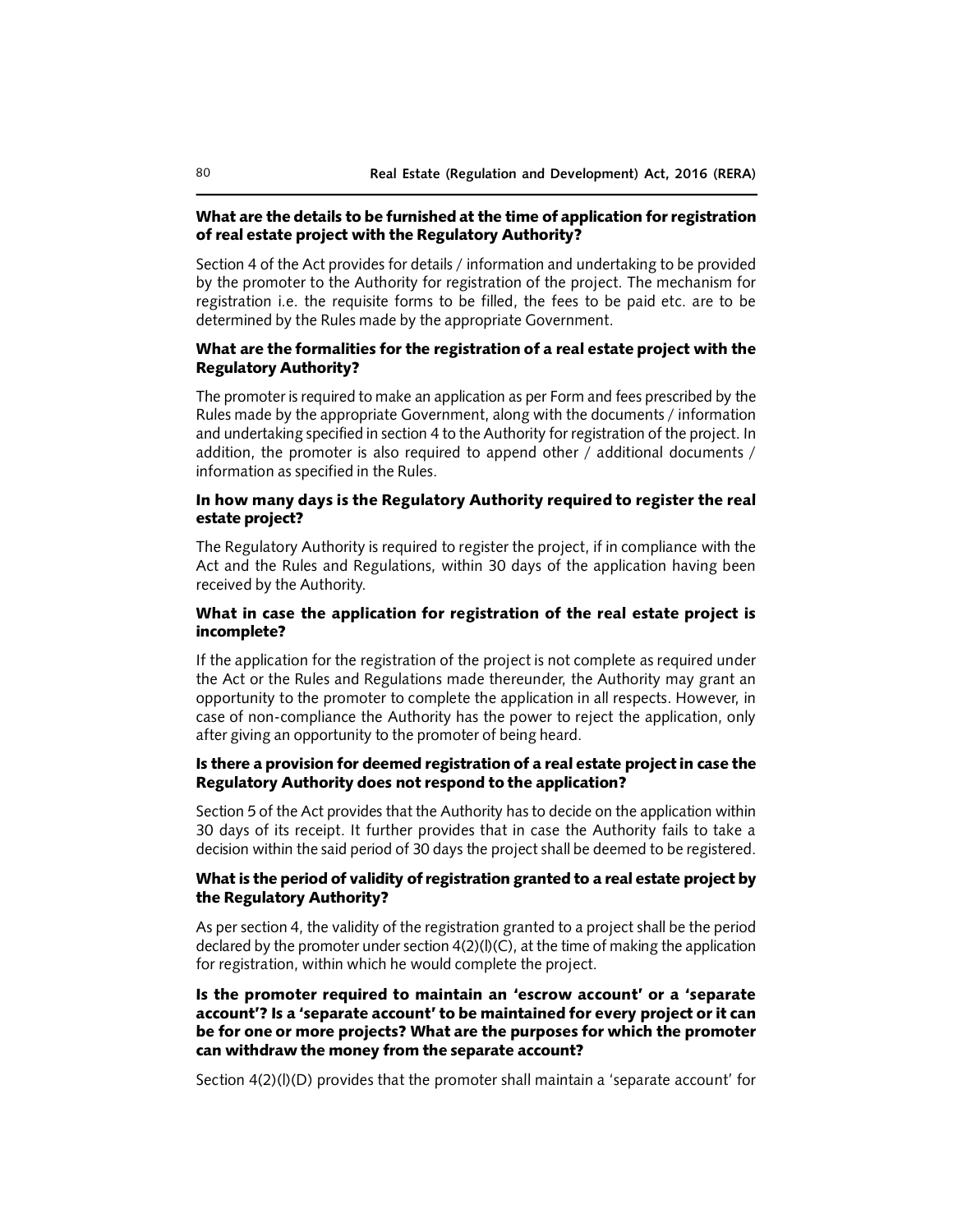every project undertaken by him wherein seventy percent of the money received from the allottees shall be deposited for the purposes of construction and land cost. The account has to be self maintained and is not an escrow account requiring the approval of the Authority for withdrawal.

Section 4(2)(l)(D) clearly provides that the funds can only be used for construction and land cost.

# On what basis is the promoter required to withdraw the money from the separate account?

As per section  $4(2)(I)(D)$  first and second proviso, the promoter is required to withdraw the amounts from the separate account, to cover the cost of the project, in proportion to the percentage of completion of the project. In addition, the promoter is permitted to withdraw from the separate account after it is certified by an engineer, an architect and a chartered accountant in practice that the withdrawal is in proportion to the percentage of completion of the project:

#### Is the promoter required to get his accounts audited?

As per section  $4(2)(I)(D)$  third proviso, the promoter is required to get his accounts audited within six months after the end of every financial year by a chartered accountant in practice, and shall produce a statement of accounts duly certified and signed by such chartered accountant and it shall be verified during the audit that the amounts collected for a particular project have been utilized for the project and the withdrawal has been in compliance with the proportion to the percentage of completion of the project.

# Is the application for registration of a real estate project, proposed under the Act is manual or it can also be done online?

Section 4 envisages that for a period of one year the application process can be both manual and online based, however, after one year it is mandatory to make the entire process online.

However, for the purposes of project information to the prospective consumers, it would help in establishing the web portal at the earliest.

## Can the period of registration granted to a real estate project by the Regulatory Authority be extended? What is the definition of force majeure?

Section 6 envisages two situations within which the registration granted to a project can be extended. Extension of registration can be granted in case of force majeure, in addition, it can also be granted under reasonable circumstances, without the fault of the promoter, which shall not be more than a maximum period of 1 year.

Explanation to section 6 has defined force majeure to mean 'a case of war, flood, drought, fire, cyclone, earthquake or any other calamity caused by nature affecting the regular development of the real estate project'.

#### What are the terms and conditions for extension of registration?

The terms and conditions, the application form and the fees payable for extension of registration shall be in the manner as prescribed by the Rules.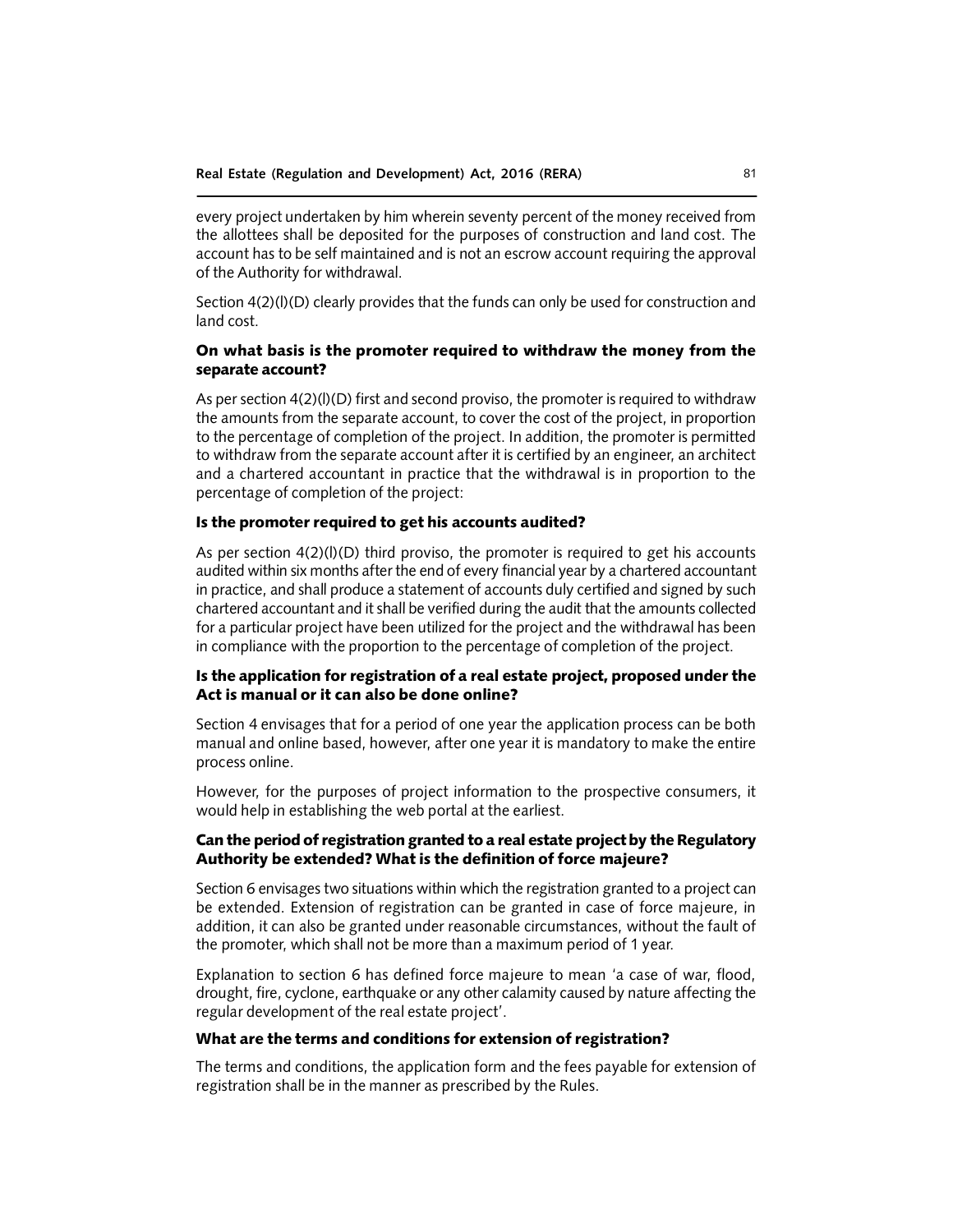#### Can the registration of a project be revoked?

As per section 7 the Authority has the powers to revoke registration of a project for violations specified under the said section. However, revocation of registration of a project is envisaged as a last resort and can only be done after providing a reasonable opportunity of being heard.

## What are the next steps that can be taken for project completion in case of revocation of a project?

In case a project is revoked, section 8 provides for various mechanisms in which the project can be completed. However, in such a scenario, the association of allottees shall have the first right of refusal for carrying out the remaining development works.

# Does the Act also cover real estate agents? What are the duties and responsibilities of the real estate agents?

Section 9 of the Act provides that real estate agents which engage in selling projects registered under the Act, can only do so after registering themselves with the Authority.

The mechanisms for registration, the fees payable, the period of registration, subsequent renewal etc. are matters to be detailed vide the Rules.

Section 10 of the Act provides for detailed functions and duties of real estate agents.

# CHAPTER III - FUNCTIONS AND DUTIES OF PROMOTER

#### What are the important functions and responsibilities of the promoter after registration of the project with the Authority?

As per section 11 of the Act, the promoter is required to update all project information as furnished at the time of application (as provided under section 4) on the website of the Authority. In addition, section 11 also provides for certain information, which needs to be regularly (quarterly) updated by the promoter, in order to make an informed choice by the buyer.

In addition, the promoter is required to carry out all the responsibilities as envisaged under section 11 at various stages of development of the project and upon its completion.

# What are the disclosures to be made on the website of the Regulatory Authority?

Section 4 and section 11 provide for a detailed list of disclosures on the website of the Authority by the promoter for public viewing. Also, the detailed list is required to be specified in the Rules.

### What is the promoter's obligations regarding veracity of the advertisement or prospectus?

As per section 12 the promoter is responsible for the veracity of all information contained in the advertisement and the prospectus. In case of any loss sustained by any person due to false information contained therein, the promoter is liable to make good the loss sustained due to the same.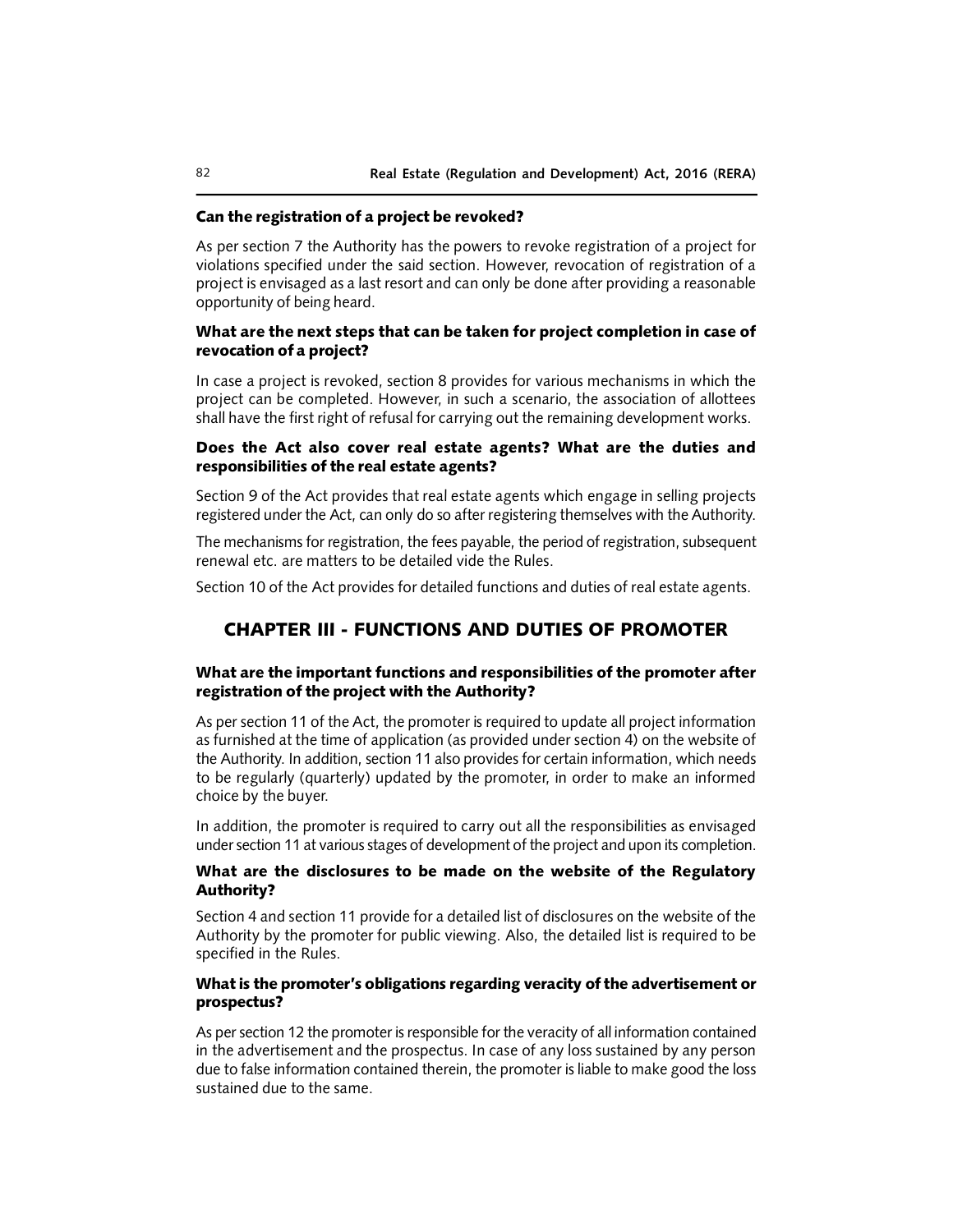#### Can the promoter collect any amount of money towards booking of the apartment / plot?

Section 13 provides that the promoter cannot accept a sum more than 10 percent of the apartment / plot cost as an advance payment / application fees. For any further collection towards the apartment / plot cost, the promoter is required to enter into an 'Agreement for Sale' with the allottee.

#### What is the 'Agreement for Sale' and is it binding on the 'promoter' and the 'allottee'?

As per section 13(2) the appropriate Government is required to specify through Rules the 'Agreement for Sale' to be entered into between the promoter and the allottee. This Agreement is binding on the parties, however, internal flexibility could be provided in the said Agreement for Sale, for determination / insertion of other provisions as decided between the parties.

# Can the promoter modify / amend the sanctioned plans or project specifications after having been approved by the competent authority and disclosed to the allottees?

As per section 14 of the Act the promoter can only modify / amend the sanctioned plans or project specifications, after the approval of the competent authority and its disclosure to the allottees, in case of minor additions or alterations.

However, in case of major modification / alteration, the promoter can modify the sanctioned plans or project specification only after having taken approval from twothird of the allottees. In addition, for arriving at the number of two-third allottees, the number of apartments held by the promoter will be excluded. Also, irrespective of the number of apartments held by an allottee he/she shall only be entitled to one vote.

## What is the period for which the promoter is liable for any structural defects etc. in the project / apartment etc.?

As per section 14(2) the promoter shall be liable for 5 years form the date of handing over of possession to the allottee towards structural defect or any other defect as specified therein.

#### What is the obligation of the promoter as regard transfer of the project to a third party?

As per section 15 the promoter is not entitled to transfer or assign his majority rights and liabilities in the project to a third party, without obtaining the prior written consent of two-third of allottees and the Regulatory Authority.

In addition, for arriving at the number of two-third allottees, the number of apartments held by the promoter will be excluded. Also, irrespective of the number of apartments held by an allottee he/she shall only be entitled to one vote.

# What is the obligation of the promoter as regards insurance of real estate project?

As per section 16 the promoter is required to seek an insurance of the real estate project towards title of the land and towards construction of the project.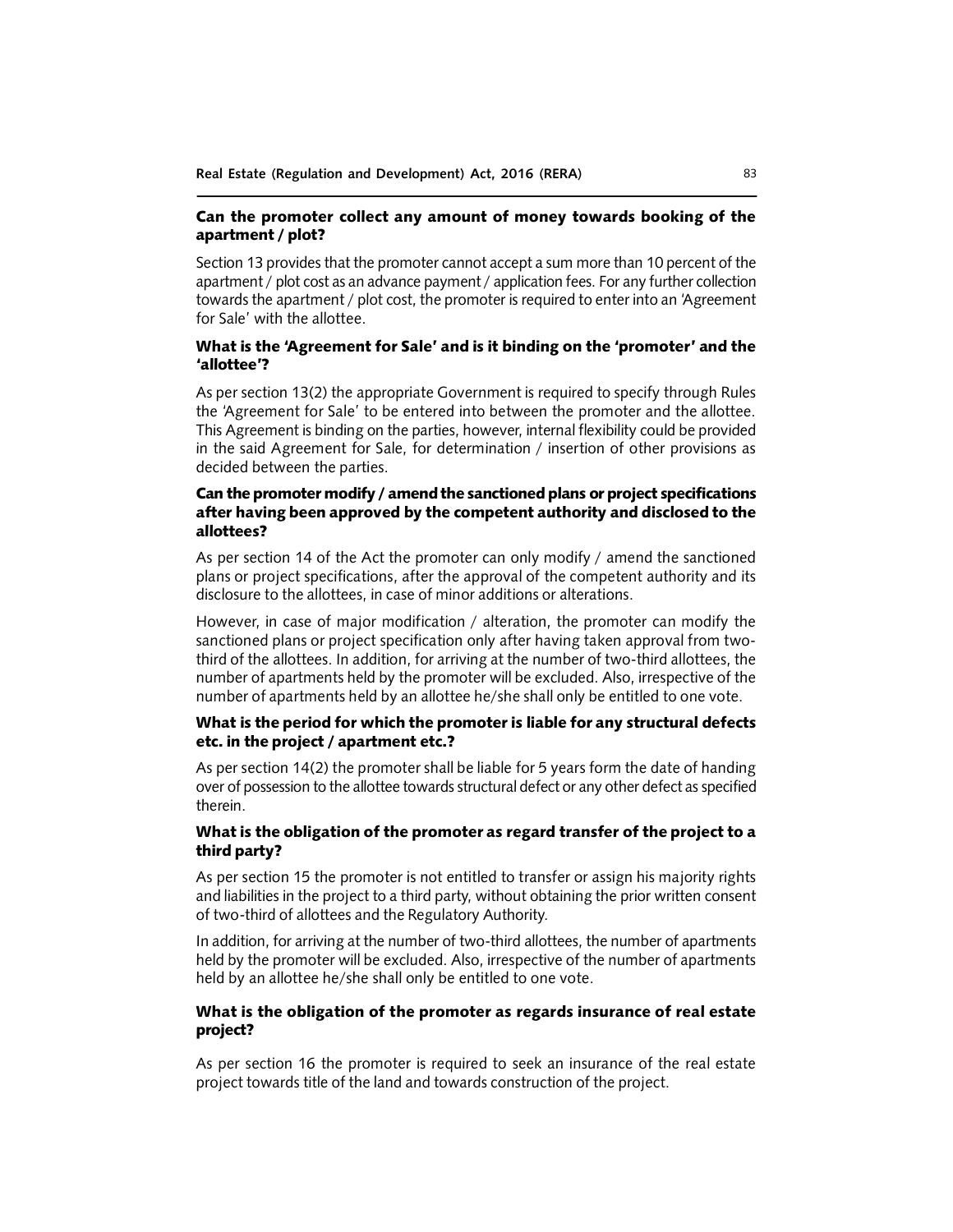However, the said section provides that this provision shall only come into effect after and in the manner as may be notified by the appropriate Government.

## What is the obligation of the promoter as regards transfer of title of the apartment/ plot?

Section 17 of the Act provides for detailed provisions regarding transfer of title of the apartment and the project to the allottee and to the association of the allottees respectively.

#### What is obligation of the promoter towards return of amount and compensation to the allottee?

Section 18 of the Act provides for provisions as regards various situations in which the allottee would be compensated by the promoter due to delay in completion of the project etc.

# CHAPTER IV - RIGHTS AND DUTIES OF ALLOTTEES

#### What are the rights and duties of the allottees under the Act?

Section 19 provides for the various rights of the allottees. This section specifies various rights which the allottees have against the promoters including those which the promoters are liable to fulfill based on the agreement entered into with the allottees, namely – stage-wise schedule of completion of the project and the services, claim timely possession of the apartment / plot, entitlement to necessary documents and plans etc.

Section 20 provides for the various duties of the allottees, which provide for matters relating to payment regarding the apartment / plot, liability towards interest for delay in payment, responsibility to take possession, participate in formation of association etc.

# CHAPTER V - THE REAL ESTATE REGULATORY AUTHORITY

#### What is the timelines for establishment of the Regulatory Authority?

As per section 20 the Regulatory Authority is required to be established within 1 year of the commencement of the said section. As section 20 has been notified with effect from 1st May, 2016, the Authority is required to be established maximum by 30th April, 2017.

However, for speedy implementation of the Act, section 20 empowers the 'appropriate Government' to appoint an interim Regulatory Authority, until the establishment of the full time Authority.

#### How are the Chairman and the Members of the Authority required to be appointed?

As per section 22 the Chairman and the Members of the Authority are required to be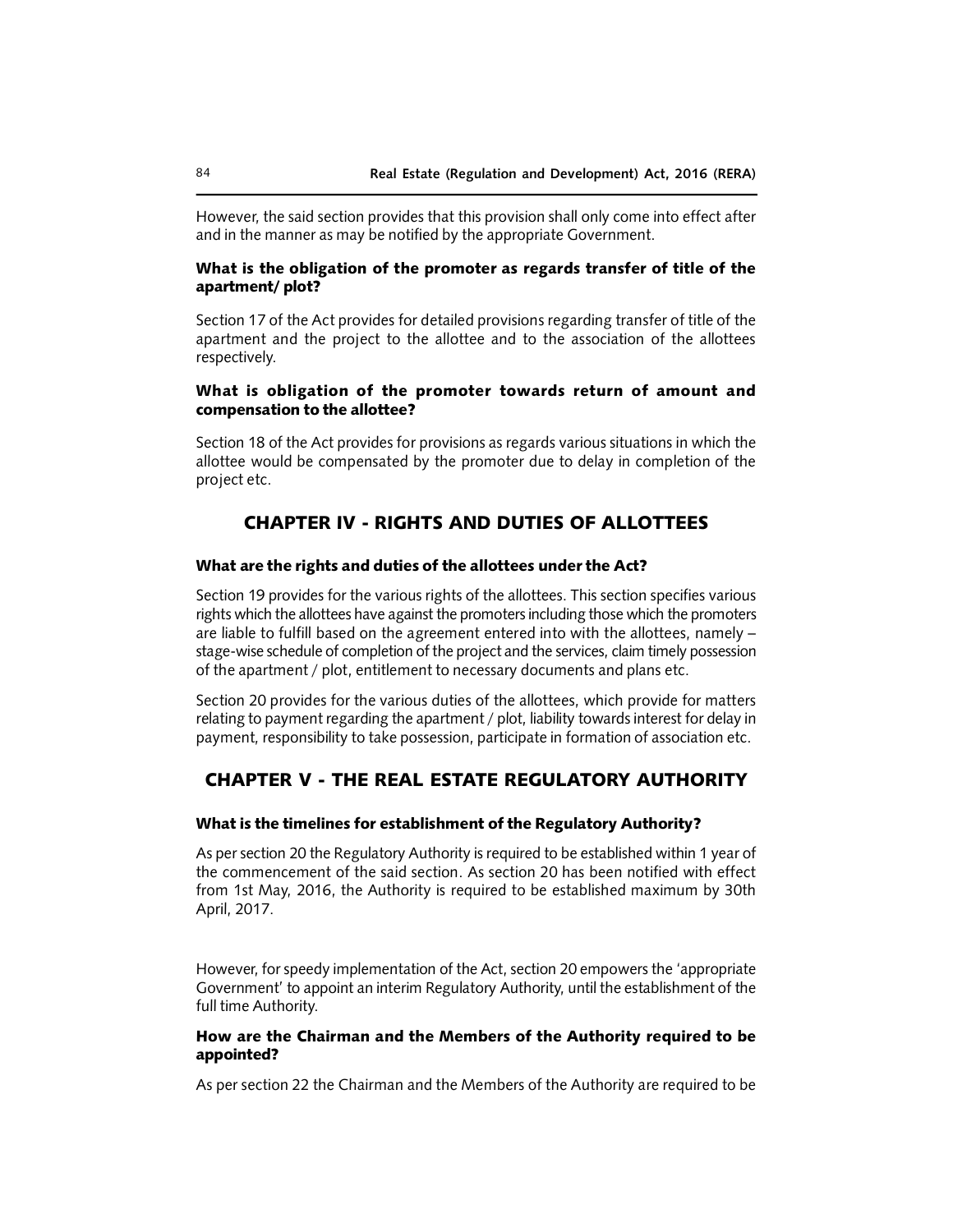appointed by the appropriate Government on the recommendations of a Selection Committee comprising of the Chief Justice of the High Court (or his nominee), the Housing Secretary and the Law Secretary. The section also provides for the qualification etc. that are required for the appointment of the Chairman and the Members.

#### What are the important responsibilities of the 'Regulatory Authority'?

Apart from the day to day implementation of the Act and the Rules and Regulations made thereunder the immediate responsibility of the Regulatory Authority are:

- (a) Registration of the real estate project and the real estate agent;
- (b) Extension of registration of the real estate project and its revocation;
- (c) Renewal of registration of the real estate agent and its revocation;
- (d) As per section 34 the Authority is responsible to to maintain a website of records for public viewing of –
	- all projects registered with the Authority including details of projects as specified in the Act and the rules and regulations - to be disclosed on the website;
	- details of promoters with photographs of promoters;
	- details of projects in case of revocation of registration or where any project penalized under the Act;
	- details of agents registered under the Act including his photograph and also of those agents whose registration has been revoked.
- (e) As per section 71 the Authority is required to appoint one or more 'adjudicating officer' in consultation with appropriate Government.
- (f) As per section 85 the Regulatory Authority is required to notify Regulations within 3 months of establishment.
- (g) As per section 32 the Regulatory Authority is also required to make recommendations on various matters for the growth and promotion of a healthy, transparent, efficient and competitive real estate sector.

#### How can a complaint be filed with the Authority for any violations under the Act?

Section 31 of the Act provides for filing of complaint by an aggrieved with the Regulatory Authority. The form and manner and the fees payable for filing the complaint are to be specified by Rules to be made by the appropriate Government.

### What is the time period within which the Authority is required to dispose of any matter that is brought to it for consideration?

Section 29 provides that the Authority should endeavour to dispose of the questions / complaints as expeditiously as possible but not later than sixty days from the date of filing the same. However, where it could not be disposed of during the said period the Authority is required to record its reasons for the same.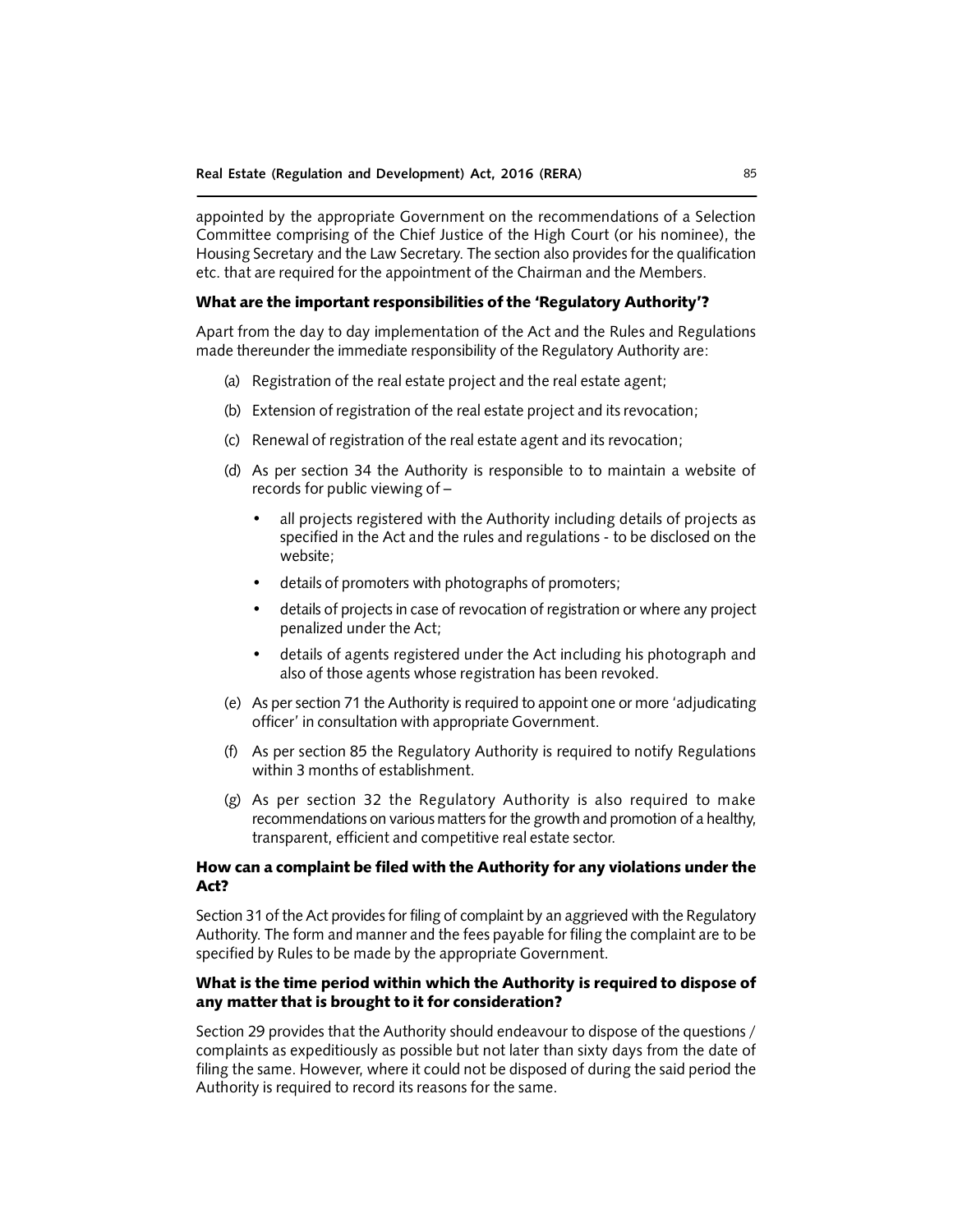# CHAPTER VI - CENTRAL ADVISORY COUNCIL

#### What is the composition of the Central Advisory Council?

The Central Advisory Council, to be headed by the Union Minister for Housing, is a multi-member body comprising of representatives of specified Central Ministries, five representatives of State Governments to be selected by rotation, five representatives of Regulatory Authorities to be selected by rotation and any other central government department as notified.

The Central Advisory Council is also required to have representatives of consumers, real estate industry, real estate agents, construction labourers, NGOs, and academic / research institutions.

#### What is the role and responsibility of the Central Advisory Council?

The Central Advisory Council is required to advise the Central Government on matters relating to implementation of the Act, questions of policy, protection of consumer interest, foster growth and development of the real estate sector, and other matters as may be assigned to it by the Central Government.

# CHAPTER VII - THE REAL ESTATE APPELLATE TRIBUNAL

# What is the timelines for establishment of the Appellate Tribunal under the Act?

As per section 43 of the Act, the Appellate Tribunal is required to be established within 1 year of of the commencement of section 43. As section 43 has been notified with effect from 1st May, 2016, the Appellate Tribunal is required to be established maximum by 30th April, 2017.

However, for speedy implementation of the Act, section 43 empowers the 'appropriate Government' to designate an existing Appellate Tribunal (under any other law in force) to function as an Appellate Tribunal under the Act.

#### What are the important responsibilities of the Appellate Tribunal?

The Appellate Tribunal is a quasi-judicial body, which is empowered to hear appeals from the orders / decisions / directions of the Regulatory Authority or the Adjudicating Officer, as the case may be. The form and manner and the fees payable towards filing the appeal and the manner for hearing and disposing the appeal are to be provided by Rules to be made by the appropriate Government.

#### Can an appeal be filed against the decision or the orders of the Appellate Tribunal?

Any person aggrieved by the decision or order of the Appellate Tribunal can file and appeal with the High Court.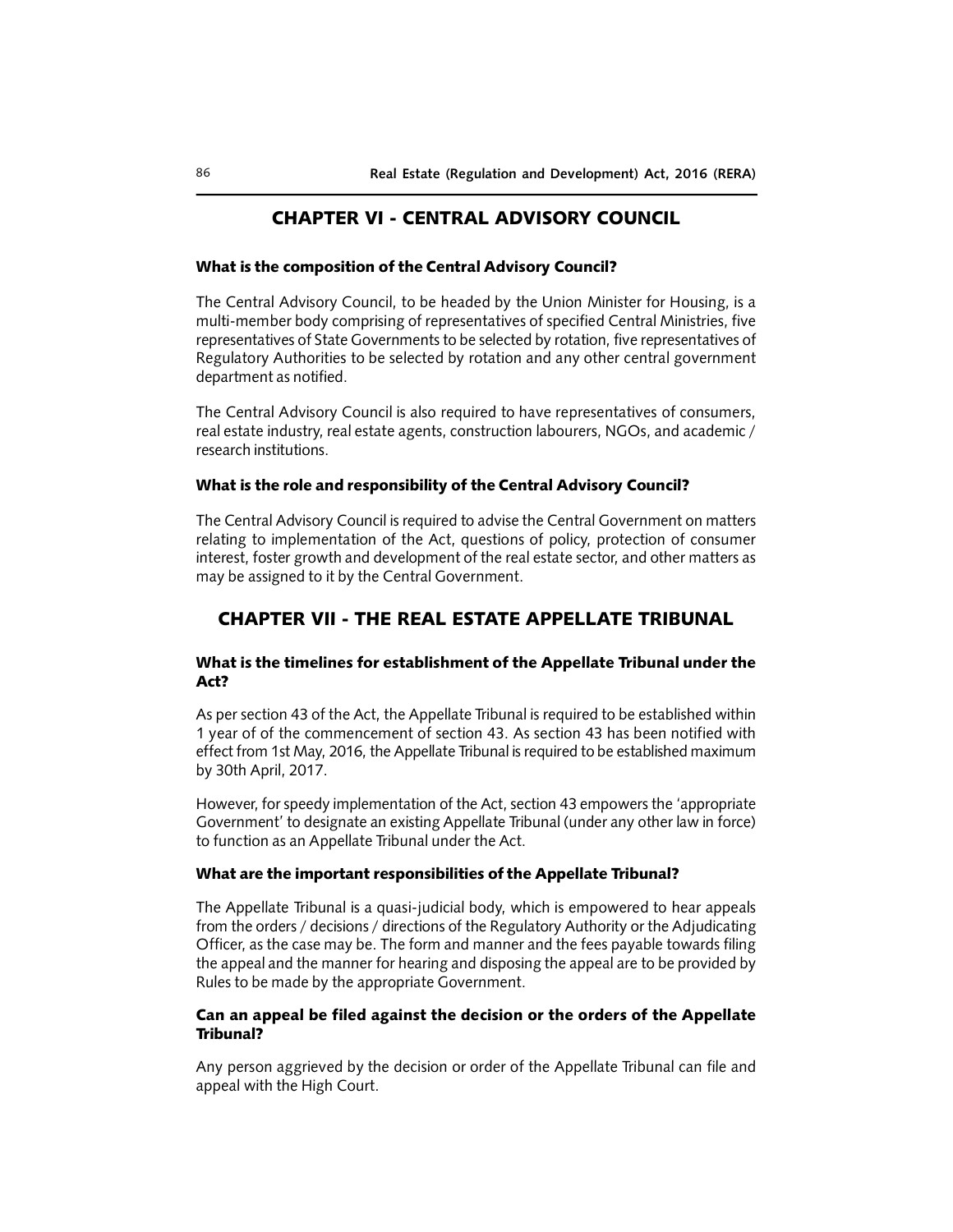#### What is the time period within which the Appellate Tribunal is required to dispose of the appeal?

Section 44 provides that the Appellate Tribunal should endeavour to dispose of the appeal as expeditiously as possible but not later than sixty days from filing the appeal. However, where the same could not be disposed of during the said period the Appellate Tribunal is required to record its reasons for the same.

# How are the Chairman and the Members of the Appellate Tribunal required to be appointed?

As per section 46 the Chairman of the Appellate Tribunal shall be a sitting or retired Judge of the High Court. Section 46 also provides that the Appellate Tribunal shall comprise of at-least two Members one of whom shall be a Judicial Member and the other shall be a Technical or Administrative Member.

As per section 46 the Members of the Appellate Tribunal are required to be appointed by the appropriate Government on the recommendations of a Selection Committee comprising of the Chief Justice of the High Court (or his nominee), the Housing Secretary and the Law Secretary. The section also provides for the qualification etc. that are required for the appointment of the Judicial / Administrative Members.

# CHAPTER VIII - OFFENCES, PENALTIES AND ADJUDICATION

## What is the punishment prescribed for non-registration of a project under the Act?

As per section 59, where under the Act, it is obligatory for the promoter to register a project with the Authority, and the promoter fails to do the same, he shall be liable to a penalty upto ten percent of the estimated cost of the real estate project.

However, in case the promoter consistently defaults or does not comply with the directions/ orders of the Authority as regards registration of the project with the Authority, he shall be liable to additional fine of ten percent of the estimated cost of the real estate project or imprisonment upto 3 years or both.

## What is the punishment prescribed for violation of section 4 which provides for application for registration of the project?

As per section 60 if the promoter defaults as regards matters covered under section 4, he shall be liable to a penalty upto five percent of the estimated cost of the real estate project.

#### What is the punishment prescribed for violation of other provisions of the Act by the promoter?

As per section 61 if the promoter defaults any other provision of the Act or the Rules and Regulations made thereunder, he shall be liable to a penalty upto five percent of the estimated cost of the real estate project.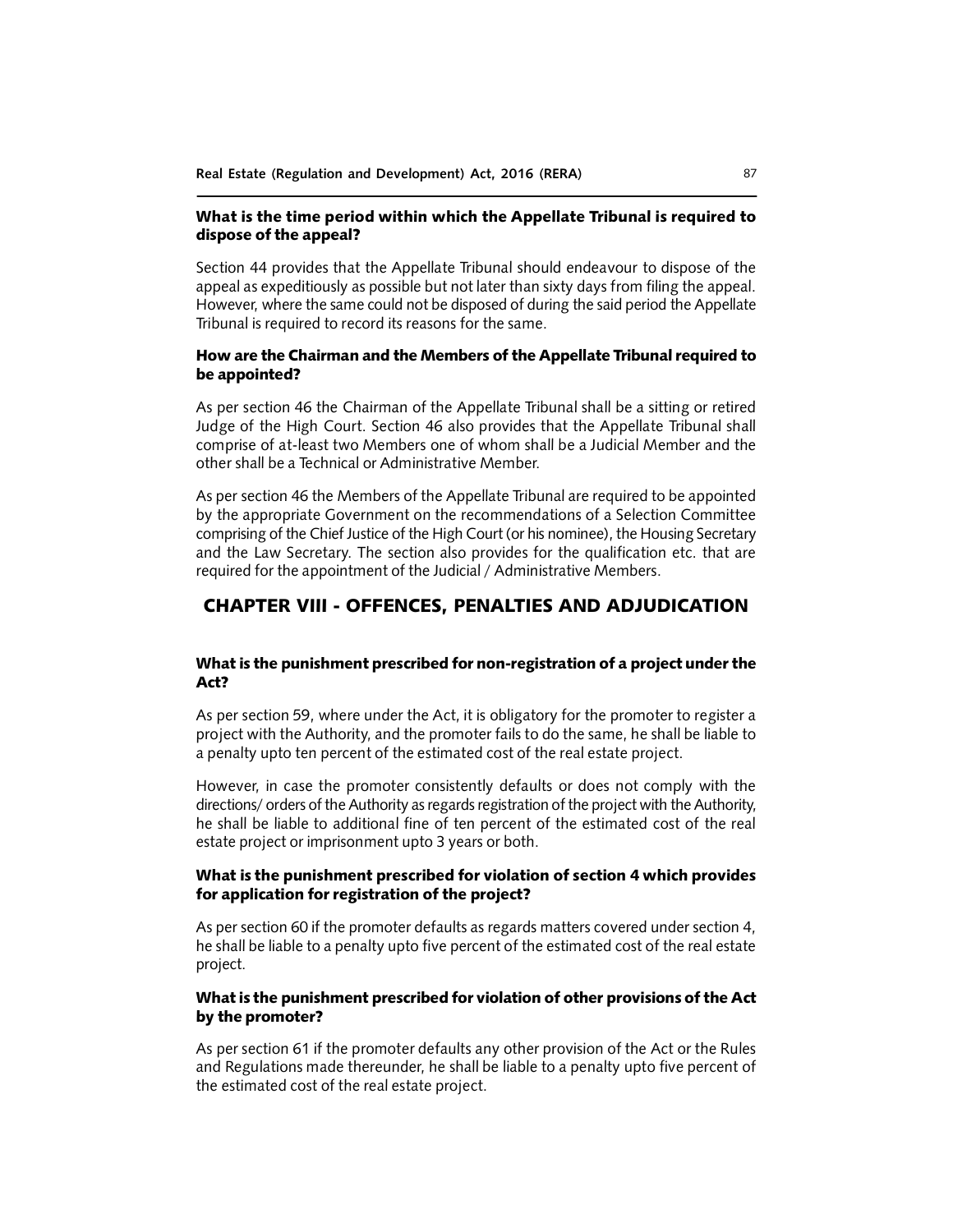#### What is the punishment prescribed for non-compliance of the orders of the Authority by the promoter?

As per section 63 if the promoter fails to comply with the orders of the Authority, he shall be liable to a penalty for every day of default, which may cumulative extend upto five percent of the estimated cost of the real estate project.

# What is the punishment prescribed for non-compliance of the orders of the Appellate Tribunal by the promoter?

As per section 64 if the promoter fails to comply with the orders of the Appellate Tribunal, he shall be liable to a penalty for every day of default, which may cumulative extend upto ten percent of the estimated cost of the real estate project or with imprisonment for a term which may extend upto three years or with both.

# What is the punishment prescribed for non-registration of by a real estate agent under the Act?

As per section 62, where under the Act, it is obligatory for the real estate agent to register himself with the Authority, and the real estate agent fails to do the same, he shall be liable to a penalty upto of rupees ten thousand per day of default, which may cumulative extend upto five percent of the cost of the plot / apartment, for which the sale has been facilitated by him.

# What is the punishment prescribed for non-compliance of the orders of the Authority by the real estate agent?

As per section 65 if the real estate agent fails to comply with the orders of the Authority, he shall be liable to a penalty for every day of default, which may cumulative extend upto five percent of the cost of the plot / apartment, for which the sale has been facilitated by him.

# What is the punishment prescribed for non-compliance of the orders of the Appellate Tribunal by the real estate agent?

As per section 66 if the real estate agent fails to comply with the orders of the Appellate

Tribunal, he shall be liable to a penalty for every day of default, which may cumulative extend upto ten percent of the cost of the plot / apartment, for which the sale has been facilitated by him or with imprisonment for a term which may extend upto one year or with both.

## What is the punishment prescribed for non-compliance of the orders of the Authority by the allottee?

As per section 67 if the allottee fails to comply with the orders of the Authority, he shall be liable to a penalty for every day of default, which may cumulative extend upto five percent of the cost of the plot / apartment.

#### What is the punishment prescribed for non-compliance of the orders of the Appellate Tribunal by the allottee?

As per section 68 if the allottee fails to comply with the orders of the Appellate Tribunal, he shall be liable to a penalty for every day of default, which may cumulative extend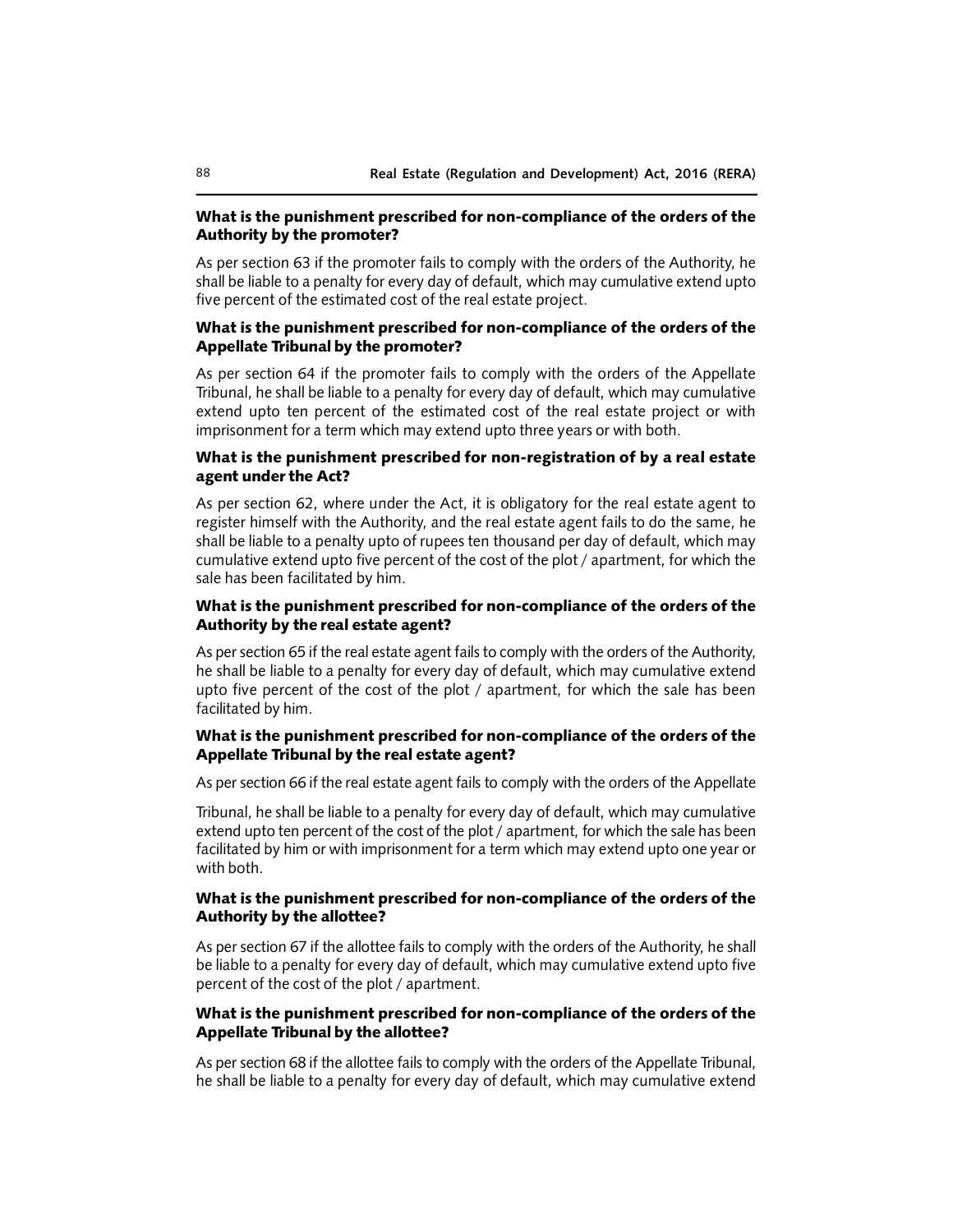upto ten percent of the cost of the plot / apartment or with imprisonment for a term which may extend upto one year or with both.

#### Can an offence which provides for imprisonment be compounded?

As per section 70 if any person is punishable with imprisonment under the Act, the same may be compounded on such terms and conditions which may be prescribed by Rules made by the appropriate Government. In addition, the fine payable in lieu of imprisonment needs to be specified by the said Rules, which cannot be more than the maximum fine payable for that offence.

#### What is the role of the Adjudicating Officer?

The Adjudicating Officer is a quasi-judicial person who is mandated to adjudicate on disputes arising under section 12, 14, 18 and section 19. The Adjudicating Officer shall be a person who is or has been a District Judge.

### What are the factors that need to be taken into account by the Adjudicating Officer while deciding a dispute under sections 12, 14, 18 and 19 of the Act?

The Adjudicating Officer shall, while deciding the disputes under section 12, 14, 18 and 19 of the Act, have regard to – the amount of disproportionate gain or unfair advantage, the amount of loss, repetitive nature of the default and such other factors that the Adjudicating Officer may consider necessary in furtherance of justice.

# CHAPTER IX - FINANCE, ACCOUNTS, AUDITS AND REPORTS

#### What is the mechanism to finance the functioning of the Authority?

The Central Government or the State Government as the case may be, may through due appropriation make grants and loans to the Authority.

### Who is required to constitute the Real Estate Regulatory Fund? What are the purposes for which the Fund is supposed to be used?

The appropriate Government is required to constitute the Real Estate Regulatory Fund, which is to be administered by a committee of such Members of the Authority as may be determined by the Chairperson.

The said Fund is required to be used towards payment of salary and allowances to the

Chairperson and the Members of the Authority and the Appellate Tribunal and such other expenses of the Authority in connection with the functions and purposes specified under the Act.

#### Can the penalties imposed under the Act be deposited in the Real Estate Regulatory Fund?

As per section 76 penalties recovered under the Act are to be deposited in the Consolidated Fund of India (in case of Authority established by the Central Government) and in the State Account (in case of Authority established by the State Government).

However, as per section 75, grants received by the Authority, fees received under the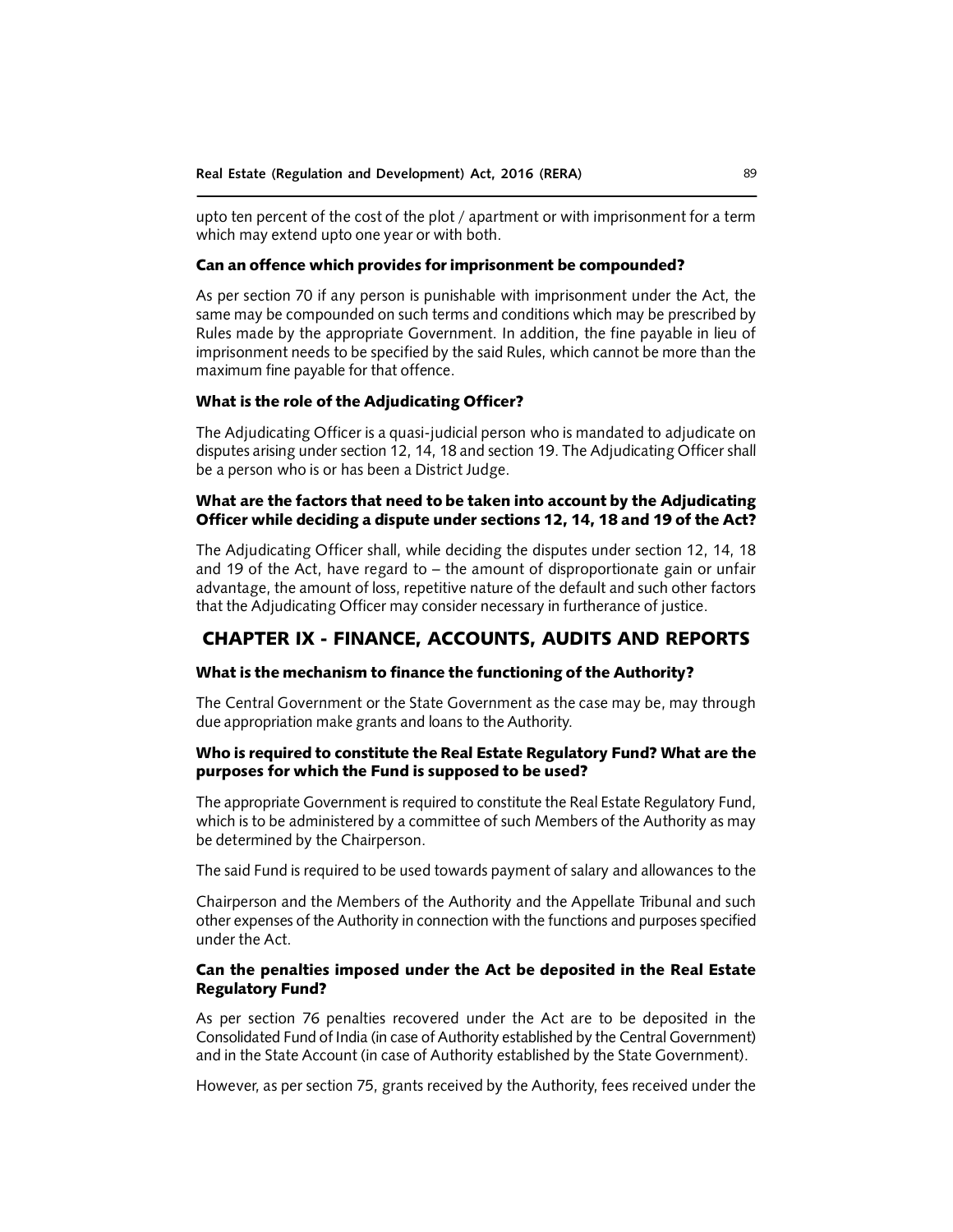Act / Rules and the interest accrued thereon shall be credited to the Real Estate Regulatory Fund.

## Is the Authority required to prepare a budget and maintain proper accounts and other relevant records? Are the accounts of the Authority required to be audited?

As per section 77 the Authority is required to prepare a budget and maintain proper accounts and other relevant records and also prepare an annual statement of accounts in the manner as may be prescribed by Rules made by the appropriate Government.

In addition, section 77 provides that the accounts of the Authority are required to be audited by the Comptroller and Auditor General of India.

The accounts of the Authority as certified by the Comptroller and Auditor General of India (audit report) is required to be forwarded to the appropriate Government for it to be laid before the Parliament or the State Legislature, as the case may be.

# Is the Authority required to prepare an Annual Report?

As per section 78 the Authority is required to prepare an Annual Report in the manner as may be prescribed by Rules made by the appropriate Government.

In addition, the said Annual Report is required to be forwarded to the appropriate

Government for it to be laid before the Parliament or the State Legislature, as the case may be.

# CHAPTER X - MISCELLANEOUS

## Are the civil courts and consumer forums barred from entertaining disputes under the Act?

As per section 79 of the Act civil courts are barred from entertaining disputes (suits or proceedings) in respect of matters which the Authority or the adjudicating officer or the Appellate Tribunal is empowered under the Act to determine. However, the consumer forums (National, State or District) have not been barred from the ambit of the Act.

Section 71 proviso permits the complainant to withdraw his complaint as regards matters under section 12, 14, 18 and section 19, from the consumer forum and file it with the adjudicating officer appointed under the Act.

#### Can a complainant approach both the Regulatory Authority / adjudicating officer and the consumer forums for the same disputes?

The laws of the country do not permit forum shopping, thus, an aggrieved can only approach one of the two for disputes over the same matter.

#### Can the Authority delegate any of its functions under the Act?

As per section 81, the Authority is empowered to delegate such of its powers and functions under the Act to any Member, officer or any other person subject to conditions